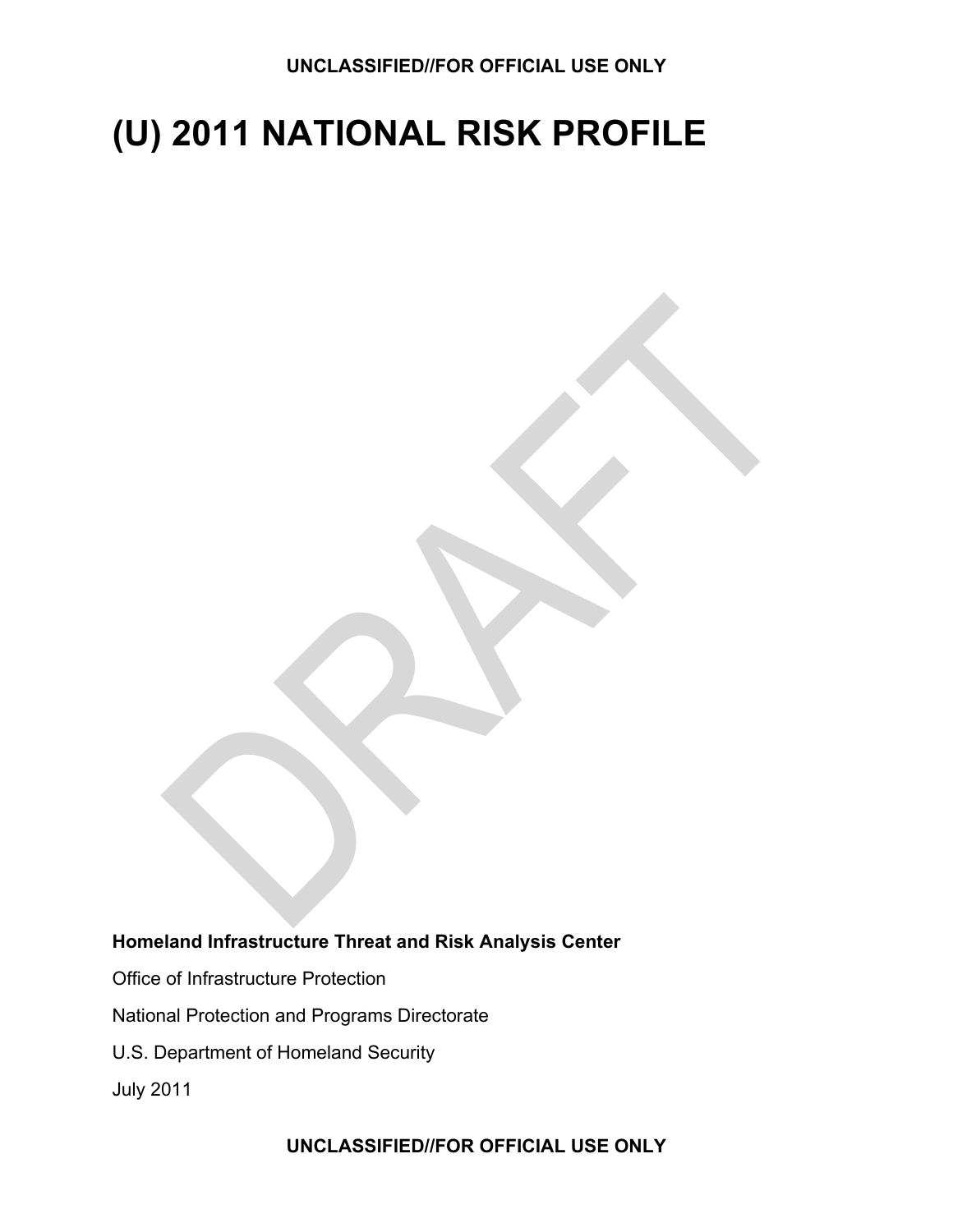## (U) Contents

| (U) Economic Instability Risks. 24 |  |
|------------------------------------|--|
|                                    |  |
|                                    |  |
|                                    |  |
|                                    |  |
|                                    |  |
|                                    |  |
|                                    |  |
|                                    |  |
|                                    |  |
|                                    |  |
|                                    |  |
|                                    |  |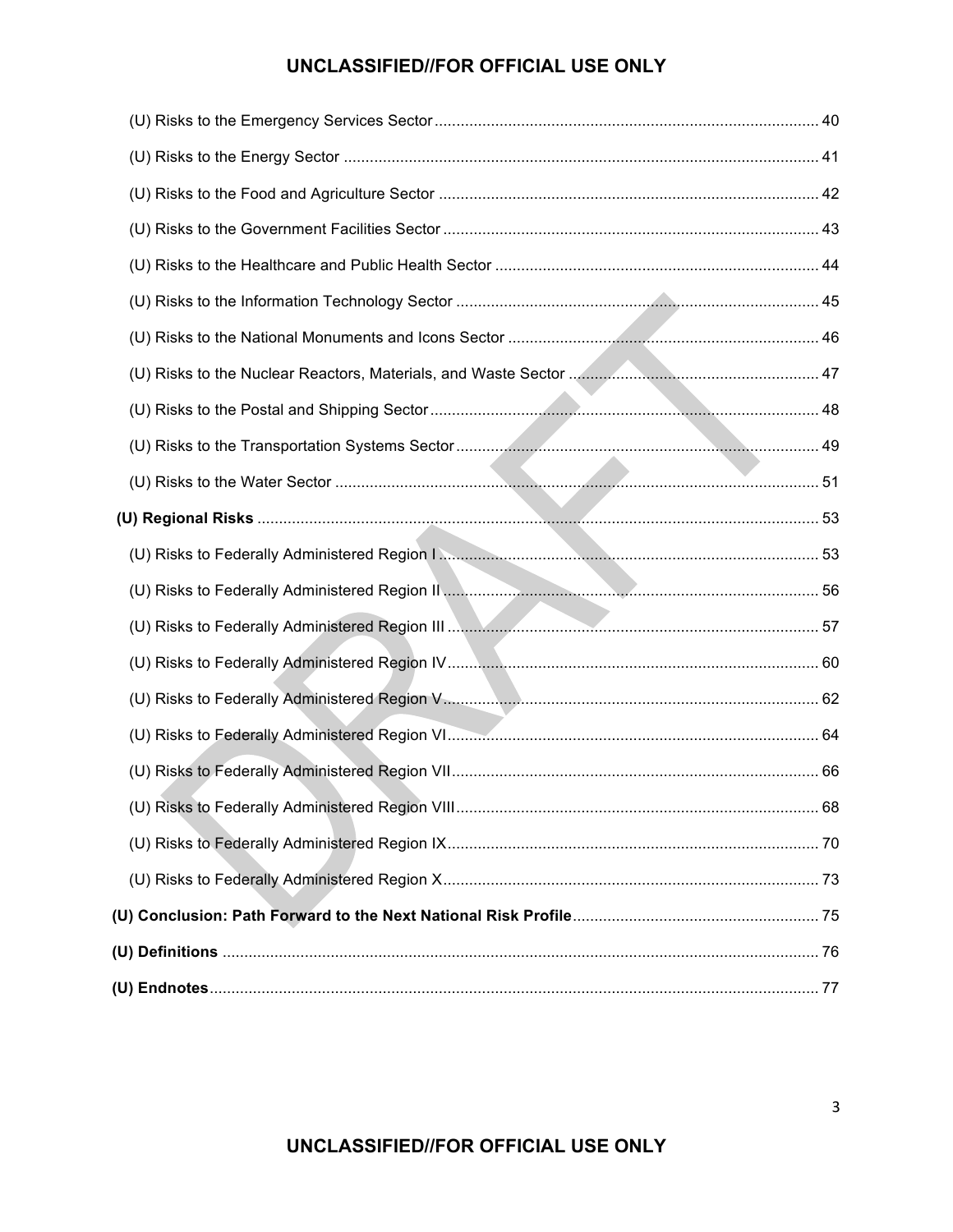## **(U) Executive Summary: National Risk Landscape**

(U) The 2011 National Risk Profile describes the risks facing the Nation's critical infrastructure that must be managed by the Department of Homeland Security and its partners. It is designed to help policy and budgetary decisionmakers and critical infrastructure partners understand the critical infrastructure risk landscape and inform their risk management decisions. It does not address all potential risks, but it does address those risks created by threats and vulnerabilities that may cause significant consequences.

(U) Every day, the Nation faces myriad risks—naturally occurring and manmade (intentionally and unintentionally introduced)—that affect public health, safety, and security. The risk taxonomy below (see Figure 1) illustrates a number of those important risks facing critical infrastructure in 2011 and beyond, although it could be expanded to include many more.

(U) Nine national, cross-cutting risks have been identified in the 2011 National Risk Profile in consultation with critical infrastructure protection and resilience partners. These prevalent risks to the critical infrastructure are grouped in accordance with this risk taxonomy: (1) naturally occurring risks (space weather, extreme weather, and pandemic disease); (2) unintentionally introduced manmade risks (industrial disaster, aging infrastructure, and economic instability); and (3) intentionally introduced manmade risks (terrorism, border security, and cyber disruption). Critical infrastructure risks to each of the 18 critical infrastructure sectors and 10 federally administered regions have also been provided. There may be cases where the national risks may not be as great to a particular region or sector but still create cross-cutting risk. The national, regional, and sectoral perspectives used to evaluate these risks add dimensionality and the interdependent nature of the critical infrastructure adds depth. Looking at the prevalence of threats, vulnerabilities, consequences, and the overall risk composed of these elements for the critical infrastructure sectors indicates the following for the overall National Risk Landscape:

- (U) The Transportation Systems Sector, Energy Sector, Food and Agriculture Sector, and Commercial Facilities Sector (in order) are potentially most affected by national cross-cutting risks and risks characteristic of individual federally administered regions;
- (U) Cyber disruption, terrorism, natural disasters, insider threats, and supply chain vulnerabilities (in order) potentially contribute most to critical infrastructure risks;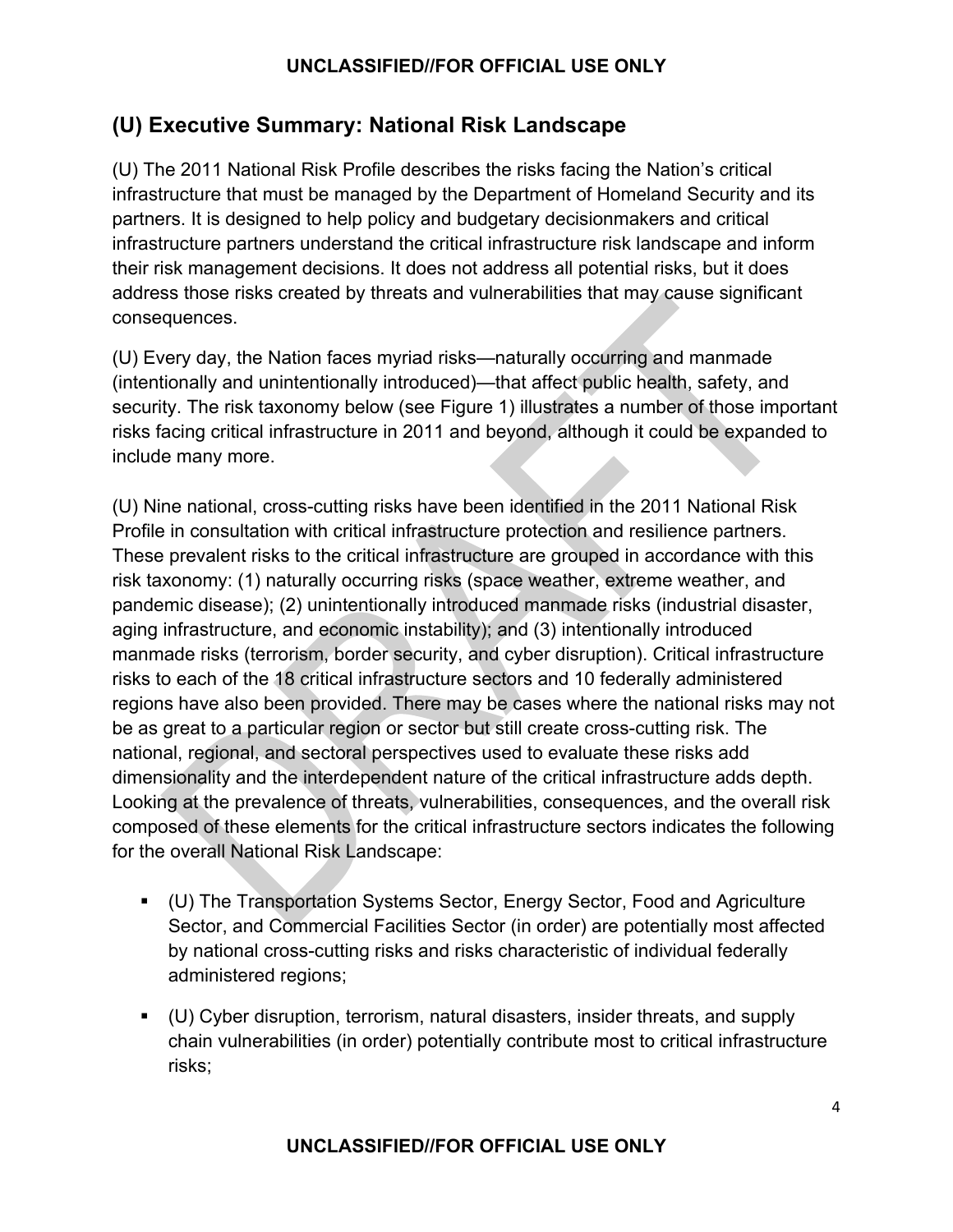- (U) Severe storms, flooding, hurricanes/typhoons, and tornadoes (in order) potentially create the most weather-related risk for the critical infrastructure sectors and regions; and
- (U) The interdependent nature of the critical infrastructure sectors means that even those sectors that are at lesser risk may be affected when other sectors at higher risk are damaged or destroyed.

(U) Policy and budgetary decisionmakers and critical infrastructure partners are challenged in their efforts to mitigate critical infrastructure risk by the large number and complexity of risks that could potentially affect their areas of responsibility. By identifying the most prevalent risks to the critical infrastructure and the elements that contribute most to regional and sectoral risks, this National Risk Profile may offer guidance to those decisionmakers regarding resource allocation and priorities.

(U) The 9/11 Commission Report noted that the inability to foresee possibilities that might occur in the future was among the key contributors in the failure to prevent the attack on September 11, 2011. Although the Commission was referring to terrorism, the same can be said regarding all of the risks outlined here. Forecasting is part of the planning paradigm, but such planning is an activity that is often sacrificed when trying to do more with less. Even when planning does occur, it may only address first-order events, such as an earthquake occurring in a particular geographic area and affecting a particular critical infrastructure sector. Second-order and other events, such as an ensuing tsunami and the impact of that tsunami on nuclear power plants, may not be identified in advance. If they are not identified in advance, the necessary plans will not be put in place, response to such complex emergencies will be conducted without the benefit of already identified actions. The inability to foresee possibilities and subsequently respond to the crises created by these possibilities contributes directly to critical infrastructure risk. The National Risk Profile seeks to identify risk, in part, through forecasting and other methods to imagine possibilities.

(U) As with any landscape, over the course of time, changes occur. They can alter the landscape, increase visibility, and clarify the horizon. As the risks and/or our understanding of the risks in the National Risk Profile change, so may parts of the National Risk Profile and the National Risk Landscape derived from it. Notwithstanding this potential for change, the 2011 National Risk Profile addresses risks that impact the Nation's critical infrastructure now and are expected to be pose risks to the critical infrastructure in the future. This allows planners to address more than just today's risk landscape.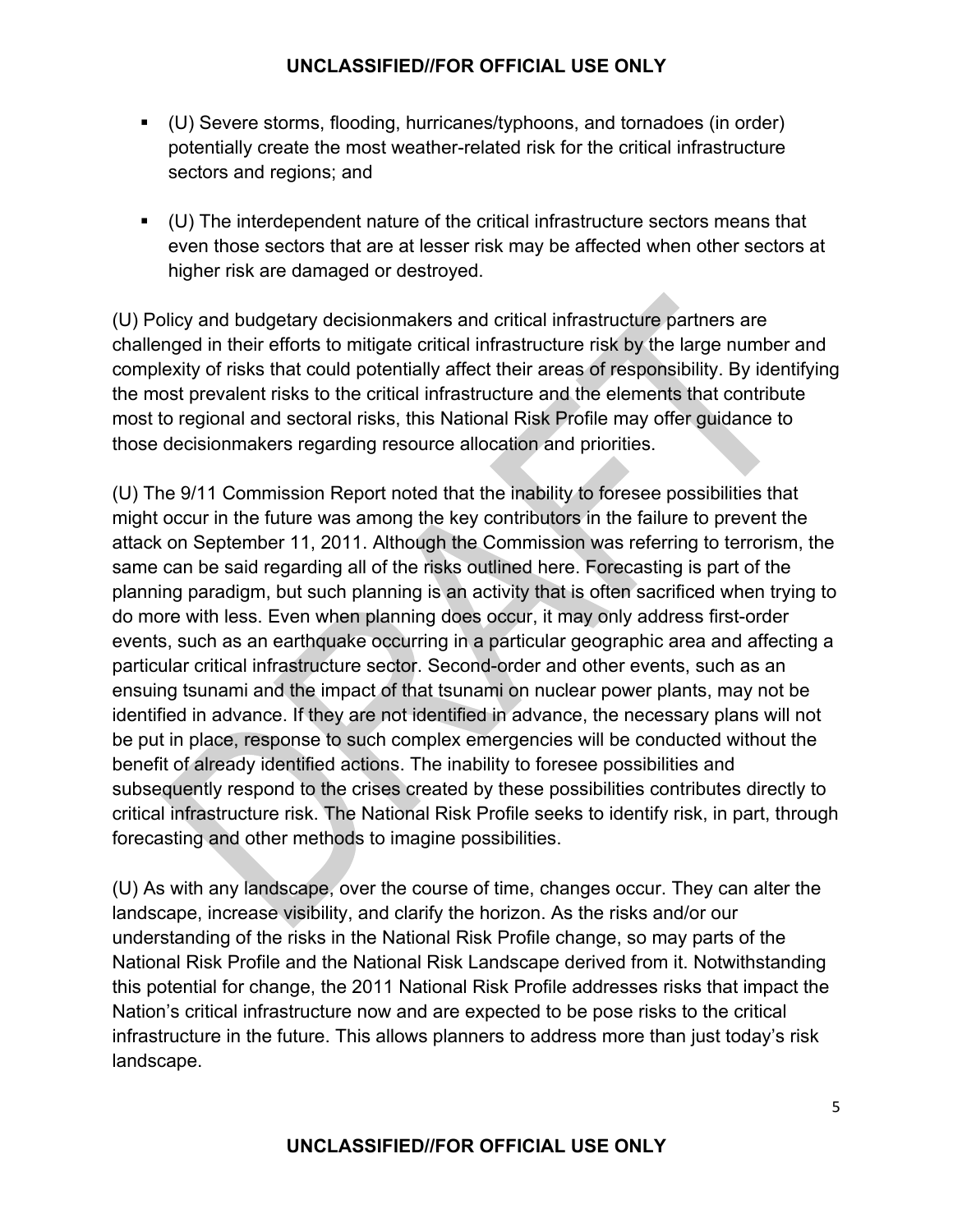

 **(U) Figure 1: Risk Taxonomy**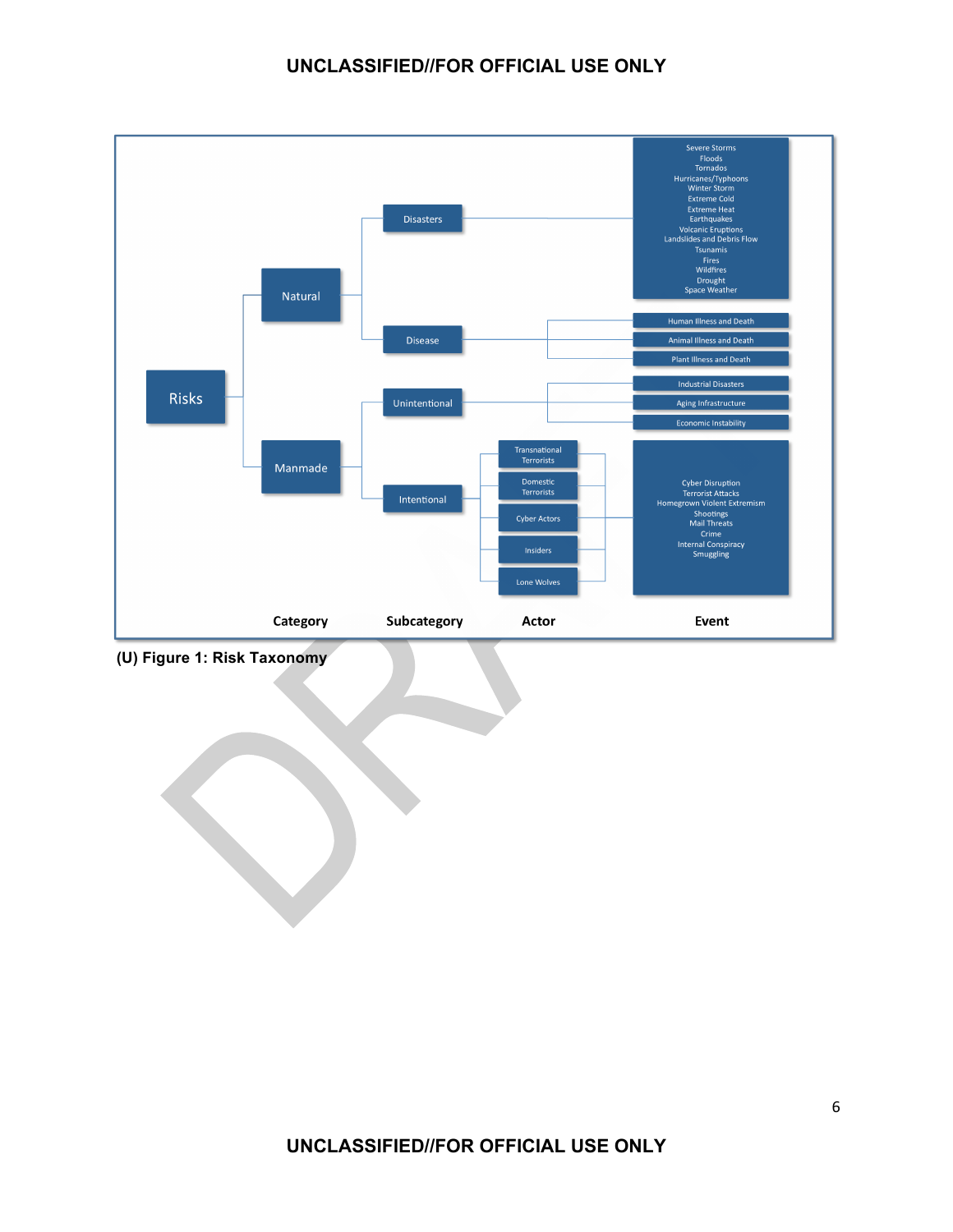## **(U) Key Findings**

#### **(U) Naturally Occurring Risks**

- **(U) Space Weather Risks** The next peak of solar activity should occur by 2013. Solar activity—particularly solar storms—produces the direst consequences and contributes greatly to critical infrastructure risk, especially since it potentially disrupts fundamental operating systems. Geographically, the entire United States is at risk from space weather, with those States in the upper latitudes at greater risk. The space weather risk is greatest for the Energy Sector, as well as the Communications Sector and Transportation Systems Sector.
- **(U) Extreme Weather Risks**  Although coastal hurricanes, tropical storms, and tsunamis are the most costly extreme weather events, those caused by extreme hot and cold temperatures, as well as severe storms and the flooding associated with them occur much more frequently. These commonly occurring extreme weather events contribute most significantly to critical infrastructure risk by potentially reducing operability temporarily or permanently. Geographically, the entire United States is at risk from extreme weather. Extreme temperatures create the greatest risk for the Communications Sector, Energy Sector, Food and Agriculture Sector, Healthcare and Public Health Sector, Transportation Systems Sector, and Water Sector.
- **(U) Pandemic Disease Risks** The most threatening pandemic diseases are caused by highly pathogenic microorganisms for which humans, animals, or plants have not developed immunity and for which medications or treatments do not already exist or cannot be developed quickly, manufactured easily, or distributed efficiently. Risk for the critical infrastructure is due to difficulty in characterizing pandemic disease in advance, reduced available workforce, and increased demand to manage the pandemic and its impacts. Geographically, the entire United States is at risk from pandemic disease. Pandemic disease creates the greatest risk for the Healthcare and Public Health Sector and Emergency Services Sector (in the case of pandemics affecting humans) and the Food and Agriculture Sector (in the case of pandemics affecting animals and plants), followed by the Banking and Finance Sector, Emergency Service Sector, Information Technology Sector, Transportation Systems Sector, and Water Sector. If demand for services is great enough, the Food and Agriculture Sector (in the case of pandemic animal disease) and the Healthcare and Public Health Sector (in the case of pandemic human disease) could cease to function entirely.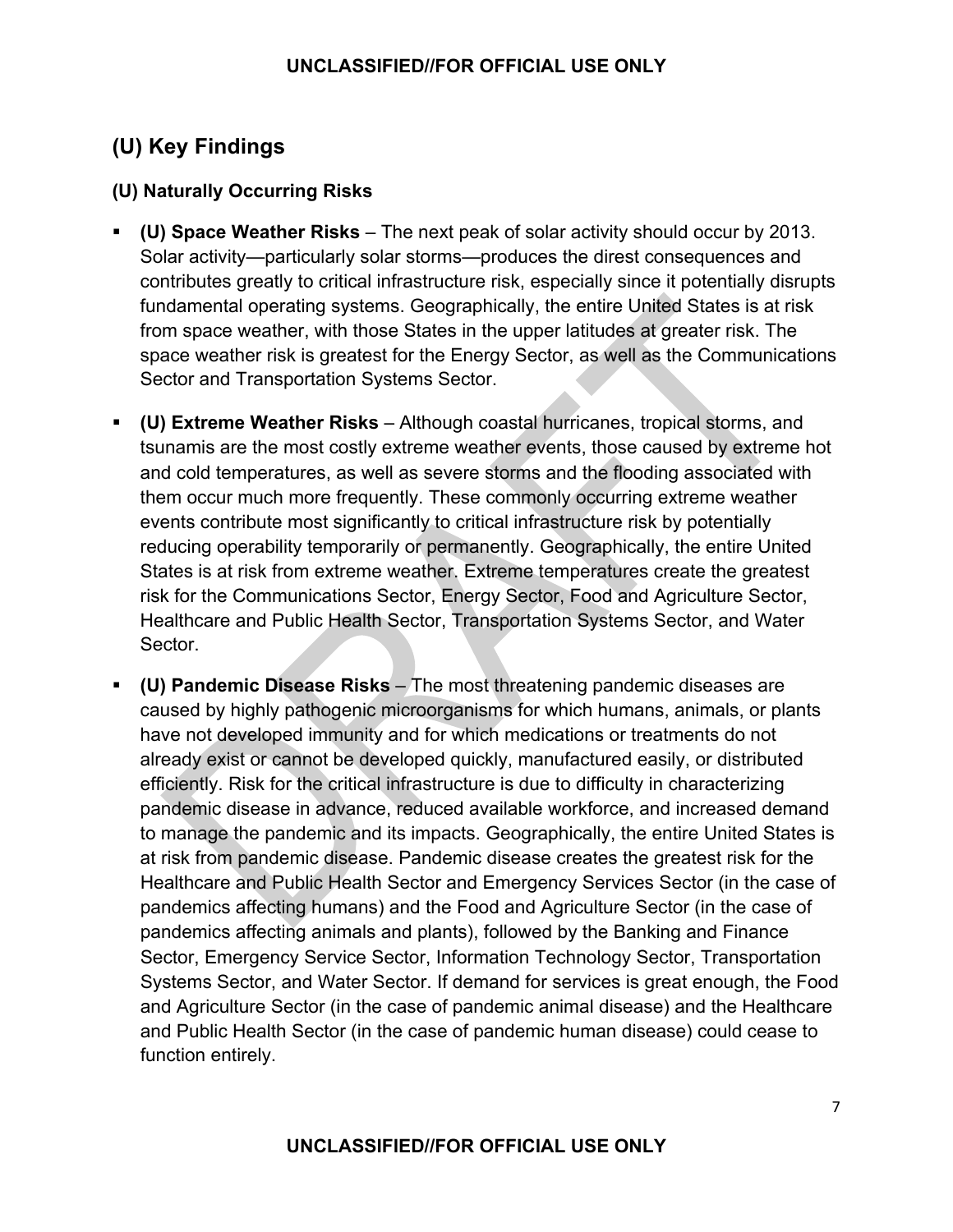#### **(U) Unintentionally Introduced Manmade Risks**

- **(U) Industrial Disasters Risks** Aside from the potential for catastrophic consequences associated with industrial disasters, this risk for the critical infrastructure is due to the inability of industry to do more with less and the inability to recognize unusual circumstances in industrial design or operation. Geographically, industry throughout the entire United States is at risk from industrial disasters. These human factors create the greatest risk of industrial disaster for the Chemical Sector Critical Manufacturing Sector Defense Industrial Base Sector Energy Sector Food and Agriculture Sector Nuclear Reactors, Materials, and Waste Sector Transportation Systems Sector and Water Sector.
- **(U) Aging Infrastructure Risks** Unusable, ineffectual, and deteriorating critical infrastructure, as well as the potential for exploitation of these vulnerabilities, increase risk. Risk for the critical infrastructure is due to the inadvertent introduction of flaws, reduced inspection and maintenance workforce, and insufficient investment. Geographically, the entire United States is at risk from aging infrastructure. Aging will affect all critical infrastructure sectors and ultimately reduce or erode their capacity and lifetimes in unexpected and unpredicted ways. Attempts to counteract ill effects vary by critical infrastructure type and associated funding. Economic effects could also result from aging infrastructure, as the lack of spending on critical infrastructure throughout the United States may cause the Nation to lose competitiveness in the global market.
- **(U) Economic Instability Risks** An unstable economy can suffer from reduced government spending, high unemployment, inflation, and/or pronounced business cycles that reduce private sector spending. Lack of public and private sector spending and unemployment contribute most to risk for the critical infrastructure, making it less reliable, safe, and secure. Geographically, the entire United States is at risk from economic instability. Those sectors that that are considered critical parts of the national security apparatus (such as the Defense Industrial Base Sector, Government Facilities Sector, and parts of the Transportation Systems Sector) may fare better, but an unstable economy could increase risk for all critical infrastructure sectors.

#### **(U) Intentionally Introduced Manmade Risks**

 **(U//FOUO) Terrorism Risks** –Every critical infrastructure sector is potentially at risk for terrorism. Decentralization of terrorist groups increases risk throughout the Nation and its critical infrastructure. However, some sectors are at greater risk due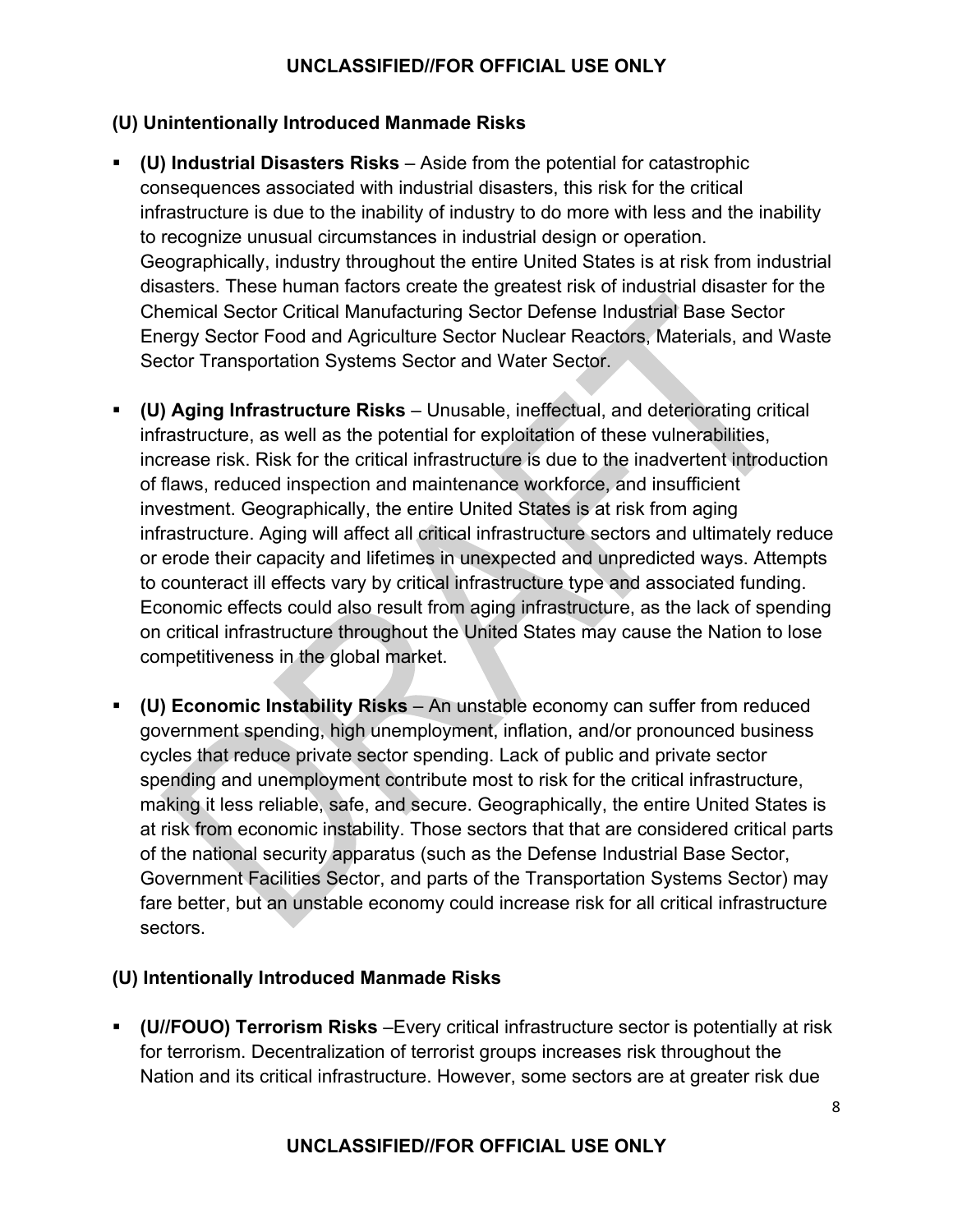to greater expressed interest on the part of terrorists, greater potential consequences, and/or lower perceived security postures. Geographically, the entire United States is at risk from terrorism, although some locations are at greater risk than others. The Commercial Facilities Sector, Government Facilities Sector, Banking and Finance Sector, and Transportation Systems Sector face greatest risk due to their public accessibility, the high density of people in enclosed areas, and the potential for psychological impacts beyond an initial attack. The Chemical Sector, Dams Sector, Food and Agriculture Sector, and Water Sector are at greater risk due to the potential for large consequences. The Commercial Facilities Sector and Transportation Systems Sector are at greatest risk due to their vulnerability to smallscale operations. Although the use of IEDs contributes to risk for all critical infrastructure sectors, recent plots and events indicate that the Postal and Shipping Sector and Transportation Systems Sector continue to be at particular risk. Economically important critical infrastructure in the United States also remains a possible target.

- **(U) Border Security Risks** Threats coming across and vulnerabilities at any part of the border create risk for the critical infrastructure that is located at the border and the critical infrastructure that relies on supplies that have to cross the border. The greatest border security risks to critical infrastructure are due to lack of personnel security, importation and use of counterfeit materials, and exploitation of vulnerabilities where critical infrastructure is located at the border. The large span of some borders contributes to these problems and provides greater access by criminals and terrorists. However, geographically, the entire United States is at risk for lack of border security. Lack of effective border security creates the greatest risk for the Banking and Finance Sector, Chemical Sector, Commercial Facilities Sector, Communications Sector, Critical Manufacturing Sector, Energy Sector, Food and Agriculture Sector, Healthcare and Public Health Sector, Information Technology Sector, Postal and Shipping Sector, Transportation Systems Sector, and Water Sector.
- **(U) Cyber Disruption Risks**  The critical infrastructure community faces new challenges regarding cyber disruptions. The greatest cyber disruption risks are due to attacks on the cyber infrastructure and continuous adaptation of the threat. Geographically, the entire United States is at risk for cyber disruption. Cyber disruption creates the greatest risk for the Banking and Finance Sector; Commercial Facilities Sector; Communications Sector; Critical Manufacturing Sector; Dams Sector; Emergency Services Sector; Energy Sector; Food and Agriculture Sector; Government Facilities Sector; Healthcare and Public Health Sector; Transportation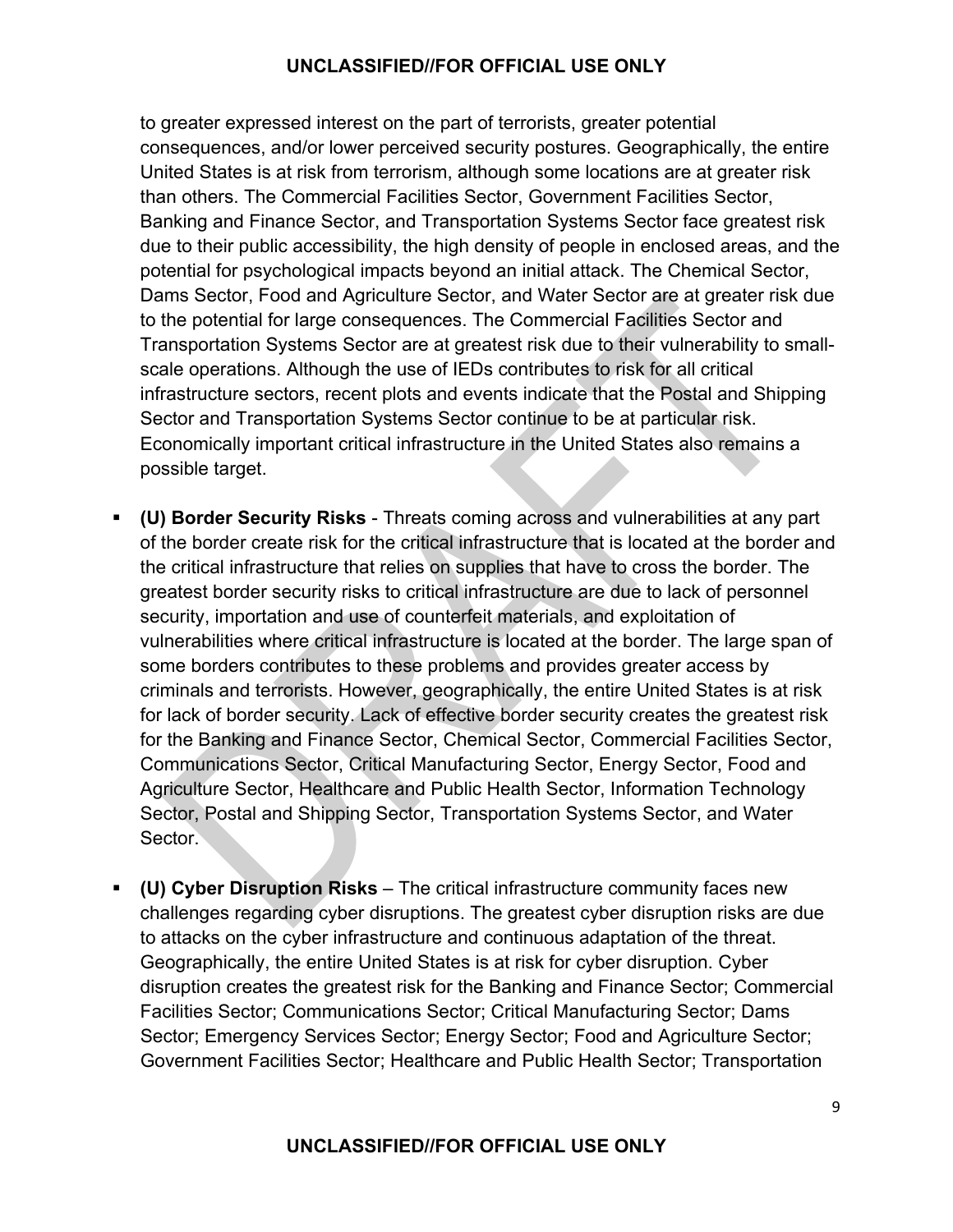Systems Sector; Nuclear Reactors, Materials, and Waste Sector; Postal and Shipping Sector; and Transportation Systems Sector.

#### **(U) Sector Risks**

- **(U) Banking and Finance** The sector faces current and ongoing risks from cyber attacks, insider wrongdoing, pandemic disease, and large-scale physical attacks.
- **(U) Chemical** The sector faces current and increasing risks owing to the vulnerability of network-based control systems, insider threats, terrorist threats, and natural disasters and accidents.
- **(U) Commercial Facilities** The sector faces ongoing and increasing risks from bombing; active shooters; and terrorist attacks using chemical, biological, radiological, or nuclear weapons or agents.
- **(U) Communications** The sector faces ongoing risks from cyber disruption, insider threats, and space weather.
- **(U) Dams** The sector faces current and increasing risks from natural hazards, the use of explosives by determined aggressors, and aging infrastructure.
- **(U) Defense Industrial Base** The sector faces risks from cyber disruption and loss of supply chain integrity.
- **(U) Emergency Services** The sector faces risks from a lack of standardized and common communications resources, dependence on transportation for the movement of personnel, supplies, and other resources, pandemic disease, and from terrorist attacks using hazardous materials and/or chemical, biological, radiological, or nuclear agents.
- **(U) Energy** The sector faces current, continuing, and increasing risks from cyber attacks, physical attacks, and natural hazards.
- **(U) Food and Agriculture**  The sector faces ongoing and increasing risks from food contamination through often unanticipated transport mechanisms, disease and pests, and severe weather.
- **(U) Government Facilities** The sector faces current and ongoing risks from terrorist attacks, cyber security breaches, and ineffective security personnel procurement and oversight.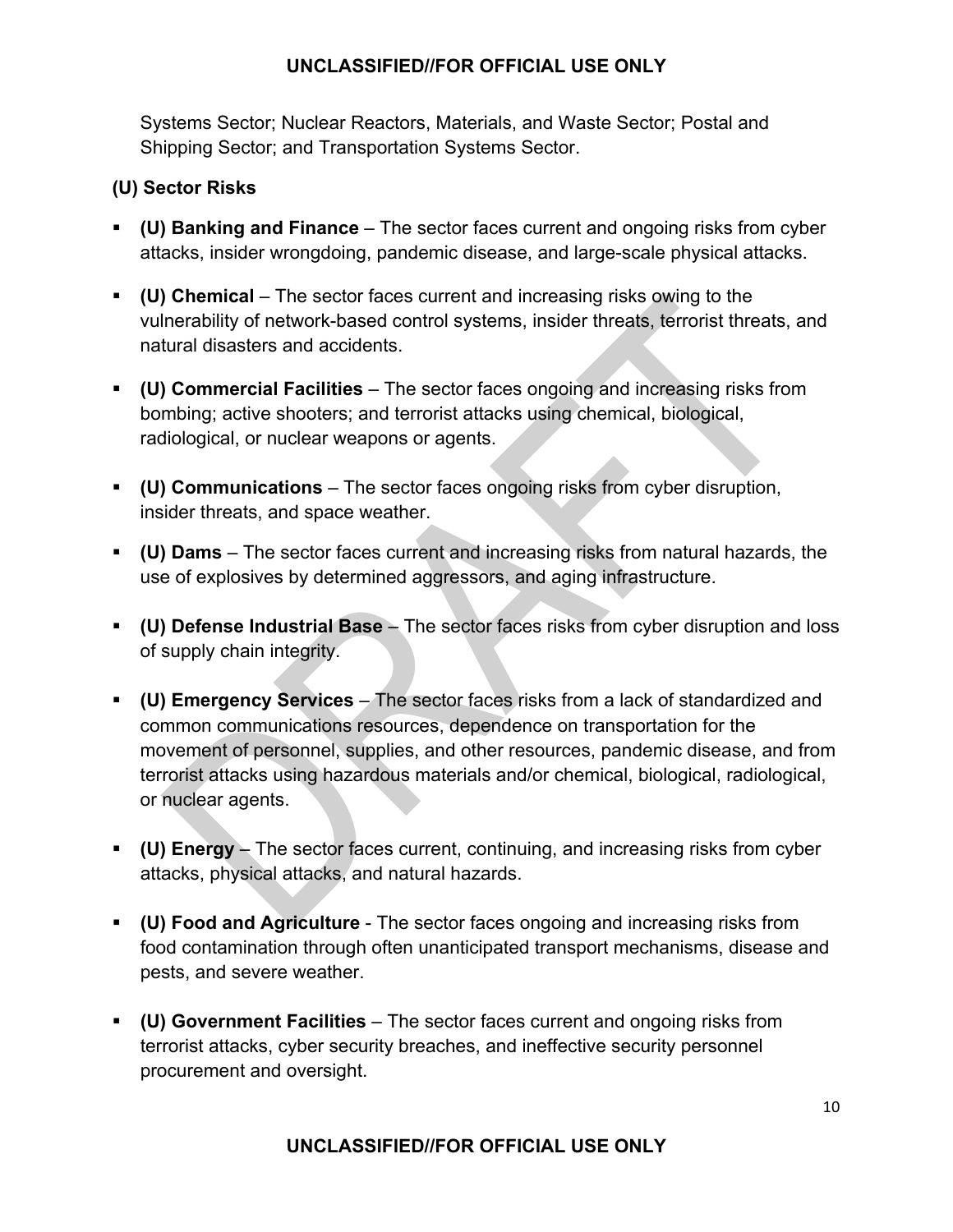- **(U) Healthcare and Public Health** The sector faces current and ongoing risks from global supply chain disruptions, theft and exploitation of medical goods and confidential medical information, and pandemic disease.
- **(U) Information Technology** The sector faces current and ongoing risks from cyber disruptions and supply chain vulnerabilities.
- **(U) National Monuments and Icons** The sector faces current and increasing risks from terrorist attacks.
- **(U) Nuclear Reactors, Materials, and Waste** The sector faces current and ongoing risks from physical incidents, cyber intrusions, insider threats, theft and diversion of materials, severe weather, and supply chain vulnerabilities.
- **(U) Postal and Shipping** The sector faces current and ongoing risks owing to the openness of the sector, mail-based threats, and attacks on modes of transportation.
- **(U) Transportation Systems** The sector faces current and ongoing risks from terrorism, sector openness, and interdependencies with other critical infrastructure sectors.
- **(U) Water** The sector faces current and ongoing risks from contamination, natural hazards, aging infrastructure, and physical and cyber attacks directed against this sector and other sectors upon which it is dependent.

#### **(U) Regional Risks**

- **(U) Region I** The region will continue to experience risks from severe winter weather, hurricanes, and other storms that can cause flooding, and risks to the Energy Sector and Transportation Systems Sector in particular.
- **(U) Region II** The region will continue to experience risks from severe storms and risks to the Banking and Finance Sector and Transportation Systems Sector in particular.
- **(U) Region III** The region will continue to experience risks from floods, hurricanes, severe storms, snow, and tornadoes, and risks to the Government Facilities Sector and Transportation Systems Sector in particular.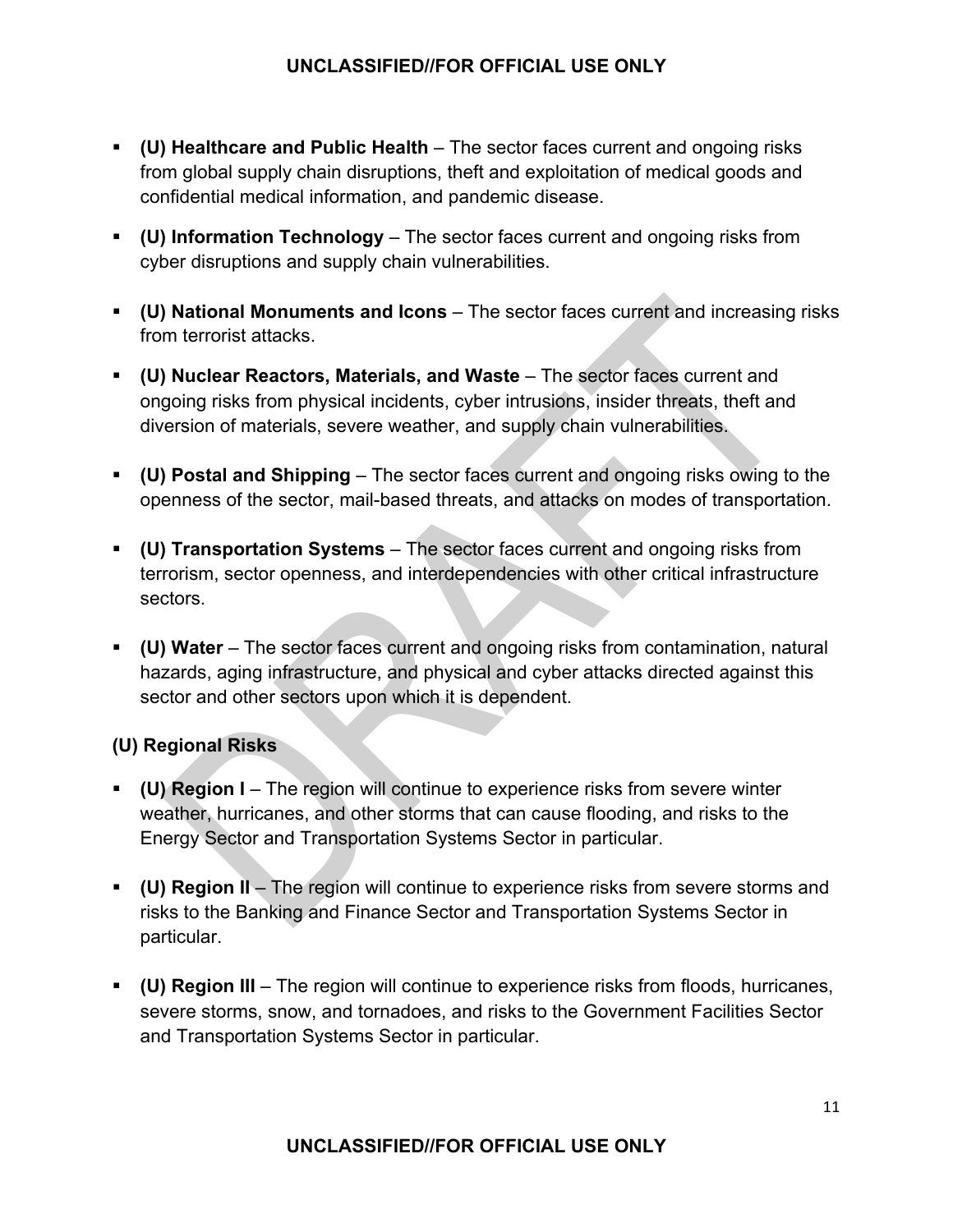- **(U) Region IV** The region will continue to experience risks from hurricanes, tornadoes, flooding, ice storms, wildfires, and earthquakes due to the New Madrid Seismic Zone, and risks to the Commercial Facilities Sector and Chemical Sector in particular.
- **(U) Region V** The region will continue to experience risks from flooding, severe storms, and tornadoes, and risks to the Food and Agriculture Sector and Transportation Systems Sector in particular.
- **(U) Region VI** The region will continue to experience risks from coastal storms, hurricanes, severe ice storms, and severe storms, and risks to the Chemical Sector, Commercial Facilities Sector, and Energy Sector in particular.
- **(U) Region VII** The region will continue to experience risks from floods, severe storms, tornadoes, and earthquakes due to the New Madrid Seismic Zone, and risks to the Chemical Sector and Food and Agriculture Sector in particular.
- **(U) Region VIII** The region will continue to experience risks from severe storms and events that cause flooding, and landslides, and risks to the Dams Sector and Water Sector in particular.
- **(U) Region IX** The region will continue to experience risks from earthquakes, severe storms, typhoons, and wildfires, and risks to the Commercial Facilities Sector and Transportation Systems Sector in particular.
- **(U) Region X** The region will continue to experience risks from earthquakes, landslides, severe storms, tornadoes, volcanic eruptions, and wildfires, and risks to the Energy Sector and Transportation Systems Sector in particular.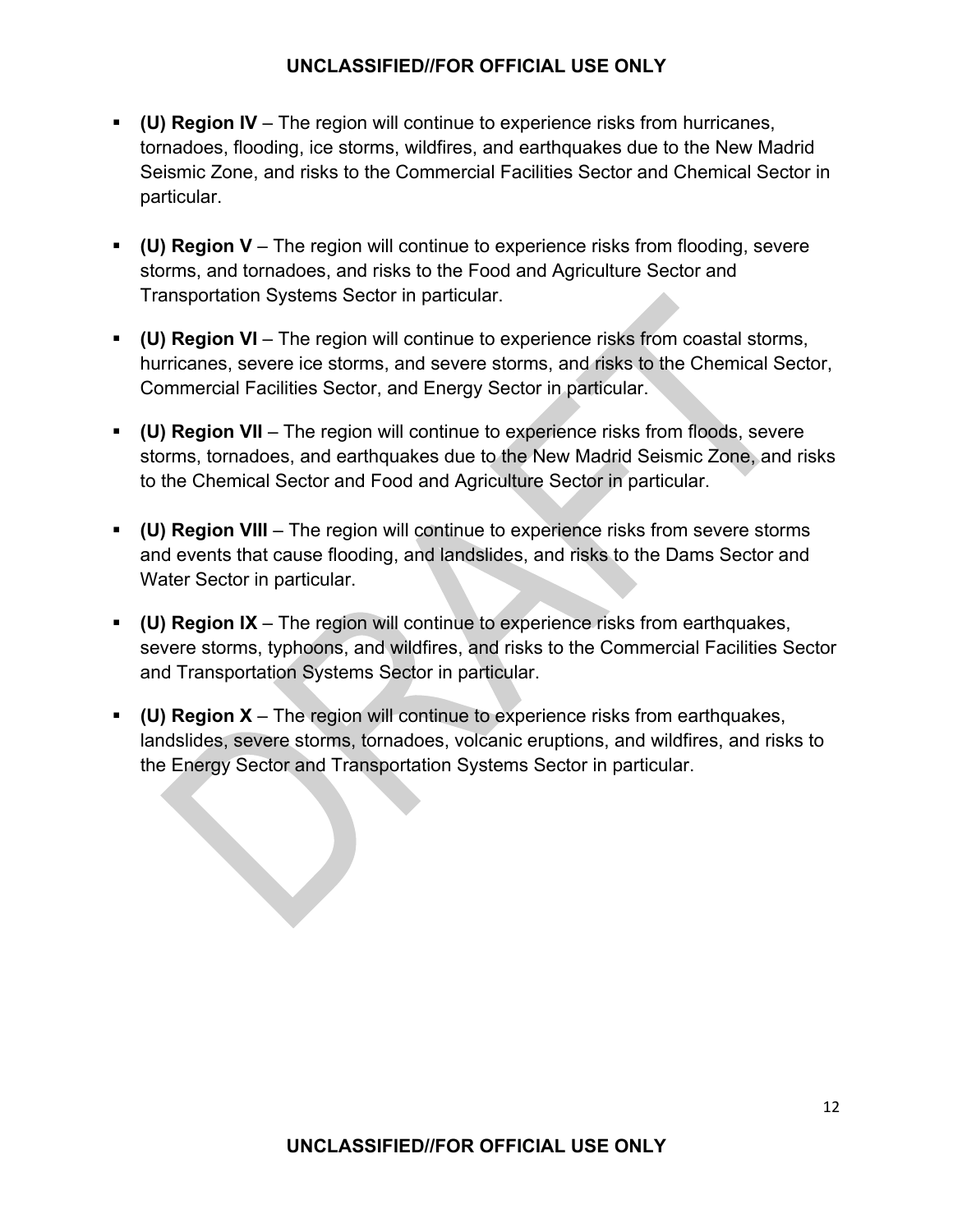## **(U) Introduction**

(U) The 2011 National Risk Profile describes the risks facing the Nation's critical infrastructure that must be managed by the Department of Homeland Security and its partners. It is designed to help policy and budgetary decisionmakers and critical infrastructure partners understand the critical infrastructure risk landscape and inform their risk management decisions. It does not address all potential risks, but it does address those risks created by threats and vulnerabilities that may cause significant consequences.

(U) The 2011 National Risk Profile looks forward at risks to critical infrastructure and will be the basis for reporting back in the 2012 National Critical Infrastructure Protection Annual Report and the 2012 Sector Annual Report for each critical sector. Those documents will, in part, assess how the risks described in this document were managed in 2012. These risks will also be considered and addressed in the triennial Critical Infrastructure Risk Management Plan. Using qualitative and quantitative analysis and the best information available from our partners, the 2011 National Risk Profile looks into the future. It will be updated annually. While there are no perfect predictions, the National Risk Profile helps decisionmakers address the risks of tomorrow with the leadership and resources of today.

#### **(U) Purpose**

(U) The Homeland Security Act of 2002 requires the Secretary of Homeland Security to report annually to Congress on: (1) risks to the Nation's critical infrastructure; and (2) the regulatory and voluntary measures taken to manage those risks. The Department of Homeland Security Office of Infrastructure Protection began the Critical Infrastructure Risk Management Enhancement Initiative (CIRMEI) in 2010 to strengthen the link between the National Risk Profile, the National Critical Infrastructure Protection Annual Report, and the Critical Infrastructure Risk Management Plan so that planning and resource allocation would be based upon risk-informed metrics. These three documents address congressionally mandated annual reporting requirements. They also serve as the foundation for critical infrastructure protection strategic and budgetary planning, ensuring that tactical resources roll-up into a strategic direction that is based upon the measurable management of defined risks as agreed to by the interagency and private partners.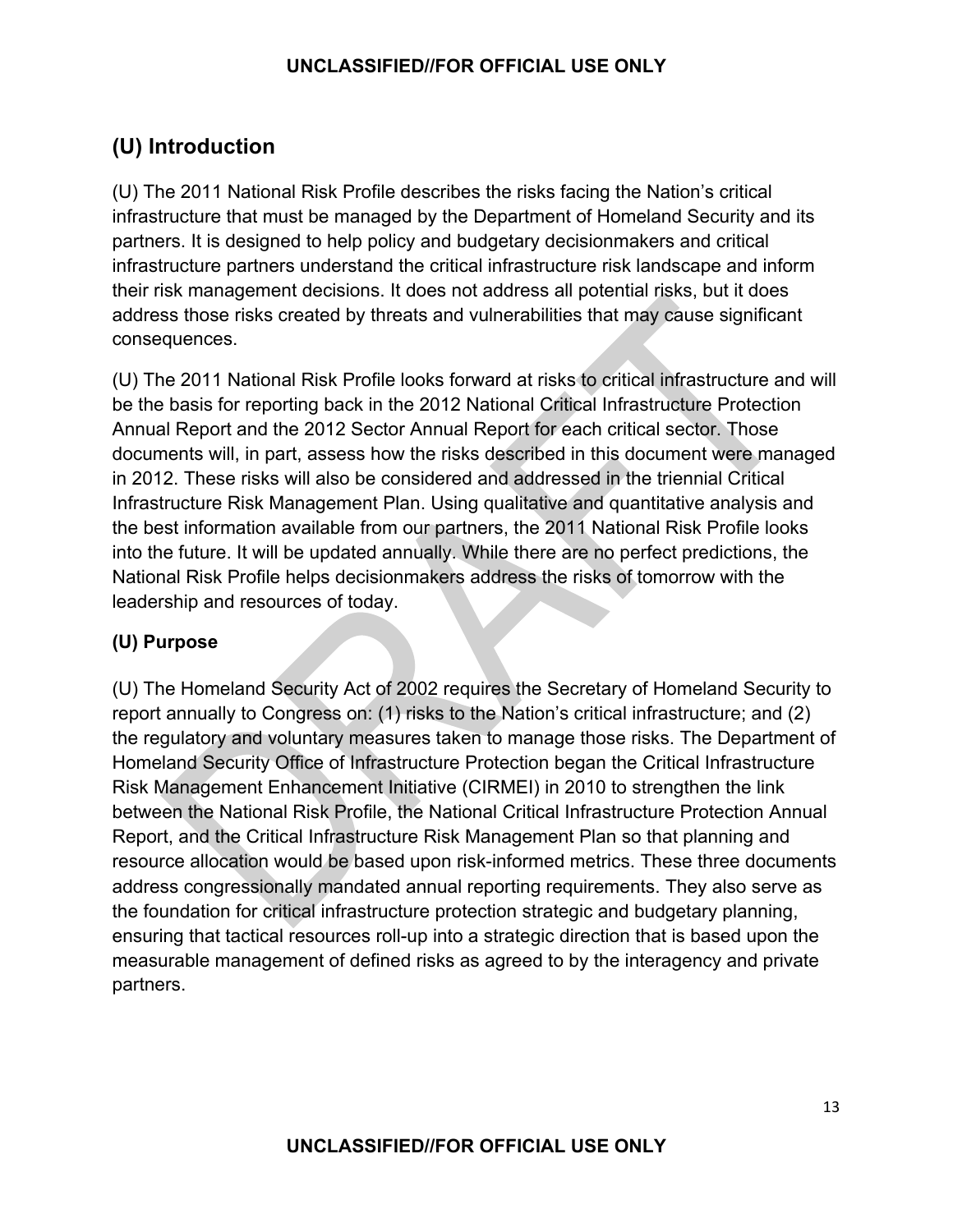#### **(U) Scope**

(U) The 2011 National Risk Profile addresses past and current risks. It includes information regarding the threat to, vulnerability of, and consequences for the critical infrastructure sectors and uses that information to look forward at risks to critical infrastructure.<sup>a</sup>

#### **(U) Methodology**

(U) Partnership engagement was critical to each methodological step used to develop the 2011 National Risk Profile. Critical infrastructure and resilience partners clearly articulated what the National Risk Profile needed to provide them in the way of decision support. These partners, as well as analysts throughout the Department of Homeland Security and the Federal Government, were engaged, providing qualitative and quantitative data for the analysis supporting the 2011 National Risk Profile. Outreach was conducted through the Sector Coordinating Councils; Government Coordinating Councils; Federal Senior Leadership Council; Regional Consortium Coordinating Council; State, Local, Tribal, and Territorial Government Coordinating Council; Regional Protective Security Advisors, Private Sector Cross-Sector Council, Federal Departments and agencies; and other relevant and interested organizations. Data were also drawn from sources already produced by our partners, such as sector risk assessments and Federal Emergency Management Agency hazard reports. Our partners within the Intelligence Community were also asked to identify sector-specific threats by actor and attack method.

(U) Sector-specific plans were analyzed to produce a hierarchical holographic model. $b$ The Intelligence Community, critical infrastructure partners, and the cyber community identified risk-related scenarios that were applied to the model. Leadership within the Department of Homeland Security Office of Infrastructure Protection identified emergent forces that were also applied to the model. These scenarios were filtered at the national, regional, and sectoral levels. Statistically significant natural hazards data were identified. The results of the filtering and statistical identification were combined and resulted in the analysis of the critical infrastructure system. The diagram below (see Figure 2) illustrates this methodology.

<sup>&</sup>lt;u> 1989 - Jan Samuel Barbara, político establecido de la provincia de la provincia de la provincia de la provinci</u> <sup>a</sup> (U) "Historians are fond of saying that the study of the past can help us to understand the future. Futurists agree, and point out that all our ideas about the future necessarily come from the past, not the future itself, for the very simple reason that the future, by definition, has never existed. What has happened in the past is our only source of guidance to what may happen in the future. [Cornish, E., *The Study of the Future: An Introduction to the Art and Science of Understanding and Shaping Tomorrow's World*, Washington, DC: World Futures Society, 1977: p. 103]

b Hierarchical Holographic Modeling is a structured approach to look at complex systems from multiple perspectives.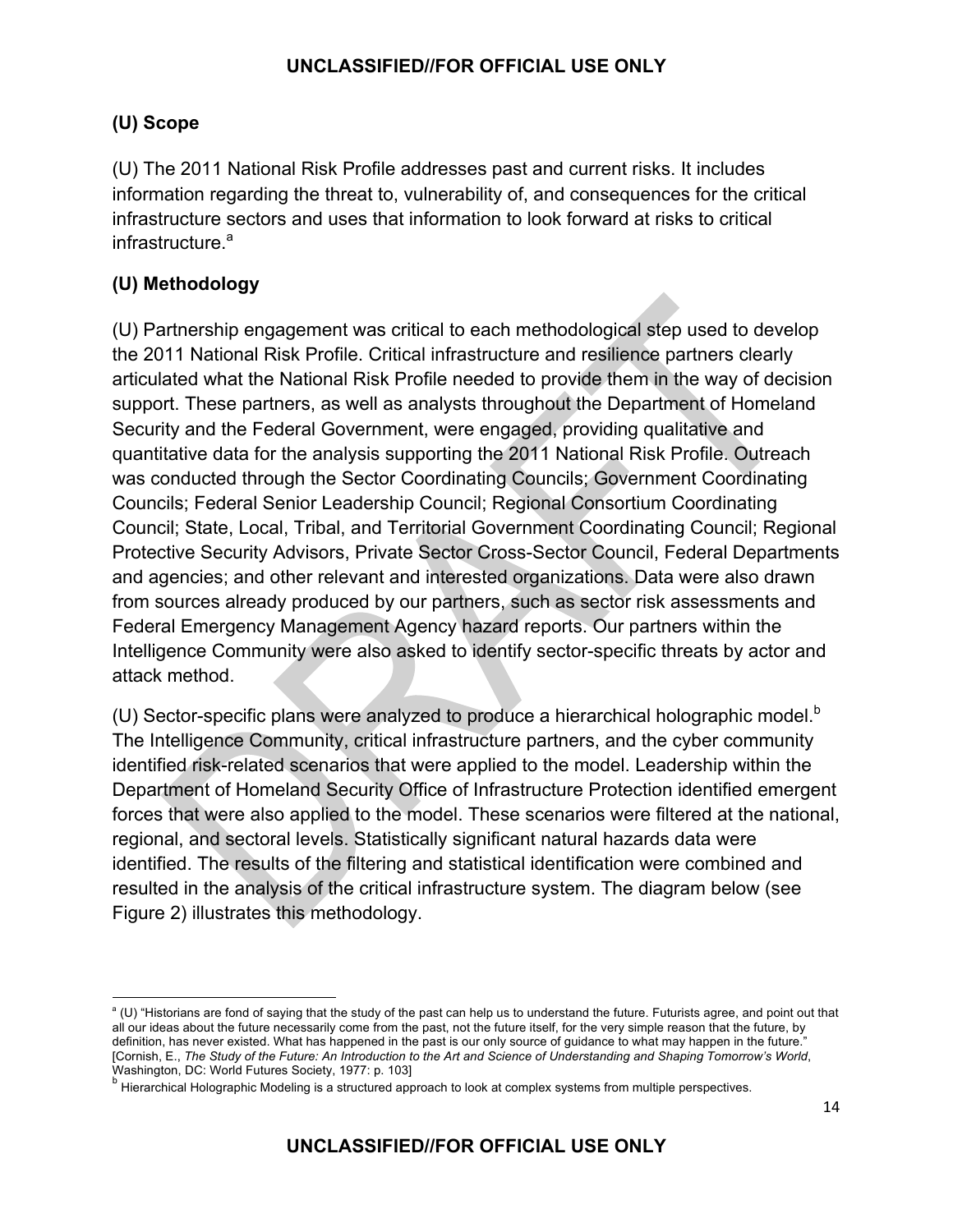

#### **(U) Figure 2: 2011 NRP Methodological Approach**

(U) Hierarchical holographic modeling trend analysis, research studies of changes over time, statistical analysis, scenario development, structuring, filtering, and analysis and the identification of relevant, probable, and possible futures were based on information provided by our partners regarding previous, current, and emerging threats, vulnerabilities, and consequences.

(U) Given the need to understand risk and identify risk futures for the Nation, it was not possible to depend entirely on quantitative data. Where sufficient data existed, quantitative methods (e.g., trend analysis, environmental scanning, and extrapolation) were used. Where data were insufficient, subjective methods to elicit judgments were used (e.g., solicitation of expert opinion and structured analogies).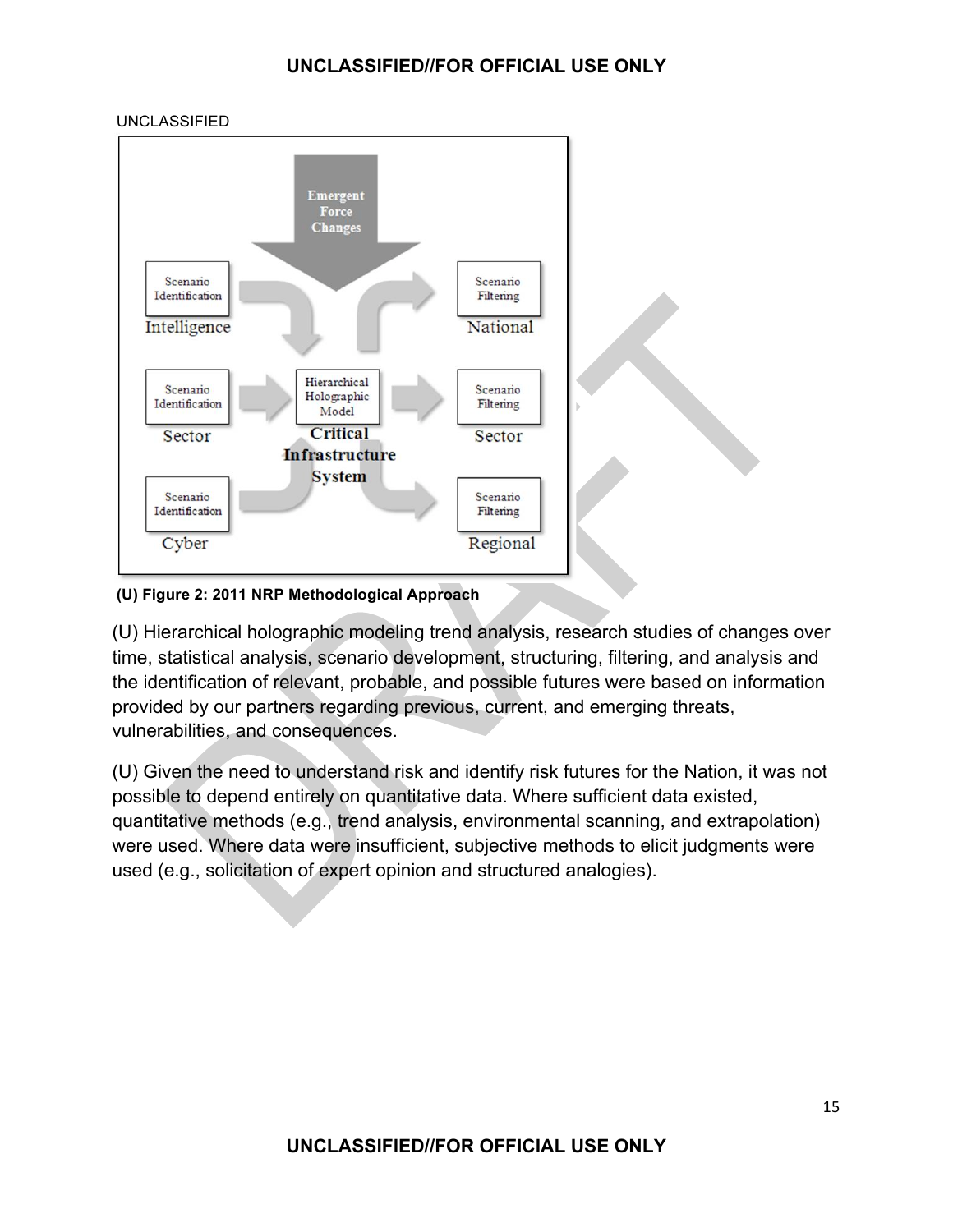## **(U) Naturally Occurring Risks**

(U) Although disaster-related fatalities have generally declined, economic recovery costs have at least doubled every decade, due to increasing population and physical critical infrastructure density throughout the Nation—particularly along the coastlines.<sup>1</sup> Significant investments are not expected to be made over the next 25 years in technology to control the weather and other such naturally occurring phenomena. Therefore, those charged with protecting critical infrastructure must plan for the continued occurrence of natural hazards, err on the side of caution, and assume equal or greater severity or impact. Three naturally occurring risks have been identified in the 2011 National Risk Profile as having potentially significant impact in the critical infrastructure context: space weather risks, extreme weather risks, and pandemic disease risks.

#### **(U) Space Weather Risks**

 $(U)$  Space weather $c$  is always present and is characterized by a variety of activities that produce a spectrum of consequences. Solar activity—particularly solar storms produces the direst consequences and contributes most significantly to critical infrastructure risk. Geographically, all of the United States is at risk from space weather, with those in the upper latitudes at greater risk. $<sup>2</sup>$ </sup>

(U) Solar activity cycles have extremes occurring approximately every 11 years. $3$  After a relatively calm period,<sup>4</sup> the sun started becoming more active at the beginning of 2011 and is expected to become increasingly active into 2013, $5$  when the next solar maximum occurs<sup>6</sup> and the cycle begins again. However, the next extreme space weather event could occur before 2013. Space weather risk is expected to increase at least until 2013.

(U) Extreme space weather events that create widespread blackouts and irreparable equipment damage<sup>7</sup> could affect millions of people,<sup>d</sup> cost the Nation billions of dollars,<sup>e</sup>

CU) Space weather is composed of severe disturbances of the upper atmosphere and the near-Earth space environment that are driven by the magnetic activity of the Sun. [Committee on the Societal and Economic Impacts of Severe Space Weather Events, Space Studies Board, Division on Engineering and Physical Sciences, National Research Council of the National Academies, *Severe Space Weather Events – Understanding Societal and Economic Impacts: A Workshop Report*, Washington, DC: National Academies Press, 2008: p. 1, www.nap.edu/catalog/12507.html, accessed 12 April 2011]

<sup>&</sup>lt;sup>d</sup> (U) For example, a solar storm in 1989 caused northeastern Canada's Hydro-Quebec power grid to collapse within 90 seconds, leaving millions of people without electricity for up to nine hours. [Kappenman JG, Zanetti, LJ, and Radasky, WA, *Geomagnetic Storms Can Threaten Electric Power Grid*, EV World, accessed at http://evworld.com/article.cfm?storyid=246 on April 22, 2011] e (U) If a space weather event occurs that is even slightly more severe than the geomagnetic storm of 1980, there could be a \$36 billion loss in gross domestic product. Also, "other assessments placed the 1989 and 1991 geomagnetic storm effects in a category equivalent to Hurricane Hugo and the San Francisco earthquake in their relative impact on the reliability of the electric power grid. [Kappenman JG, Zanetti, LJ, and Radasky, WA, *Geomagnetic Storms Can Threaten Electric Power Grid*, EV World, accessed at http://evworld.com/article.cfm?storyid=246 on April 22, 2011]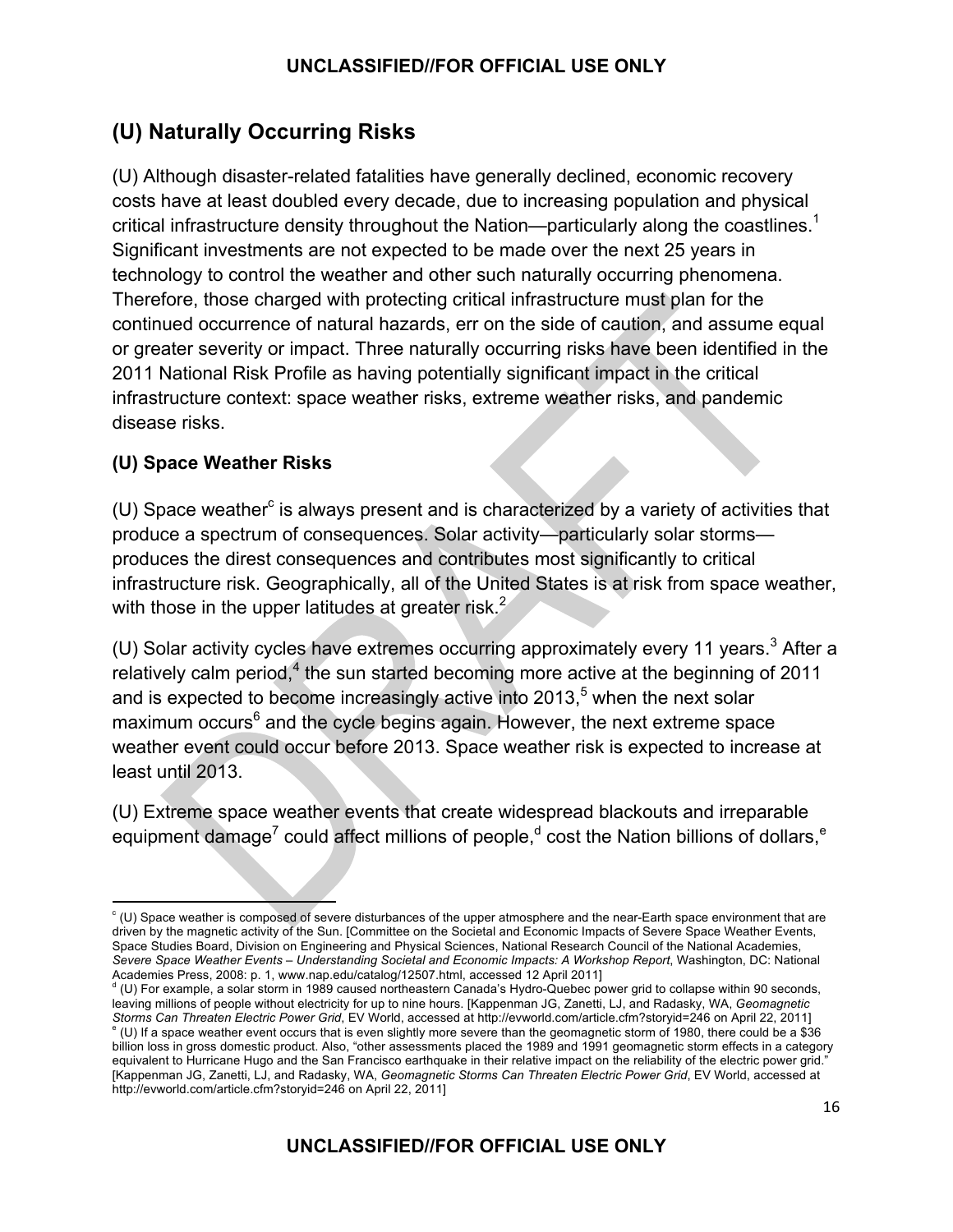and take years to achieve full recovery.<sup>f</sup> These large consequences contribute greatly to risk. However, lesser space weather activities also contribute to ongoing risk. For example, solar activity disrupted communication satellites in June 2011, but the effect was manageable.<sup>8</sup> Although it is not yet possible to accurately predict the severity of solar storms and other solar activity, the length of the solar cycles (11 years) has been documented and the effects of solar activity can be forecasted.<sup>9</sup>

(U) Space weather risk is greatest for the Energy Sector<sup>h</sup> due to its susceptibility to the magnetic disruptions created by solar storms. The Communications Sector and the Transportation Systems Sector also use technology that is susceptible to magnetic disruption and are therefore also at risk. This risk is proportional to the amount of such technology these and other critical infrastructure sectors possess and how much they depend upon it.

#### **(U) Extreme Weather Risks**

(U) Although coastal hurricanes, tropical storms, and tsunamis are the most costly extreme weather events, those caused by extreme hot and cold temperatures and severe storms (and the flooding associated with them) occur much more frequently.<sup>j</sup> These commonly occurring extreme weather events contribute most significantly to critical infrastructure risk. (Extreme weather risks specific to geographic areas of the United States can be found in the Regional Risk section below.)

(U) Extreme temperatures increase risk by affecting materials, humans, animals, and plants. Higher and lower temperatures over prolonged periods of time increase risk to the critical infrastructure, causing elements to break and cease to function. For example, pipelines that freeze and then rupture place the Transportation Systems Sector at risk;<sup>9</sup> when temperatures get too high,<sup>k</sup> people, animals, and plants may die, placing the Food and Agriculture Sector and the Healthcare and Public Health Sector at

 $\overline{\phantom{a}}$  and  $\overline{\phantom{a}}$  and  $\overline{\phantom{a}}$  and  $\overline{\phantom{a}}$ f "(U) The 1859 storm—known as the "Carrington Event" after astronomer Richard Carrington, who witnessed the instigating solar flare—electrified transmission cables, set fires in telegraph offices, and produced Northern Lights so bright that people could read newspapers by their red and green glow. A report by the National Academy of Sciences found that if a similar storm occurred today, it could cause \$1 to 2 trillion in damages to society's high-tech infrastructure and require 4 to 10 years for complete recovery. For comparison, Hurricane Katrina caused "only" \$80 to 125 billion in damage." [National Aeronautics and Space Administration, *New Solar Cycle Predicted*, http://science.nasa.gov/science-news/science-at-nasa/2009/29may\_noaaprediction/, accessed April 25, 2011]

<sup>&</sup>lt;sup>g</sup> (U) The NOAA Space Weather Prediction Center conducts such forecasting. [http://www.swpc.noaa.gov/alerts/index.html] <sup>h</sup> Particularly the Electricity Subsector.

i (U) Coastal hurricanes, tropical storms, and tsunamis account for the greatest cost—by approximately four times—than other naturally occurring events.

j (U) Extreme temperatures refer to what are most commonly known as heat and cold waves. A severe thunderstorm is any storm that produces one or more of the following elements: (1) a tornado; (2) damaging winds or winds measured at 50 knots (approximately 58 miles per hour) or more; or (3) hail one inch in diameter or larger. [National Weather Service, "SPC and its Products," www.spc.noaa.gov/misc/about.html, accessed March 31, 2011]

k (U) Extreme temperatures are underscored by NOAA tracking of temperature anomalies. For example in its 2010 annual report, NOAA notes that "each of the 10 warmest average global temperatures recorded since 1880 have occurred in the last 13 years. The warmest years on record are 2005 and 2010." [NOAA, *National Climatic Data Center NCDC 2010 Annual State of the Climate Report,* www.noaanews.noaa.gov/stories 2011/20110112\_globalstats\_sup.html, accessed June 29, 2011]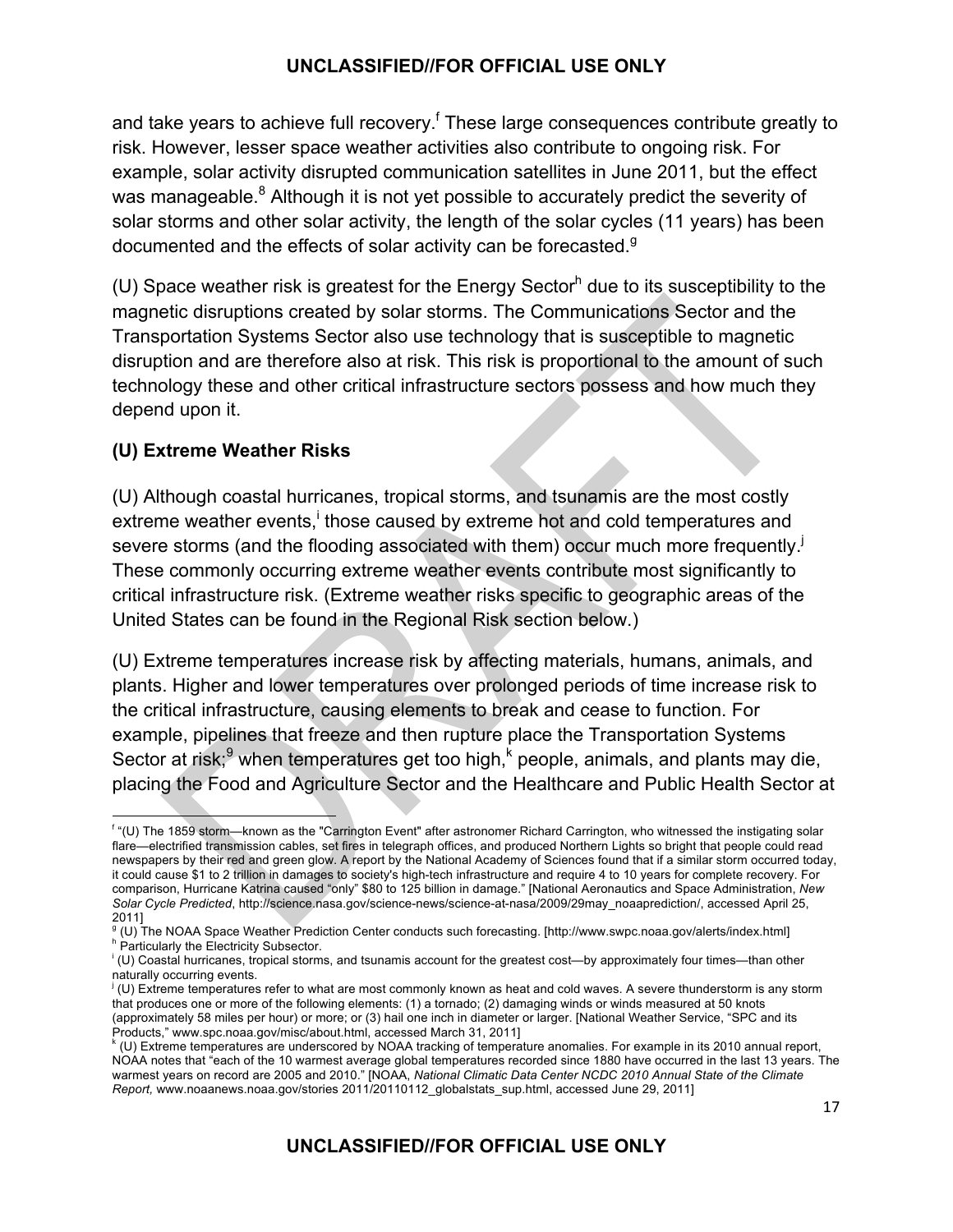risk. Urbanization exacerbates temperature extremes and increases the risk to critical infrastructures characteristic of, connected to, or located within these areas.<sup>10</sup> Critical infrastructure risk increases as urbanization increases, an important consideration as it is expected that by 2030, 60 percent of the world's landmass is expected to be urbanized.<sup>11</sup>

(U) Severe storms and flooding are expected to continue to account for the largest number of Presidential disaster declarations annually<sup>12</sup> and the largest percentage of disaster declarations in every Federal region in the United States.<sup>13</sup> Critical infrastructure is at risk when severe storms and flooding overwhelm and disable large parts of the critical infrastructure simultaneously. These events could also increase the risk to critical infrastructure in urban areas in particular,<sup>14</sup> because more people, critical infrastructure, and resources are concentrated there.

(U) Extreme temperatures along with drought create the greatest risk for the Food and Agriculture Sector and the Healthcare and Public Health Sector because extreme temperatures result in crop destruction, injuries, and death, $15$  as well as greatly reduced agricultural production, increased wildfires, and aggravated disease conditions. Extreme temperatures increase risk to those critical infrastructure sectors for which temperature control is both necessary and difficult to achieve in order to ensure that their infrastructure elements function properly. This risk is greatest for the Communications Sector, Energy Sector, Transportation Systems Sector, and the Water Sector.

(U) Severe storms and flooding create the greatest risk for the Dams Sector (as dams and associated infrastructure, such as levees, could be overwhelmed by flooding), Energy Sector (because electrical storms in particular affect energy production), Food and Agriculture Sector (as these events greatly affect crops and agriculture production), Transportation Systems Sector (as it becomes increasingly difficult to transport anything in any mode if the sector is affected by storms and flooding), and Water Sector (when flooding exceeds the Water Sector's ability to ensure water sources are clean and free of pollutants).

#### **(U) Pandemic Disease Risks**

(U) The most threatening pandemic diseases are caused by highly pathogenic microorganisms<sup>m</sup> for which humans, animals, or plants (depending on the disease) have

 l (U) Pandemic diseases are defined as those diseases that spread throughout the world. The ability of a disease to create a pandemic depends on the ability of the disease to spread quickly, the immunity that individuals and populations have to the disease, the availability of medications and equipment to treat the disease, the ability of nations and organizations to take action to stop the spread of the disease, and whether the disease produces serious health effects. Although pandemic influenza and other types of pandemics (e.g., colds) occur every year, they are usually of low virulence and do not result in large numbers of very sick and dead.

 $^{\rm m}$  U) Three types of highly pathogenic pandemic disease create the greatest risks: (1) those caused by diseases that are everpresent and that continuously and quickly mutate, for which new or modified medicines and treatments must be developed with each significant mutation because the human population has little or no immunity (e.g., influenza); (2) those caused by relatively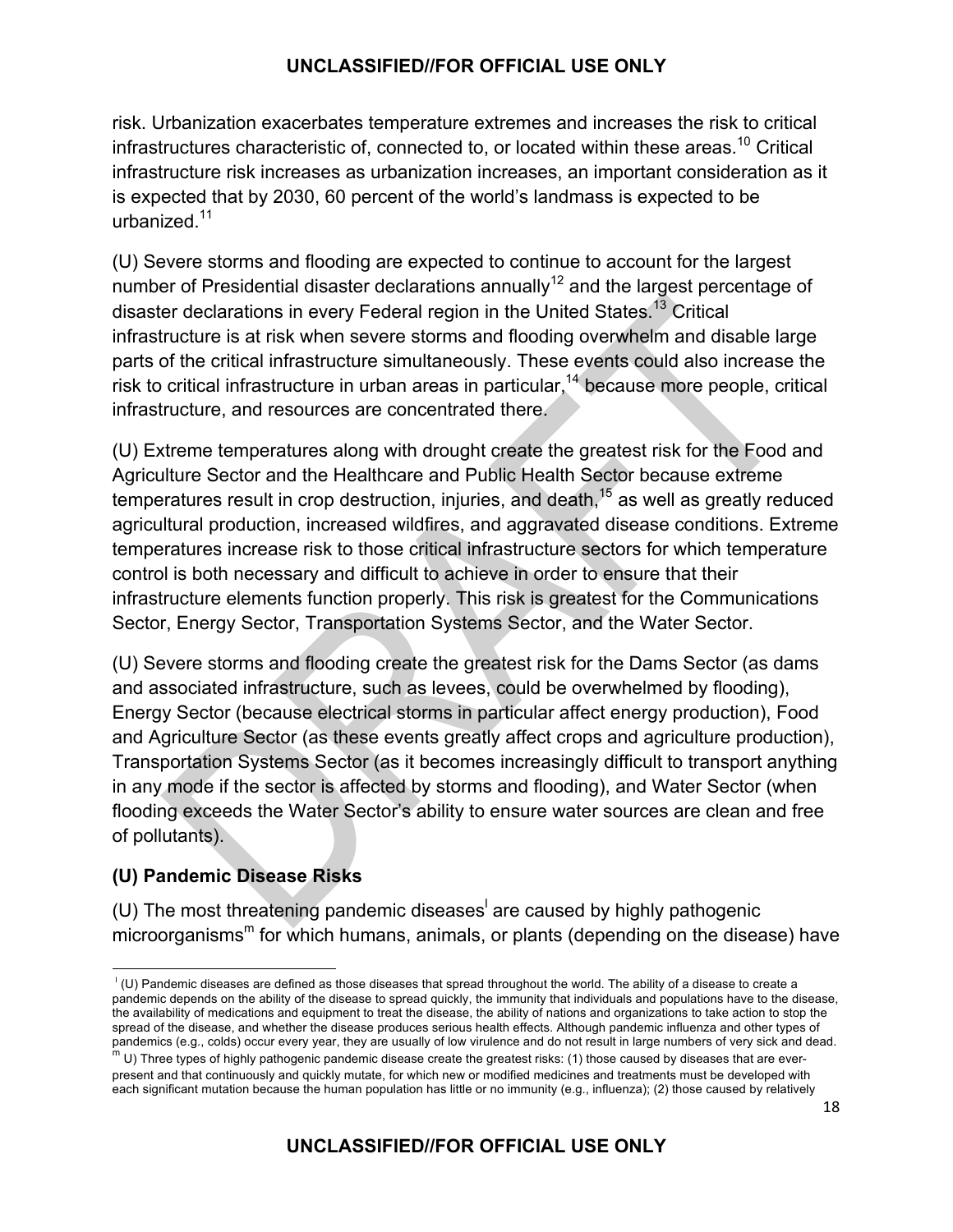not developed immunity, $16$  and for which medications or treatments do not already exist or cannot be developed quickly, manufactured easily, or distributed efficiently.<sup>n</sup> Risk for the critical infrastructure is due to difficulty in characterizing pandemic disease in advance, reduced available workforce, and increased demand to manage the pandemic and its impacts.

(U) Diseases that cause pandemics, such as influenza, are not easy to characterize in advance, as it is difficult to ascertain which strains of the disease will be circulating in successive years, how these viruses will mutate, and from where a pandemic will arise. The exact nature of the threat of pandemic influenza $^{\circ}$  and other diseases is, therefore, difficult to identify, resulting in inaccurate determinations of risk. However, history has shown that individuals and groups are vulnerable to highly pathogenic influenza and other diseases with pandemic potential, $17$  such that hundreds of thousands or millions could die worldwide.<sup>18</sup> The overall risk, therefore, can be assumed to be great. Further, due to the ability of viruses and bacteria to mutate or develop resistance to medications, pandemics may follow each other in rapid succession. Pandemic disease risk involving a highly pathogenic disease is as high every year as it was in 2009 (when the world was overdue for an influenza pandemic<sup>19</sup>) because a new strain will be responsible.<sup>20</sup>

(U) Depending on the severity of a pandemic disease that affects humans and how quickly it spreads, available critical infrastructure workforce numbers may be affected. All critical infrastructure sectors can be assumed to experience workforce reductions. However, risk for each sector will vary in terms of how much it depends on human resources to carry out sector responsibilities, how much of the sector must remain operational during times of emergency, and how long the sector can operate with less than optimal staffing. Eventually, absenteeism could affect the ability of all sectors to remain operational, compounding risk as services are disrupted and other sectors are affected as a result.

(U) Disease affects humans, animals, and plants. If pandemics occur for which medications and treatments are not available and the diseases spread very quickly,

new diseases, against which the human population has little or no immunity and for which the community has not yet had a chance to conduct sufficient research and develop medicines, treatments, etc. (e.g., Ebola); and (3) those caused by diseases to which populations have been exposed for many years that have developed mutations to get around population immunity, such that there are no or very few medicines currently available for those who have contracted these diseases (e.g., Extremely Drug Resistant Tuberculosis).

<sup>&</sup>quot; (U) Healthcare research and development will continue to create new medicines and delivery methods. However, a number of issues will counter these medical advances. Growing national and global populations will increase the total number of people that could potentially be exposed to disease. Increasing urbanization could concentrate disease in larger groups and more confined spaces. The overuse and inappropriate distribution of antibiotics could create more antibiotic-resistant organisms for which new antibiotics will need to be produced (if possible). The same would hold true for the overuse and inappropriate distribution of antiviral medications. Faster and more transportation modes could continue to spread disease more quickly, resulting in what would appear to be the near-simultaneous appearance of disease in numerous places throughout the world.

 $\degree$  (U) The H1N1 influenza pandemic of 2009 is the most recent pandemic that resulted in larger than usual numbers of sick and dead.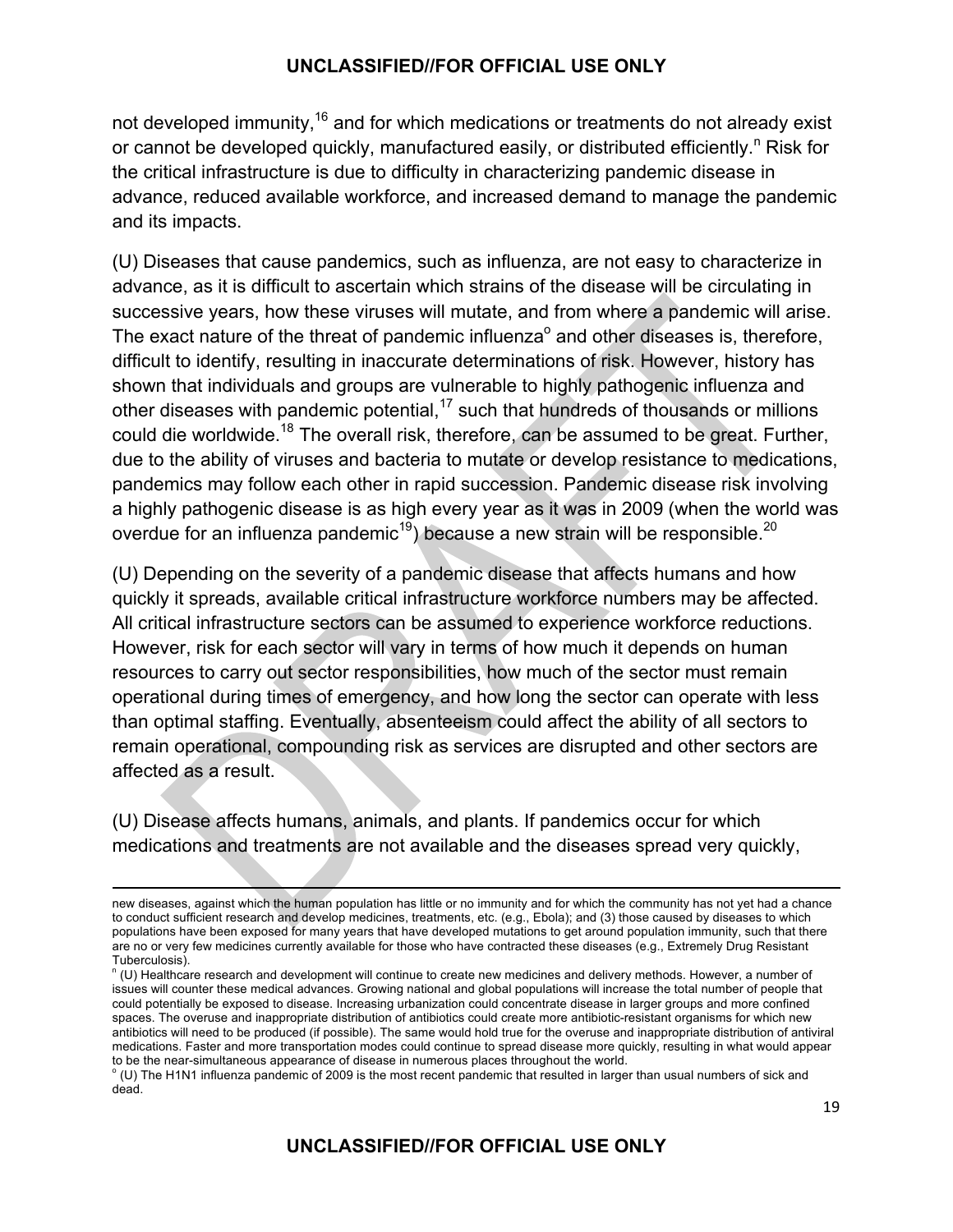resulting in large numbers of ill, it is possible that demands will exceed the ability of the agricultural, emergency management, medical, and public health communities to respond. Although the critical infrastructure sectors that are responsible for these efforts would be at greater risk due to this increased demand for services, if these sectors become incapable of rendering necessary disease and population health management services, risk will increase for all critical infrastructure sectors.

(U) Reduced workforces resulting from pandemic disease create the greatest risk for the Banking and Finance Sector (due to increased absenteeism and affected critical infrastructure upon which the sector is dependent), $^{21}$  Food and Agriculture Sector (if absenteeism is very high and so prolonged as to prevent sufficient food supply and distribution),<sup>22</sup> Healthcare and Public Health Sector (due to increased absenteeism and the increased costs to the healthcare system in general), $^{23}$  Information Technology Sector (due to operation and maintenance crew absenteeism), $^{24}$  Transportation Systems Sector (due to increased absenteeism), $25$  and Water Sector (due to operator and support staff absenteeism, not direct human consumption).

(U) Increased demand for services to manage pandemic disease creates the greatest risk for the Food and Agriculture Sector (due to increased demand upon it to treat ill animals and plants), Healthcare and Public Health Sector (due to increased demand upon the healthcare system and public health community to treat ill humans), $^{26}$  followed by the Emergency Service Sector (if called upon to assist the Healthcare and Public Health Sector),<sup>27</sup> and Information Technology Sector (due to possible increased demand for services from locations other than work, if humans are most affected).<sup>28</sup> If demand for services is great enough, the Food and Agriculture Sector (in the case of pandemic animal disease) and the Healthcare and Public Health Sector (in the case of pandemic human disease) could cease to function entirely.

## **(U) Unintentionally Introduced Manmade Risks**

(U) Unintentionally introduced manmade risks are those that are generated by humans, either accidentally or inadvertently. Accidental or inadvertent hazards may be the result of human error, poor calculations of risk, or negligence. Three unintentionally introduced manmade risks have been identified in the 2011 National Risk Profile as having potentially significant impact in the critical infrastructure context: industrial disaster risks, aging infrastructure risks, and economic instability risks.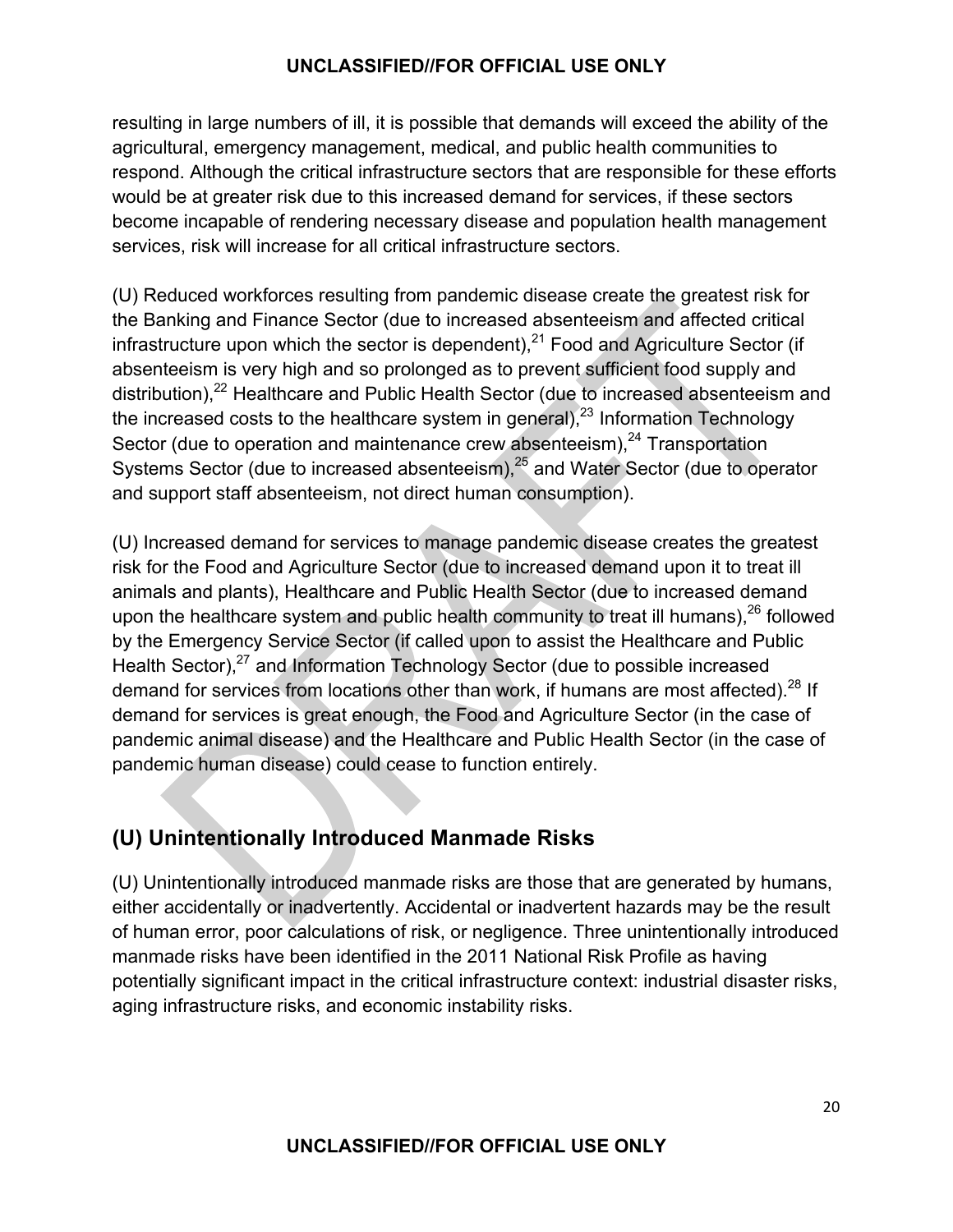#### **(U) Industrial Disaster Risks**

(U) Industrial disasters are commonly thought of as being the result of human and industrial process failures. However, industrial processes are run or designed by humans, so the common cause is ultimately human. Although it is understood that mechanical and other elements will wear out, break, etc. and that disasters may occur as a result, those large-scale or high impact industrial disasters that greatly affect the economy, the environment, and so on are of greatest concern. Aside from the potential for the catastrophic consequences associated with industrial disasters, the inability to do more with less and the inability to recognize unusual circumstances create the greatest risk for the critical infrastructure in the industrial context.

(U) The current state of the economy has resulted in higher levels of unemployment and the drive to increase profits by decreasing human and other resources costs throughout both the public and private sectors. As a result, fewer employees are available to operate, manage, maintain, repair, and otherwise enable the critical infrastructure to function. Additionally, increasing dependencies and interdependencies among critical infrastructure-related technologies often creates challenges for existing workforces, requiring expertise in a number of disciplines and skill areas. They are trying to do more with less.<sup>p</sup> Improved technology, increased technology, and more efficient business processes act to counter this problem and reduce risk in some cases. However, new technologies also can be more complex and create greater challenges to the workforce in being able to keep up with the skills needed and to cope with associated uncertainties. When sacrifices are made, risk to the critical infrastructure increases. Those activities perceived to be less important are postponed, broken parts of the physical critical infrastructure are replaced with cheaper and potentially lower quality substitutes, less experienced (and, presumably, less expensive) personnel are hired or retained, and so on.<sup>q</sup> Risk to the critical infrastructure grows as the ability to operate in this environment decreases. Moreover, the environmental conditions in which industrial operations are being carried out are becoming increasingly dangerous with highly uncertain potential impacts. Unabated, these situations can be expected to continue to increase risk and result in industrial accidents and disasters that vary only in magnitude.

 $P$  (U) For example, fatigue due to fewer personnel working longer hours has been a factor in many industrial disasters, including but not limited to the Deepwater Horizon oil spill, the Exxon Valdez oil spill, and Three-Mile Island. [*Severe Impact of Fatigue in the Workplace Examined*, EHS Today, http://ehstoday.com/news/ehs\_imp\_35340/, accessed June 25, 2011] <sup>q</sup>

 $q$  (U) The Deepwater Horizon industrial disaster was said to be caused by many of these factors, including but not limited to postponed maintenance, decisions to sacrifice safety to save money, skipping procedures, and long deferred inspections. [Hilzenrath, D., *Hearings Focus on Possible Human Factors in BP Oil Spill,* The Washington Post, www.washingtonpost.com/wpdyn/content/article/2010/07/22/AR2010072203444.html, accessed June 25, 2011]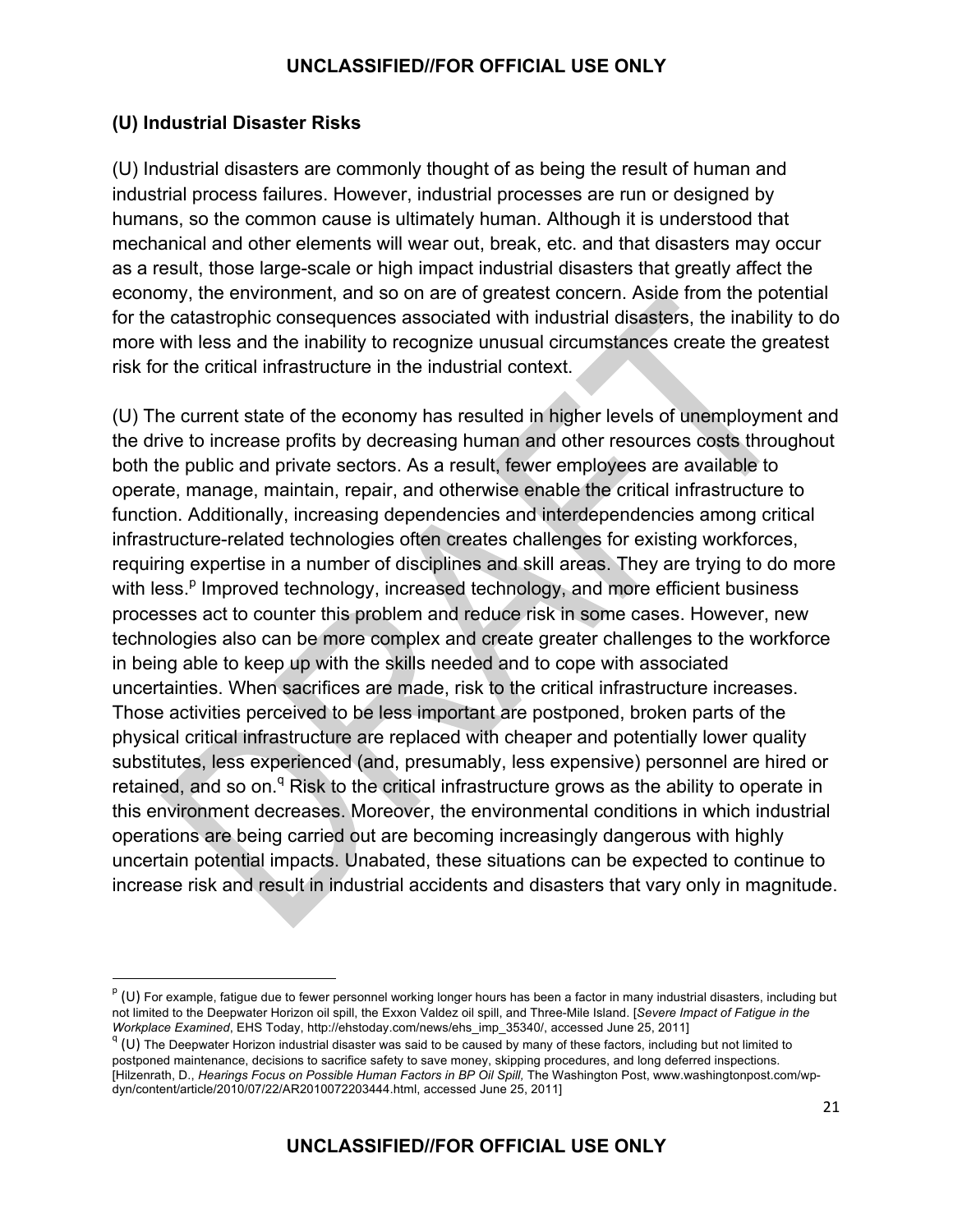(U) Many people are trained to do a particular job related to critical infrastructure. Having received that training and attained a certain level of expertise, they expect their worksite characteristics to remain mostly the same. However, changes do occur. Eventually these changes create unusual circumstances and increase the risk that critical infrastructure personnel could recognize if they had time, training, and previous experience with other unusual situations. The inability to recognize, communicate,<sup>s</sup> and subsequently manage unusual circumstances contributes directly to critical infrastructure risk, but this risk can be reduced with additional training. Such training and education programs do exist and are provided by academia, the military, the government, and industry.<sup>29</sup> However, when funding is cut back, supposedly nonessential items (such as funding for training) are also often reduced.

(U) These human factors—the inability to do more with less and the inability to recognize, communicate, and manage unusual circumstances—have contributed to the occurrence of industrial disasters. If broadly defined, the risk for industrial disasters is present for all critical infrastructure sectors, and human factors discussed here are omnipresent throughout all of the sectors. However, when using a more common and strict definition of industry, the risk of industrial disaster is greatest for the Chemical Sector, Critical Manufacturing Sector, Defense Industrial Base Sector, Energy Sector, Food and Agriculture Sector, Nuclear Reactors, Materials, and Waste Sector, Transportation Systems Sector, and Water Sector because they are part of, directly reliant upon, or directly affected by industry.

#### **(U) Aging Infrastructure Risks**

<u> 1989 - Jan Samuel Barbara, político establecido de la provincia de la provincia de la provincia de la provinci</u>

(U) Critical infrastructure is aging.<sup>30</sup> Aging infrastructure<sup>t</sup> creates inefficiency when it renders parts of the critical infrastructure unusable. Deterioration also creates vulnerabilities.<sup>31</sup> These vulnerabilities may also be exploited by adversaries. Unusable, ineffectual, and deteriorating critical infrastructure, as well as the potential for exploitation of these vulnerabilities, increase risk. $32$  While age undermines the capacity and resilience of critical infrastructure, age also may be exacerbated by initial problems in design (as a number of bridge failures have shown), lack of maintenance of facilities, or failure to adapt to unusual and unanticipated environments, all of which can reduce the theoretical or design life expectancies of critical infrastructure. The following aspects

 $\lceil$  (U) For example, personnel on the Deepwater Horizon oil rig did not notice a dire warning, continuing their activities as if all operations were still normal. [Hilzenrath, D., *Hearings Focus on Possible Human Factors in BP Oil Spill*, The Washington Post, www.washingtonpost.com/wp-dyn/content/article/2010/07/22/AR2010072203444.html, accessed June 25, 2011]

<sup>&</sup>lt;sup>s</sup> Communication is a key factor that shapes the ability of the workforce at all levels of management to prepare for, respond to, recover from, and mitigate industrial disasters. This has been brought out as a critical factor in many industrial disasters. It will require additional training at the very least and in some cases a change in culture.

t (U) Aging infrastructure is defined as infrastructure that over time has grown weaker, due to broke or worn out materials, components, or elements.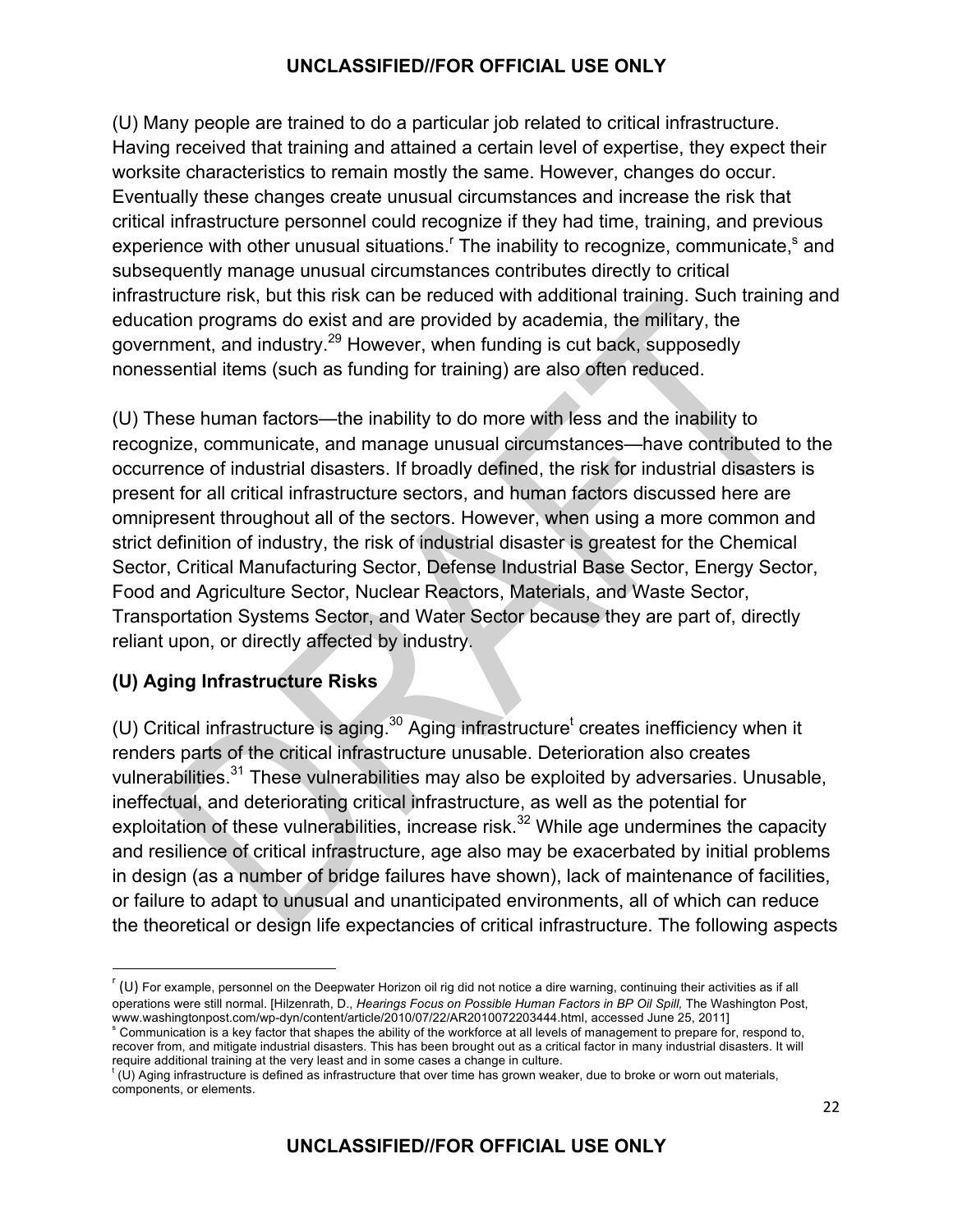of aging infrastructure contribute the most to this risk: inadvertent introduction of flaws, reduced inspection and maintenance workforce, and insufficient investment.

(U) Mechanisms, procedures, and standards are put in place to ensure that the critical infrastructure is built to meet high functional standards. However, flaws are sometimes introduced inadvertently and not noticed until they are stressed over the course of time and reveal their associated vulnerabilities.<sup>33</sup> These flaws can be due to human error or to the introduction of counterfeit materials into the supply chain, which are subsequently and unknowingly used<sup>u</sup> to create physical and other critical infrastructure that then becomes inherently flawed, increasing risk. $34$  Flaws in new and preexisting critical infrastructure could reveal themselves right away, but it is more likely that they will only become obvious when the critical infrastructure loses functionality or breaks over time. This risk has placed the critical infrastructure at greater risk than ever before.<sup>35</sup>

(U) Inspection procedures<sup>v</sup> should identify faulty mechanisms in complex machinery and other critical infrastructure elements that have ceased to function over time.<sup>36</sup> However, the inspection workforce that is charged with finding such faulty and broken mechanisms is itself aging, retiring, or facing reductions due to lack of funding for salaries.<sup>37</sup> Fewer personnel means fewer inspections and fewer opportunities to find flaws, faults, and other vulnerabilities in the critical infrastructure—flaws that are expected to contribute more to risk as the critical infrastructure ages.<sup>38</sup> As a result, risk is expected to increase until new personnel are hired to replace those who are departing and new funding is provided to enable them to not only identify but also rectify these problems. An additional consideration is that of personnel surety. It is essential that in the effort to replenish critical infrastructure ranks, the inspection workforce not be infiltrated by those who would seek to do the Nation harm, purposely covering faults and failures and increasing critical infrastructure risk further.

(U) Investments in various aspects of the critical infrastructure have decreased over the past 20 years,<sup>39</sup> and percentages of budgetary spending on the critical infrastructure have decreased over the past 50 years.<sup>40</sup> Insufficient investment extends beyond that of investing in personnel who inspect, run, and manage critical infrastructure. Funds are also needed for replacement parts,  $w$  patches, upgrades, and maintenance, as well as security against terrorism and natural hazards. Although it is obvious that critical infrastructure in all sectors is aging, increasing vulnerabilities and overall risk, it is not as widely understood exactly when investments need to be made to counteract this aging.

 u (U) Inadequate inspection regimes and supply chain security—in the country that exports such counterfeit steel products and in the country that imports it—can leave builders incorrectly assuming that the materials they are using are sound.<br><sup>v</sup> Unfortunately, some inspection guidelines miss key problem areas. For example, scouring of the bridge footing

failure of the Schoharie Bridge in New York State went unnoticed, since inspection guidelines did not include subsurface inspection. w (U) For example, for want of additional parts even after renovation, the Charles Berry Bascule drawbridge in Lorain, Ohio, was taken out of service and remained that way for months. [Kroll, J, *Lorain's Bascule Bridge Opens Today After Long Delay,* The Plain

Dealer, blog.cleveland.com/metro/2008/11/lorains\_bascule\_bridge\_opens\_t.html, accessed April 26, 2011]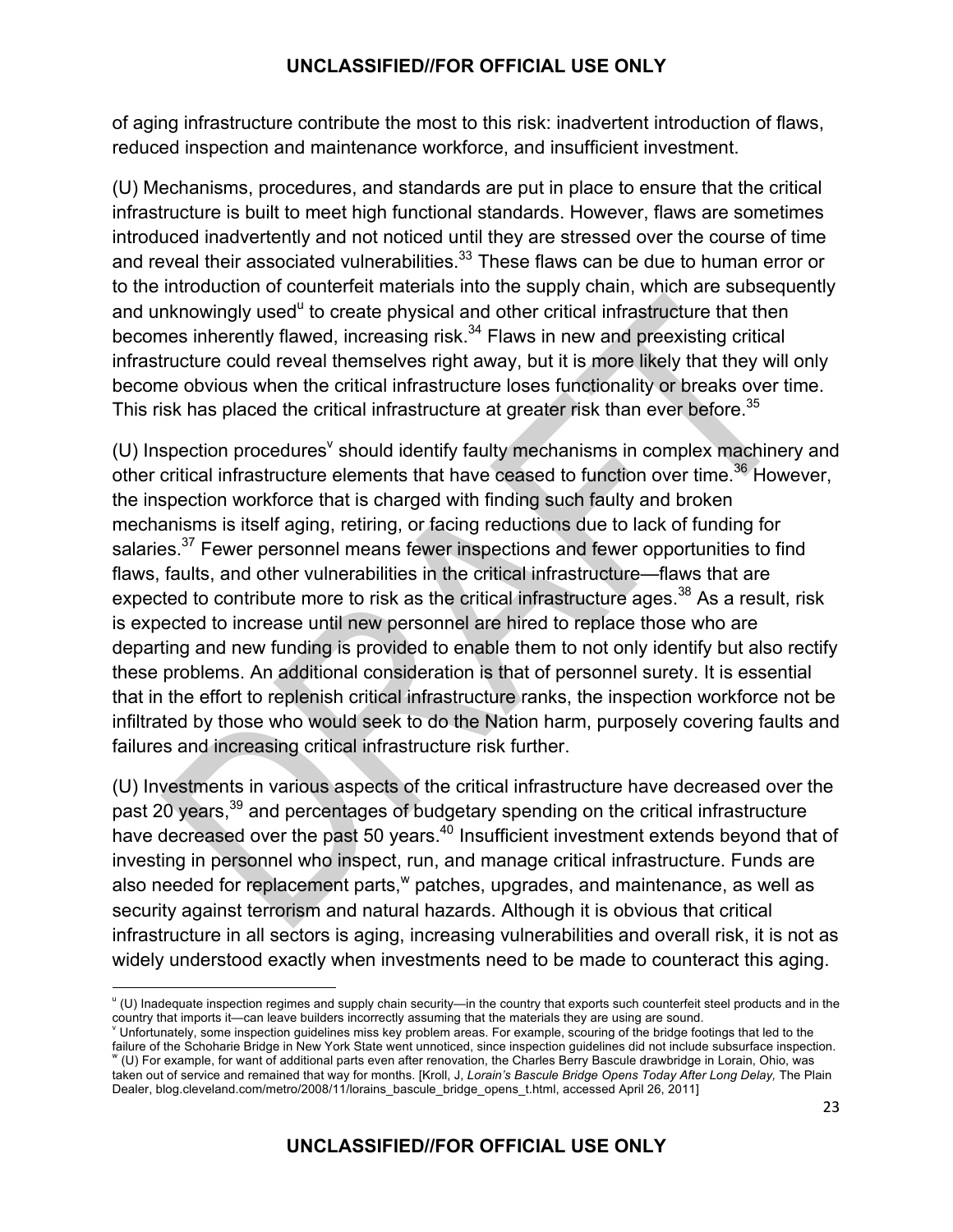Made too early, such investments are a waste of money. Made too late, decisionmakers risk lives and property. Tradeoffs are particularly difficult to judge when insufficient data are available to determine exactly when something may break or malfunction and when insufficient funds exist to take action, regardless of the state of the critical infrastructure.

(U) Despite the best of intentions and recognition that funding should be provided, these investments are not expected to increase sufficiently<sup>41</sup> while the U.S. economy remains weak and while lawmakers continue to hope that the various critical infrastructure sectors will continue to function well enough until new and sufficient funding becomes available to make needed improvements. All of this may fall within what the Nation's leaders and citizenry consider their tolerance for inconvenience in the name of saving money. However, tolerance is much lower for loss of lives and property when critical infrastructure malfunctions. It is expected that aging infrastructure will continue to result in occasional industrial disasters. If greater investments are not made to counteract the effects of this aging, the rate of these disasters occurring could stay the same or increase. This will increase critical infrastructure risk as well as risk in other areas, including the economy, potentially causing the United States to fall behind other countries and regions economically, particularly China and Europe.<sup>42</sup>

(U) Aging will affect all critical infrastructure sectors. Attempts to counteract the ill effects will vary by critical infrastructure type and associated funding.

## **(U) Economic Instability Risks**

(U) An unstable economy is characterized by a reduced government spending, high unemployment, inflation, and pronounced business cycles that also reduce private sector spending. Lack of public and private sector spending and unemployment contribute most to risk for the critical infrastructure, making it less reliable, safe, and secure.

(U) A certain amount of public funding and private sector spending<sup>43</sup> are required to maintain minimum critical infrastructure functionality. The further below that level funding falls, the greater the potential for critical infrastructure deterioration and reductions in personnel, and the more critical infrastructure risk increases. Government spending is not guaranteed in this age of massive cutbacks. Those parts of the critical infrastructure that are owned and operated more by the private (than public) sector could theoretically fare better than those that are more governmental. However, the private sector may not have the money available to invest nor the desire to invest what it possesses when the economy is unstable. Physical failure is possible and easy to envision, but failure may also include lack of service to and negative effects upon other types of critical infrastructure.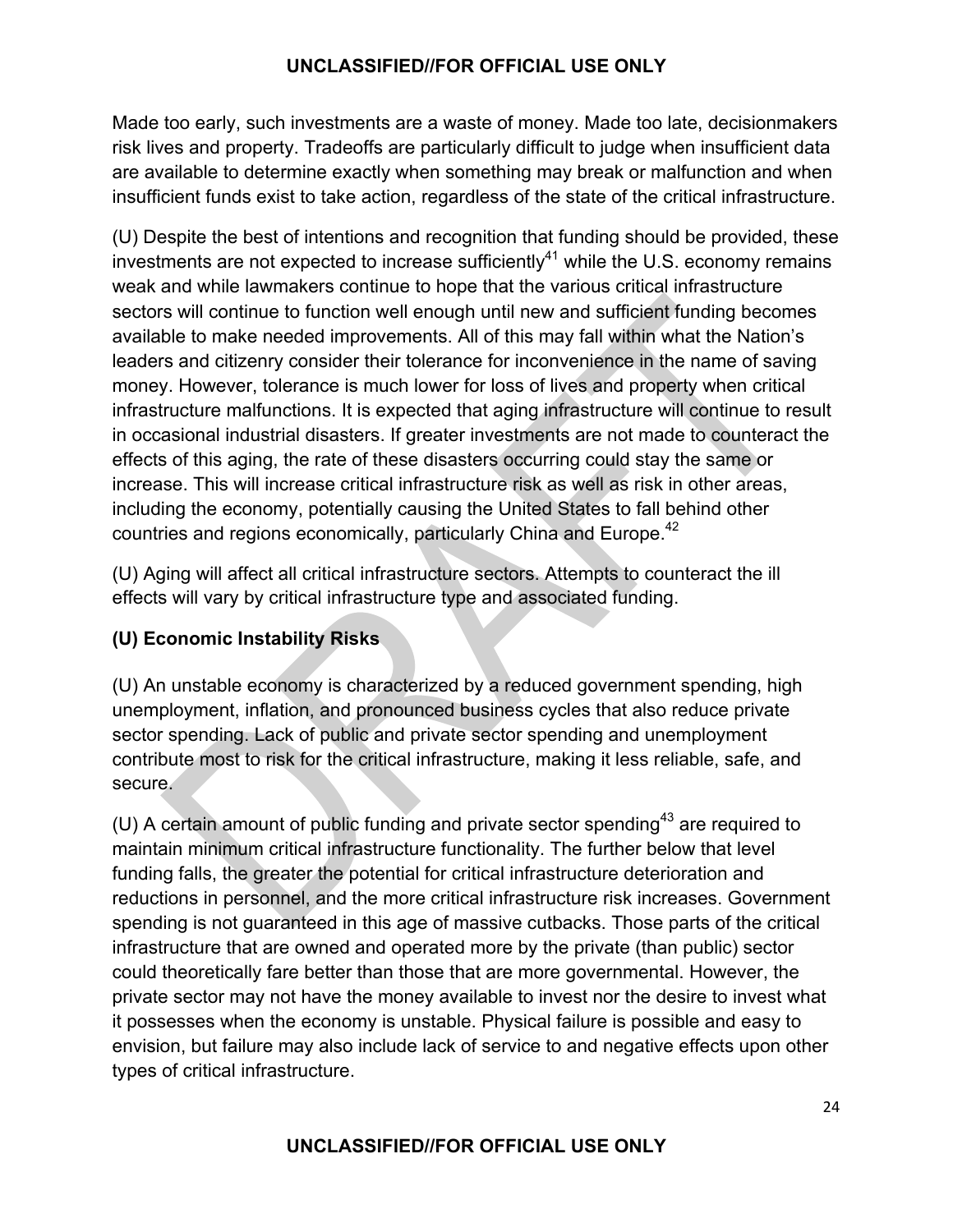(U) Lack of public funding and private sector spending also result in decreased employment throughout the public and private sectors, including the critical infrastructure. Critical infrastructure employees are not just those that are responsible for mission execution (such as police, firefighters, and private security) and the operators of the critical infrastructure. They are also part of the team (including inspectors and builders) that ensures all critical infrastructure sectors function. All of these employee losses could increase risk to the critical infrastructure. Although greater job security characterized governmental and government-critical private sector jobs previously, it has become necessary to address the National deficit while also trying to stabilize the economy. Jobs associated with the critical infrastructure are essential to ensuring the public health, safety, and security of the Nation, but other jobs are also considered vital (e.g., defense-related jobs), and as a result, grants and other funding for critical infrastructure positions may not be top priority.<sup>x</sup> However, as with funding, there is a minimal level of staffing necessary to keep all critical infrastructure sectors functioning. Remaining staff may be able to take on additional responsibilities for a certain period of time, but eventually, people burn out, retire, or leave for more lucrative and less stressful positions.

(U) Those sectors that that are considered vital parts of the national security apparatus (such as the Defense Industrial Base Sector, Government Facilities Sector, and parts of the Transportation Systems Sector) may fare better, but an unstable economy could increase risk for all critical infrastructure sectors.

## **(U) Intentionally Introduced Manmade Risks**

(U) Intentionally introduced manmade risks are created by those who deliberately choose to harm others for gain. Three intentionally introduced manmade risks have been identified in the 2011 National Risk Profile as having potentially significant impact in the critical infrastructure context: terrorism risks, border security risks, and cyber disruption risks.

## **(U) Terrorism Risks**

(U//FOUO) The United States continues to be at risk from acts of terrorism<sup>y</sup> due to the persistent and evolving terrorist threat from a number of violent jihadist groups that are aligned ideologically with, but not necessarily directed by, al-Qa'ida, increasing risk to the critical infrastructure and the Nation. Public statements from groups sympathetic to

<sup>&</sup>lt;u> 1989 - Jan Samuel Barbara, político establecido de la provincia de la provincia de la provincia de la provinci</u> x For example, cuts in homeland security grants have resulted in police, firefighting, emergency services, and other reductions.

 $y$  (U) Terrorism is defined in the Code of Federal Regulations as "the unlawful use of force and violence against persons or property to intimidate or coerce a government, the civilian population, or any segment thereof, in furtherance of political or social objectives." [28 C.F.R. Section 0.85]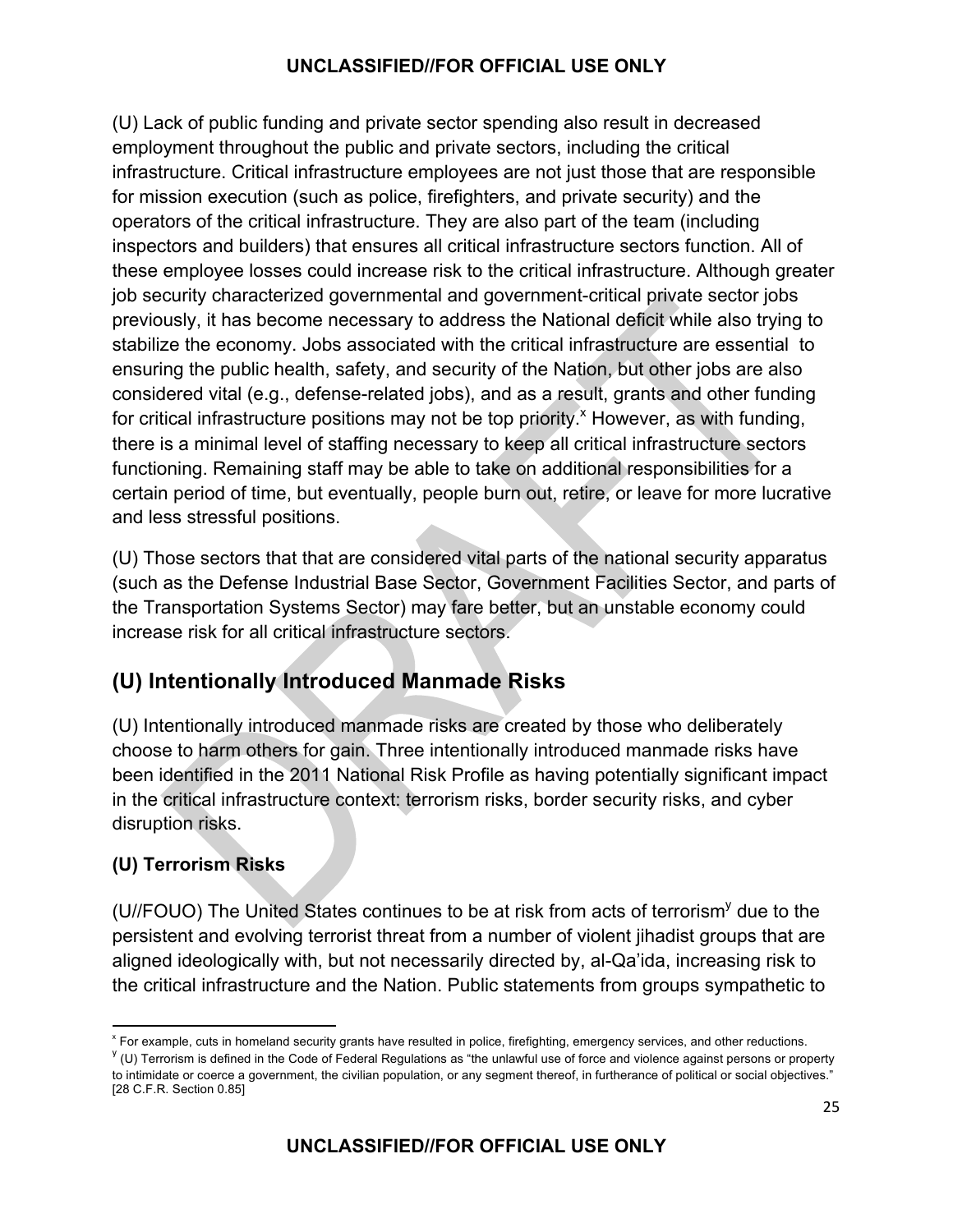al-Qa'Ida indicate that the intent to strike the United States will continue.<sup>44</sup> These groups continue to be driven by their undiminished intent to attack the United States and to adapt and improve their capabilities. $45$  The death of Usama bin Ladin on May 1, 2011 is unlikely to provoke core al-Qa'ida to attack in the near-term. However, the death of bin Laden may cause al-Qa'ida's affiliates and allies to accelerate their own existing plots.

(U//FOUO) Despite bin Ladin's death, it is expected that al-Qa'ida and its affiliates will continue to enhance their capabilities to attack through greater cooperation with regional terrorist groups. Historically, al-Qa'ida has focused on prominent political, economic, and critical infrastructure targets with the intent to produce mass casualties, visually dramatic destruction, significant economic aftershocks, and fear among the population. The group is innovative in creating new capabilities and overcoming security obstacles.46

(U//FOUO) The evolving and dynamic terrorist threat and the ever-increasing resilience of al-Qa'ida and other like-minded terrorist organizations also pose a significant threat to the Nation's critical infrastructure. Overall critical infrastructure risk is further amplified due to challenges in detecting terrorist plots underway. The current trend of tactics which use individuals or small groups that can act quickly and independently or with only tenuous ties to foreign handlers makes detection difficult. Operatives are assumed to be in the country and could attack with little or no warning. Attempted attacks and plots in the United States progressed to an advanced stage largely because these groups were able to use operatives that had easy access to and were familiar with the United States. Recent events also suggest that terrorists are seeking to conduct smaller, more achievable attacks against easily accessible targets.

(U//FOUO) These trends do not preclude the possibility of a large-scale attack, which also remains an important objective for al-Qa'ida. For example, as of February 2010, al-Qa'ida had identified Chicago, Los Angeles, New York City, and Washington, D.C. as important cities where large-scale attacks should occur. Al-Qa'ida, its affiliates, and its allies over the last two years have targeted large population centers in the United States with emphasis on conducting attacks intended to inflict mass casualties $47$  and cause significant economic and psychological harm.<sup>48</sup> Mass gatherings, particularly those that occur during the summer months, are also expected to be attractive targets.<sup>49</sup> Rather, these trends reveal a belief that smaller-scale operations are more likely to succeed because they use fewer conspirators and more autonomous operatives, making it more difficult to identify and apprehend the plotters. This evolving threat has been highlighted by a number of recent domestic events, including the October 2010 cargo plot, the Times Square bombing attempt, the Fort Hood attack, and the December 2009 airline bomb plot.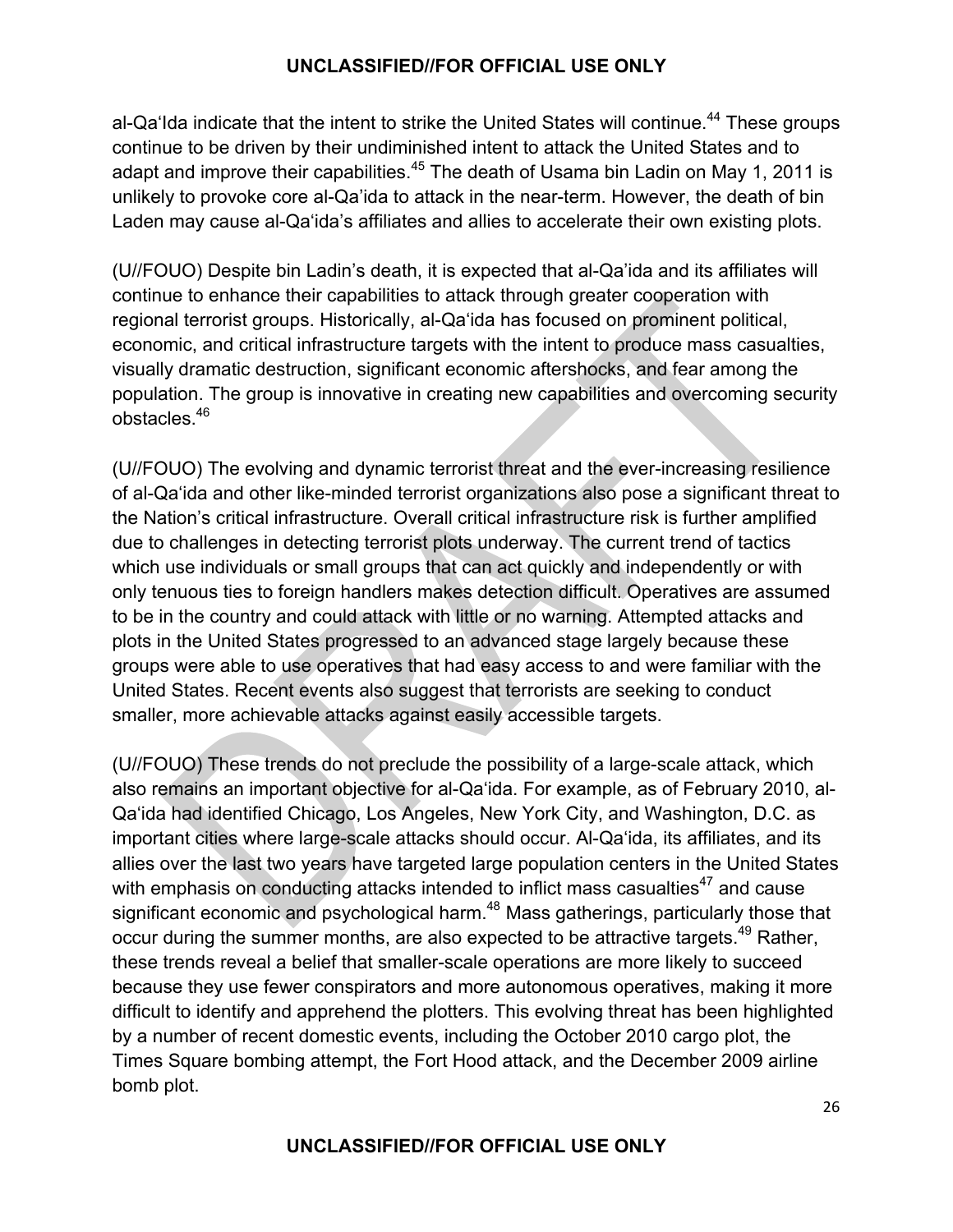(U//FOUO) The increasing prevalence and role of Westerners (including U.S. citizens) in al-Qa'ida and associated groups, either as leaders or operatives, gives these groups knowledge of Western culture and security practices that they would have found much more difficult to attain otherwise. U.S. persons who hold leadership positions in al-Qa'ida and associated groups have also called publicly on Western individuals to wage jihad by conducting attacks locally.

(U) Secretary Napolitano has stated that "…We face a threat environment where violent extremism is not defined or contained by international borders.<sup>"50</sup> The threat of homegrown violent extremism<sup>51</sup> is also expected to grow,<sup>52</sup> increasing risks to the critical infrastructure sectors extremists choose to target. U.S. adversaries have recruited U.S. citizens and other persons residing within the Nation and its territories for decades, with more recent efforts dedicated to attempting to execute acts of terrorism.<sup>53</sup>

(U//FOUO) The use of explosives also continues to be a preferred tactic in terrorist attacks around the globe. IEDs can be combined with suicide tactics for delivery against a wide array of targets, contributing significantly to risk to the critical infrastructure. Explosive devices may be hand carried or vehicle borne, used as the primary attack method or as a key element of an armed assault against critical infrastructure. IEDs are often assembled *in situ* using homemade explosives which are manufactured with readily available consumer products. Terrorists are becoming more innovative in developing and using IEDs, often making them with homemade explosives (HMEs) in attacks against the United States. As the December 25, 2009 attempted bombing of Northwest Airlines Flight 253 by alleged perpetrator Umar Farouk Abdulmutallab demonstrated, international terrorists continue to develop and try to use new, innovative IEDs. In the case of Abdulmutallab, the device was composed of non-metallic components and concealed in his underwear in a deliberate attempt to evade common screening measures.<sup>54</sup> *Inspire* magazine, produced by Al-Qa'ida in the Arabian Peninsula (AQAP), contained a description of the device used in the October 2010 cargo plot and how AQAP avoided detection of the explosive-laden packages by metal detectors, sniffers, x-ray machines, and human inspection.<sup>55</sup> HMEs also were part of the failed plot by Najibullah Zazi to attack the New York City subway system after purchasing commercially available hydrogen peroxide beauty products for use in IEDs. (U//FOUO) Every sector is potentially at risk for terrorism. Decentralization of terrorist groups increases risk throughout the Nation and its critical infrastructure. However, some sectors are at greater critical infrastructure risk due to expressed interest on the part of terrorists, larger potential consequences, and/or lower perceived security postures. The Commercial Facilities Sector, Government Facilities Sector, Banking and Finance Sector, and Transportation Systems Sector face greatest risk due to their

27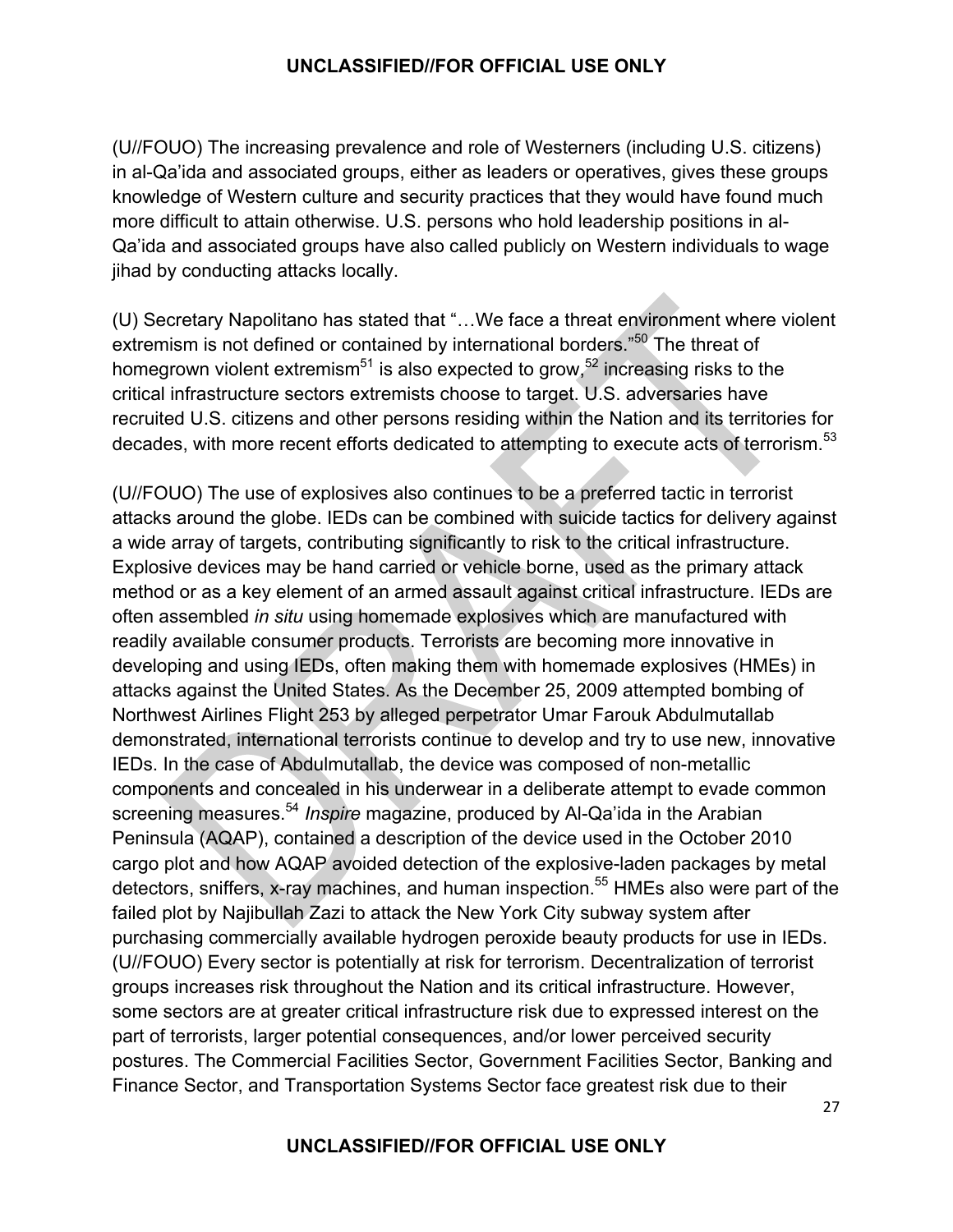public accessibility, the high density of people in enclosed areas, and the potential for psychological impacts beyond an initial attack. The Chemical Sector, Dams Sector, Food and Agriculture Sector, and Water Sector are at greater risk due to the potential for large consequences. The Commercial Facilities Sector and Transportation Systems Sector are at greatest risk due to their vulnerability to small-scale operations. Although the use of IEDs contributes to risk for all critical infrastructure sectors, recent plots and events indicate that the Postal and Shipping Sector and Transportation Systems Sector continue to be at particular risk. Economically important critical infrastructure in the United States also remains a possible target.<sup>2</sup>

#### **(U) Border Security Risks**

<u> 1989 - Jan Samuel Barbara, político establecido de la provincia de la provincia de la provincia de la provinci</u>

(U) Threats and vulnerabilities at any part of the border create risk for the critical infrastructure.<sup>aa</sup> The greatest border security<sup>56</sup> risks to critical infrastructure are caused by lack of personnel security, importation and use of counterfeit materials, and exploitation of vulnerabilities where critical infrastructure is located at the border.

(U) Criminal aliens and terrorists taking advantage of poor personnel security practices to destroy or otherwise eliminate the use of critical infrastructure are of concern.<sup>57</sup> The risk created by criminals and terrorists obtaining positions illegally (e.g., by presenting false documents<sup>58</sup> and obtaining Social Security numbers illegally<sup>59</sup>) is high when organizations do not adhere to the law $^{60}$  by not checking backgrounds, not ensuring they have the resources to effectively confirm the identity of new employees, or not believing that criminals or terrorists will ever try to infiltrate their ranks and seek to harm or destroy the critical infrastructure. This risk is also high when law enforcement does not have the resources to ensure that employers are adhering to legal employment requirements and to investigate cases where they suspect that the law has been broken in this regard.<sup>61</sup>

(U) The movement of counterfeits across the border also increases risk to the critical infrastructure. Counterfeit materials have been introduced into the global supply chain and as a result, they have been imported into the United States. Some of these materials, such as counterfeit steel components,  $62$  could be unknowingly used to fix or build critical infrastructure<sup>63</sup> if not tested in advance. Counterfeit bearings, <sup>64</sup> circuit breakers,<sup>65</sup> and critical technology components<sup>66</sup> have been imported into the United States (intentionally by the exporters and intentionally or unintentionally by the importers) and could also be used to fix or build critical infrastructure.<sup>67</sup> The risk of exacerbating preexisting lack of functionality within all critical infrastructure sectors, as

<sup>&</sup>lt;sup>z</sup> (U//FOUO) AQAP publicly called for attacks against U.S. financial and commercial entities in 2010 and 2011 issues of its magazine *Inspire.*<br><sup>aa</sup> (U) Critical infrastructure assets occupy space on and in land, sea, and air, as well as cyberspace.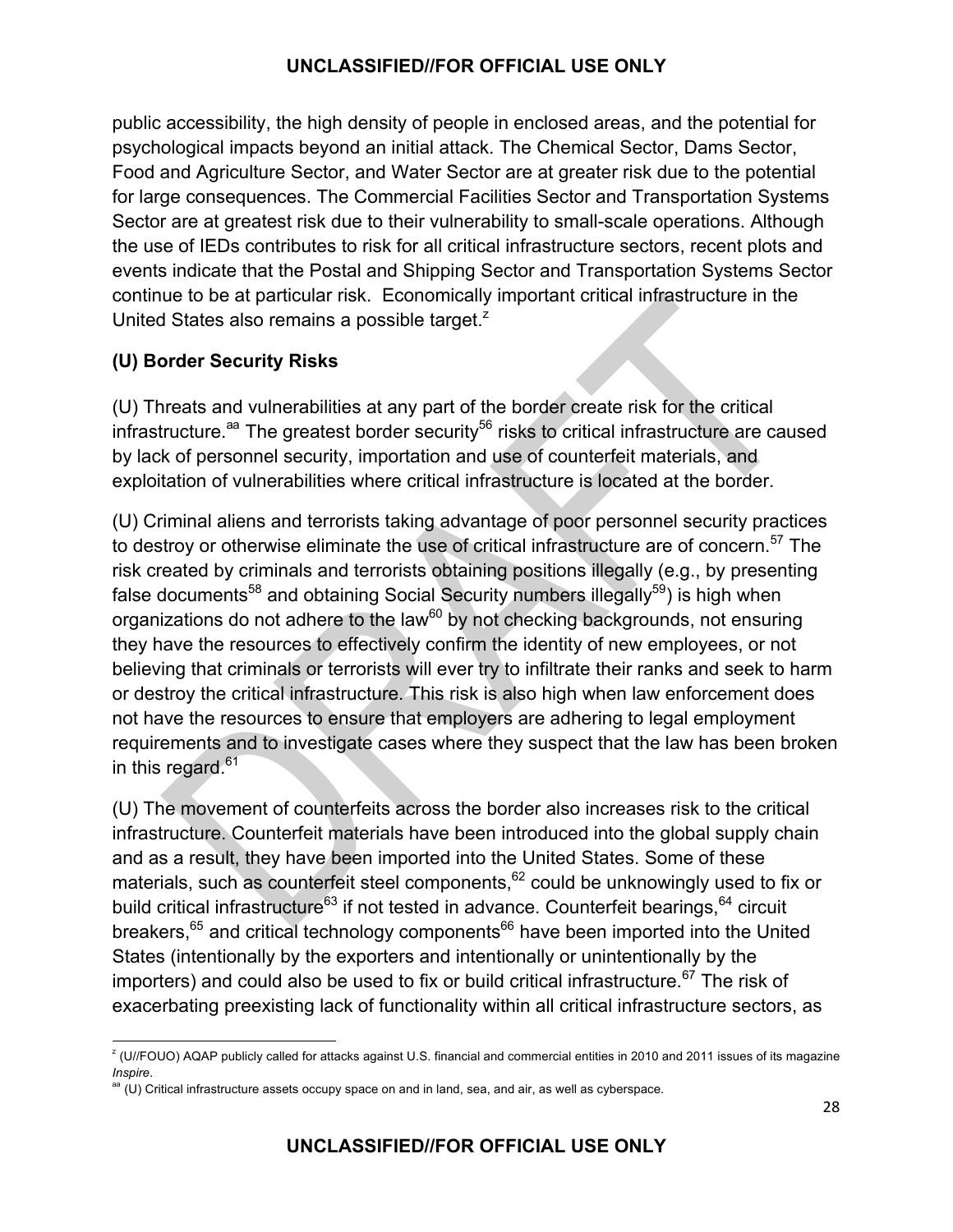well as creating problems that may only be detected months or years after parts of the critical infrastructure have been created and put in place, increases as lack of inspection, insufficient enforcement of export/import laws, and inadequate enforcement of counterfeiting laws increase.

(U) Risks to critical infrastructure found at the border increase as vulnerabilities are exploited at the border. Bulk cash smuggling,<sup>68</sup> poorly controlled transportation of chemicals,<sup>69</sup> Global Positioning System (GPS) jamming,<sup>70</sup> counterfeit materials,<sup>71</sup> power coming from Canada with uncertain reliability,<sup>72</sup> pests and disease, $73$  and conflicts regarding water flowing across the border to Mexico<sup>74</sup> are all examples of problems that reveal or take advantage of vulnerabilities at the border. Reliance on interdiction and after-the-fact response requires more resources than can be made fully and quickly available whenever borders are breached. For those border areas that have become so insecure (due to lawlessness on the Mexican side of the border) that funding must be increased for security, that funding may be diverted from other areas, such as the critical infrastructure. The longer the border areas remain uncontrolled, the less secure the United States and the greater the risk to the critical infrastructure.

(U) Border security risks could potentially affect all critical infrastructure sectors. Risk from lack of personnel security is greater for the Chemical Sector, Commercial Facilities Sector, Communications Sector, Critical Manufacturing Sector, Food and Agriculture Sector, Healthcare and Public Health Sector, Information Technology Sector, Postal and Shipping Sector, and Transportation Systems Sector (as these sectors have often been found to employ—knowingly and unknowingly—improperly documented persons). Risk due to illegal and inadvertent importation and incorporation of counterfeit materials for use by the critical infrastructure is least for the Nuclear Reactors, Materials, and Waste Sector (owing to the strict controls and inspection mechanisms used by the sector to protect against this threat and reduce this risk). Risk due to the exploitation of border vulnerability is greatest for the Transportation Systems Sector, but the Banking and Finance Sector, Chemical Sector, Communications Sector, Critical Manufacturing Sector, Energy Sector, Food and Agriculture Sector, Healthcare and Public Health Sector, Information Technology Sector, Postal and Shipping Sector, and Water Sector are also at risk (as these sectors conduct operations or send goods and services across the border).

#### **(U) Cyber Disruption Risks**

(U) The United States has become a society dependent on network-based technology and electronic processes and communication, and the disruption of any of these is considered a cyber disruption. All critical infrastructure sectors are dependent on cyber systems to some extent. As a result of our societal dependence and the cross-cutting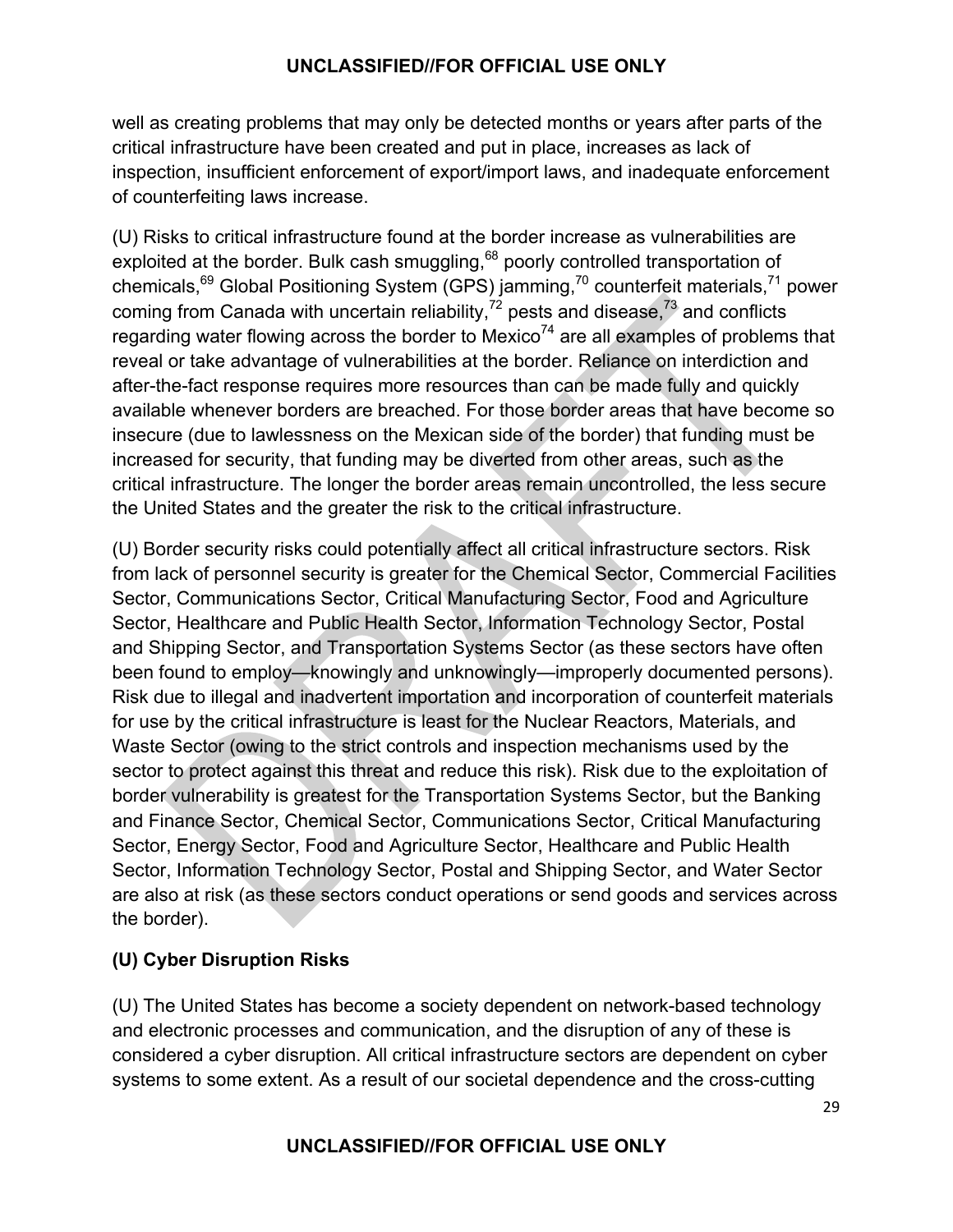nature of cyber disruption risks, the critical infrastructure community faces new challenges regarding cyber disruption. The greatest cyber disruption risks are due to attacks on the cyber infrastructure<sup>bb</sup> and continuous adaptation of the threat.

(U) Intentional, unintentional, physical, logical, or blended attacks create cyber disruption.<sup>cc</sup> Although cyber disruption could be generated by terrorists, this does not have to be the case. Because cyber infrastructure is interdependent and interconnected, the opportunities for theft, fraud, and other forms of exploitation by offenders both outside and inside an organization are vast, contributing to critical infrastructure risk. The sheer number and sophistication of disruptive cyber attacks demonstrate that the cyber infrastructure of the United States is increasingly vulnerable<sup>75</sup> and that associated risks are increasing. Potential adversaries<sup>dd</sup> perpetrating these attacks vary according to type of attack and target. Increased risk to public utilities and other critical infrastructure (regarding the impact upon time-sensitive operations that underpin their functions that may be disrupted or manipulated to cause accidents or disasters) is of particular concern. The risk of cyber disruption of critical infrastructure and the number and skill of enemies to execute such attacks are expected to increase.<sup>76</sup> It is also likely that cyber attacks will be used as part of a diversified strategy to attack the homeland.<sup>77</sup>

(U) The cyber threat<sup>78</sup> adapts to cybersecurity practices. The critical infrastructure risk from cyber disruption is expected to remain the same or increase with such adaptations.79 Risk to the critical infrastructure also is increasing with the rising number of zero-day vulnerabilities (flaws in software code discovered before fixes or patches are available), the steady increase in the number of individuals capable of exploiting these vulnerabilities, and the near-static average time for developing patches.<sup>ee</sup> Individual cybersecurity habits lag behind both the threat and the tools available to protect critical infrastructure and information systems,<sup>80</sup> thereby also increasing critical infrastructure risk.<sup>81</sup>

 $\overbrace{\hspace{25mm}}$ 

bb (U) Cyber infrastructure includes electronic information and communications systems and the information in those systems. The three broad categories of cyber critical infrastructure are Business Systems, Control Systems, and Access Control and Other Specialty systems. [Analysis from the Department of Homeland Security, National Cyber Security Division, Critical Infrastructure Protection Cyber Security (CIP CS) Program, April 2011.] Information and communications systems are composed of hardware and software that process, store, and communicate information and data. Processing includes the creation, access, modification, and destruction of information. Storage includes paper, magnetic, electronic, and all other media types. Communications include sharing and distribution of information. [Department of Homeland Security, *National Infrastructure Protection Plan 2009*, http://www.dhs.gov/xlibrary/assets/NIPP\_Plan.pdf, accessed May 13, 2011]

 $c$  (U) Blended attacks are when conventional physical attacks are accompanied by a logical attack to disorient the target, similar to electronic warfare. [Organization for Economic Cooperation and Development. *Reducing Systemic Cybersecurity Risk*, January 2011.]

<sup>&</sup>lt;sup>dd</sup> (U) Cyber threat actors include large-scale criminals, hactivists, recreational hackers, nation-states, and terrorists.<br><sup>ee</sup> (U) According to the SANS Institute, "zero-day exploits in client-side applications [are] on network, and requires that you put in place additional information security measures and controls to complement your vulnerability assessment and remediation activities." The Institutes website includes over 25 vulnerabilities of medium or high severity that were identified one year ago or more, yet still do not have a fix or patch in place. [The SysAdmin, Audit, Network, Security (SANS) Institute, *The Top Cyber Security Risks*, September 2009, http://www.sans.org/top-cyber-security-risks/summary.php, accessed June, 27, 2010]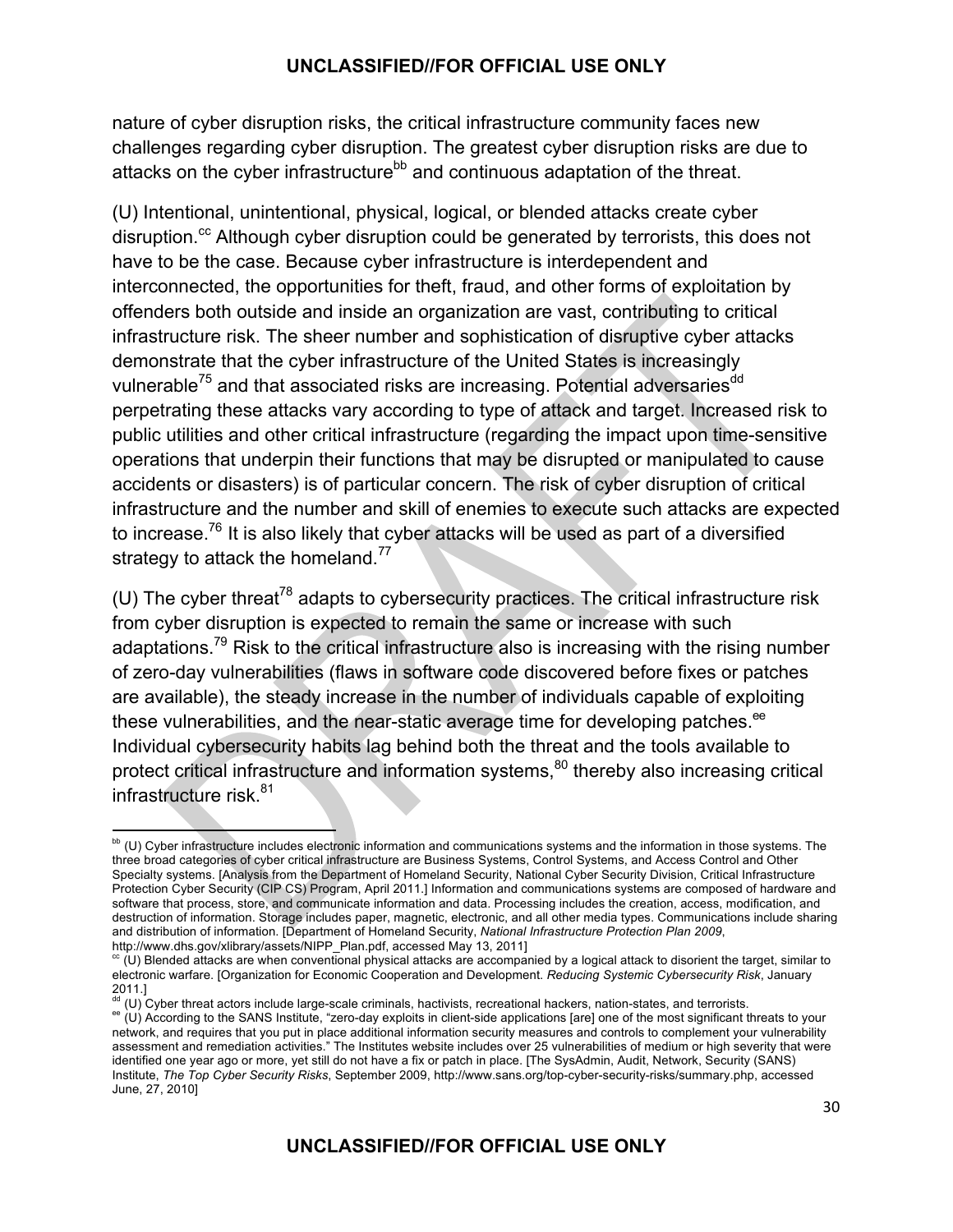(U) Widespread and otherwise nationally significant cyber disruption potentially places all critical infrastructure sectors at risk. Those critical infrastructure sectors that are vulnerable to cyber and other attacks will be at the greatest risk for cyber disruption, and this risk will increase as the Nation's information technology level advances. $82$  The risks to the Banking and Finance Sector, Communications Sector, Energy Sector, and Transportation Systems Sector will be greater to begin with due to their current highlevel utilization of cyber critical infrastructure to support their capabilities and functions.<sup>83</sup>

(U) The following cyber threats are expected to increase the risk of cyber disruption for certain critical infrastructure sectors more than others: Stuxnet<sup>ff</sup> deployment (expected to affect the Critical Manufacturing Sector, Dams Sector, Healthcare and Public Health Sector, Nuclear Reactors, Materials, and Waste Sector, Postal and Shipping Sector, and Transportation Systems Sector because the Stuxnet worm attacks the control systems these sectors depend on), computer-aided dispatch<sup>84</sup> failure (expected to affect the Emergency Services Sector, Postal and Shipping Sector, and Transportation Systems Sector because these sectors are dependent upon mobile data terminals), GPS jamming<sup>85</sup> (expected to affect the Communications Sector, Emergency Services Sector, Food and Agriculture Sector, Postal and Shipping Sector, and Transportation Systems Sector because of their dependence on this technology), and short message service mass mobile alert exploitation<sup>86</sup> (expected to affect the Commercial Facilities Sector, Communications Sector, Emergency Services Sector, Government Facilities Sector, and Transportation Systems Sector because of their dependence on this technology). The complex interconnections among critical infrastructure sectors, as well as common dependence on electronic information and communication systems, make the cyber role in critical infrastructure extremely important. This complexity means that cyber attacks directed at a single sector may affect others—potentially resulting in cascading failures. More specifically, cyber attacks directed at the Information Technology Sector, Communications Sector, Energy Sector, and Banking and Finance Sector could affect these sectors as well as other critical infrastructure sectors with which these sectors are interdependent.

<u> 1989 - Jan Samuel Barbara, político establecido de la provincia de la provincia de la provincia de la provinci</u>

 $f''(U)$  Stuxnet is a worm that attacks control systems, potentially taking control of control systems or stealing code and design projects.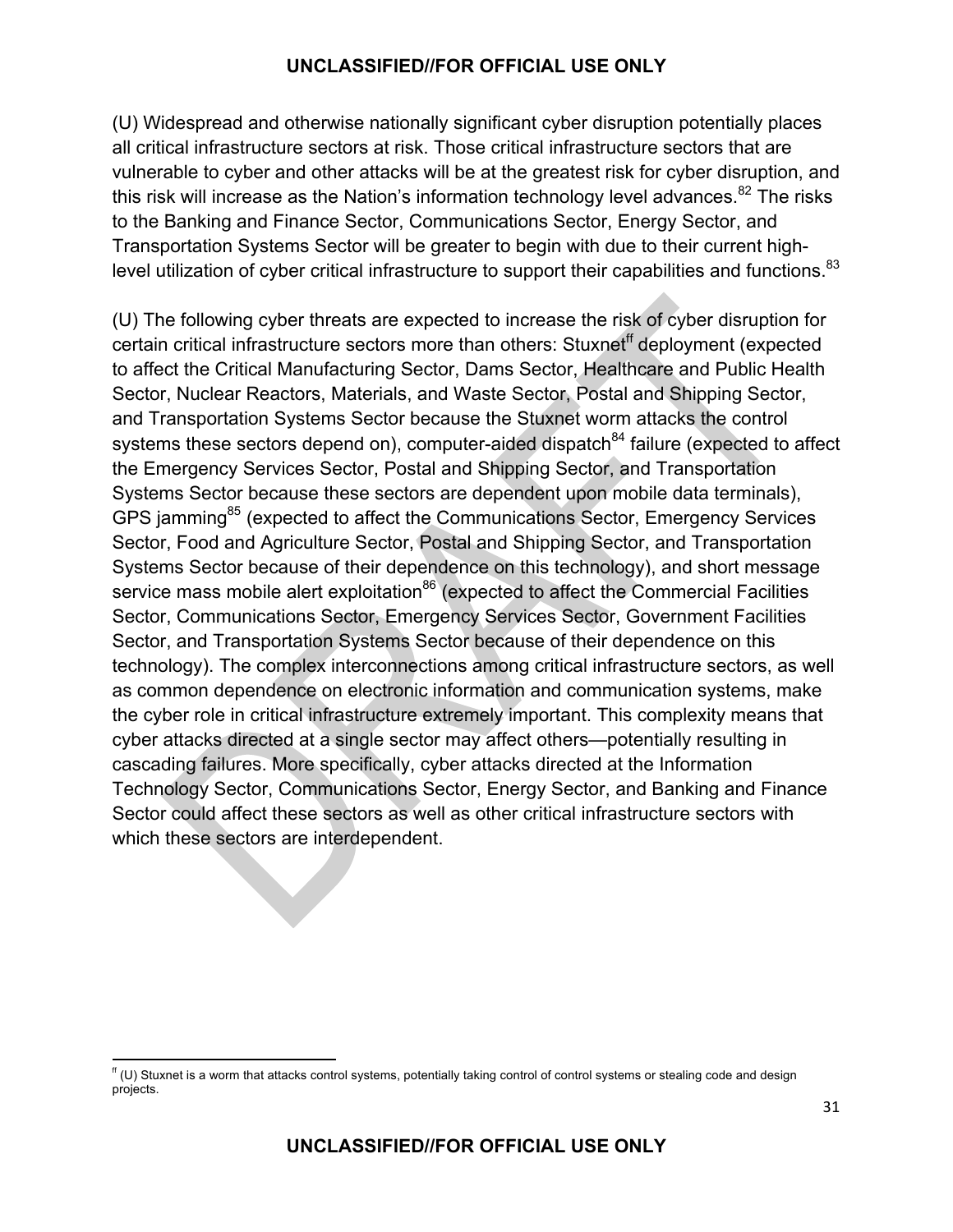## **(U) Sector Risks**

(U) The critical infrastructure sectors experience naturally occurring and manmade risks related to the unique characteristics of each sector, as well as the cross-cutting risks described above. Additionally, sectors are dependent and interdependent upon one another to varying extents. Risks that have potentially significant impact in the critical infrastructure context are presented in the 2011 National Risk Profile according to each sector. There may be cases where the national risks may not be as great to a particular sector but still create cross-cutting risk. National risks that could potentially affect particular sectors will only be discussed in this section if from the perspective of the sector those cross-cutting risks are considered amongst the most significant.

#### **(U) Risks to the Banking and Finance Sector**

(U) The Banking and Finance Sector accounts for more than eight percent of the U.S. annual gross domestic product and is the backbone for the world's economy.<sup>87</sup> The sector is primarily owned and operated by the private sector, and its institutions are extensively regulated.<sup>88</sup> The sector's products and services include deposit, consumer credit, and payment systems; credit and liquidity products; investment products; and risk-transfer products (including insurance).<sup>89</sup> The sector faces current and ongoing risks due to cyber attacks, insider threats, pandemic disease, and large-scale physical attacks.

(U) The threat of cyber attacks poses the most significant risk to the Banking and Finance Sector.<sup>90</sup> Terrorists, transnational criminals, and foreign intelligence services are becoming aware of and are using computer viruses, Trojan horses, worms, logic bombs, eavesdropping sniffers, and other tools that can destroy, intercept, degrade the integrity of, or deny access to data.<sup>91</sup> Other potential cyber threats to the sector include confidentiality and identity breaches, emerging technology, professionalization of cyber criminals, and continued globalization of the sector.<sup>92</sup> The consequences of a successful widespread cyber attack on the Banking and Finance Sector could include erosion of public confidence in financial institutions, denial of business and individual access to funds, loss of funds, loss of financial information integrity, and inhibition of securities trading.<sup>93</sup>

(U) The insider threat also presents ongoing risks to the sector. Such attacks could come from individuals or groups with malicious intent, including disgruntled employees, organized crime, or even those with unwitting intent. The disgruntled insider is a significant threat since these individuals often have knowledge that allows them to gain

#### **UNCLASSIFIED//FOR OFFICIAL USE ONLY**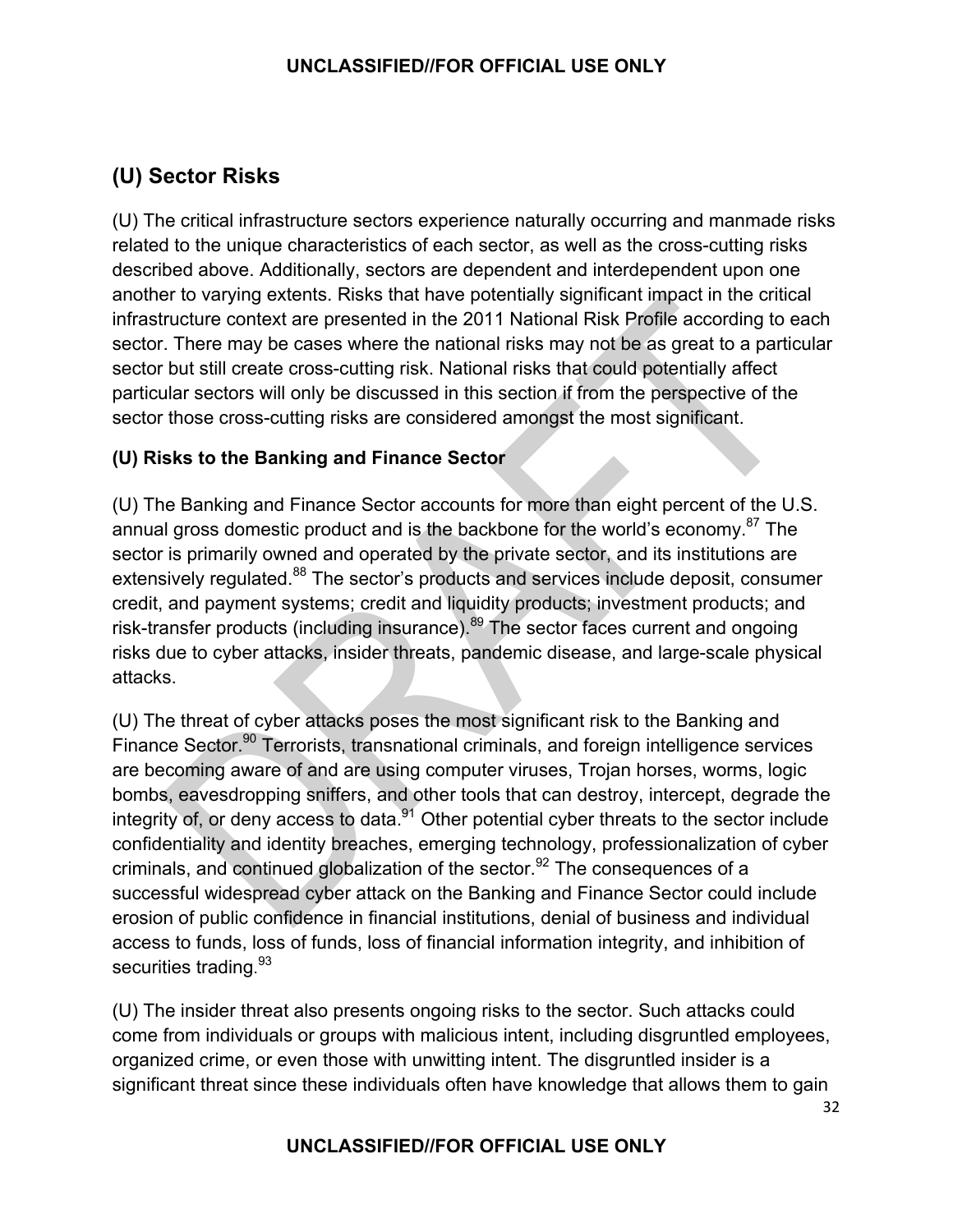unrestricted access and inflict damage or steal assets without possessing a great deal of knowledge about computer intrusions.<sup>94</sup> As financial institutions eliminate redundant operations and reduce personnel costs, these reductions can lead to vengeful acts by departing employees, as well as by dissatisfied employees among the remaining staff.<sup>95</sup> Insider attacks can also happen by unwitting employees or third parties, who unintentionally damage, destroy, or steal data.<sup>96</sup>

(U) Physical events caused by natural hazards or other large-scale terrorist attacks could cause significant economic losses to the sector and to the Nation.<sup>97</sup> Regulators responsible for safety and soundness issue guidelines and specific regulations requiring redundancy and security in physical and financial systems<sup>98</sup> and have long required banking institutions to consider addressing operating (security) risks in their contingency plans.<sup>99</sup> While these measures were effective and the sector saw little impact on September 11, 2001,<sup>100</sup> and during the Northeast Blackout of 2003<sup>101</sup> and Hurricane Katrina,<sup>102</sup> risk to the sector is ongoing as the Nation continues to experience a high frequency of natural hazards and as the sector continues to face the possibility of a large-scale terrorist attack.

(U) The Banking and Finance Sector is critically dependent upon the Energy Sector, Information Technology Sector, Transportation Systems Sector, and Communications Sector.<sup>103</sup> The sector also relies on an extensive and complex supply chain,<sup>104</sup> often reaching to providers outside the United States, including a significant number of thirdparty providers.<sup>105</sup> The sector is interdependent with the Commercial Facilities Sector as that Sector it is highly reliant on the Banking and Finance Sector for financial transactions associated with cash, checks, and credit cards,<sup>106</sup> and the Banking and Finance Sector's administrative offices are often located in Commercial Facilities Sector buildings.<sup>107</sup>

#### **(U) Risks to the Chemical Sector**

(U) The Chemical Sector is an integral component of the U.S. economy, employing nearly one million people and earning revenues between \$600 and \$700 billion per year.108 The Chemical Sector is composed of five main segments, based on the types of end products: basic, specialty, and agricultural chemicals; pharmaceuticals; and consumer products. The sector faces current and increasing risks due to the vulnerability of network-based control systems, insider threats, and natural disasters and accidents.

(U) The Chemical Sector is and is expected to remain at risk from the threat of malicious actors physically or remotely manipulating network-based systems designed to control chemical manufacturing processes or process safety systems. Should a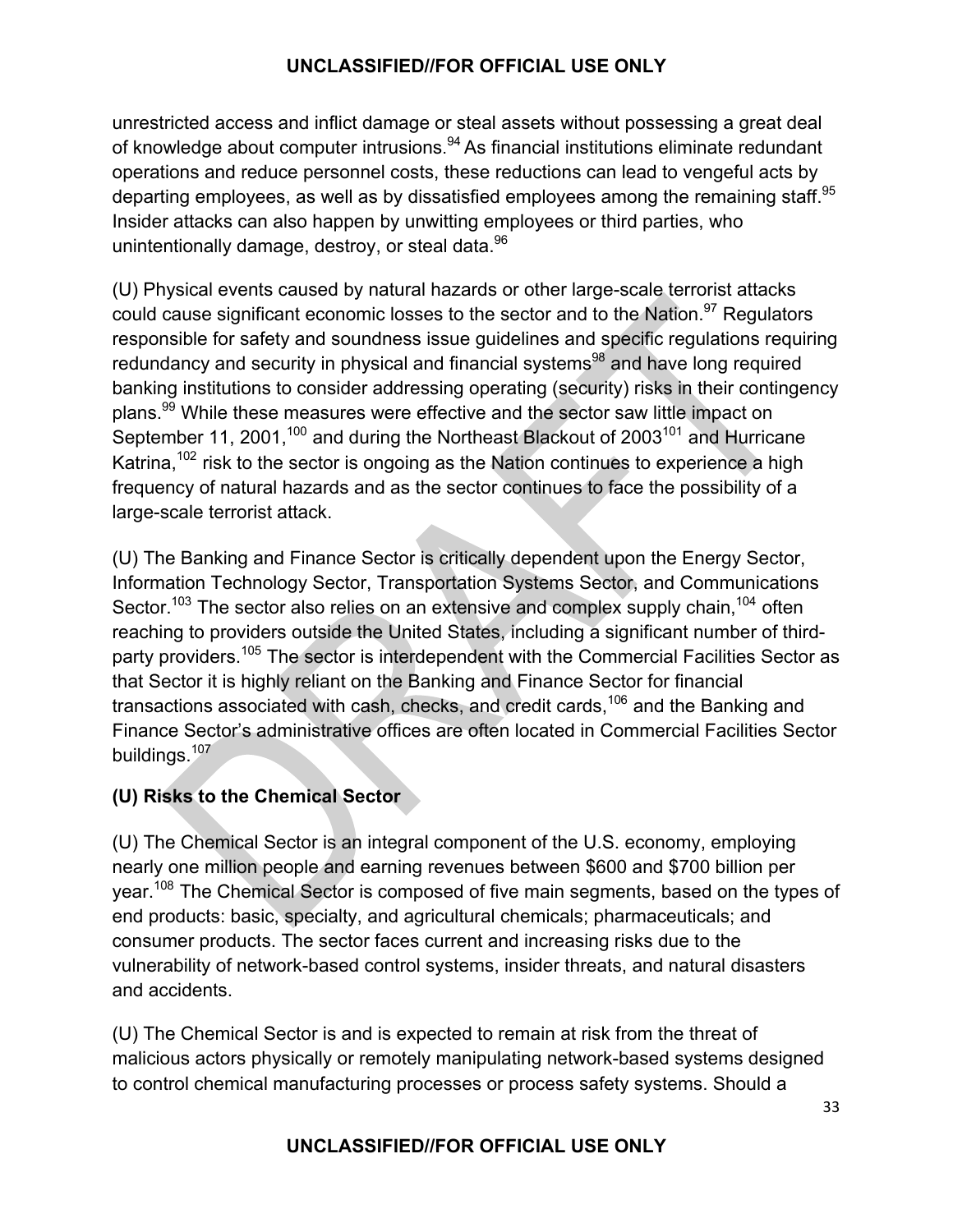malicious actor succeed in overriding control system security, the result could be catastrophic.109 The physical disruption inflicted upon industrial assets in 2010 by the Stuxnet worm is evidence that control systems are vulnerable to increasingly destructive attacks and that U.S. critical infrastructure may face cyber attacks of increasing sophistication.<sup>110</sup>

(U) While a facility can increase its physical security measures substantially, the Chemical Sector will continue to face risk from insiders with access who choose to intentionally cause harm.<sup>111</sup> Factors that may hinder management of the insider threat include greater competition and less cooperation among owners and operators within the sector and relatively low cooperation between owners and operators and their workforces<sup>112</sup>

(U) Natural disasters and accidents pose an ongoing risk of exposing the environment and the population to chemicals. Accidents such as the 2001 AZF chemical fertilizer plant blast, an ammonium nitrate explosion that resulted in 29 deaths and 2,500 injured in Toulouse, France, demonstrate the significant potential consequences of incidents involving harmful chemicals.<sup>113</sup> U.S. facilities are also at risk, as seen in the 1989 explosion at the Houston Chemical Complex, which killed 23 employees, injured 130 others, and caused nearly three-quarters of a billion dollars in damages.<sup>114</sup> Much of the U.S. petrochemical industry also is located along the Gulf Coast and is, therefore, vulnerable to hurricanes.

(U) The Chemical Sector is critically dependent upon the Transportation Systems Sector, which facilitates the transfer of precursor chemicals within the industry, and the Energy Sector, which provides power for the energy-intensive Chemical Sector's industrial processes. The Nuclear Reactors, Materials, and Waste Sector, Critical Manufacturing Sector, Water Sector, Agriculture and Food Sector, and Healthcare and Public Health Sector are all critically dependent upon the Chemical Sector, with the Food and Agriculture Sector and the Healthcare and Public Health Sector representing an especially large number of mission-critical capabilities.<sup>115</sup>

#### **(U) Risks to the Commercial Facilities Sector**

<u> 1989 - Jan Samuel Barbara, político establecido de la provincia de la provincia de la provincia de la provinci</u>

(U) Widely diverse in scope and function, the Commercial Facilities Sector is composed of eight subsectors: public assembly, sports leagues, gaming, lodging, outdoor events, entertainment and media, real estate, and retail.<sup>116</sup> The sector primarily comprises privately owned facilities that are open to public access.<sup>99</sup> The sector faces ongoing and

<sup>&</sup>lt;sup>99</sup> (U) Public assembly is typified by arenas, stadiums, aquariums, zoos, museums, and convention centers; sports leagues by professional sports leagues and federations; gaming by casinos; lodging by hotels, motels, and conference centers; outdoor events by theme and amusement parks, fairs, campgrounds, and parades; entertainment and media by motion picture studios and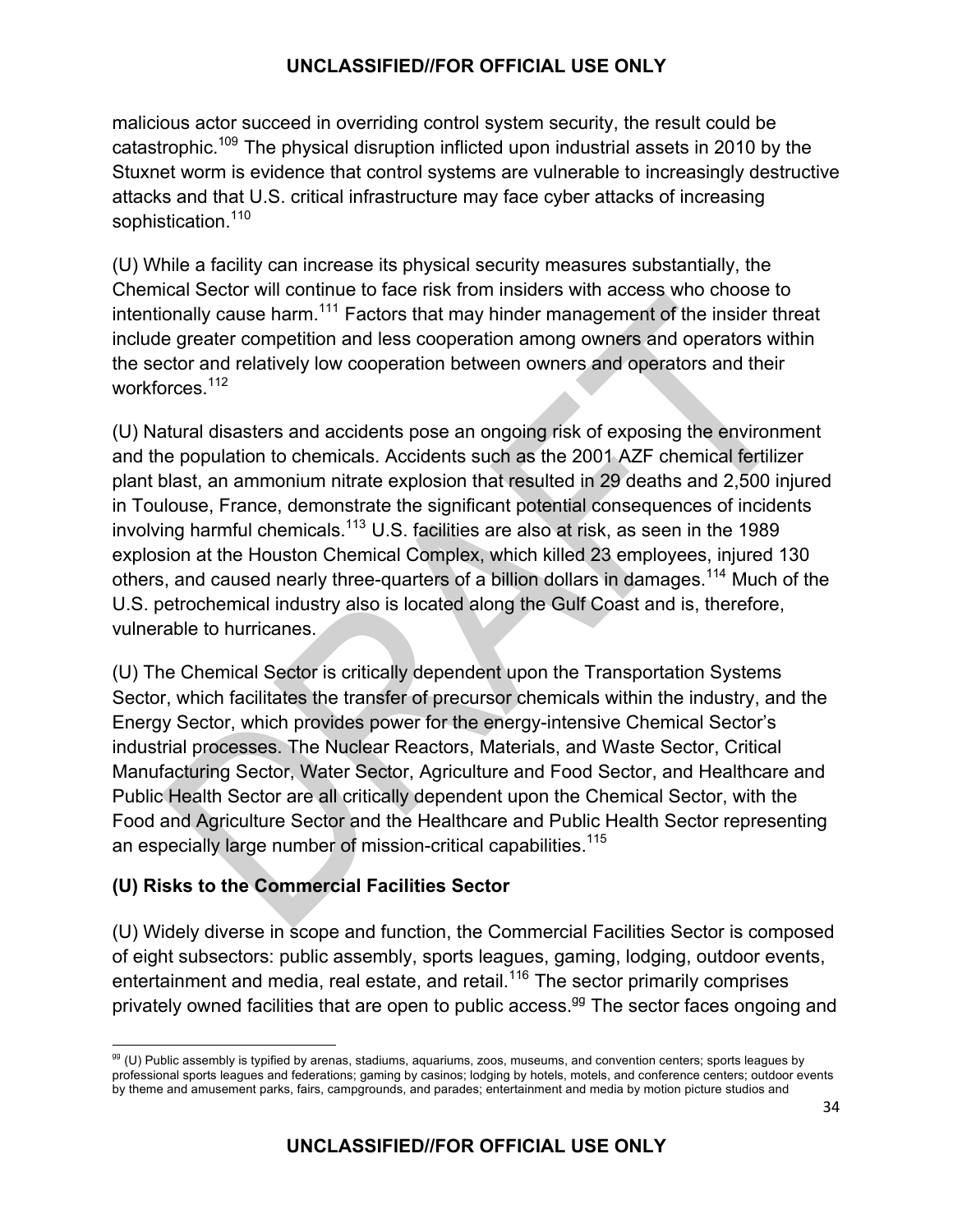increasing risks from three threats: bombing, active shooters, and terrorist attacks using CBRN weapons or agents.

(U) Commercial facilities are at increased risk due to the threat of bombings that have the potential for creating mass casualties, that are symbolically important (as at major sporting events),<sup>117</sup> in which the adversary had expressed interest,  $118$  and that could follow the precedence of previous attacks. U.S. sector facilities have been targeted in the past, including the World Trade Center in 1993,<sup>119</sup> the Atlanta Olympic Park in 1996,<sup>120</sup> and the attempted Times Square attack in 2010,<sup>121</sup> and al-Qa'ida will likely continue to target soft, economic targets.<sup>122</sup> The sector's principle of open public access limits the use of highly visible security barriers, which increases vulnerability to all attacks<sup>123</sup> and thereby increases risk for the sector. Commercial targets are also frequently attacked overseas, as seen in the bombings of hotels in Jakarta,  $124$ Islamabad,<sup>125</sup> and Mumbai,<sup>126</sup> due to the high visibility of attacks, limited security measures, and large casualty numbers.<sup>127</sup>

(U) The sector is also at risk from the active shooter threat.<sup>hh</sup> Worldwide, firearm attacks in general have spiked dramatically,<sup>128</sup> and al-Qa'ida appears to be transitioning to less spectacular, smaller scale attacks including firearms.<sup>129</sup> While active shooter attacks may produce fewer casualties, they do not require the resources and planning needed for more sophisticated, innovative attacks.<sup>130</sup> As with bombings, the sector's open public access and high density of individuals leave it vulnerable to active shooters. This vulnerability can be seen in the 18 criminal shootings that occurred in U.S. retail locations between 2004 and 2008.<sup>131</sup> As a result, these vulnerabilities increase risk to the sector.

(U) The sector is also at increased risk from the threat of terrorists using CBRN weapons or agents. Some terror groups remain interested in acquiring CBRN materials and threaten to use them.<sup>132</sup> Radiological attacks could be executed indoors, such as disseminating irradiated powders through the ventilation system of a large building or sports arena<sup>133</sup> or hiding a radiation source in a location, such as a theater, where large numbers of people could be exposed.<sup>134</sup> Outdoor facilities, such as public assemblies or sporting events, are also at risk. Al-Qa'ida has expressed interest in obtaining crop dusters, which could be used to disseminate aerosolized CBRN agents over large areas and gatherings.<sup>135</sup>

<u> 1989 - Andrea Santa Andrea Andrea Andrea Andrea Andrea Andrea Andrea Andrea Andrea Andrea Andrea Andrea Andr</u>

broadcast media; real estate by office and apartment buildings, condominiums, mixed-use facilities, and self-storage; and retail by retail centers and districts and shopping malls. [Department of Homeland Security, *Commercial Facilities Sector: Critical Infrastructure and Key Resources*, accessed at www.dhs.gov/files/programs/gc\_1189101907729.shtm on May 13, 2011]<br><sup>hh</sup> (U) DHS defines an active shooter as "an individual actively engaged in killing or attempting to kill p

populated area, typically through the use of firearms." [DHS, "Active Shooter: How to Respond," October 2008, assessed at www.dhs.gov/xlibrary/assets/active\_shooter\_booklet.pdf on June 14, 2011]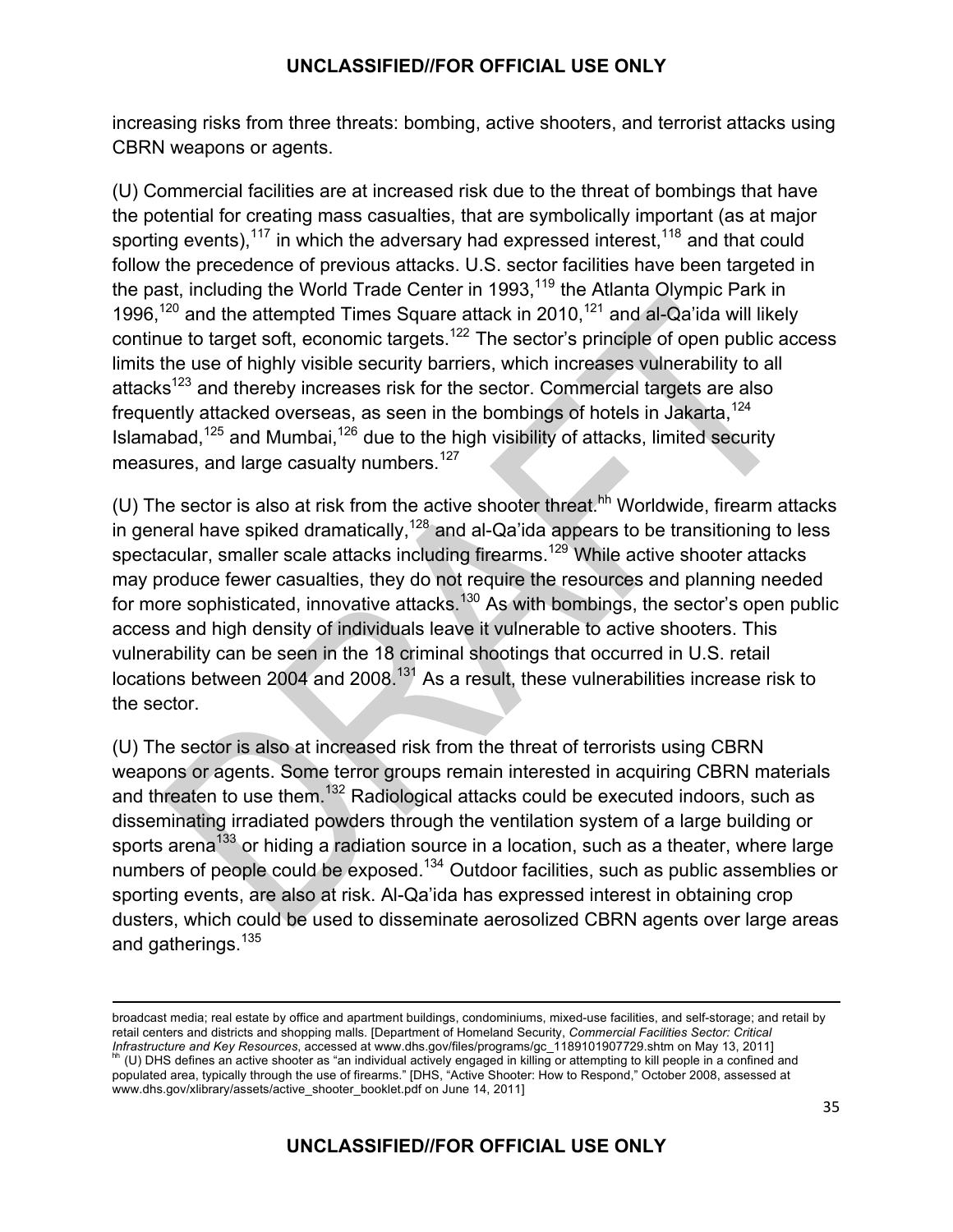(U) The Commercial Facilities Sector is critically dependent on the Agriculture and Food Sector, Banking and Finance Sector, Communications Sector, Critical Manufacturing Sector, Emergency Services Sector, Energy Sector, Healthcare and Public Health Sector, Information Technology Sector, Postal and Shipping Sector, Transportation Systems Sector, and Water Sector. The Commercial Facilities Sector and the Banking and Finance Sector, Critical Manufacturing Sector, and Emergency Services Sector are interdependent. <sup>136</sup>

#### **(U) Risks to the Communications Sector**

(U) The Communications Sector is a diverse, competitive, and interconnected industry that uses terrestrial, satellite, and wireless transmission systems to transmit information. While the loss of a single communications facility or key node is unlikely to significantly impact the Nation's communications systems, the loss could have cascading impacts on other critical infrastructure.<sup>137</sup> The sector is exposed to risk from cyber and insider threats and vulnerability to space weather and loss of power.

(U) The Communications Sector is at risk from cyber and insider threats. Single physical incidents are unlikely to disrupt the sector because the communications industry applies the principle of diversity, employing various primary and alternative routing and systems, and the principle of redundancy, using backup or multiple capabilities to sustain business operations. Cyber risks present unique challenges, however, because exploits of a vulnerability introduced halfway around the world can begin affecting critical U.S. communications components in a matter of minutes.138 Malicious insiders also pose one of many human risks, which can impact organizations' data, networks, and components, as well as create financial losses.<sup>139</sup>

(U) In addition to adversary threats, the sector is exposed to naturally occurring risks from space weather, which could directly degrade communications satellites and disrupt GPS functionality—interfering with GPS satellites and their signals.<sup>140</sup> As the Communications Sector infrastructure evolves toward an all-digital environment, accurate timing and synchronization functions are becoming more critical, increasing the commercial use of GPS for communications applications. Short-term loss or disruption of GPS will have minimal impacts, but medium- to long-term loss will degrade services, including wireless, satellite, cable, and broadcast networks.<sup>141</sup>

(U) The Communications Sector is critically dependent upon two sectors: the Energy Sector, which provides power to run cellular towers, central offices, and other critical communications facilities, and the Information Technology Sector, which provides critical control systems and services, physical architecture, and Internet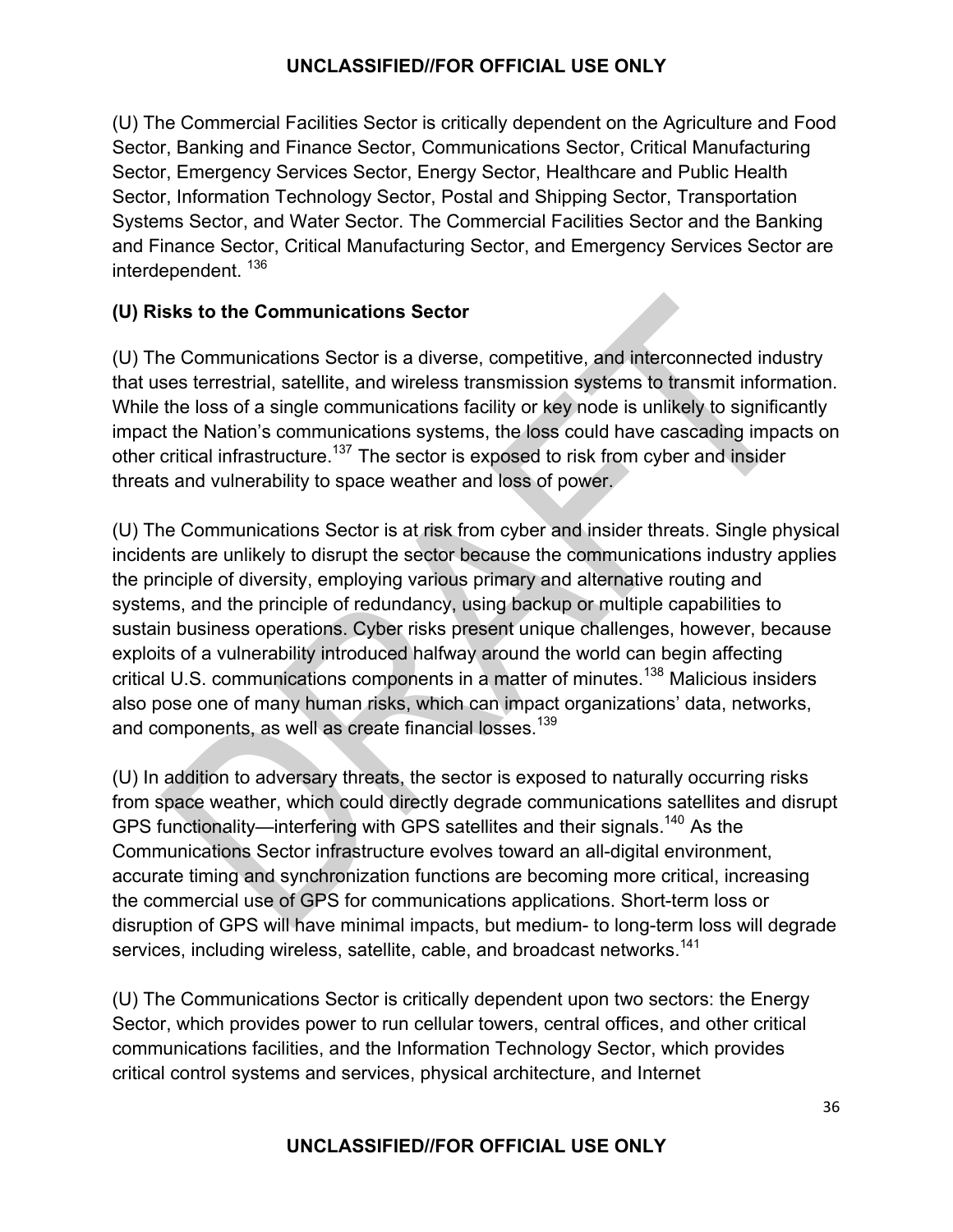infrastructure.<sup>142</sup> The Communications Sector is interdependent with the Government Facilities Sector, Transportation Systems Sector, and Water Sector.<sup>143</sup>

# **(U) Risks to the Critical Manufacturing Sector**

(U) The Critical Manufacturing Sector is composed of manufacturing assets in the primary metals, machinery, electrical equipment, and transportation equipment.<sup>144</sup> The sector is crucial to the economic prosperity and continuity of the United States.<sup>145</sup> The sector strives to protect its facilities and supply chain without compromising accessibility, profitability, and the free flow of commerce. The Critical Manufacturing Sector faces current and increasing risks due to supply chain vulnerability, cyber intrusion, and malicious insider threats.

(U) Critical infrastructure risk to the Critical Manufacturing Sector is increasing due to heightened supply chain vulnerability. This vulnerability is driven by trends toward increasing the efficiency of supply chains,  $146$  as well as globalization, decentralized production, and the reduced number of materials suppliers.<sup>147,148</sup> Supply chain disruption at key inbound transportation nodes is of particular concern because incidents at nodes such as domestic ports are likely<sup>149</sup> and because of the potential for large-scale consequences to the many industries that rely on the importation of materials and products.<sup>150</sup> Lean inventory and just-in-time practices, as well as greater distances to deliver products, have made the Critical Manufacturing Sector more sensitive to transportation disruptions and fuel costs.<sup>151</sup>

(U) The threat within the Critical Manufacturing Sector of cyber intrusion into sector industrial control systems and supervisory control and data acquisition systems poses a growing risk. Critical manufacturing supply chain systems are more vulnerable because of an increased reliance on advanced information technology systems.<sup>152</sup> Critical infrastructure owners and operators are slow to adopt security and risk mitigation measures for systems.<sup>153</sup> Attacks such as Stuxnet suggest that cyber attacks may originate more often from nation-states and target U.S. critical infrastructure, including the industrial assets found in the Critical Manufacturing Sector.<sup>154</sup>

(U) The malicious insider threat also poses risks to the Critical Manufacturing Sector. The sector's complex and increasingly information technology-dependent systems make the sector highly susceptible to exploitation by current and former industry employees and contractors with malicious intent and unique knowledge of, and access to, these systems.<sup>155</sup> Threats posed by malicious insiders may include sabotage, theft or diversion, or cyber attack against critical manufacturing facilities.<sup>156</sup>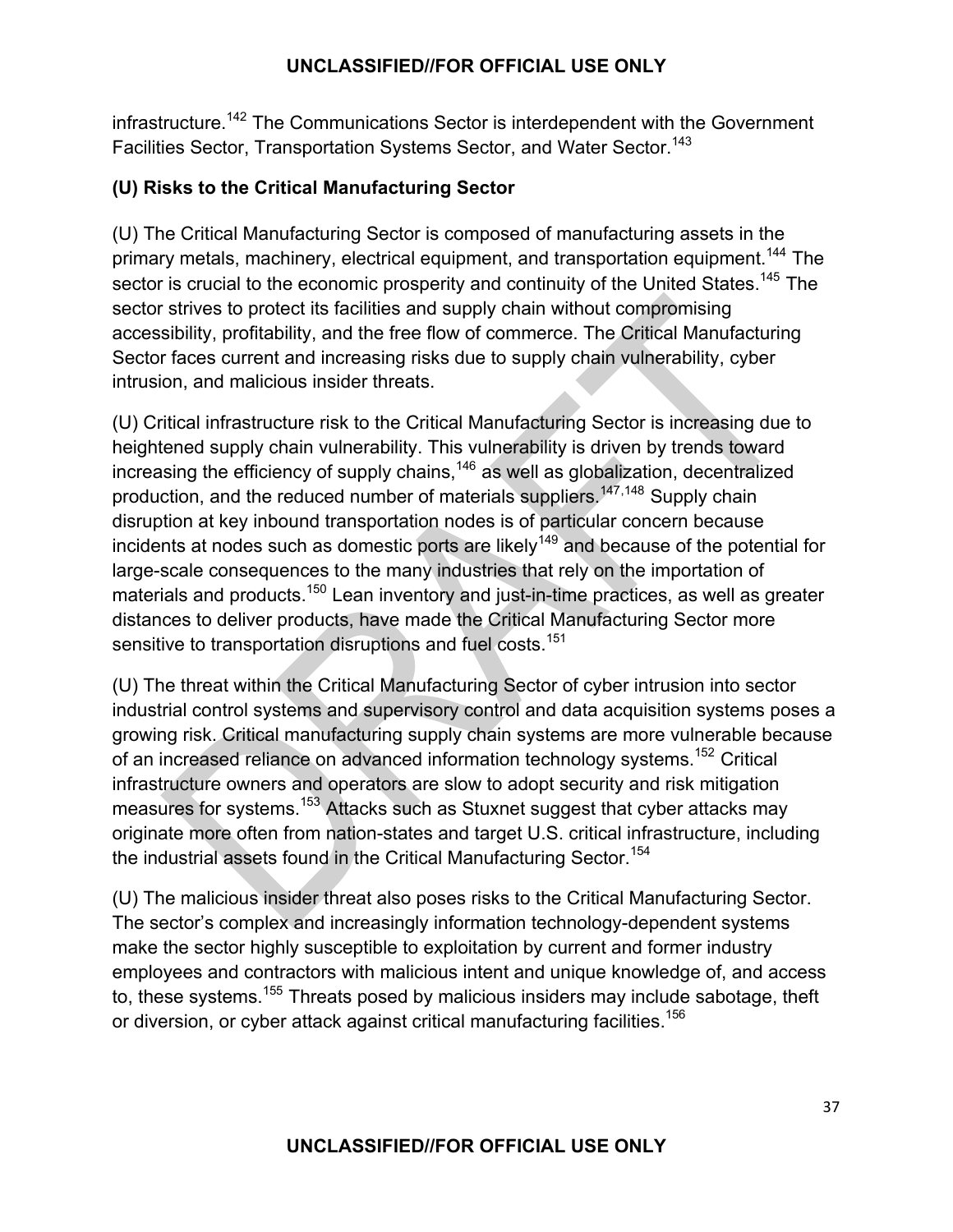(U) The Critical Manufacturing Sector is critically dependent on the Transportation Systems Sector, due to heavy reliance of manufacturing on the transportation modes that support the supply chain,<sup>157</sup> the Energy Sector, which provides power to manufacturing facilities and fuel to supply chain transportation modes, and the Chemical Sector, as a supplier.

# **(U) Risks to the Dams Sector**

(U) The assets in the Dams Sector include dam projects, hydropower generation facilities, navigation locks, levees, mine tailings, and other water retention and flood control facilities.<sup>158</sup> These assets not only support critical services, but their failure, damage, or disruption could also lead to loss of life, massive property damage, and severe long-term consequences.<sup>159</sup> The Dams Sector faces current and increasing risks due to natural hazards, the use of explosives by adversaries, and aging infrastructure.

(U) Natural hazards present ongoing threats to the sector, creating persistent risk. For example, extreme flooding and severe storm surges can overwhelm the flood storage capacity of reservoirs and levee systems and lead to breaching or overtopping.<sup>160</sup> The consequences of extreme levee failure were seen in the aftermath of Hurricanes Katrina and Rita in 2005, which resulted in the deaths of more than 1,800 people and more than \$200 billion in economic damages.<sup>161</sup> Earthquake ground motion may also lead to severe damage or failure, as evidenced by the failure of Fujinuma Dam in Japan following the Tohoku earthquake in March  $2011^{162}$ 

(U//FOUO) Determined adversaries with the necessary capabilities and resources could potentially achieve catastrophic failure and severely disrupt missions through the use of improvised explosive devices  $(IEDs)$ , <sup>163</sup> increasing risk for the sector. Adversaries could bypass land-based security measures with water-borne IEDs and strike dams, locks, or levees.164 Vehicle-borne IEDs (VBIEDs) could also reach the crest of dams, particularly those with public highways that allow full access to the dam.<sup>165</sup> An assault team could overpower security forces, seize a facility's control room, and detonate IEDs, as occurred in a July 2010 attack against a Russian hydropower station.<sup>166</sup> Dams Sector assets have experienced at least 20 kinetic attacks worldwide over the last decade.<sup>167</sup> and adversaries could exploit the inherent vulnerabilities of these public facilities. Critical infrastructure risk to the sector is increasing as the threat from malicious actors using IEDs grows.

(U) The aging of the Nation's dams, levees, and waterway navigation structures continues to create risk for the Dams Sector.<sup>168</sup> Dams, inland waterways, and levees are in increasingly poor condition owing to aging, deterioration, and lack of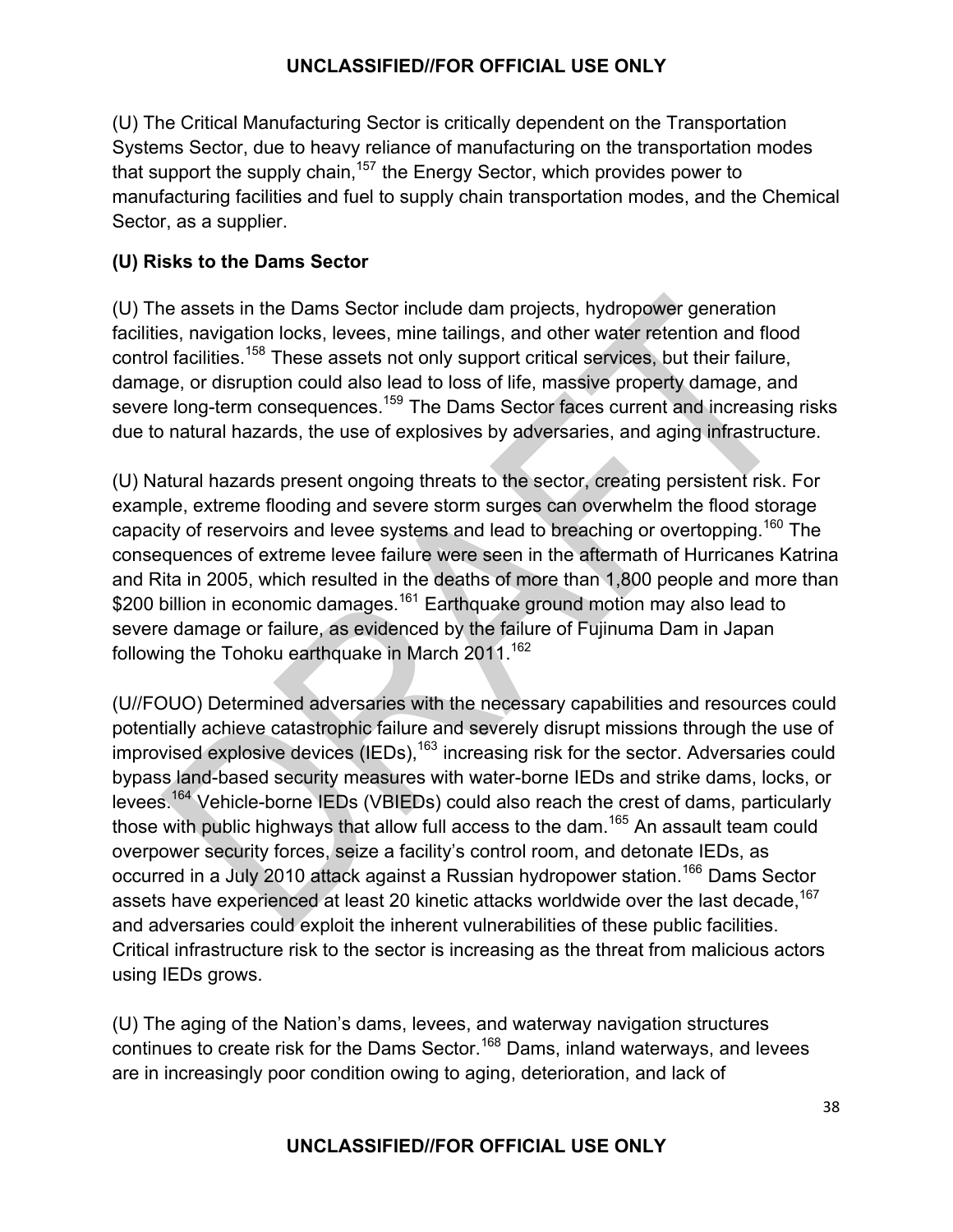maintenance.<sup>169</sup> At least 1,065 dams have already exceeded their design life, as have almost half of all federally owned navigation locks.<sup>170</sup> This vulnerability increases the risk to the Dams Sector as its infrastructure continues to age.

(U) The Dams Sector is critically interdependent with the Water Sector, regarding water supply services; the Energy Sector, regarding operation of locks and hydroelectric power; the Transportation Systems Sector, regarding river navigation; and the Government Facilities Sector.<sup>171</sup>

# **(U) Risks to the Defense Industrial Base Sector**

(U) The Defense Industrial Base Sector includes those elements of the Department of Defense, the U.S Government, and the private sector worldwide industrial complex that maintain capabilities of performing research and development, design, production, delivery, and maintenance of military weapon systems, subsystems, components, or parts to meet military requirements.<sup>172</sup> The sector is an extraordinarily large, diverse, complex, and interdependent collection of assets, owners, and operators, composed of hundreds of thousands of worldwide government and private sector sites.<sup>173</sup> Due to the sector's sensitive work, as well as continuous adversarial threats,<sup>174</sup> the Defense Industrial Base Sector promotes security awareness, which helps mitigate its risk. However, the threats of cyber disruption and loss of supply chain integrity raise risk for the sector.

(U//FOUO) The cyber threat creates the most pressing and important risk for the sector.<sup>175</sup> The Defense Industrial Base Sector has become heavily dependent on cyber infrastructure, operating within an increasingly information-driven environment.<sup>176</sup> The sector's cyber infrastructure is vulnerable to denial-of-service attacks and malicious modification of information, along with more mundane, yet disruptive, events, like system malfunctions, power outages, and human error.<sup>177</sup> This combined with the occurrence of increasing cyber attacks across the critical infrastructure community<sup>178</sup> contributes greatly to the risk to the sector. Foreign entities are also expected to continue seeking to acquire access to sensitive and classified Defense Industrial Base information and technologies by expanding their cyber collection activities.<sup>179</sup>

(U//FOUO) Globalization has created dependencies and interdependencies in the Defense Industrial Base Sector production supply chain that represent potentially dangerous points of failure for the sector. For example, sector-related industries depend heavily on assets outside of their direct control, including the global supply chain.<sup>180</sup> Due in part to a lack of traceability from foreign producers,  $181$  the potential for loss of supply chain integrity increases risk for the sector. This is highlighted by the ongoing infiltration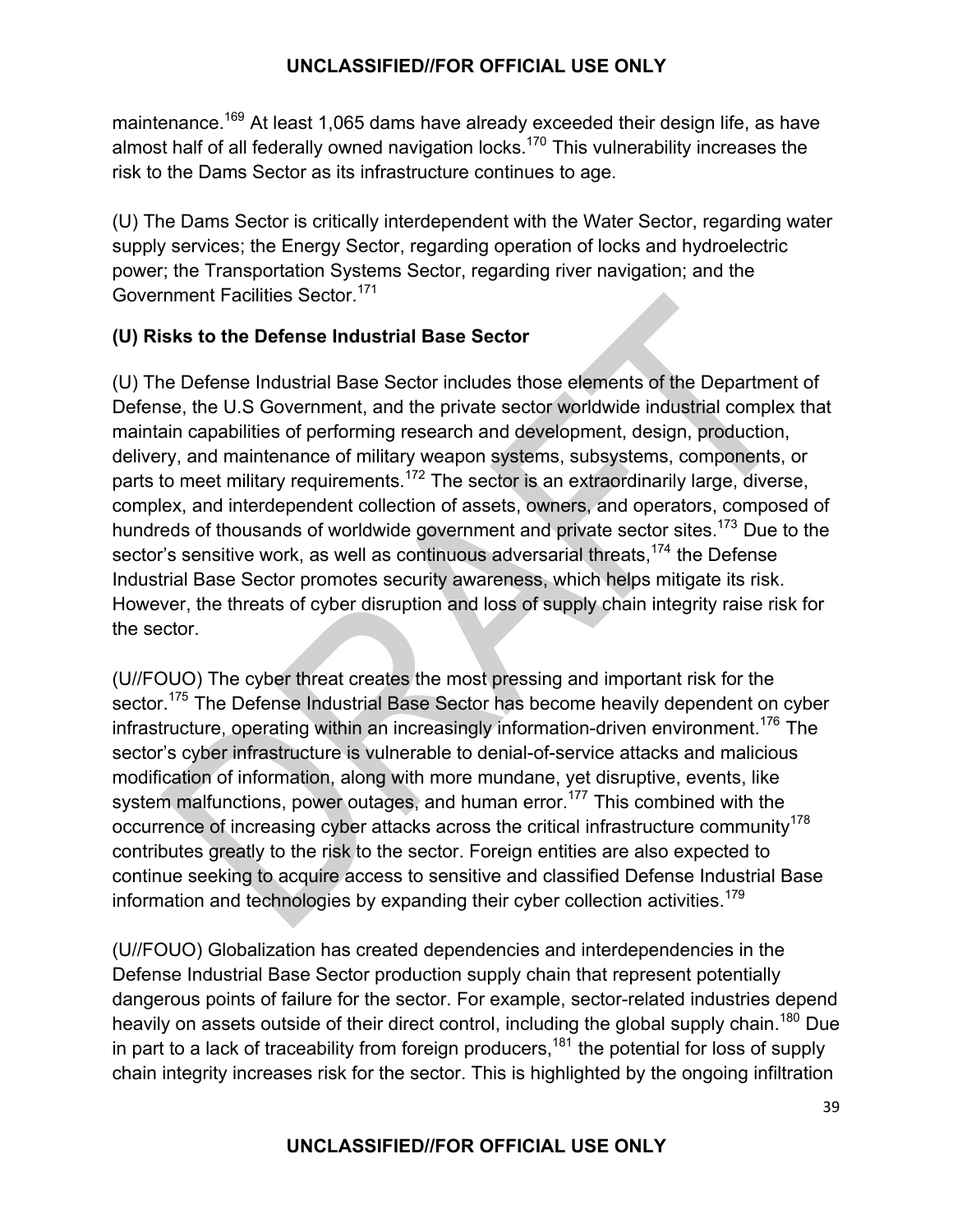of counterfeit electronics into the sector.<sup>ii</sup> Lack of supply chain integrity could lead to the introduction of counterfeit and substandard materials, components, and technology into military equipment, which could, in turn, lead to equipment failures and increasing risk in the field. $182$ 

(U) The Defense Industrial Base Sector is critically dependent on the Communications Sector, Energy Sector, Healthcare and Public Health Sector, Information Technology Sector, Transportation Systems Sector, and Water Sector. The Defense Industrial Base Sector, the Commercial Facilities Sector, and Critical Manufacturing Sector are interdependent.<sup>183</sup>

# **(U) Risks to the Emergency Services Sector**

<u> 1989 - Johann Stein, fransk politik (d. 1989)</u>

(U) The Emergency Services Sector is a system of response and recovery elements that forms the nation's first line of defense, prevention, and management of consequences from disasters and terrorist attacks.<sup>184</sup> The sector includes eight areas of the response and recovery process: emergency management, emergency medical services, fire, hazardous material, law enforcement, bomb squads, tactical operations/special weapons assault teams, and search and rescue.<sup>185</sup> The sector is at risk from vulnerabilities owing to the lack of standardized and common communications resources and the threat of terrorist attacks using hazardous materials and CBRN agents. Transportation systems need to be functional for emergency response and operations.

(U) Communications vulnerabilities create ongoing risk for the sector. Communications channels and equipment standards have improved dramatically in the last several years.<sup>186</sup> However, many jurisdictions still struggle to use standardized code when communicating, have difficulty obtaining bandwidth to transmit their communications, lack interoperable communications equipment, and do not share frequencies among the various member organizations of the sector (e.g., police and fire).<sup>187</sup> Inability to communicate creates greater risk for the sector and for those who depend on the sector for its emergency services.

(U) The threat of terrorist attacks poses significant risk to the Emergency Services Sector.<sup>188</sup> Fire, police, hazardous materials, and other emergency service units respond to both suspected terrorist events (e.g., mailed letters and packages containing white

 $\,$ i (U) A 2010 Department of Commerce study revealed that 39 percent of companies and organizations surveyed encountered counterfeit electronics, and it identified an upward trend in detected incidents, rising from 3,868 incidents in 2005 to 9,356 in 2008. [U.S. Department of Commerce, Bureau of Industry and Security, Office of Technology Evaluation, *Defense Industrial Base Assessment: Counterfeit Electronics,* January 2010,

www.bis.doc.gov/defenseindustrialbaseprograms/osies/defmarketresearchrpts/final\_counterfeit\_electronics\_report.pdf, accessed May 10, 2011]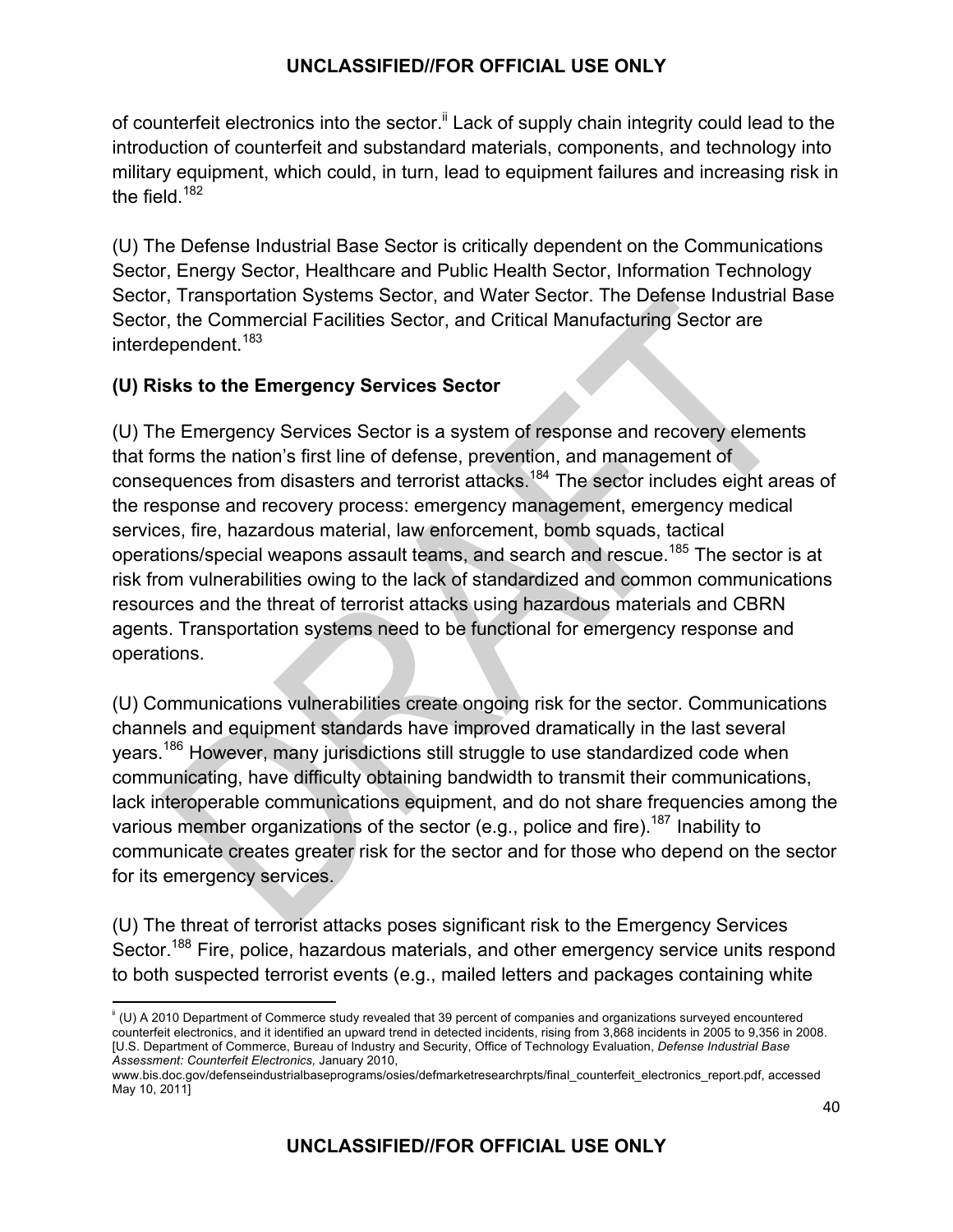powders that could contain anthrax<sup>189</sup>) and executed terrorist events (e.g., the bombing of the Oklahoma City Murrah Federal Building, the events of September 11, and the anthrax events of 2001). As a result, emergency services personnel are exposed to substances of unknown composition, for which their personal protective equipment may or may not provide adequate protection.<sup>190</sup> In addition, adversaries may target persons in positions of authority<sup>191</sup>, as well as institutions that would be symbolic of functioning society.<sup>192</sup>

(U) The Emergency Services Sector is critically dependent upon the Communications Sector, Energy Sector, Information Technology Sector, and Transportation Systems Sector. The Emergency Services Sector, Critical Manufacturing Sector, Government Facilities Sector, Healthcare and Public Health Sector, and Water Sector are interdependent.

# **(U) Risks to the Energy Sector**

(U) The Energy Sector consists of two subsectors: electricity and oil and natural gas. These subsectors include thousands of assets that are geographically dispersed and connected by systems and networks.<sup>193</sup> The sector is exposed to risk through cyber attacks, physical attacks, and natural hazards.

(U//FOUO) Ongoing vulnerability to cyber attacks contributes significantly to the sector's risk. Electric power assets are potentially vulnerable to cyber attacks because the electricity infrastructure is highly automated and controlled by utilities and regional grid operators, who rely on sophisticated energy management systems. For example, assets may be vulnerable if the electricity subsector's control system networks are are connected to the corporate business network, which, in turn, is connected to the Internet. These connections increase the network's vulnerability to direct cyber attacks that could potentially disrupt power and increase risk to the sector. Insider cyber threats, such as those initiated by current or former employees, also create risk to the electricity subsector.<sup>194</sup> These vulnerabilities are exacerbated addressed to varying degrees by the inconsistent levels of cyber defenses across the Energy Sector which follows its ownis a mix of voluntary and mandatory security standards that apply to electricity grid owners and operators.<sup>195</sup>

(U) The threat of physical attacks also contributes to risk for the sector, which has become a favorite target for adversaries overseas. Worldwide, terrorists have executed 2,523 attacks against energy infrastructure since 2004, leaving 1,852 dead and 4,653 wounded.196 Moreover, successful strikes against individual sector assets can lead to nationwide impacts that also contribute to risk. An attack or naturally-occurring event in the United States could also produce such large-scale consequences.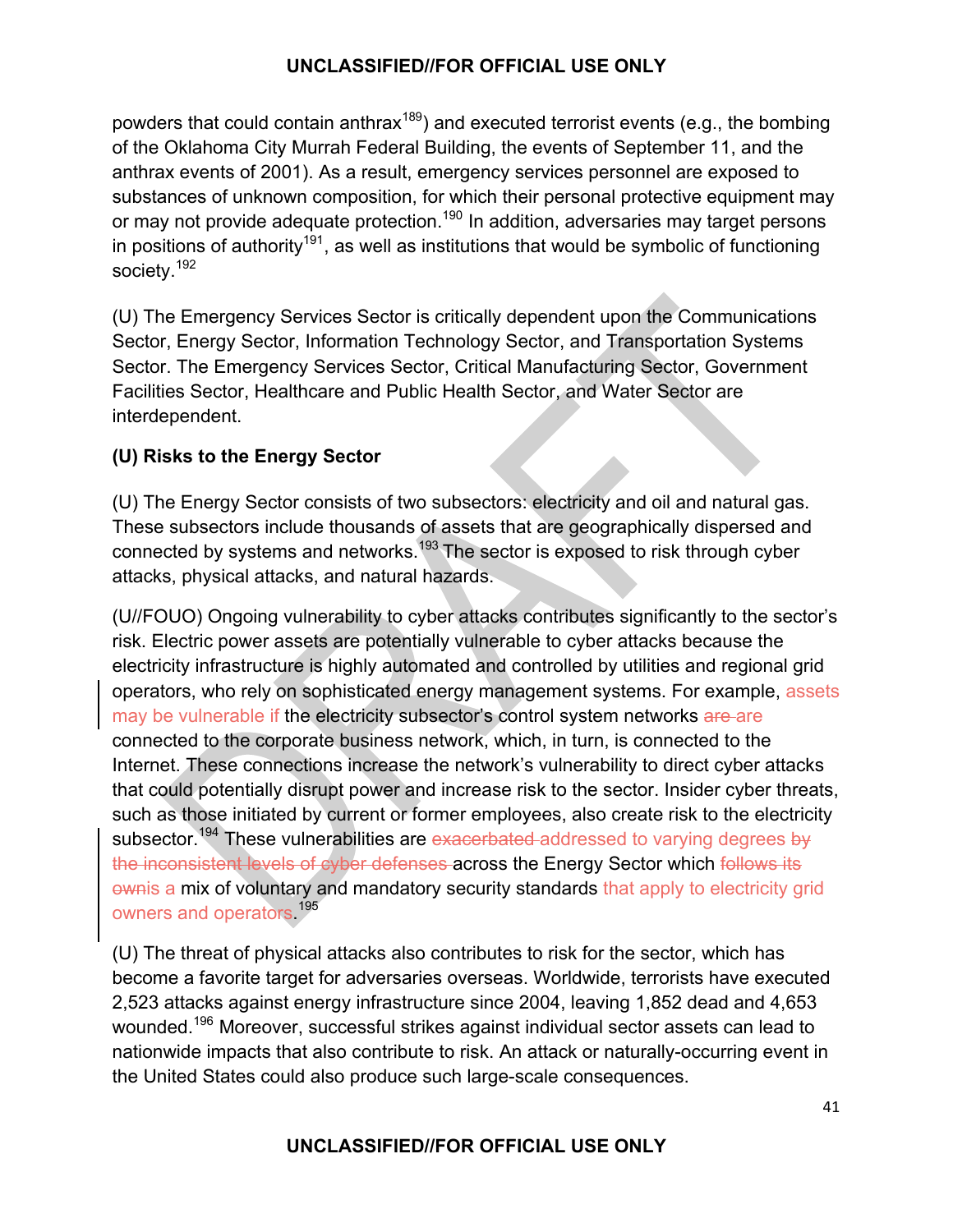(U//FOUO) Natural hazards pose a regular and persistent risk for the sector. Hurricanes are the most frequent disruptive natural hazards for the oil and natural gas subsector, often causing the preemptive shutdown of facilities in an area, even if the facilities themselves are not directly affected by the storm.<sup>197</sup> Hurricanes Ike and Gustav in 2008 impacted almost 65 million barrels of crude oil production and 400 billion cubic feet of natural gas supply.<sup>198</sup> An additional natural hazard is that of solar storms, especially as they affect the energy grid.

(U) The Energy Sector is critically dependent on the Banking and Finance Sector, Communications Sector, the Information Technology Sector, and Transportation Systems Sector. All critical infrastructure sectors depend on the Energy Sector for essential energy supplies.<sup>199</sup> The Energy Sector is interdependent with the Communications Sector, Government Facilities Sector, Information Technology Sector, Transportation Systems Sector, and Water Sector.

# **(U) Risks to the Food and Agriculture Sector**

(U) The Food and Agriculture Sector is composed of complex production, processing, and delivery systems and encompasses upward of four million assets, including some two million farms; more than 900,000 restaurants; more than 100,000 food retail establishments; more than 166,000 registered domestic food manufacturing, processing, and holding facilities; and approximately 252,400 registered foreign facilities.200,201 The open nature and global interconnectivity of the sector presents unique security challenges and leaves the sector vulnerable to a variety of threats. Direct attacks on the sector, such as the introduction of animal or plant disease or deliberate food contamination, could result in devastating animal, plant, or public health and economic consequences.<sup>202</sup> The sector faces ongoing and increasing risks due to food contamination, disease and pests, and severe weather.

(U) A primary risk driver for the Food and Agriculture Sector is the threat of food contamination, whether by accidental or intentional means. Contaminated food in the United States is estimated to be responsible for over 47.8 million illnesses, 127,839 hospitalizations, and 3,037 deaths, costing the Nation more than \$14 billion a year in terms of medical care, lost productivity, chronic health problems, and deaths.<sup>203,204,205,206</sup> Violent extremists have indicated an interest in poisoning the food supply with biological and chemical agents, which could have great potential to cause costly economic losses in the supply chain for implicated foodstuffs, create public panic, and lead to a public health crisis with considerable mortality and morbidity.207,208,209,210

(U) The threat of disease and pests represents an additional key risk factor for the Food and Agriculture Sector. The accessibility of crops and animals on the farm and the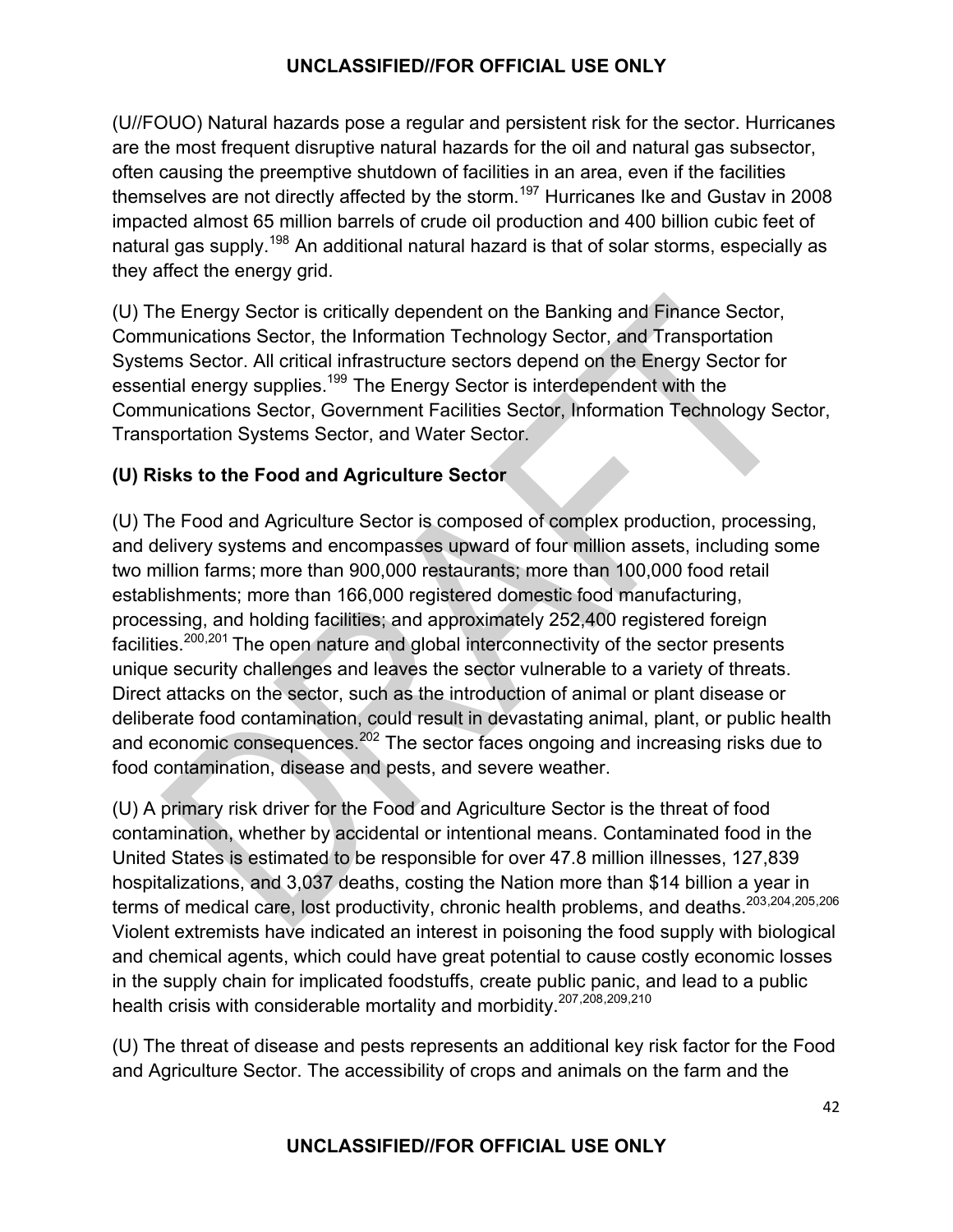extensive international and interstate movement of animals and products increase the sector's vulnerability to acquire and rapidly spread disease. Modeling estimates and historical evidence demonstrate that a domestic outbreak of a foreign animal disease, such as foot-and-mouth disease, would cost the United States billions of dollars from the loss of livestock, production, and international trade.<sup>211,212,213</sup>

(U) Severe weather, including droughts, floods, and climate variability, also presents an important risk to the Food and Agriculture Sector and critically influences farm productivity.214,215 Weather and climate characteristics such as temperature, precipitation, carbon dioxide, and water availability directly impact the health and well-being of plants and livestock, as well as pasture and rangeland production. The deleterious effects of severe weather coupled with global climate change are currently affecting U.S. water resources, agriculture, land resources, and biodiversity, and this trend is expected to continue.<sup>216</sup>

(U) The Food and Agriculture Sector is critically dependent upon the Water Sector; Chemical Sector; the Dams Sector; Government Facilities Sector; Energy Sector; Transportation Systems Sector, which interconnects critical system nodes; Commercial Facilities Sector, which includes food processing plants, warehouses, and retail outlets essential to processing and distributing food products; and Banking and Finance Sector, as considerable financial transactions are involved in the purchase, processing, storage, and selling of farm commodities.<sup>217,218</sup>

# **(U) Risks to the Government Facilities Sector**

(U) The Government Facilities Sector is concerned primarily with ensuring the continuity of essential government functions and protecting against mission degradation. A successful attack on the sector's assets could provide adversaries with a psychological victory by striking targets perceived to be very secure. The sector will continue to face risks from terrorist attacks, cyber security breaches, and ineffective security personnel procurement and oversight.

(U) Terrorist attack scenarios continue to represent significant risk to the Government Facilities Sector. A major challenge in the protection of government facilities is balancing security with the need for public access to government offices for services and transactions.<sup>219</sup> Global events and trends suggest, specifically, that terrorists will likely use VBIED tactics to attack U.S. critical infrastructure, and this tactic has historically represented one of the most successful methods of terrorist attack.<sup>220</sup> Government facilities can also be targeted by active shooters, as in the 2010 shooting at a Federal courthouse in Las Vegas.<sup>221</sup>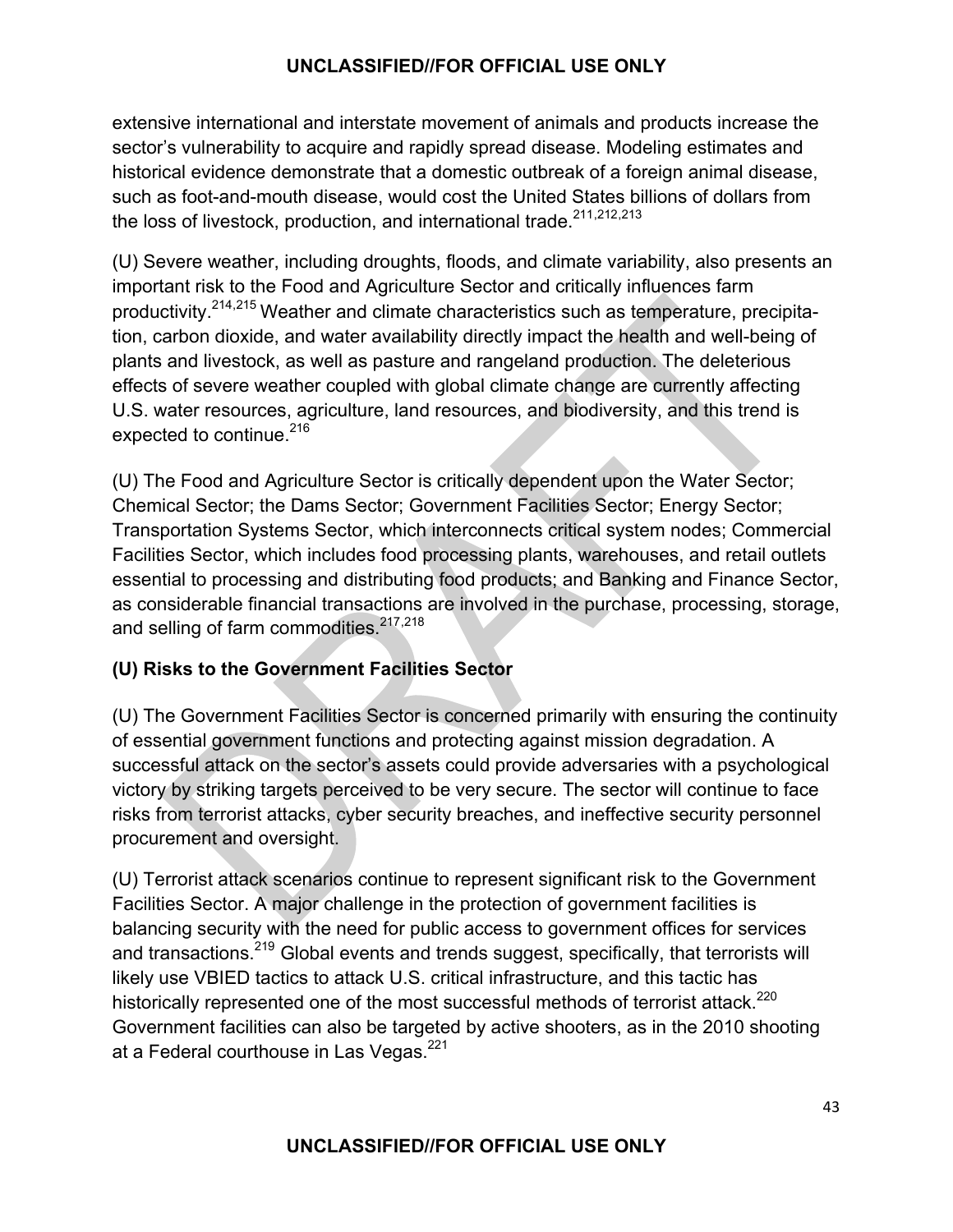(U) The Government Facilities Sector will also face increased risk in the next several years from cyber intrusions into automated security and supervisory control and data acquisition systems. The increasing reliance on automated security systems will likely increase vulnerabilities and thus increase the likelihood of cyber intrusion.<sup>222</sup> especially in the form of sabotage by current or former insiders with malicious intent.<sup>223</sup> Cyber intrusion into the security systems of government facilities could compromise the protection of facilities, civil servants, and the general public and allow for exploitation and attacks with significant consequences.

(U) The Government Facilities Sector is critically dependent upon the Energy Sector, due to the energy needs associated with sustaining the vast number of facilities that provide essential government functions, and the Communications Sector, which provides telecommunication capabilities to government employees who perform duties within the sector domain. The Government Facilities Sector and the Transportation Systems Sector, Energy Sector, Communication Sector, Information Technology Sector, Dams Sector, and Emergency Services Sector are interdependent.

# **(U) Risks to the Healthcare and Public Health Sector**

(U) The widespread and diverse Healthcare and Public Health Sector includes acute care hospitals; ambulatory healthcare; public-private financial systems; Federal, State, and local public health systems; disease surveillance; and private sector industries that manufacture, distribute, and sell drugs, biologics, and medical devices. <sup>224</sup> The Healthcare and Public Health Sector is vulnerable to a variety of threats and will continue to face risks from global supply chain disruptions, theft and exploitation of medical goods and confidential medical information, and pandemic disease. Such incidents could result in large numbers of illness and casualties, denial of service, or theft of confidential patient information.<sup>225</sup>

(U) The sector is at risk from vulnerabilities to global supply chain disruptions. Any event that leads to a shortage of a pharmaceutical, device, or biologic can be described as a supply chain disruption.<sup>226</sup>**,**227 A natural disaster may make roads impassable and thereby prevent goods from arriving at an affected area or a product may be contaminated at its place of origin and need to be recalled, resulting in a limited amount of that product on the market. Independent of the reason, supply chain disruptions can be potentially catastrophic because health care providers tend to rely on just-in-time resupplying and therefore do not have sufficient stockpiles to weather a delay, especially during events that lead to an increased demand for healthcare.<sup>228,229,230,231</sup>

(U) The threat of theft and exploitation of medical goods and confidential medical information also presents an elevated risk to the Healthcare and Public Health Sector.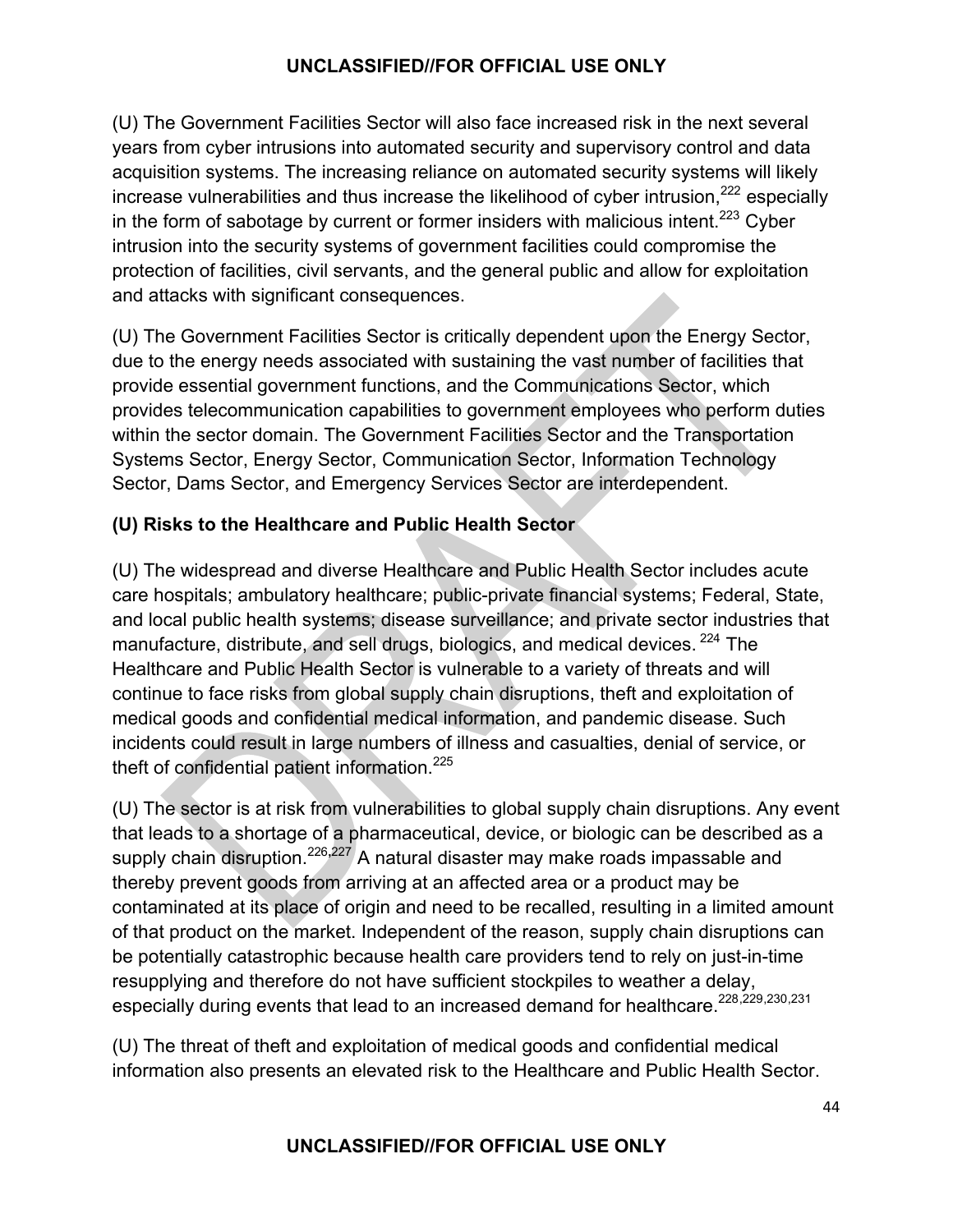Theft and exploitation result from the work of malicious actors. The reasons for concern include the significant amount of radiological material used in civilian settings and the increasing dependence of the sector on computerized systems that house highly sensitive personal information.<sup>232</sup> Many medical facilities and laboratories contain radiological materials or biological select agents and toxins that are used for clinical treatment or medical research, and the open nature of medical facilities presents a potential security vulnerability.<sup>233,234</sup> These agents and materials may provide an attractive target to those wishing to construct a "dirty bomb," intentionally infect a population, or sell the material on the black market. Medical systems and vital records are also at risk for compromise or theft by external hackers or malicious insiders and present a trend in medical identity theft.<sup>235,236,237</sup>

(U) Experience with influenza demonstrated how a rapidly spreading infectious agent can significantly impact the Healthcare and Public Health Sector specifically and the country as a whole.<sup>238,239,240</sup> A naturally occurring agent like influenza was able to cause death, hospitalizations, and absenteeism.<sup>241</sup> Absenteeism is of particular concern for the sector because of the potential cascading consequences of not having a full complement of skilled healthcare personnel. If a more dangerous agent, such as smallpox, were to be released intentionally, the effects could be even more catastrophic due to the increased lethality and general immunological naiveté to the disease.<sup>242</sup>

(U) All sectors are dependent on the Healthcare and Public Health Sector to provide healthcare services to their workforces in order to sustain operations. The sector is critically dependent on the Transportation Systems Sector; the Postal and Shipping Sector, which provides movement of supplies, raw materials, pharmaceuticals, personnel, emergency response units, and patients; the Communications Sector; the Information Technology Sector; the Energy Sector; the Water Sector; the Food and Agriculture Sector, which provides essential services for daily business operations; and the Chemical Sector, which directly supplies the pharmaceutical industry. The Healthcare and Public Health Sector is interdependent with the Emergency Services Sector, coordinating with first responders and emergency medical services as well as using local law enforcement for security and legal enforcement of health regulations, such as quarantines. $243$ 

# **(U) Risks to the Information Technology Sector**

(U) The Information Technology (IT) Sector is a functions-based sector that provides products and services to enable the private and public sectors to execute their key missions. Critical Information Technology Sector functions include producing and providing IT products and services; providing incident management capabilities; providing domain name resolution services; providing identity management and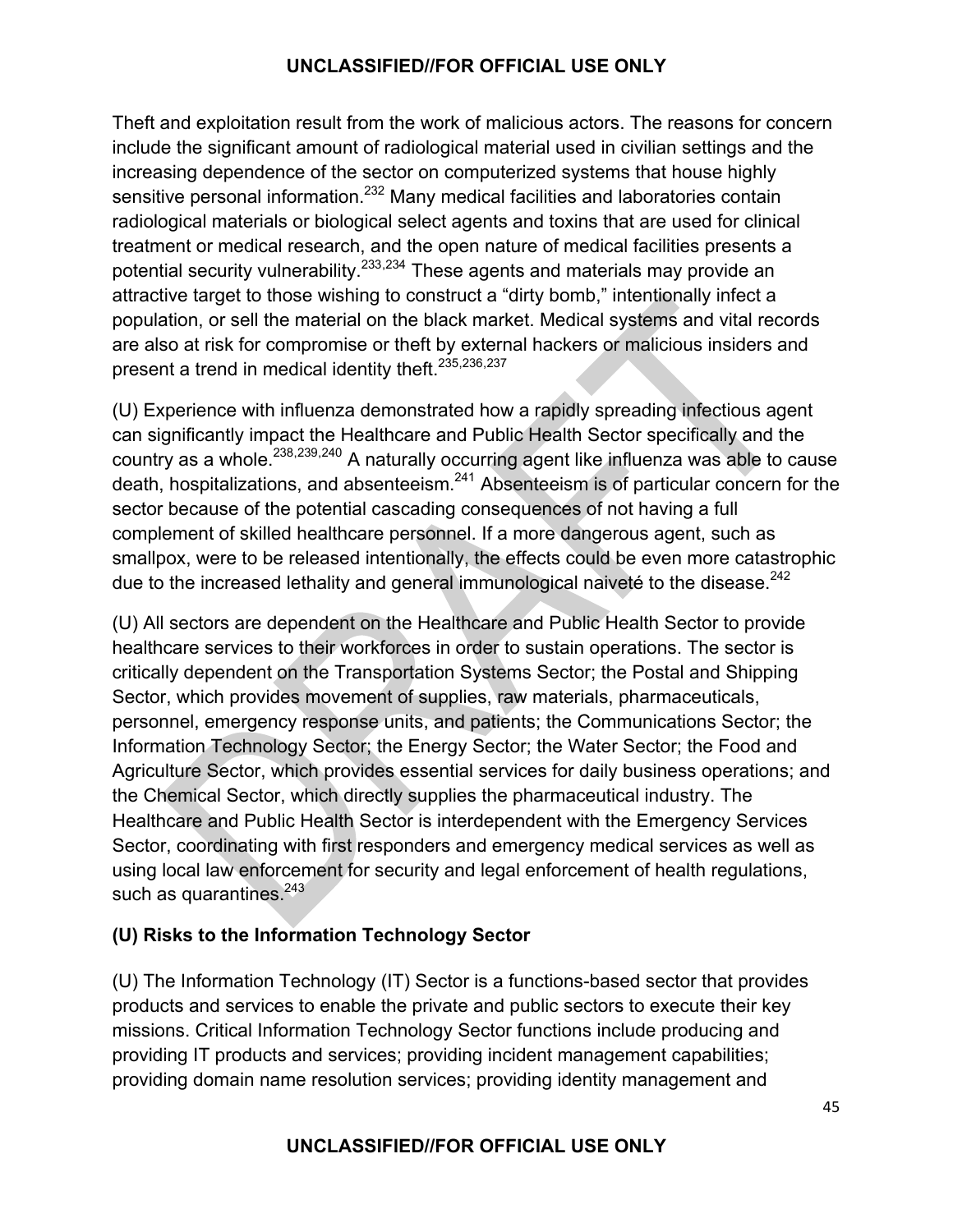associated trust support services; providing Internet-based content, information, and communications services; and providing Internet routing, access, and connection services.<sup>244</sup> The sector will continue to face risks from cyber exploitation of supply chain vulnerabilities and cyber exploitation of identity resources.

(U) The sector is at risk from cyber threats, particularly those that degrade the confidentiality, integrity, or availability of the critical functions. Depending on its scale, a cyber attack could be debilitating to the Information Technology Sector's highly interdependent critical infrastructures and ultimately to our economy and national security.<sup>245</sup> These cyber risks include the unintentional (e.g., the accidental disruption of Internet content services) and intentional (e.g., exploitation of IT supply chain vulnerabilities or the breakdown of Internet interoperability due to attack).

(U) Other sector risks stem from deliberate attacks that target Internet-based identity management, content, information, and communications. For example, malicious code increasingly proliferates through social networking and can degrade IT systems' functionality, and a successful network compromise from a spear-phishing attack only requires victimizing a user with access to just a limited network or administrative resources to lead to data breaches and associated financial and reputational costs.<sup>246</sup>

(U) While the Information Technology Sector provides functions that enable all sectors, the sector is critically dependent upon the Communications Sector and the Energy Sector. The Information Technology Sector, Banking and Finance Sector, Chemical Sector, Healthcare and Public Health Sector, Transportation Systems Sector, and Water Sector are interdependent.<sup>247</sup>

# **(U) Risks to the National Monuments and Icons Sector**

(U) The National Monuments and Icons Sector is committed to ensuring that the symbols of the Nation remain protected and intact for future generations. The symbolism and international recognition of many National Monuments and Icons Sector assets make them appealing targets to al-Qa'ida and other adversaries, and their inherent openness makes them vulnerable to attack.<sup>248</sup> The sector faces current and increasing risks due to terrorist attacks and cyber intrusion.

(U) The threat of terrorist attack represents significant risk to the National Monuments and Icons Sector. Global events and trends suggest, specifically, that terrorists will likely use VBIED tactics to attack U.S. critical infrastructure.<sup>249</sup> Al-Qa'ida and its affiliates have demonstrated proficiency for conducting attacks using explosives, and VBIEDs have historically represented one of the most successful methods of terrorist attack.<sup>250</sup>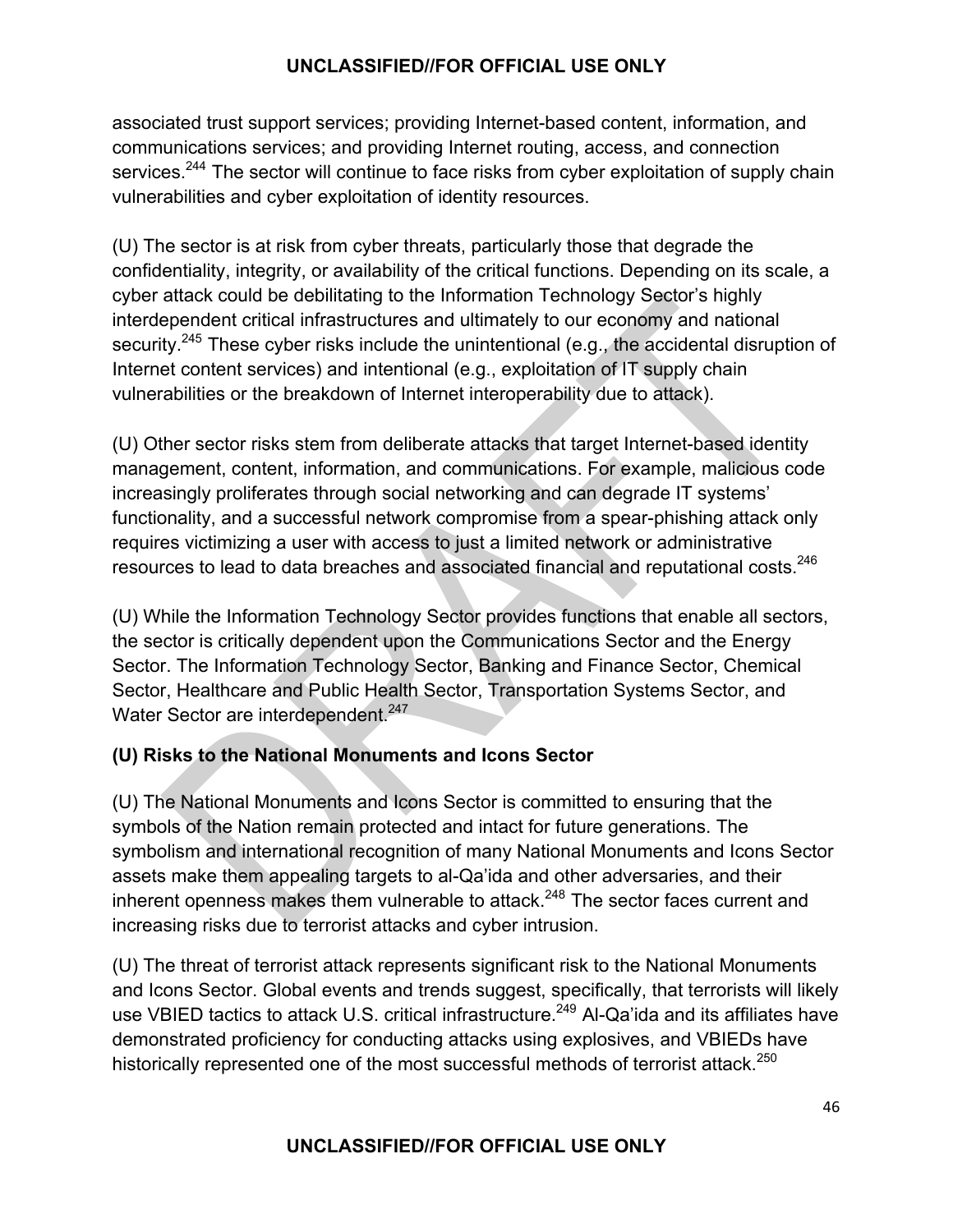Furthermore, some sector assets have little standoff distance from major roadways and are vulnerable to VBIEDs. In addition, other sector assets, specifically in the National Capital Region, are in close proximity to one another, which could result in increased fatalities and injuries if an attack were successful. Scenarios involving lone shooters, hazardous materials, or aircraft as a weapon are also representative of the terrorism risk to the sector  $251$ 

(U) Overall risk to the NMI Sector is also affected by access issues attributed to insufficient technology acquisition and strategic human capital management.<sup>252</sup> While icon and park officials have acquired a number of technologies to enhance the security of their assets, they have no guidance for evaluating the cost-effectiveness among countermeasure alternatives. While the Gateway Arch and Statue of Liberty have modernized their dispatch and screening technologies in recent years, breaches continue to occur since the security improvements. Furthermore, officials from both icons have stated a need for guidance in investing in technology.<sup>253</sup> A 2009 GAO report also found that human capital management at icons lacks a security focus, with physical security coordinators often lacking the appropriate experience or expertise. These security officials also face challenges in receiving the necessary physical security and critical infrastructure protection training from Federal resources.<sup>254</sup>

(U) The National Monuments and Icons Sector is critically dependent on the Government Facilities Sector, due to the interconnected nature and geographic proximity of assets, especially in the National Capital Region; and both the Emergency Services Sector and Communications Sector, due to the presence large crowds and the use of assets service providers for risk mitigation and incident response activities. Most National Monuments and Icons Sector assets do not have interdependencies with other sectors and are not a critical component to the operation of other sectors.<sup>255</sup>

# **(U) Risks to the Nuclear Reactors, Materials, and Waste Sector**

(U) The Nuclear Reactors, Materials, and Waste Sector is composed of nuclear power plants; research and test reactors; fuel cycle facilities; radioactive waste management; decommissioning reactors; nuclear and radioactive materials used in medical, industrial, and academic settings; and nuclear material transport. The sector maintains a high standard for preparedness, but a physical or cyber attack could lead to serious public health, environmental, psychological, or economic consequences.<sup>256</sup> The sector faces two general categories of risk: risk to facilities and risk to materials.

(U//FOUO) Facilities can be put at risk by physical incidents (attack, sabotage, accident, or a natural disaster) or cyber intrusions into a facility's industrial control systems, which could potentially cause physical repercussions.<sup>257</sup> Onsite storage of large quantities of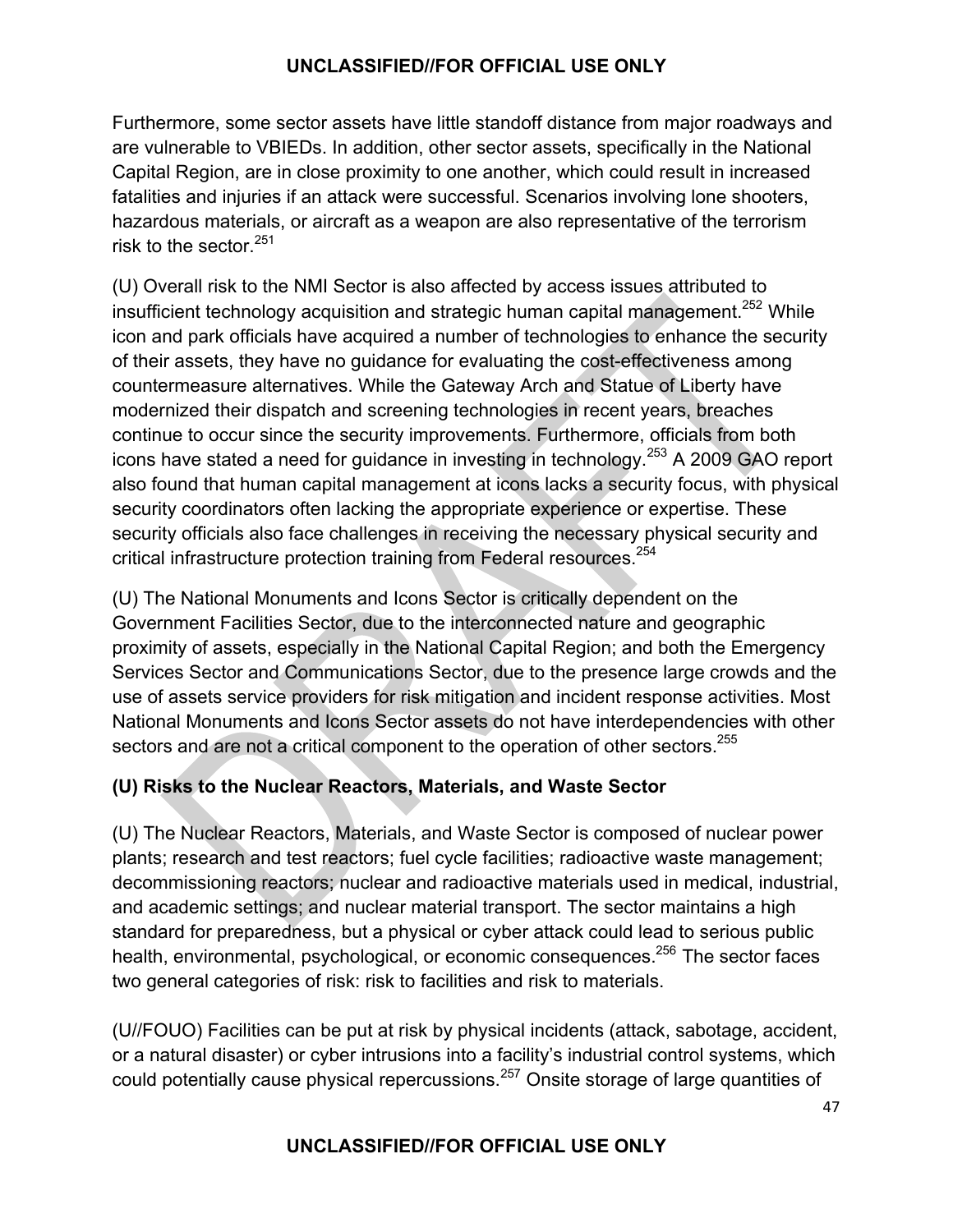spent reactor fuel at almost every U.S. reactor site greatly increases the potential consequences of a terrorist attack or natural disaster on a plant and its surroundings.<sup>258</sup> If successfully attacked or disrupted, some nuclear facilities have the potential to release radioactive material into the environment. As in other sectors, an insider threat could increase likelihood of success, as is reflected in the Nuclear Regulatory Commission's design basis threat.<sup>259</sup> The Stuxnet worm highlighted the persistent cyber risk and demonstrated the new potential for seizing control of industrial control systems.<sup>260</sup>

(U) The sector also faces risk to materials, both from the threat of theft and diversion of nuclear and radioactive materials and the vulnerability to disruptions of the supply chain. Sector radioactive materials, including nearly 55,000 high-activity<sup>jj</sup> sources, are used in a range of industrial, medical, and other commercial settings.<sup>261</sup> Determined adversaries could use stolen radioactive materials as elements of radiological dispersal devices or radiation exposure devices. Disruption of the supply chain for commercial radioisotopes and other materials also poses an ongoing risk. This was demonstrated last year, when reliance on aging, overseas reactors triggered a global shortage of molybdenum-99 (Mo-99), a radionuclide that decays to a form used in millions of medical procedures performed annually in the United States.<sup>262</sup>

(U) The Nuclear Reactors, Materials, and Waste Sector is critically dependent on the Energy Sector as a supplier of electrical power; the Water Sector, for cooling of nuclear reactors; the Transportation Systems Sector, regarding movement of nuclear and radioactive material; Chemical Sector, regarding hazardous chemicals used at fuel cycle facilities; Healthcare and Public Health Sector, regarding nuclear medicine; Emergency Services Sector, regarding response capabilities; and Government Facilities Sector, regarding Federal and State facilities that use radioactive material.<sup>263</sup>

# **(U) Risks to the Postal and Shipping Sector**

(U) The Postal and Shipping Sector is an integral component of the U.S. economy, employing more than 1.8 million people and earning direct revenues of more than \$213 billion per year.<sup>264</sup> The Postal and Shipping Sector moves more than 720 million messages, products, and financial transactions each day.<sup>265</sup> The sector is highly concentrated, with a handful of providers holding roughly 94 percent of the market share.<sup>266</sup> The sector faces risks from the threat of mail-based IEDs; the threat of terrorist attacks using chemical, biological, radioactive, nuclear and explosive (CBRNE)

<sup>&</sup>lt;u> 1989 - Johann Stein, fransk politik (d. 1989)</u>  $j$  (U) The high-activity sources cited here are Category 1 and 2 sources as defined in the International Atomic Energy Agency's Code of Conduct on the Safety and Security of Radioactive Sources. [www-pub.iaea.org/MTCD/publications/PDF/Code-2004 web.pdf, accessed on June 16, 2011]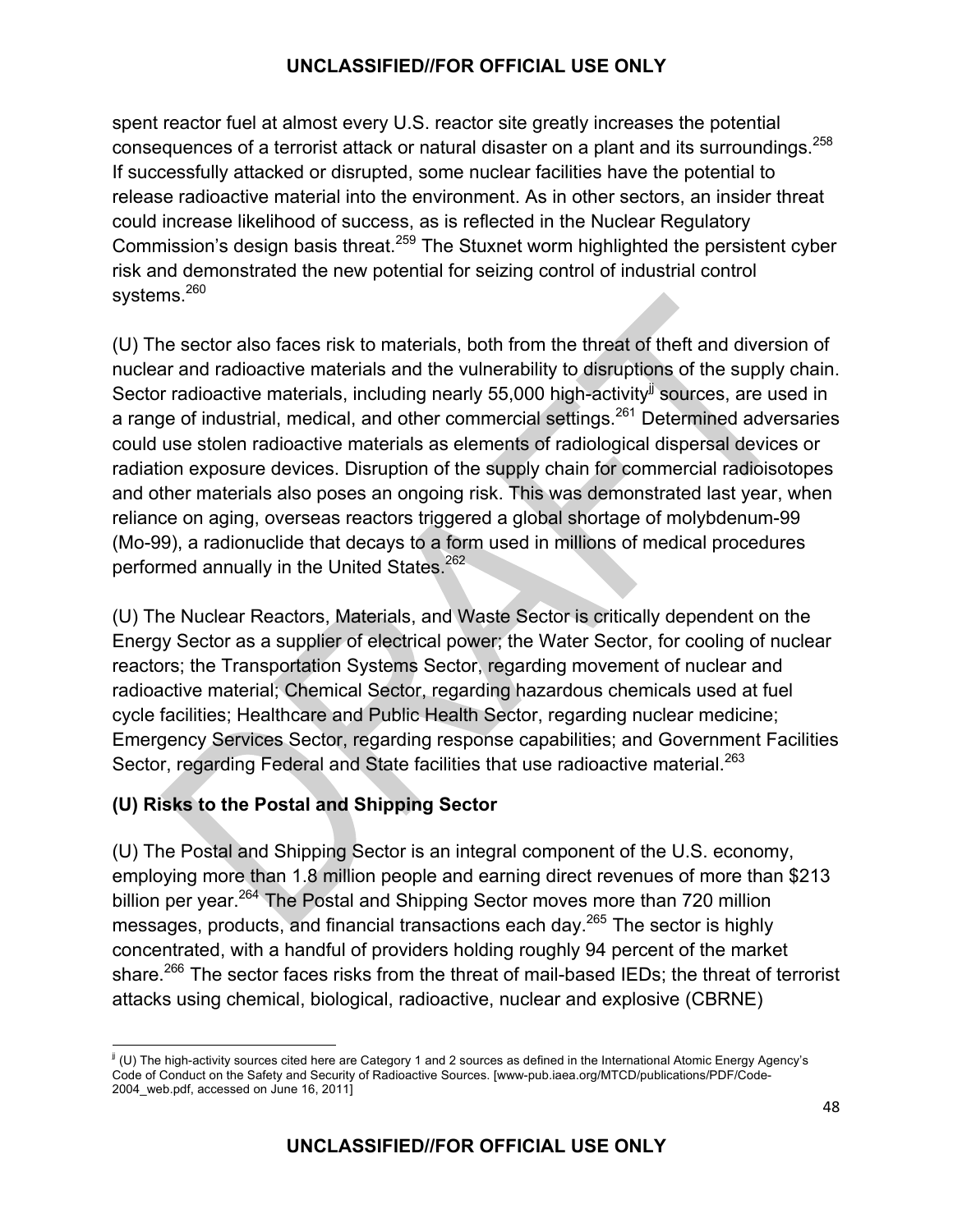weapons or agents; and the vulnerability of the sector's openness, which allows for anonymous entry points for attacks.

(U) The sector maintains an extremely large number of collection points at which parcels and letters can be inserted for delivery to ensure ease of access to and use of the system for its customers. $267$  These collection facilities present a vast array of relatively anonymous entry points at which terrorists could insert dangerous materials for delivery to intended targets.<sup>268</sup> Further, the sector is a highly trusted entity, and its employees and representatives have ready access to businesses and residences throughout the country.

(U) This combination of ubiquitous, trusted personnel access to other sectors, an extraordinary number of anonymous insertion points, and the potential for delivery to diverse recipients makes the Postal and Shipping Sector attractive to terrorists, who may use it to attack persons or critical infrastructure in other sectors. Greek and Italian anarchists demonstrated this capability in 2010 and 2011 parcel-based attacks in Europe.<sup>269,270</sup> In October 2010, explosives artfully concealed in packages from Yemen destined for the United States were found both already in transit and ready for transit, resulting in acute attention and immediate policy changes in inbound international mail.  $271$  Such changes affected the flow of air mail, causing delays in service.<sup>272</sup>

(U//FOUO) The sector's risk is also raised by the threat of hazardous materials, including CBRNE agents. The Postal and Shipping Sector is one of the few that has been threatened by biological agents: the U.S. Postal Service (USPS) was used as a vehicle for delivering anthrax in 2001.<sup>273</sup> In the aftermath of the anthrax attacks in 2001, USPS projected that the subsequent declines in mail volume and revenue could affect the agency's bottom line by as much as \$2 billion that fiscal year. $274$ 

(U) The Postal and Shipping Sector is critically dependent on the Transportation Systems Sector for the movement of mail and packages by air, road, or rail; Energy Sector for power; and Information Technology Sector and Communications Sector for supporting logistics operations and automatic identification and sorting.<sup>275</sup>

# **(U) Risks to the Transportation Systems Sector**

(U) The Transportation Systems Sector is a vast, open, accessible, interconnected system that moves millions of passengers and millions of tons of goods.<sup>276</sup> In addition to physical and cyber threats from terrorists, natural and industrial disasters also have the potential to impact the sector. The risk mitigating actions necessary for the sector are diverse, reflecting the complexity of the transportation network and the varied elements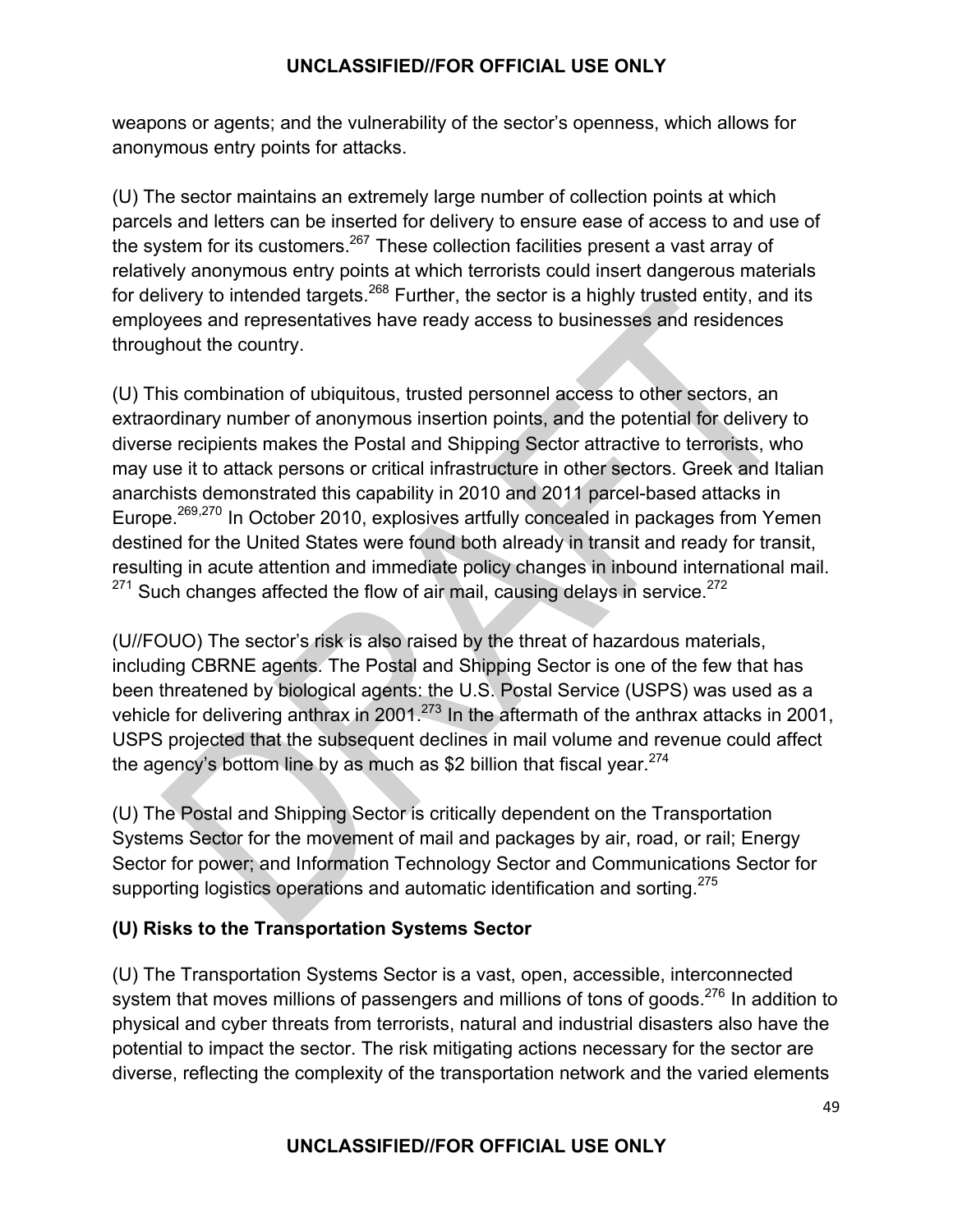that pose risks. The Transportation Systems Sector consists of six modes: aviation, <sup>kk</sup> highway,<sup>"</sup> mass transit,<sup>mm</sup> maritime, pipeline systems,<sup>nn</sup> and freight rail.<sup>oo</sup> The aviation mode faces the highest risk for the sector, followed by mass transit.<sup>pp</sup>

(U) Despite security enhancements since the attacks on September 11, 2001, intelligence continues to indicate that aviation remains the top target of terrorists.<sup>277</sup> Attempts such as the December 25, 2009, attack on Northwest Flight  $253^{278}$  support this claim. The detonation of an IED during a flight is now the foremost threat to airlines.<sup>279</sup>

(U) The mass transit system features an inherently open environment designed to make it easily accessible to the public. While these characteristics facilitate the rapid transport of people, they also provide opportunities for terrorists to stage attacks, increasing the risk of attacks targeting the mode. Terrorists have demonstrated the capability to attack mass transit systems abroad, as evidenced by the attacks on subway and rail systems in Minsk (2011),<sup>280</sup> Moscow (2010),<sup>281</sup> Mumbai (2008),<sup>282</sup> London (2005),<sup>283</sup> Moscow  $(2004)$ ,  $^{284}$  and Madrid (2004).  $^{285}$ 

(U) The Transportation Systems Sector is an integrated network of interconnected systems, dependent on critical and noncritical infrastructure sectors alike for both daily operations and long-term viability. The Transportation Systems Sector is critically dependent on the Information Technology Sector. The Transportation Systems Sector, Energy Sector, Government Facilities Sector are interdependent.

  $k$  (U) The aviation mode includes aircraft, air traffic control systems, and approximately 450 commercial airports and 19,000 additional airfields. This mode includes civil and joint-use military airports, heliports, short takeoff and landing ports, and seaplane bases.

<sup>(</sup>U) The highway mode encompasses more than 4 million miles of roadways and supporting infrastructure. Vehicles include automobiles, buses, motorcycles, and all types of trucks.

mm (U) The mass transit mode includes multiple-occupancy vehicles, such as transit buses, trolleybuses, vanpools, ferryboats, monorails, heavy (subway) and light rail, automated guideway transit, inclined planes, and cable cars designed to transport

customers on local and regional routes.<br><sup>m</sup> (U) The pipeline systems mode includes vast networks of pipeline that traverse hundreds of thousands of miles throughout the country, carrying nearly all of the Nation's natural gas and about 65 percent of hazardous liquids, as well as various chemicals.<br>°° (U) The freight rail mode consists of hundreds of railroads, more than 143,000 route-mile

cars, and roughly 20,000 locomotives.<br><sup>pp</sup> (U) The Transportation Security Administration and the Coast Guard do not have a position on where risks to Maritime lay in comparison with those of the other modes.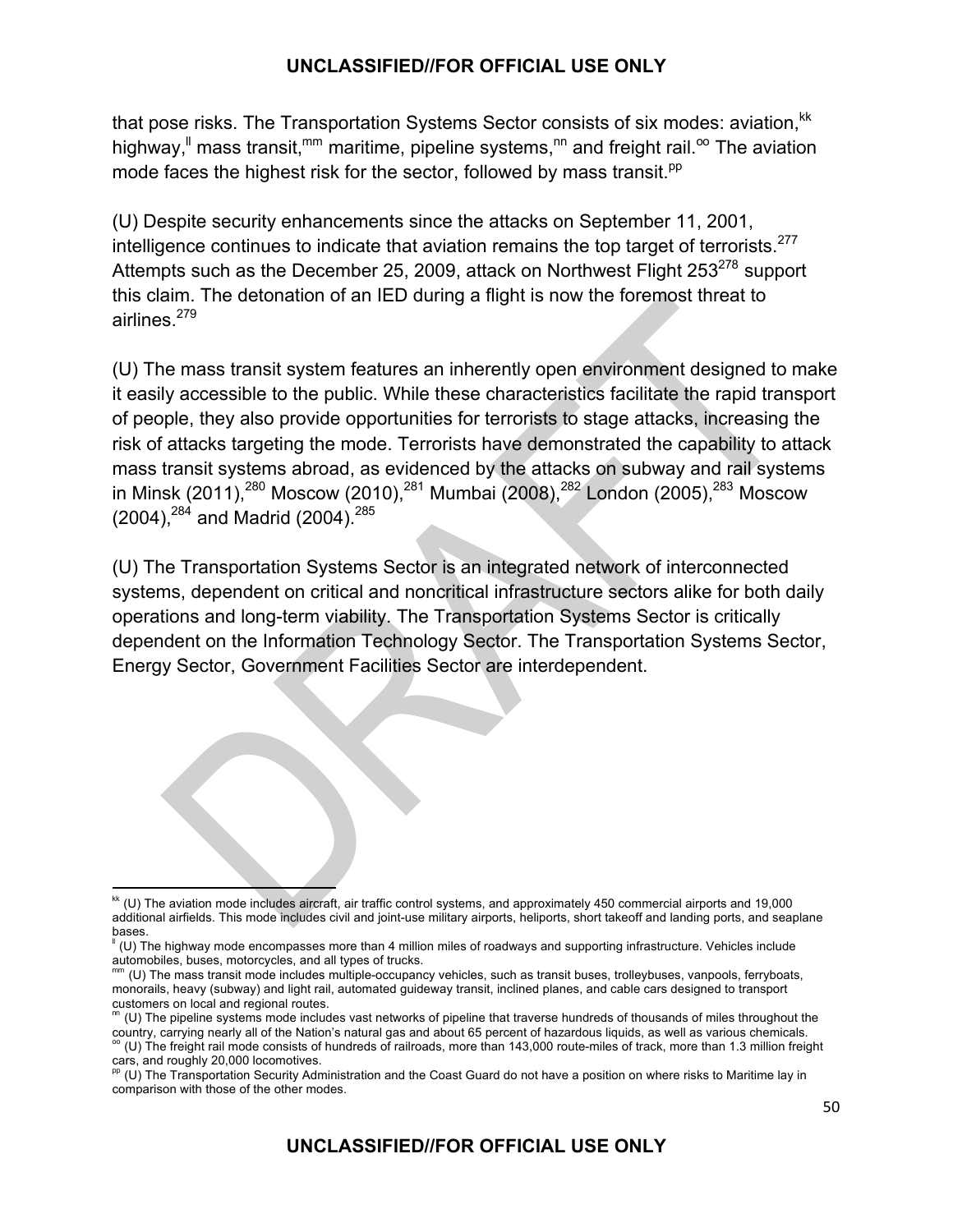#### **(U) THE MARINE TRANSPORTATION SYSTEM**

(U) The Marine Transportation System (MTS) is a complex system that is both geographically and physically diverse in character and operation. It consists of about 95,000 miles of coastline, 361 ports, over 25,000 miles of navigable waterways, 3.4 million square miles of Exclusive Economic Zone to secure, and intermodal landside connections, which allow the various modes of transportation to move people and goods to, from, and on the water. This part of the Transportation Systems Sector is at risk for potential cyber intrusion, port vulnerability, and insecure intermodal shoreside connections..

(U) Cybersecurity has become increasingly important as the MTS has become increasingly dependent on cyber systems and faces a growing risk from cyber attacks. These systems are used for a variety of purposes, including access control, navigation, traffic monitoring, and information transmission. Although the interconnectivity and utilization of cyber systems facilitate transport, they can also present opportunities for the exploitation of the MTS.

(U) Ports are sprawling, easily accessible by water and land, close to crowded metropolitan areas, and interwoven with complex transportation networks.<sup>a</sup> Port infrastructures are vulnerable to intrusion and even though a robust security plan system, which includes domestic facilities and vessels as well as foreign vessels that call into the United States, has been implemented through the Maritime Transportation Security Act (MTSA), if successfully attacked, it would pose a risk for catastrophic consequences. Port facilities, along with the ships and barges that transit port waterways, are especially vulnerable to tampering, theft, and unauthorized persons gaining entry to collect information and commit unlawful or hostile acts.<sup>a</sup> Due to just-in-time methods, a successful attack against one node of maritime infrastructure could disrupt entire systems, cause congestion, limit capacity for product delivery, cause significant damage to the economy, or create an inability to project military force.<sup>a</sup> Risks related to small vessel security continue to be a focus for the U.S. Coast Guard.

(U) The MTS faces additional risk from the potential disruption of intermodal connections. As a network of maritime operations, the MTS interfaces with shoreside operations at intermodal connections as part of overall global supply chains or domestic commercial operations.<sup>a</sup> Across the Transportation Systems Sector as a whole, intermodal terminals are potentially high-value targets for adversaries because the large volume of cargo can lead to significant loss of life and economic disruption.<sup>a</sup> Much like port facilities, the disruption of intermodal connections could have cascading consequences due to just-in-time methods and an increasingly complex supply chain.

#### **(U) Risks to the Water Sector**

(U) The Water Sector is composed of over 153,000 public drinking water systems and approximately 16,500 publicly owned wastewater treatment utilities. These utilities consist of source waters, treatment facilities, pumping stations, storage sites, and extensive distribution, collection systems, and monitoring systems.<sup>286</sup> The sector faces risk from the terrorist use of chemical, biological, or radiological (CBR) agents to contaminate water supplies; natural hazards; and physical and cyber attacks. Successful attacks on a drinking water or wastewater system could result in large numbers of illness, casualties, and denial of service, which could severely impact the Nation's public health and economic vitality.<sup>287</sup>

(U) A key risk of concern for the Water Sector is the terrorist use of CBR to contaminate a drinking water system, whether by accidental or intentional means. Most public water supplies are monitored and treated to prevent the distribution of contaminated drinking water.<sup>288,289</sup> The risk of terrorist CBR contamination stems from both the enduring terrorist threat to contaminate the U.S. water supply and the serious health impacts that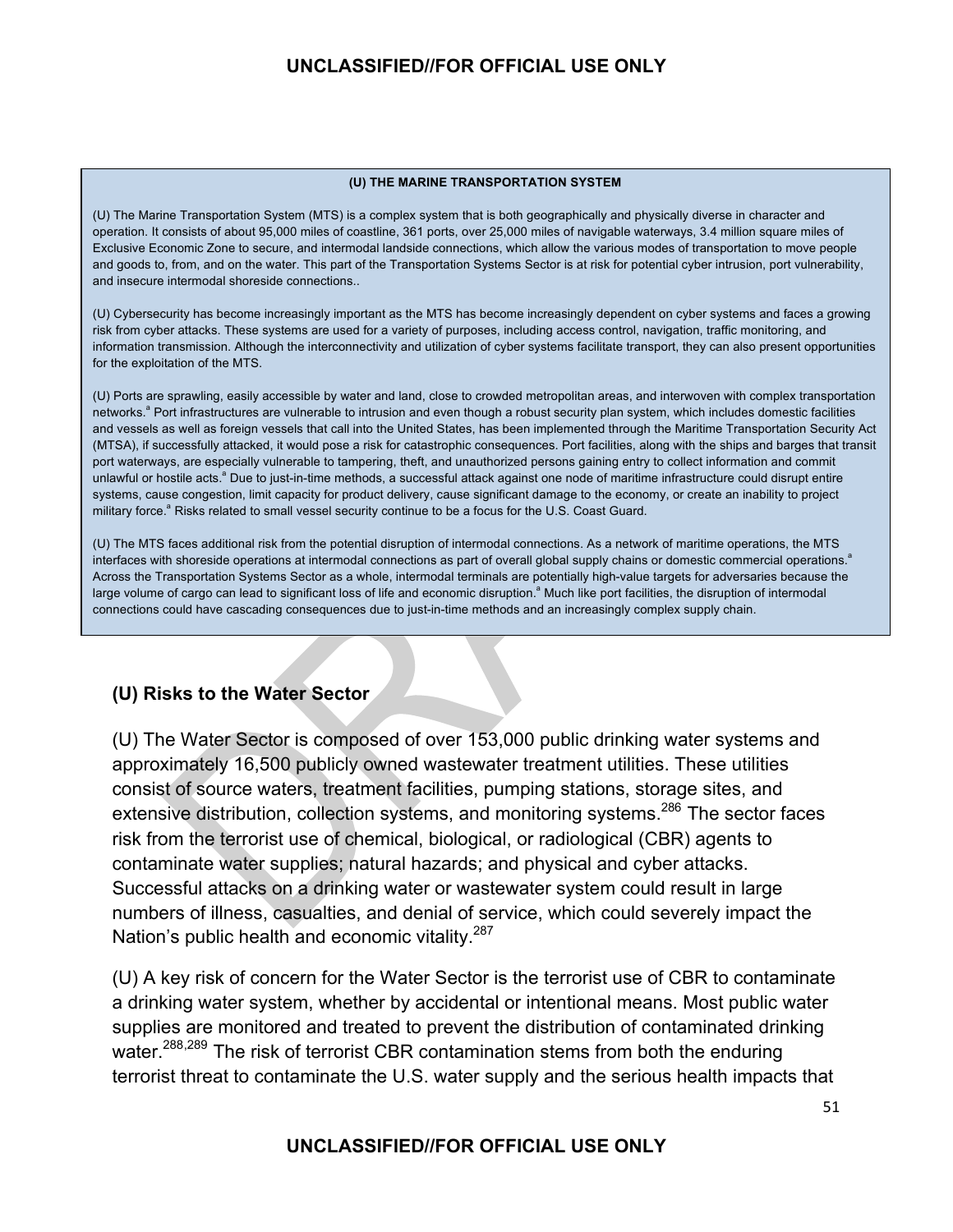could result from an undetected contaminant.290,291,292,293 These impacts could vary depending on the type of substance, route of exposure (ingestion, absorption, inhalation), and amount of time before the contaminant is detected.<sup>294</sup>

(U) Natural hazards, such as hurricanes, tornadoes, floods, earthquakes, and drought, pose a serious and continuing risk for the sector.<sup>295,296</sup> Water infrastructure may be severely disrupted or destroyed by such hazards, which may further complicate an overall disaster emergency response due to multiple cross-sector interdependencies.297,298 Critical water shortages may also result from drought conditions and climate change, leading to water use restrictions and rationing.299,300

(U) Physical and cyber attacks on critical water infrastructure by terrorists, homegrown extremists, or disgruntled insiders also present important risks to the Water Sector.<sup>301</sup> Physical attacks using IEDs or VBIEDs on chemical storage tanks or other critical nodes in a drinking water or wastewater system could result in the release of hazardous materials or in a long-term loss of service should a "single-point-of-failure" be destroyed.302 Cyber attacks and intrusions on supervisory control and data acquisition systems or other business systems pose a serious threat to the Water Sector, allowing malicious actors to manipulate or exploit control systems essential to operation of drinking water and wastewater utilities.303,304,305

(U) The Water Sector is critically dependent upon the Energy Sector, as a loss of power can disrupt pumps and treatment operations, which can result in a loss of potable drinking water or properly treated wastewater for an entire community; Chemical Sector, as chemicals such as chlorine are used to disinfect and treat drinking water and wastewater; and Critical Manufacturing Sector, for the supply of certain utility components. Repair of damaged infrastructure could, in some cases, be prolonged as specialized replacement equipment is obtained and installed.<sup>306</sup> Disruptions to the Water Sector resulting in prolonged service interruptions to dependent or interdependent assets and other critical customers, such as the Energy Sector,<sup>307</sup> Chemical Sector, Information Technology Sector, Healthcare and Public Health Sector, Banking and Finance Sector, and Food and Agriculture Sector, would likely have farreaching negative public health, economic, and psychological impacts.<sup>308</sup>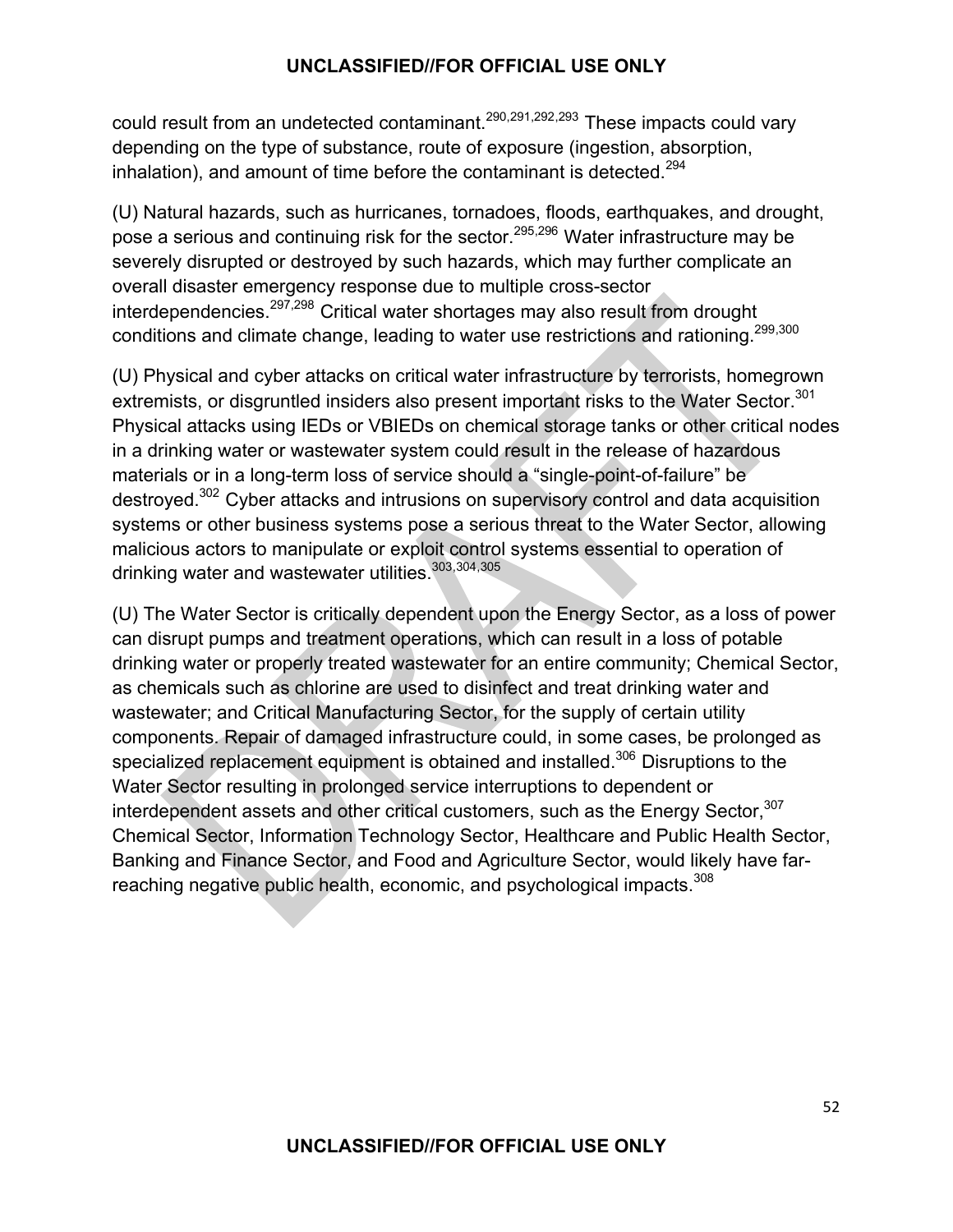# **(U) Regional Risks**

(U) Critical infrastructure throughout the United States experiences naturally occurring and manmade risks related to the unique characteristics of various regions, as well as the sectors and the cross-cutting risks described above. Risks that have potentially significant impact in the critical infrastructure context are presented in the 2011 National Risk Profile in terms of the Federally administered/Federal Emergency Management Agency (FEMA) regional construct along with a discussion of those geographic risks that affect more than one region (e.g., tornado risk). There may be cases where the national risks may not be as great to a particular region but still create cross-cutting risk. National risks that could potentially affect particular regions will only be discussed in this section if from the perspective of the region those cross-cutting risks are considered amongst the most significant.

# **(U) Risks to Federally Administered Region I**

(U) Region I is composed of Connecticut, Maine, Massachusetts, New Hampshire, Rhode Island, and Vermont. Risks to the Energy Sector and the Transportation Systems Sector are of greatest concern to this region. Since 1998, FEMA has issued 65 Federal disaster declarations for the States within the region.<sup>309</sup> Severe storms, including snow and ice storms, are the costliest natural hazards to the region, $310$ accounting for over 95 percent of the Federal funds issued for recovery and response efforts in the region during this time. $311$  The region's most common natural hazards are severe winter weather, hurricanes, and other storms that can cause flooding throughout the region. $312$ 

(U) Severe winter storms have historically tested the resilience of the region's critical infrastructure. The largest winter storm in recent history was the 1978 blizzard that saw snowfall totals from 20 to 40 inches across the Northeast.<sup>313</sup> This storm caused \$500 million of damage in Massachusetts alone.<sup>314</sup> A December 2010 blizzard halted regional transportation, including important aviation and rail networks in Massachusetts and Rhode Island.<sup>315</sup> The following month another blizzard struck Massachusetts, this time with energy and communications cut off to several towns.<sup>316</sup> Rural areas, such as in Maine, New Hampshire, and Vermont, are at greater risk of losing power and becoming isolated during a winter storm<sup>317</sup> because snow clearing and power restoration efforts take much more time in rural areas than along highways and in urban areas. $318$ 

(U) Though not as common as severe winter storms, hurricanes potentially can cause as much or greater damage to critical infrastructure in the region. Since 1900, 39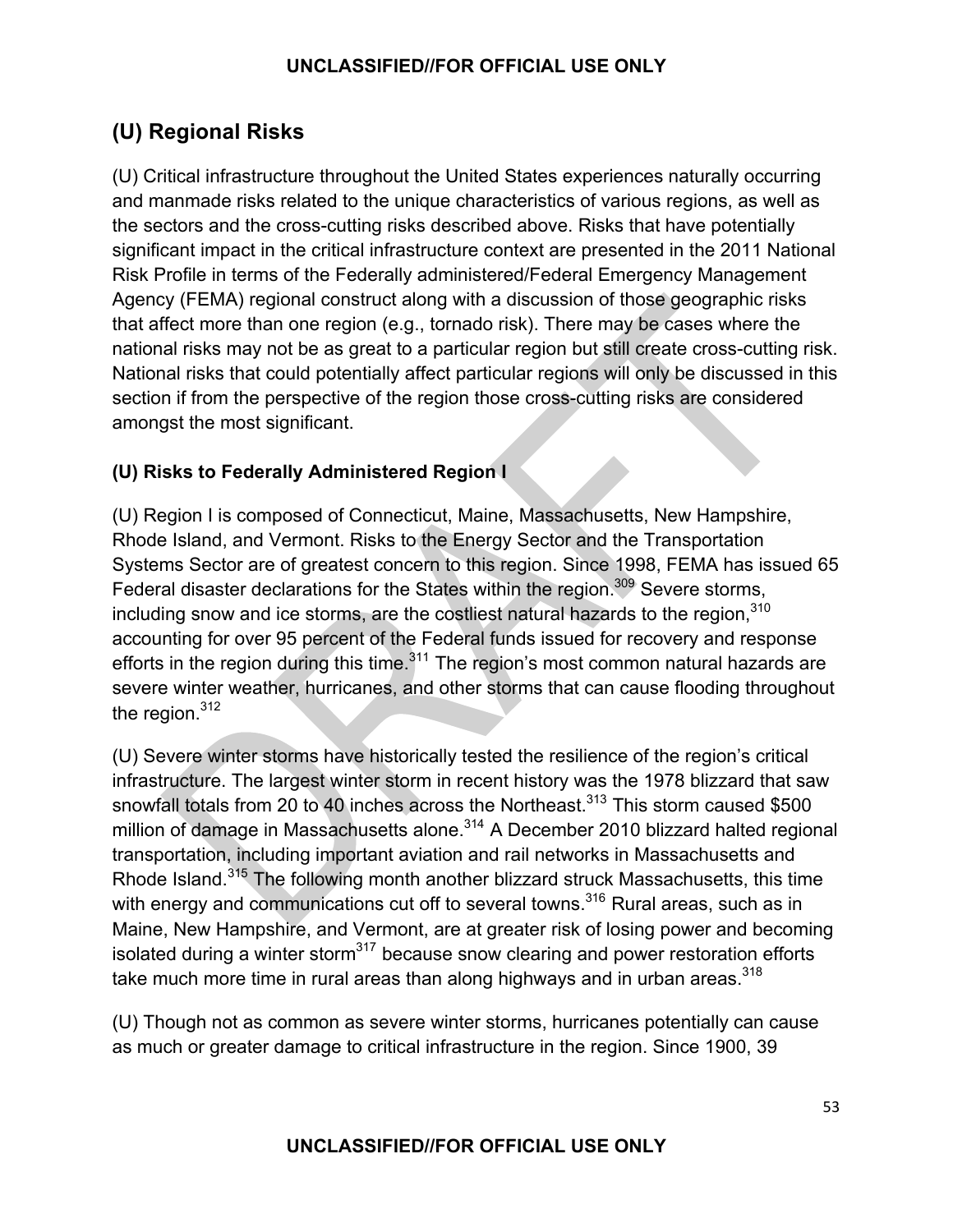tropical systems have impacted New England – 25 were hurricanes, while 14 were tropical storms.<sup>319</sup>

(U) Transportation-related delays cost about \$1.7 billion annually, with all 6 States in the region counted among the top 15 with the most structurally deficient and obsolete bridges in the country.<sup>320</sup> Increasing the Transportation Systems Sector's connectivity to Boston will continue to be a major goal for the region since Boston accounts for almost 40 percent of the region's gross domestic product,  $321$  as well as a great deal of traffic. New investments were made in the region's transportation infrastructure with \$2 billion in Federal funding for high-speed rail from the Department of Transportation.<sup>322</sup> Much of this investment will go directly to States in the region to support rail projects along the Northeast Corridor and throughout the Northeast.<sup>323</sup> Although this investment should reduce risk by decreasing vulnerability in the rail system, rail and other elements of the Transportation Systems Sector in the region remain at risk.<sup>324</sup> Also, given the expressed interest of al-Qa'ida in targeting trains in the United States and throughout the world.<sup>325</sup> threats to the rail subsector create additional regional risk.

(U) Reducing risk to and ensuring resilience of the Energy Sector, especially during winter storms and summer heat waves, is critical to the region's economy. Although the region was spared the worst of the summer 2003 Northeast blackout, Connecticut, Massachusetts, and Vermont still incurred approximately \$100 million in combined economic damages.<sup>326</sup> New England's all-time electricity consumption record for one month was recorded in July 2010, and new peak demand records were set for the months of May and September that year.<sup>327</sup> Despite significant and increasing energy demands in the region and throughout the Nation, very little new energy generation has been emplaced in the region.<sup>328</sup> Further, 620 megawatts per day from the Vermont Yankee nuclear plant could be taken offline in March 2012 pending the outcome of a dispute between Vermont and the Nuclear Regulatory Commission, potentially exacerbating the problem.<sup>329</sup> Times of emergency and peak demand driven by extreme weather conditions could increase vulnerability for the Energy Sector, placing the region at greater risk.

(U) From 1998 to 2009, there were five terrorist attacks in the region. $330$  Three of these were bombing/explosive attacks and were directed against private citizens, private property, or a government facility.<sup>331</sup> The threat of terrorism creates significant risk for the region. Given the importance of energy and transportation in these States, and the dependence of the Transportation Systems Sector on the Energy Sector, the threat of a terrorist attack on either or both of these sectors creates even greater risk to the region.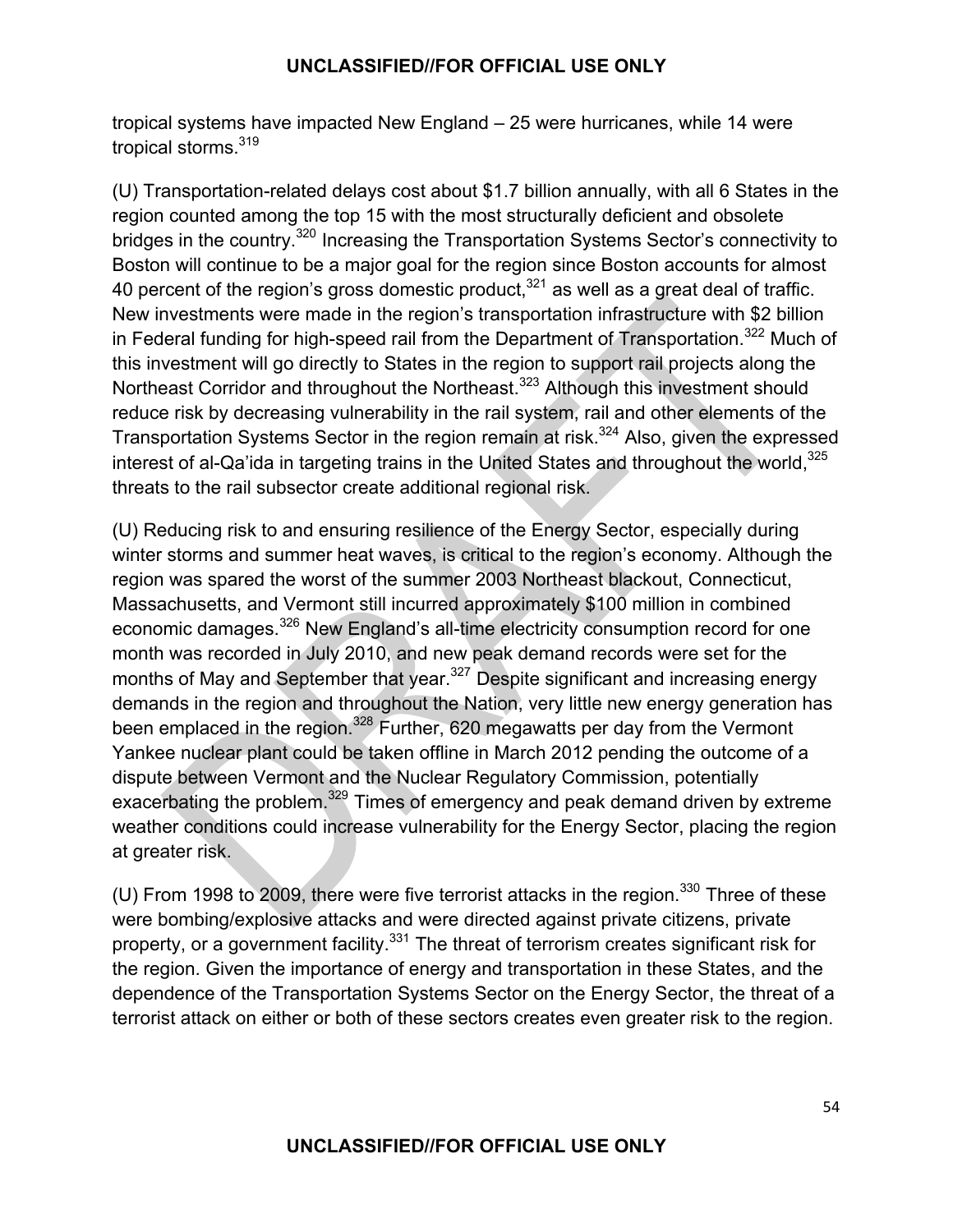(U//FOUO) Analysis of nationally significant critical infrastructure in the region indicates that the following sectors are at risk due to their significant physical presence and the potential for greater consequences if they are attacked or fail: the Chemical Sector, Commercial Facilities Sector, Defense Industrial Base Sector, Nuclear Reactors, Materials, and Waste Sector, and Transportation Systems Sector.<sup>332</sup>

**UNCLASSIFIED//FOR OFFICIAL USE ONLY**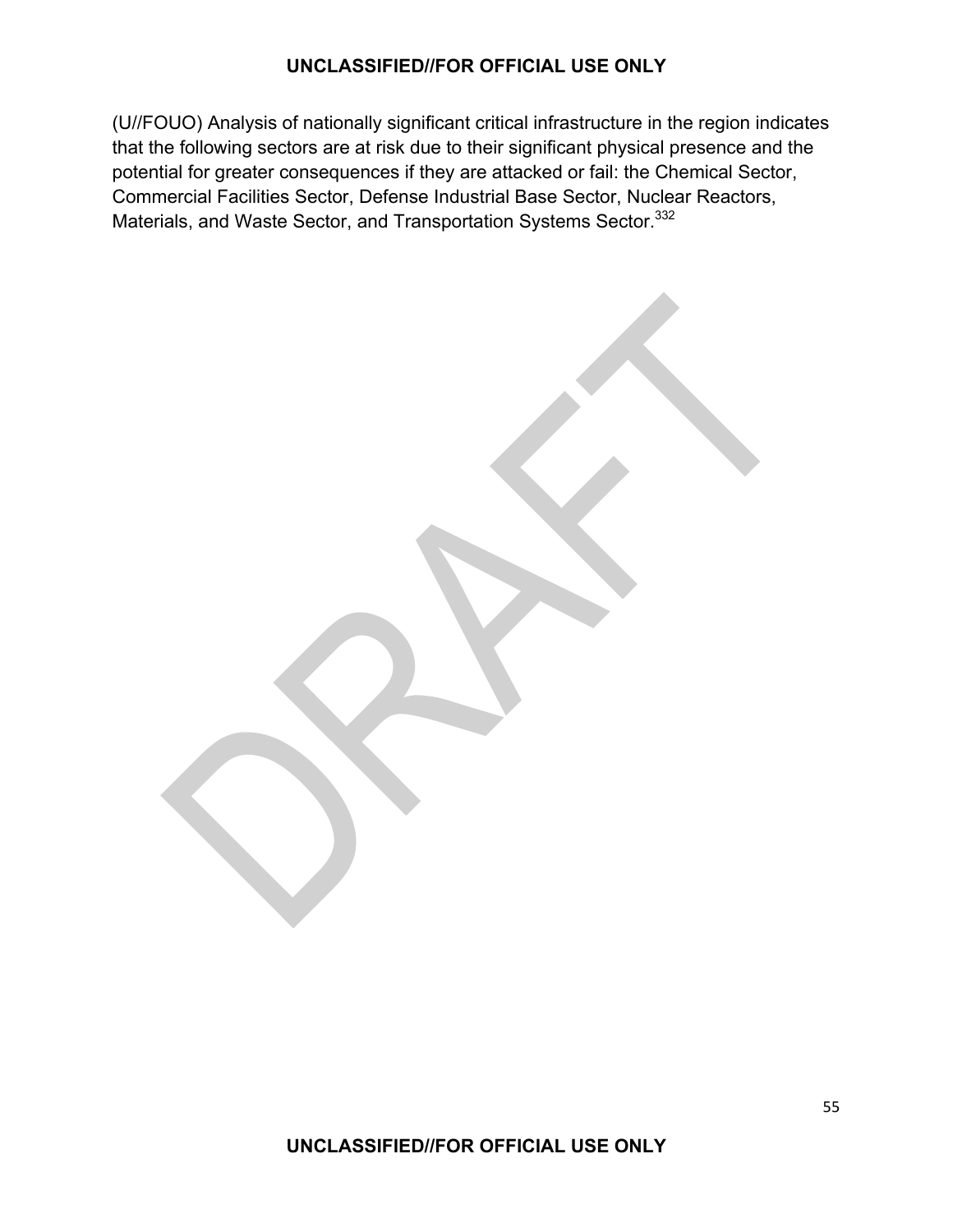# **(U) Risks to Federally Administered Region II**

(U) Region II is composed of the States of New Jersey and New York and the territories of Puerto Rico and the U.S. Virgin Islands. Risks to the Banking and Finance and Transportation Systems Sectors are of greatest concern in this region. Since 1998, FEMA has issued 58 Federal disaster declarations for the States and territories within the region.<sup>333</sup> Severe storms, including snow and ice storms, are the costliest natural hazards to the region.<sup>334</sup> Almost 80 percent of the Federal funded recovery and response efforts in the region during this period addressed the terrorist attacks of September 11, 2001.<sup>335</sup> When this is taken out of consideration, severe storms account for approximately 90 percent of the Federal funds issued for response and recovery efforts.<sup>336</sup>

(U) Snowstorms and severe winter weather occur frequently in New York and New Jersey, and Puerto Rico and the U.S Virgin Islands are often threatened by hurricanes. This severe and often extreme weather creates economic vulnerability and risk to the region. However, given the location of New York geographically and the position of many nationally significant assets within New York City, extreme weather creates the greatest risk for New York. Based on historical frequency, New York City can expect a major snowstorm of 16 inches or more, approximately every nine years.<sup>337</sup> Roads and bridges are especially vulnerable to these storms.<sup>338</sup> Snow hazards also create consequences, such as transportation accidents and disruptions, that are especially costly to New York City, increasing risk to the city and this part of the region. Large snow removal costs; lost revenue from retail businesses, parking meters, and towing; and other factors that affect local and State budgets, such as paying snow-related claims and police overtime, are all significant consequences. It is estimated that during the winter of 1995-1996, these cost New York City \$2.3 billion and the metropolitan region  $$4.9$  billion.<sup>339</sup>

(U//FOUO) Reducing risk to and ensuring resilience of the Banking and Finance Sector in New York is critical to the Nation's economy. The Lower Manhattan Financial District (Wall Street) accounts for 40 percent of the country's financial industry and is as an important symbol of U.S. economic power.<sup>340</sup> Osama bin Laden indicated that the World Trade Center in New York was targeted on September 11, 2001, for economic reasons.<sup>341</sup> Khalid Sheikh Muhammad also plotted against the New York Stock Exchange and several other financial targets in the region to hurt the Nation's economy.<sup>342</sup> Threats and consequences have been, and are expected to remain, high for this sector, placing this part of the region and the Nation at continued risk.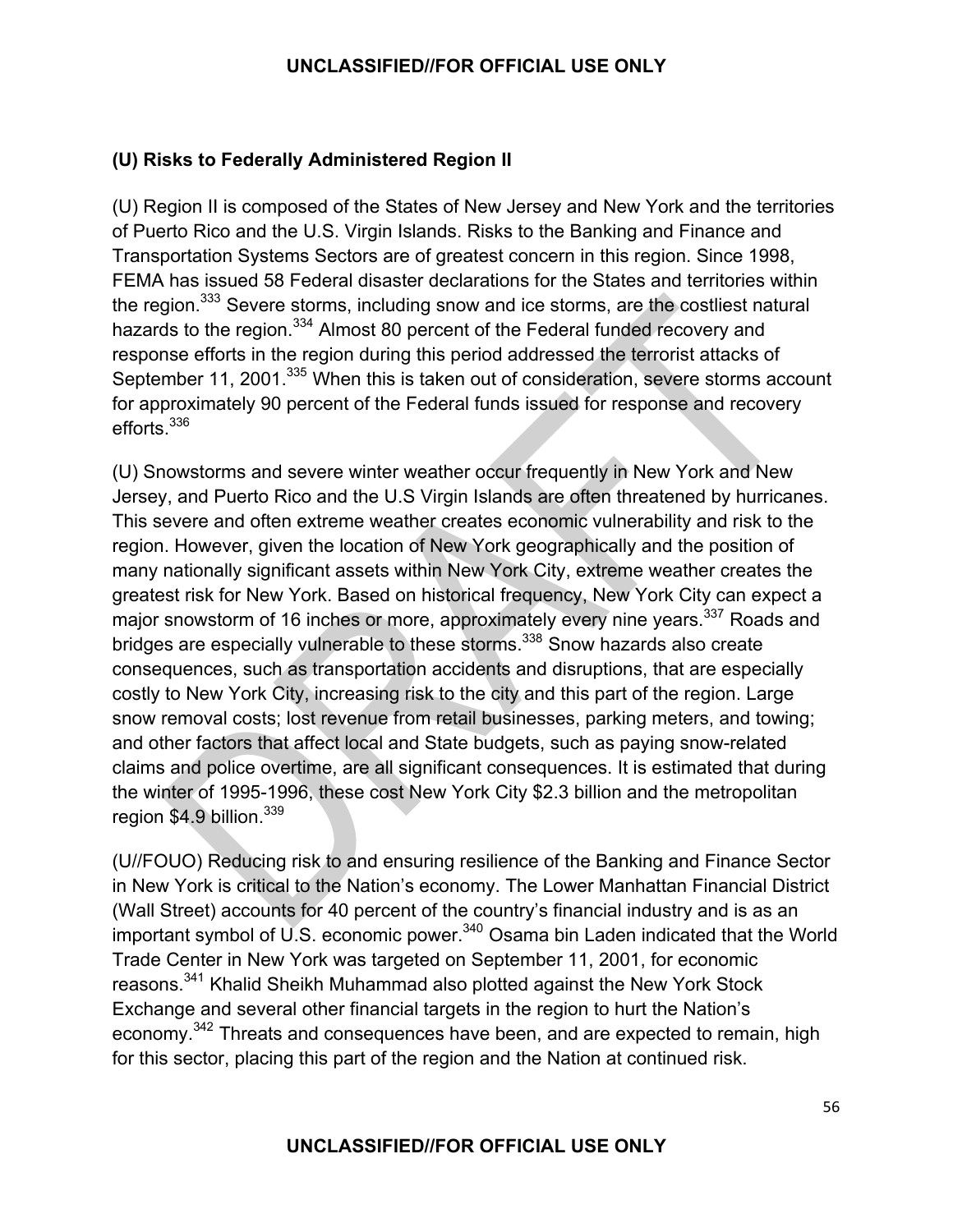(U//FOUO) Given that New Jersey and New York are global transit hubs, the viability of the Transportation Systems Sector is critical to the region, the Nation, and the world. The New York City metropolitan area possesses major ports, airports, bridges, and tunnels, as well as the highest concentration of mass transit assets in the country, serving more than 2 billion passengers per year.<sup>343</sup> These assets have been targeted frequently by terrorists since September 11, 2001, such as with the Najibullah Zazi plot to attack the New York subway in 2009 and the al-Qa'ida plot to attack U.S. rail systems on the tenth anniversary of September 11, 2001, following the raid on Osama bin Laden's compound in Pakistan.<sup>344</sup> Attacks on transportation in and connecting to New York City could yield large numbers of casualties, interrupt services, instill fear, and necessitate costly and prolonged recovery efforts.<sup>345</sup>

(U) The threat of terrorism creates significant risk for the region. The terrorist attack on September 11 was a major terrorist event, but only 1 of 22 terrorist attacks that occurred in this region from 1998 to 2009.<sup>346</sup> Twenty of these attacks took place in New York. Therefore, the threat to New York has been greater than to the rest of the region, placing the State at the greatest risk.<sup>347</sup> Both New Jersey and New York possess major ports of entry, with the ports of entry in Puerto Rico and the U.S. Virgin Islands perhaps taking on greater significance in that entry into these territories may be easier than into any of the country's States and facilitate easier access into the rest of the Nation. As of February 2010, al-Qa'ida had identified New York City among a number of important cities where attacks should occur. Given the importance of banking, finance, tourism, and transportation in and for these States and territories, and the dependence of the Transportation Systems Sector on the Banking and Finance Sector, the threat of a terrorist attack on either or both of these sectors creates even greater risk to the region. Also, although regional collaboration is becoming more critical to address the terrorist threat (including that posed by homegrown violent extremism),  $348$  the composition of the region with two States and two territories separated by great distances makes such collaboration difficult. This lack of collaboration itself represents a significant vulnerability that contributes to regional risk.

(U//FOUO) Analysis of nationally significant critical infrastructure in the region indicates that the following sectors are at risk due to their significant physical presence and the potential for greater consequences if they are attacked or fail: the Chemical Sector, Commercial Facilities Sector, Defense Industrial Base Sector, Transportation Systems Sector, and Water Sector.<sup>349</sup>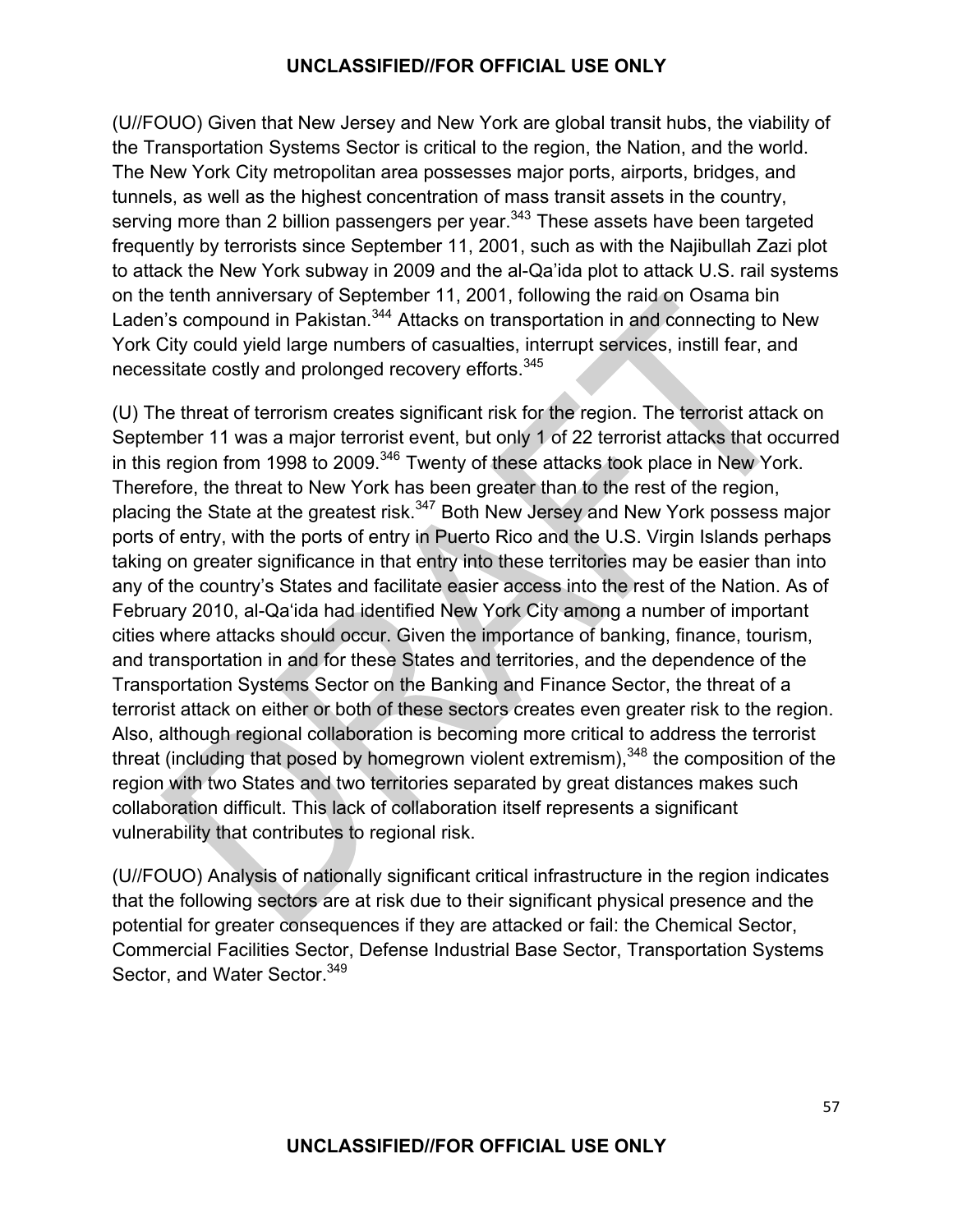# **(U) Risks to Federally Administered Region III**

(U) Region III is composed of Delaware, Maryland, Pennsylvania, Virginia, West Virginia, and the District of Columbia. 350 Risks to the Government Facilities Sector and Transportation Systems Sector are of greatest concern to this region. Floods, hurricanes, severe storms, snow, and tornadoes all create risk for the region. Since 1998, FEMA has issued 72 major disaster declarations for the regional States and the District of Columbia.<sup>351</sup> Severe storms are the costliest natural hazards to the region, accounting for 46 percent of the Federal funds issued for recovery and response efforts during this time.<sup>352</sup> Hurricanes accounted for 37 percent, followed by snow, floods, and tornadoes*.* 353

(U) Severe storms pose an ongoing, high-frequency risk to this region and are responsible for 41 of the 68 major disaster declarations since 1999.<sup>354</sup> Severe storms can create extensive disruptions in the Energy Sector, as seen in the July 2010 storms, which cut power to more than 250,000 residents in the Washington, DC metropolitan area.355 Severe storms can also create compound risk, as seen with the blizzard of February 2010 that affected energy services, transportation, and the Government, disrupted power for 218,000 residents, $356$  caused nearly 1,500 car accidents in Virginia alone,<sup>357</sup> and forced the closure of the Federal Government for five days at a cost of \$355 million.<sup>358</sup>

(U//FOUO) The Transportation Systems Sector is critical to the region owing to its heavy dependence on mass transit. The Washington Metro transit system carries more than 200 million passengers annually,  $359$  and homegrown extremists have repeatedly shown interest in targeting it, with two separate arrests occurring in 2010.<sup>360,361</sup> Amtrak, the nation's busiest passenger rail line, transits through the Northeast Corridor, passing through Delaware, the District of Columbia, Maryland, and Pennsylvania.<sup>362</sup> Given the expressed interest of al-Qa'ida in targeting trains in the United States and throughout the world,<sup>363</sup> threats to the rail subsector create additional regional risk.

(U) From 1998 to 2009, there were 15 terrorist attacks in the region, including the terrorist attack on September 11.<sup>364</sup> Four of these were facility/infrastructure attacks, two of which were directed at businesses.<sup>365</sup> The symbolic value of the District of Columbia—as a major city<sup>366</sup> as well as the Nation's Capital and the location of headquarters elements for all of the Federal departments and agencies—makes it a high-value target and creates greater risk for the Government Facilities Sector within the region. The District of Columbia, Maryland, Virginia, and West Virginia have high concentrations of Government Facilities assets. Sector assets in the Washington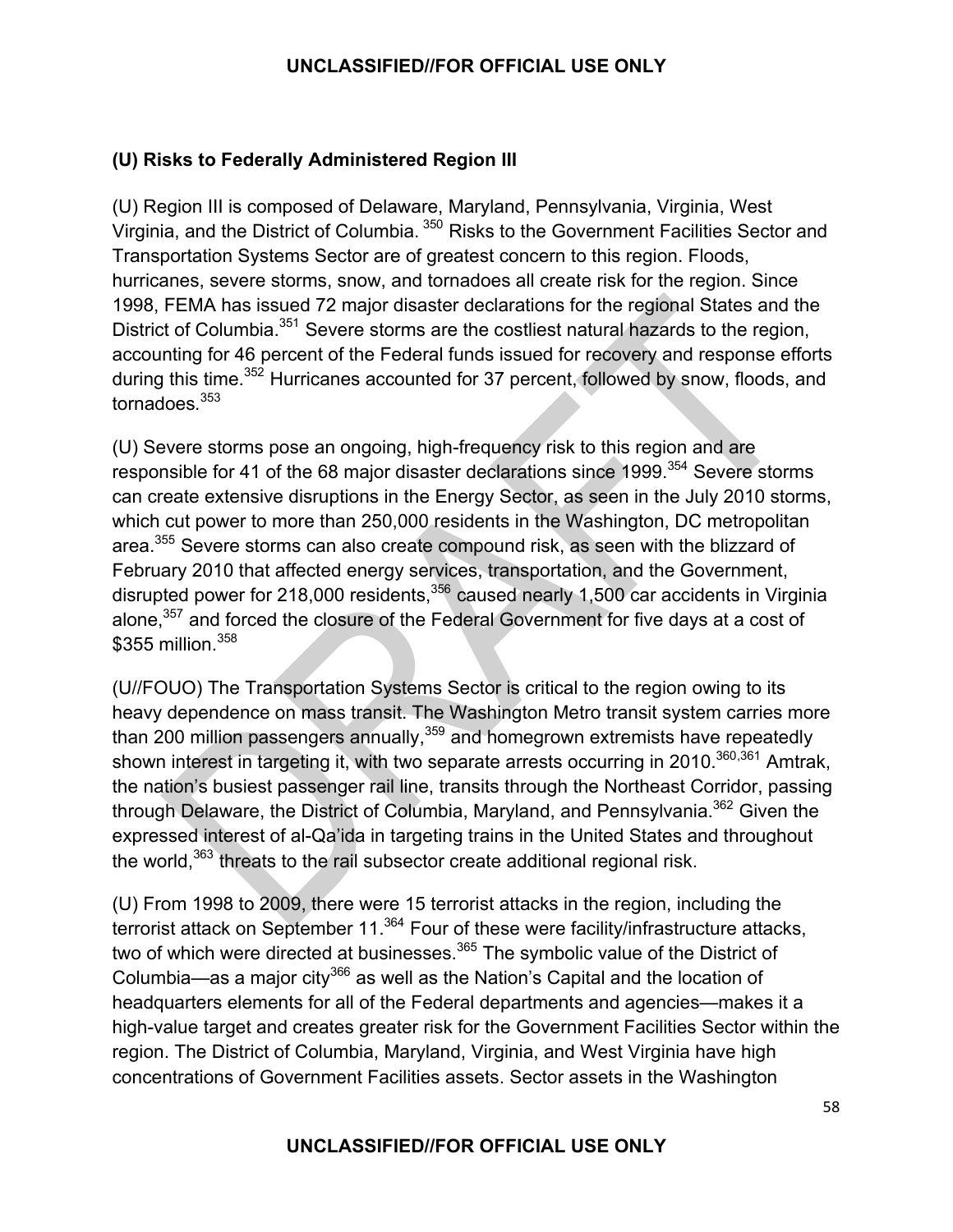metropolitan area have been attacked or targeted in the past, such as with the September 11 attack on the Pentagon in Virginia and a 2010 plot to bomb a Maryland military recruiting center.<sup>367</sup> The Delaware River shoreline south of Philadelphia also has one of the largest concentrations of industrial facilities, oil refineries, and petrochemical plants in the world, making it a high-value target as well.<sup>368</sup> Many national monuments and icons are also found within the District of Columbia and in other States throughout the region, including the Liberty Bell in Pennsylvania. The threat of terrorism creates significant risk for the region. As of February 2010, al-Qa'ida had identified Washington, D.C. among a number of important cities where attacks should occur. Given the importance of government, national monuments and icons, and transportation in the region, the threat of a terrorist attack on the Government Facilities Sector, National Monuments and Icons Sector, or Transportation Systems Sector creates even greater risk to the region.

(U//FOUO) Analysis of nationally significant critical infrastructure in the region indicates that the following sectors are at risk due to their significant physical presence and potential for greater consequences if they are attacked or fail: the Chemical Sector, Commercial Facilities Sector, Defense Industrial Base Sector, Government Facilities Sector, and Transportation Systems Sector.<sup>369</sup>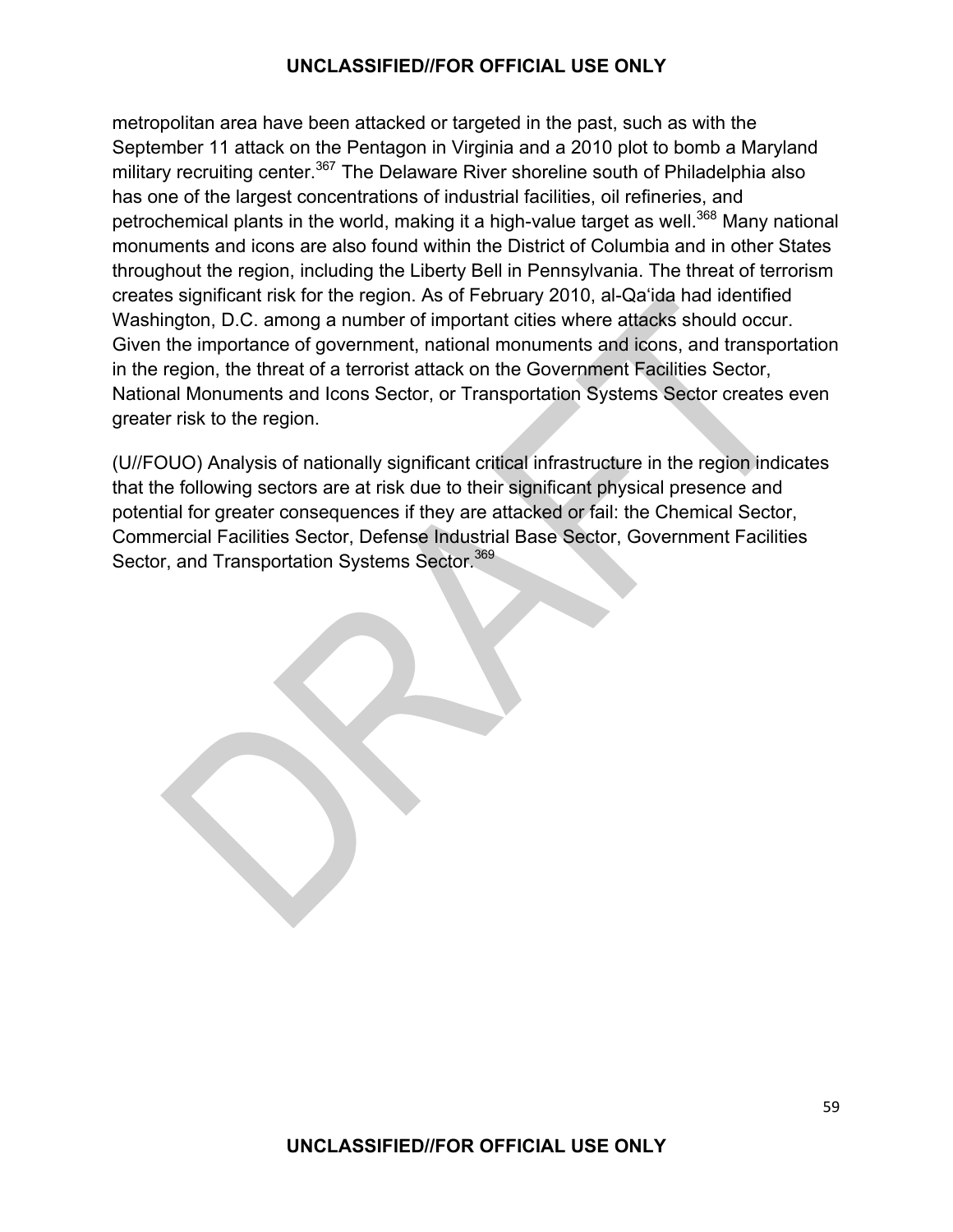# **(U) Risks to Federally Administered Region IV**

(U) Region IV is composed of Alabama, Florida, Georgia, Kentucky, Mississippi, North Carolina, South Carolina, and Tennessee.370 Risks to the Commercial Facilities Sector and the Chemical Sector are of greatest concern to this region. Since 1998, FEMA has issued 161 disaster declarations for the States within the region.<sup>371</sup> Hurricanes are the costliest natural hazards to the region, accounting for more than 83 percent of the Federal funds issued for recovery and response efforts during this time.<sup>372</sup> Severe storms accounted for another 12 percent, with the remainder provided in response to ice storms, coastal storms, tornadoes, snow, and fires, ranked by funding.<sup>373</sup> The region's most common natural hazards are hurricanes, tornadoes, flooding, ice storms, and wildfires.374 Western Tennessee and Western Kentucky lie within the New Madrid Seismic Zone, where some of the largest earthquakes in North America have occurred historically.

(U) Hurricanes and tropical storms continue to pose a high-frequency, highconsequence risk to this region, responsible for 42 of the 141 major disaster declarations and 22 of the 27 Federal emergency declarations since 1999.<sup>375</sup> Twentyeight of these declarations involved hurricanes and tropical storms.<sup>376</sup> Hurricanes can cause significant damage to the region's critical infrastructure, especially given the proximity to the coast of many of its major population centers, thereby contributing to the region's risk. Catastrophic consequences were created by Hurricanes Katrina and Rita in 2005, leading to the deaths of more than 1,800 people, more than \$200 billion in damages, and impacting Alabama, Florida, Louisiana, and Mississippi.<sup>377</sup>

(U) The Commercial Facilities Sector is an important driver of the regional economy and is at higher risk. Assets in this sector are highly visible, are easily accessible, have the potential to result in mass casualties if attacked or otherwise destroyed, are symbolically important (as at major sporting events), and are of interest to terrorists, having been attacked previously. Open access counters the deterrence provided by security barriers at these facilities, making the sector more vulnerable to attacks $378$  and increasing risk for the region. Events featuring mass gatherings that take over large areas of land and become small cities—such as NASCAR races in Alabama, Florida, Kentucky, North Carolina, South Carolina, and Tennessee—possess unique vulnerabilities that create risk.<sup>379</sup> Terrorist attacks on commercial facilities in the region have occurred in the past, including the Atlanta Olympic Park bombing in Georgia in 1996. Commercial facilities are also vulnerable to the use of firearms, as seen in shooter incidents that occurred at retail locations in Florida, Georgia, South Carolina, and Tennessee from 2004 to 2008.380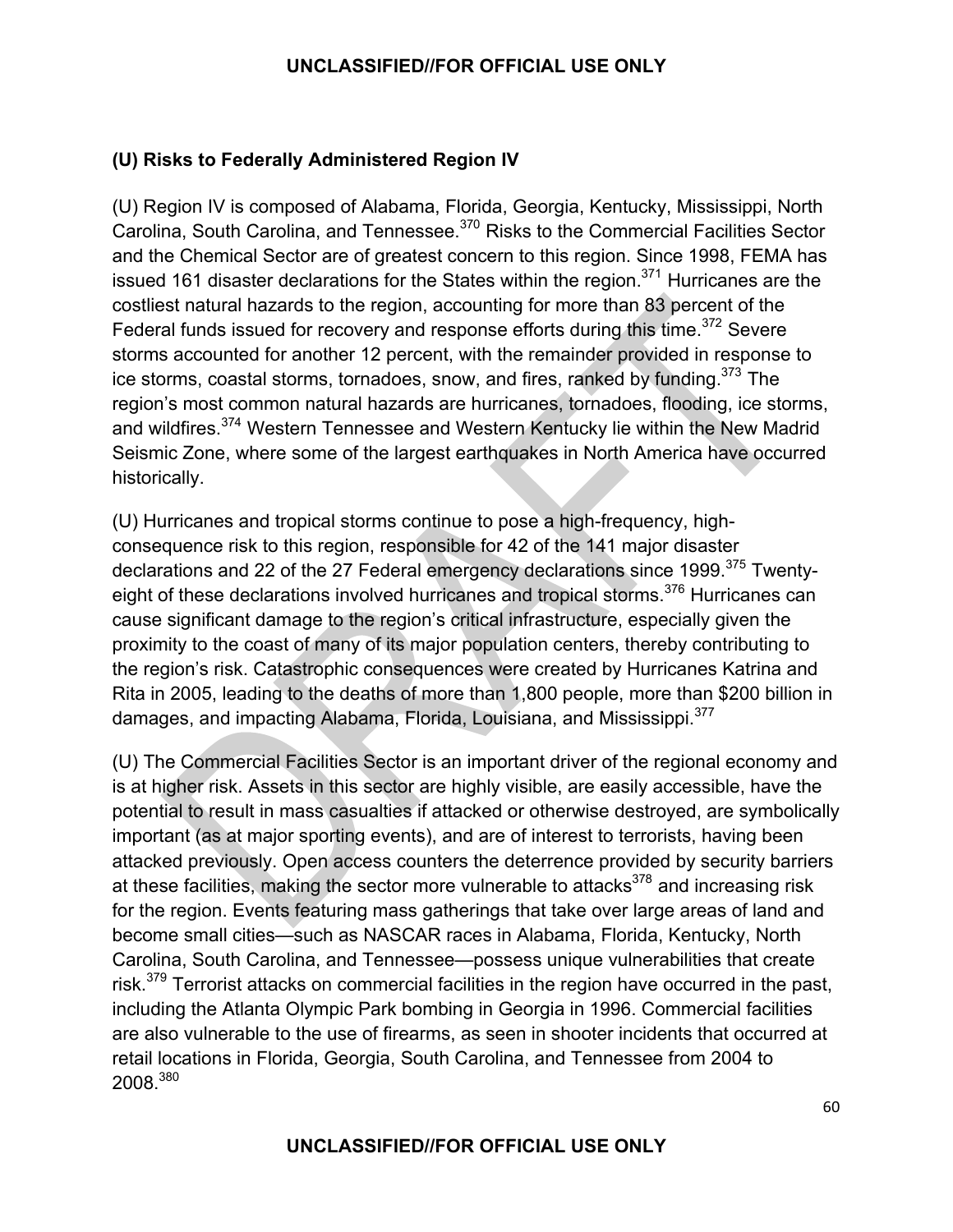(U//FOUO) Natural hazards put the Chemical Sector at risk in the region. Chemical assets are numerous in the region, and many are located along the coasts. Hurricanes can result in the loss of power, as well as wind and water damage, all of which can disrupt chemical assets.<sup>381</sup> Even plants undamaged by hurricanes can take up to four weeks to restart operations until inspections are conducted and those utilities necessary for chemical facilities to function recover.<sup>382</sup> Issues with the Chemical Sector greatly impact other sectors upon which it is dependent or with which it is interdependent. For example, following Hurricane Katrina, reductions in the availability of feedstock impacted transportation infrastructure, and higher energy prices impacted petrochemical production.383

(U) From 1998 to 2009, there were 37 terrorist attacks in the region. Twenty-three of these were facility/infrastructure attacks.<sup>qq</sup> Florida experienced the highest number of attacks—24 of the 37—as well as 18 of the region's 23 facility/infrastructure attacks.<sup>384</sup> The threat of terrorism creates significant risk for the region. Given the importance of commercial facilities and chemical assets in these States, the threat of a terrorist attack on either or both of these sectors (such as where assets in both sectors are located near each other) creates even greater risk to the region.

(U//FOUO) Analysis of nationally significant critical infrastructure in the region indicates that the following sectors are at risk due to significant physical presence and the potential for greater consequences if they are attacked or fail: the Chemical Sector, Commercial Facilities Sector, Defense Industrial Base Sector, Food and Agriculture Sector, and Transportation Systems Sector.<sup>385</sup>

 qq (U) The Global Terrorism Database defines a facility/infrastructure attack accordingly: "An act, excluding the use of an explosive, whose primary objective is to cause damage to a non-human target, such as a building, monument, train, pipeline, etc. Such attacks consist of actions primarily aimed at damaging property, or at causing a diminution in the functioning of a useful system (mass disruption) yet not causing direct harm to people. Such attacks include arson and various forms of sabotage. Can include acts that intend to cause harm to people as a result of the harm done to objects (e.g., blowing up a dam so that the ensuing flood will kill residents downstream). Can include acts which aim to harm an installation, yet also cause harm to people incidentally." [START, "GTD Variables & Inclusion Criteria, May 2010, www.start.umd.edu/gtd/downloads/Codebook.pdf, accessed 23 May 2011]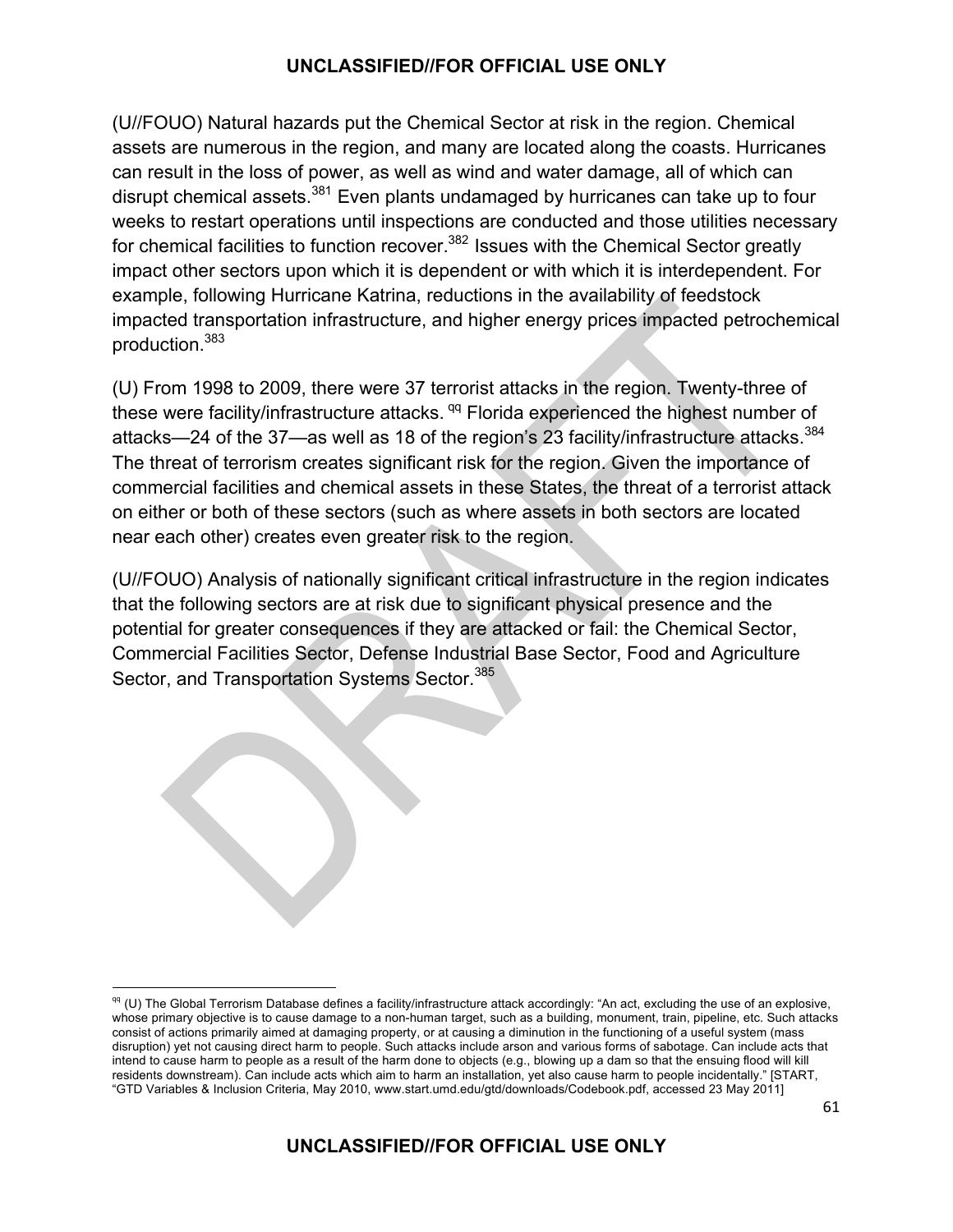# **(U) Risks to Federally Administered Region V**

(U) Region V is composed of Illinois, Indiana, Michigan, Minnesota, Ohio, and Wisconsin. Risks to the Food and Agriculture Sector—especially with respect to the dairy industry—and the Transportation Systems Sector are of greatest concern to this region. Since 1998, FEMA has issued 87 Federal disaster declarations for the States within the region.<sup>386</sup> Severe storms are the costliest natural hazards to the region, accounting for approximately 73 percent of the Federal funds issued for recovery and response efforts during this time.<sup>387</sup> The region's most common natural hazards are flooding, severe storms, and tornadoes,<sup>388</sup> with Minnesota and Wisconsin accounting for most of the flooding.<sup>389</sup>

(U) Due to the region's geography along the Mississippi River, which begins in Minnesota, flooding is a perennial threat to the region. In 2011, the region's snowpack contained a water content ranked among the highest of the last 60 years and led to flooding along the length of the Mississippi River.<sup>390</sup> The record setting Mississippi River flood of 1993 disrupted transportation and industry along the Mississippi for months, with severe impacts to surface and river transportation.<sup>391</sup> The flood was responsible for an estimated \$15 to \$20 billion in economic damages, making it one of the worst floods ever in the United States.<sup>392</sup>

(U) The Food and Agriculture Sector is critical to the region. Wisconsin ranked second, Minnesota ranked sixth, and Michigan ranked eighth in 2010 for milk production in the Nation.393 Illinois, Minnesota, Wisconsin, and Indiana also ranked among the Nation's top 10 States in terms of total agricultural commodities sales in 2007.<sup>394</sup> Threats to food and agricultural production contribute to risk in the region. The Food and Agriculture Sector in the region is also dependent upon the Transportation Systems Sector (particularly the navigable waterways and inland maritime transportation infrastructure) as much of the grain transported downstream on the Mississippi and Illinois Rivers is grown in Illinois, Minnesota, Ohio, and Wisconsin.395 Therefore, natural hazards and other threats to and vulnerabilities within the Transportation Systems Sector also increase risk for the Food and Agriculture Sector, as well as for the region.

(U//FOUO) The region's Transportation Systems Sector serves a vital role linking the country together. The region is at the center of the national rail network with Chicago serving as one of the largest rail gateways in the United States.<sup>396</sup> More than 50 railroads provide service from Illinois to every part of the continental United States.<sup>397</sup> Disruption of several key intermodal facilities would likely increase transportation costs significantly.<sup>398</sup> In the Maritime subsector, the Port of Chicago plays a vital role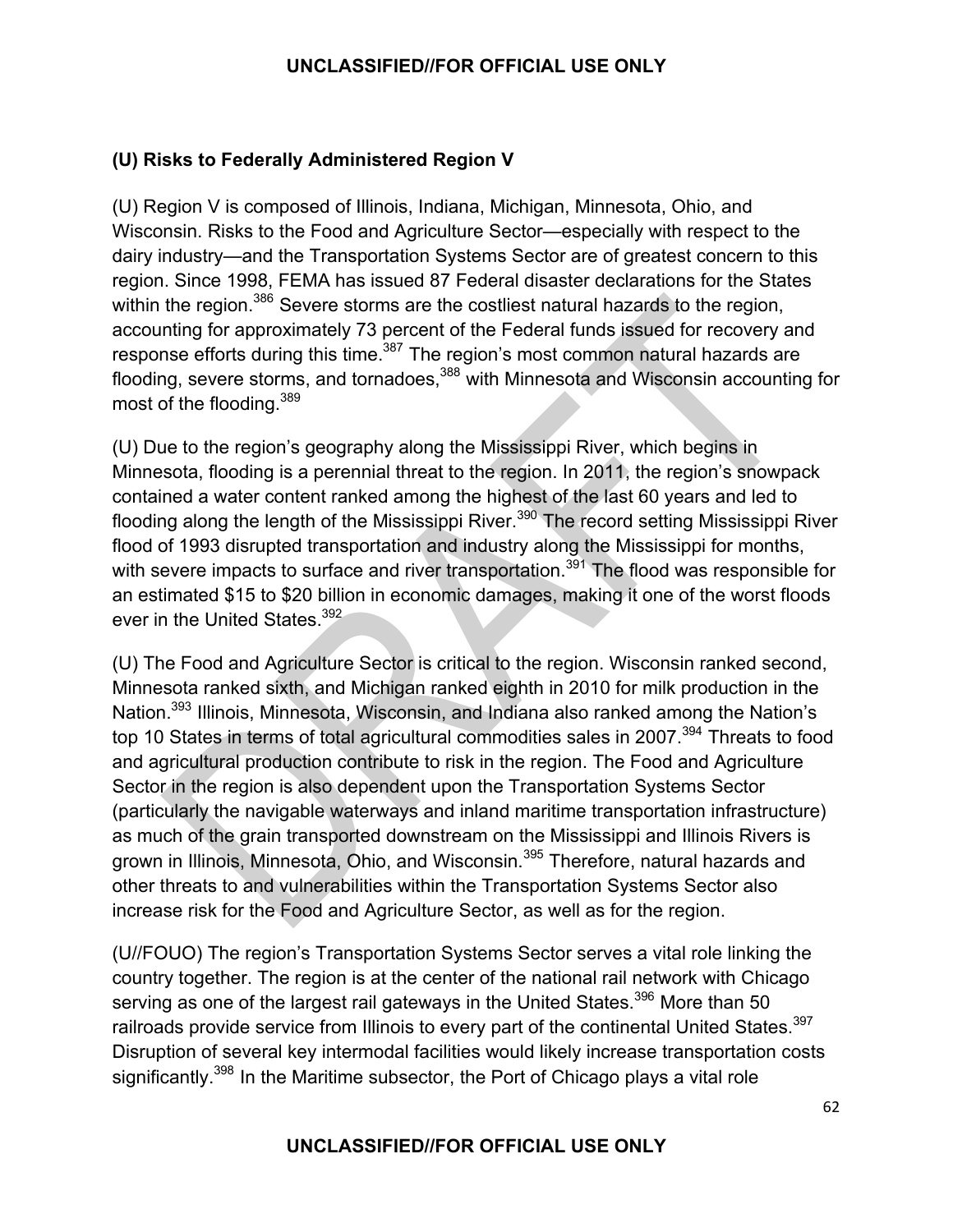connecting the Great Lakes to the Mississippi River, moving more than 26 million tons of goods annually. The large volume of traffic over an expansive area that continues down the Mississippi River presents a vulnerability and security challenge.<sup>399</sup>

(U) Terrorist attacks have also occurred in the region. From 1998 to 2009, there were 32 terrorist attacks in the region.<sup>400</sup> Twelve of these were facility/infrastructure attacks. Threats to the Transportation Systems Sector also contribute greatly to the risk. As of February 2010, al-Qa'ida had identified Chicago among a number of important cities where attacks should occur. Chicago, the most populous city in the region, is also home to the Nation's third busiest rapid rail transit system $401$  and the world's fifth busiest airport.<sup>402</sup> The December 2009 attempt to detonate an explosive during an international flight bound for Detroit<sup>403</sup> and the confirmation that al-Qa'ida still seeks to attack mass transit in the United States<sup>404</sup> indicate that the Nation's adversaries will probably continue to try to exploit real and perceived vulnerabilities in the region's transportation system, thereby increasing risk to the region.

(U//FOUO) Analysis of nationally significant critical infrastructure in the region indicates that the following sectors are at risk due to their significant physical presence and the potential for greater consequences if they are attacked or fail: the Chemical Sector, Commercial Facilities Sector, Food and Agriculture Sector, and Transportation Systems Sector.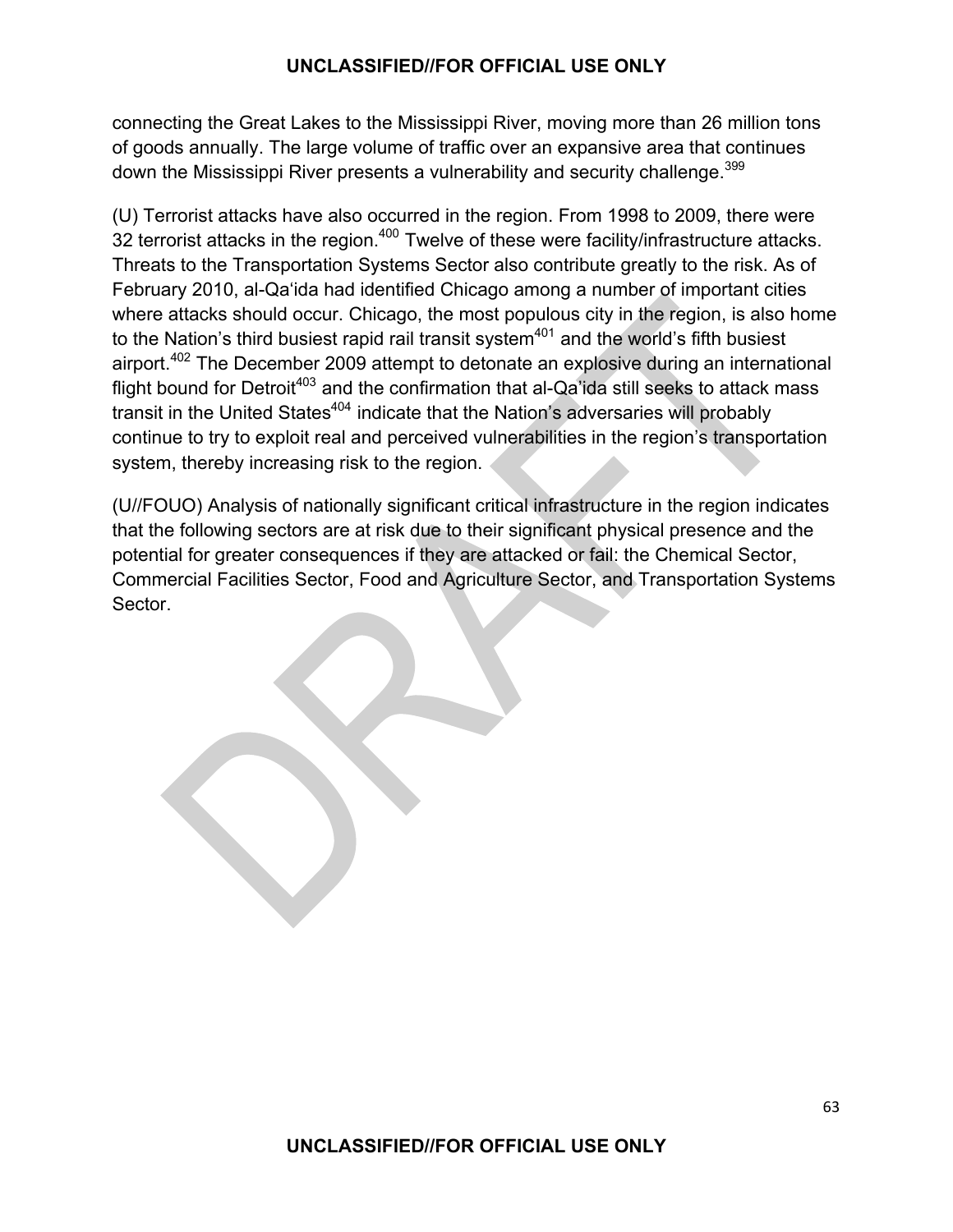# **(U) Risks to Federally Administered Region VI**

(U) Region VI is composed of Arkansas, Louisiana, New Mexico, Oklahoma, and Texas. Risks to the Chemical Sector, Commercial Facilities Sector, and Energy Sector are of greatest concern in this region. Since 1998, FEMA has issued 101 Federal disaster declarations for the States within the region.<sup>405</sup> Hurricane Katrina, which made landfall in Louisiana on August 29, 2005, is the single most devastating natural disaster for the region and the most costly U.S. hurricane on record, resulting in \$81.1 billion in property damages alone.406 Hurricanes are the costliest natural hazard to the region, accounting for nearly 75 percent of Federal funds issued for recovery, response, and mitigation efforts during this time. Nearly all of the remaining 25 percent of Federal funds were spent to recover from coastal storms, ice storms, and severe storms. The region's most common natural hazards are coastal storms, hurricanes, severe ice storms, and severe storms.

(U) The geography of the region, particularly where Louisiana and Texas meet the Gulf of Mexico, makes the region vulnerable to coastal storms and hurricanes. Hurricanes can cause significant damage to critical infrastructure in the region, especially to the gas, oil, and petrochemical infrastructure assets clustered along the Gulf Coast in Lake Charles, Louisiana, and Houston, Texas. These two clusters account for approximately 20 percent of U.S. petroleum refinery operable capacity.<sup>407</sup> Hurricane Katrina caused damage and destruction to 30 oil platforms and forced 9 refineries to shut down throughout the region.<sup>408</sup> Thus, the risk to the region's energy industry significantly increases during the summer hurricane season.

(U) The Commercial Facilities Sector is an important driver of the regional economy and is at higher risk. Commercial facilities in the region, including entertainment complexes and buildings with many business and governmental tenants in urban areas like New Orleans, Dallas, Houston, and San Antonio are just a few examples of the many highvalue commercial facilities. Events featuring mass gatherings that take over large areas of land and become small cities, such as the Texas State Fair (the largest in the country) and NASCAR races in Texas possess unique vulnerabilities that create risk.<sup>409</sup> Assets in this sector are highly visible, are easily accessible, have the potential to result in mass casualties if attacked or otherwise destroyed, are symbolically important (as at major sporting events), and are of interest to terrorists, having been attacked previously. Open access counters the deterrence provided by security barriers at these facilities, making the sector more vulnerable to attacks $410$  and increasing risk in the region. The FBI foiled a plot in 2009 by Jordanian Hosam Smadi to blow up the Fountain Place Building (known for its unique and artistic architecture and housing a large number of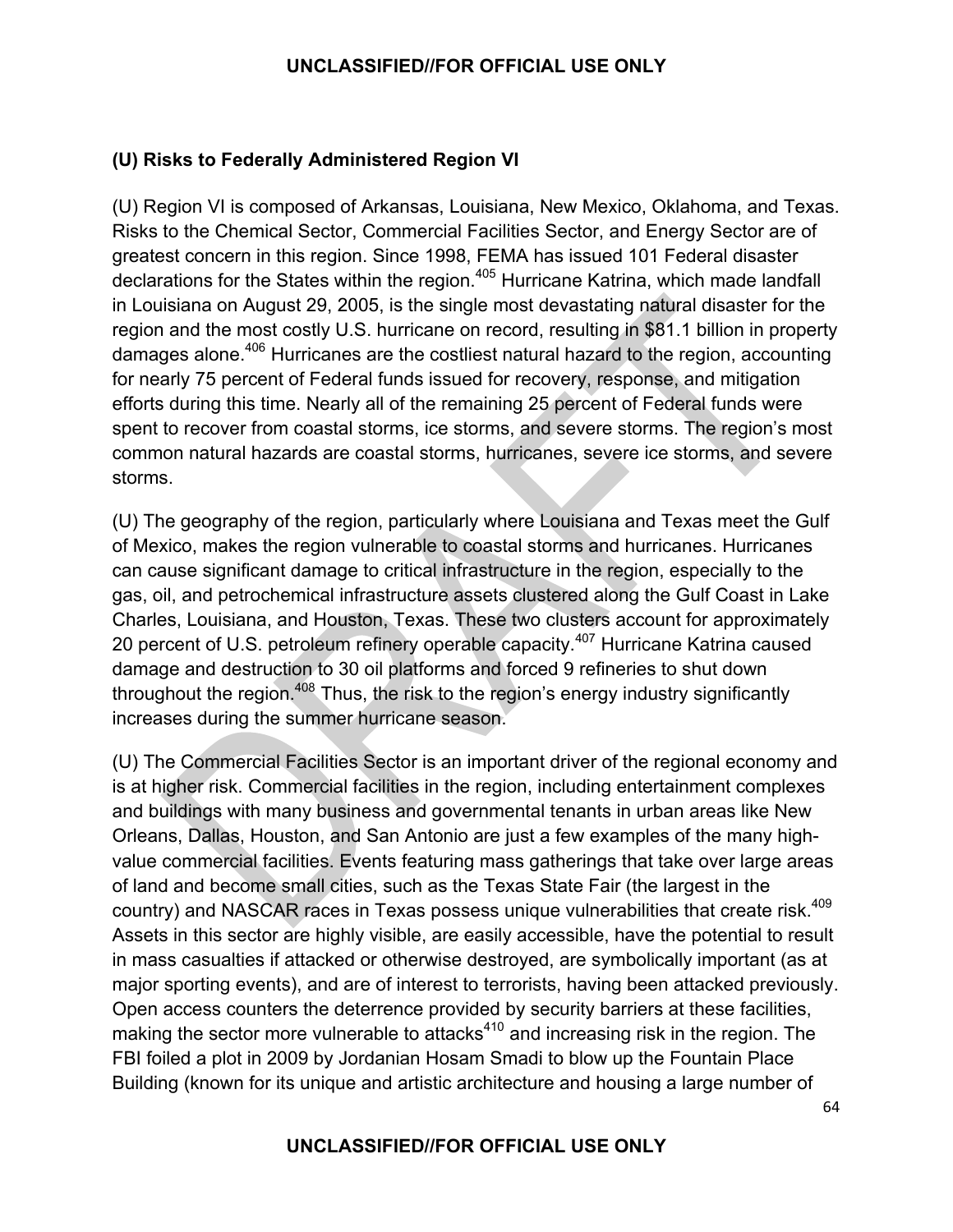public and private sector offices, including financial institutions) in Dallas.<sup>411</sup> Smadi, radicalized through the Internet and trying to imitate the events of September 11, sought to bring down a notable skyscraper and kill thousands of people. Due to the visibility and economic value of many of these assets, the threat to commercial facilities remains high and contributes to risk in the region.

(U) Industrial disasters have also occurred in this region. The incident involving the Deepwater Horizon oil drilling rig occurred off the Louisiana coast on April 20, 2010, creating the largest offshore oil spill in U.S. history.<sup>412</sup> Currently, total losses are in excess of \$40 billion,<sup>413</sup> not including the cost of cascading effects involving other critical infrastructure sectors in the region.<sup>414</sup> A number of human factors are thought to have contributed to this industrial disaster, including money saving decisions that cut corners on safety, the decision to use a blowout preventer without adequately taking into account reported situations in which this mechanism could fail, incorrectly disregarding pressure test readings as anomalous, inadequate inspection practices, flawed cementing jobs, and insufficient regulatory oversight.<sup>415</sup> Though not directly located on the Gulf of Mexico, Oklahoma and New Mexico are also key States for the oil and natural gas subsectors and have similar vulnerabilities to industrial disasters.<sup>416</sup>

(U) From 1998 to 2009, there were 22 terrorist attacks in the region.<sup>417</sup> Ten of the 22 attacks were bombing/explosion attacks, all taking place in either New Mexico or Texas.418 With the importance of the energy sector to not only this region, but the nation as a whole, any threat to industry in the region may have cascading impacts.

(U) The Energy Sector is critical to the regional economy. Al-Qa'ida and other terrorist organizations with which it is affiliated remain interested in attacking the Energy Sector as it contains valuable economic targets.<sup>419</sup> For example, the FBI warned the Texas oil industry of potential attacks on energy infrastructure leading up to the November 2004 elections.420 The significant presence of petrochemical assets in the region could also make attractive targets. The threat of terrorism creates significant risk for the region. Given the importance of commercial facilities and energy assets in these States, the threat of a terrorist attack on either or both of these sectors creates even greater risk to the region.

(U//FOUO) Analysis of nationally significant critical infrastructure in the region indicates that the following sectors are at risk due to their significant physical presence and the potential for greater consequences if they are attacked or fail: the Chemical Sector, Commercial Facilities Sector, Defense Industrial Base Sector, and Water Sector.<sup>421</sup>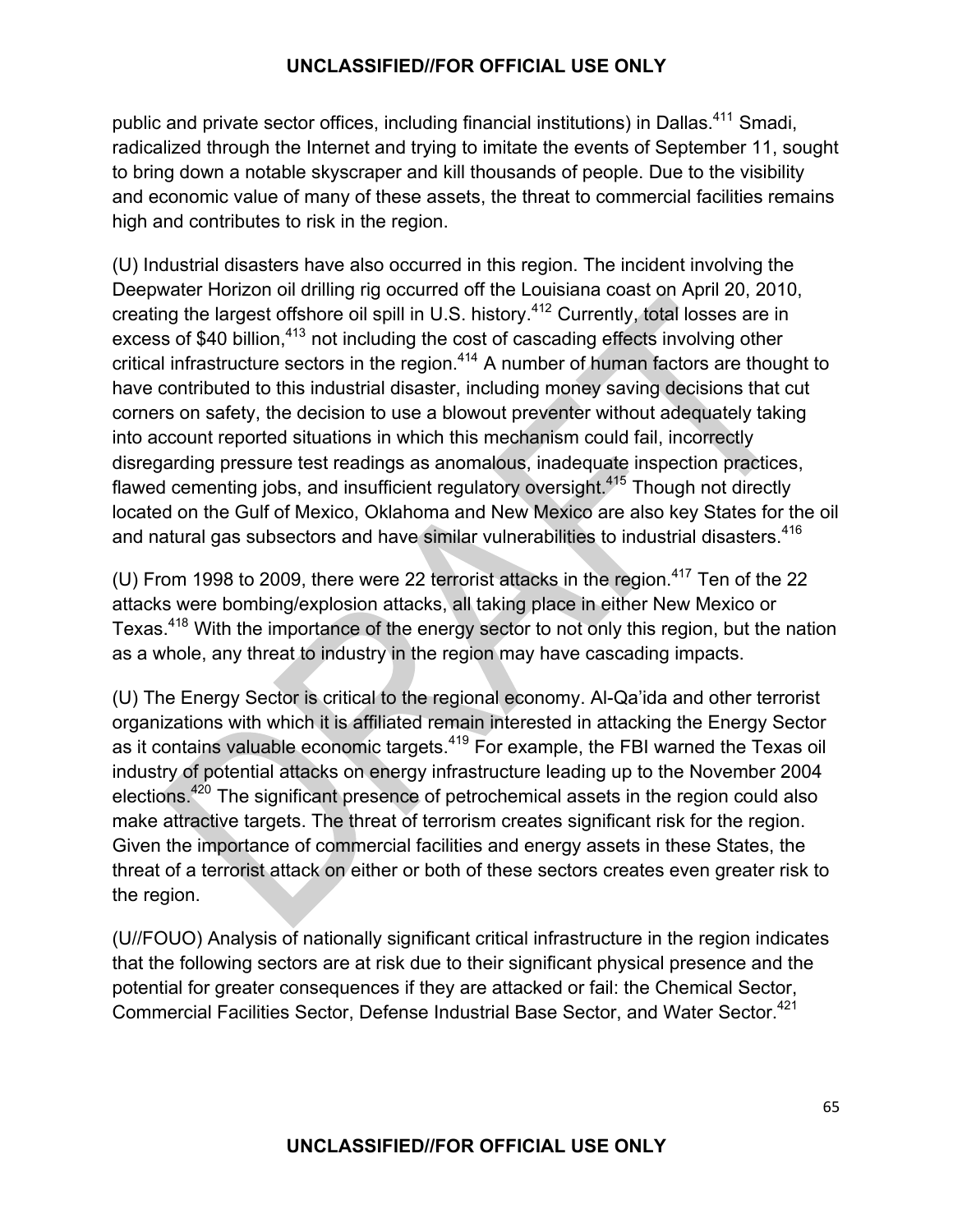# **(U) Risks to Federally Administered Region VII**

(U) Region VII is composed of Iowa, Kansas, Missouri, and Nebraska. Risks to the Chemical Sector and Food and Agriculture Sector are of greatest concern in this region. Since 1998, FEMA has issued 91 Federal disaster declarations for the States within the region.422 Severe storms, tornadoes, and flooding are the costliest natural hazards to the region, accounting for over 90 percent of the Federal funds issued for recovery and response efforts during this time.<sup>423</sup> The region's most common natural hazards are floods, severe storms, and tornadoes.<sup>424,425</sup> Eastern Missouri lies within the New Madrid Seismic Zone, where some of the largest earthquakes in North America have occurred historically.

(U)Tornadoes are a major threat to the region, especially Kansas and Nebraska, with all of these States in the top 11 in the Nation, in terms of number of tornadoes and resulting economic damage.<sup>426</sup> The May 2011 tornado that hit the city of Joplin, Missouri, has a preliminary estimated cost of \$1 to \$3 billion.<sup>427</sup> The tornado left at least 125 people dead and several hundred injured, making it the single deadliest tornado to strike the United States since modern tornado recordkeeping began in 1950.<sup>428</sup> With a \$30 billion increase in inland storm insurance claims in the past three years and an already record year for tornadoes, the threat of severe storms and tornadoes appears to be increasing, <sup>429</sup> also increasing risk for the region.

(U//FOUO) Reducing risk to and ensuring resilience of the Food and Agriculture Sector in this region is critical to the Nation's economy. All of these States are among the top 10 agricultural producing States in the country<sup>430</sup> and are famous for being part of the American heartland. They are also all among the top 12 States in terms of agricultural exports.<sup>431</sup> Iowa, for example, leads the country in sales of corn, grains and oilseeds, pigs, and chickens for egg production.<sup>432</sup> Despite this production, the Food and Agriculture Sector is vulnerable to naturally occurring and manmade hazards.<sup>433</sup> Chemicals and infectious diseases could be intentionally introduced at various points in the supply chain found in the region and cause severe economic consequences since the Food and Agriculture Sector accounts for about 13 percent of the gross domestic product and 18 percent of domestic employment in the United States.<sup>434</sup> Naturally occurring diseases also threaten the sector and could lead to disastrous consequences. An outbreak of food-and-mouth disease in the United Kingdom resulted in over \$10 billion in losses to tourism and the Food and Agriculture Sector there.<sup>435</sup> A similar scenario in the United States could result in costs as high as \$24 billion.<sup>436</sup> Threats and consequences have been and are expected to remain high for this sector, and these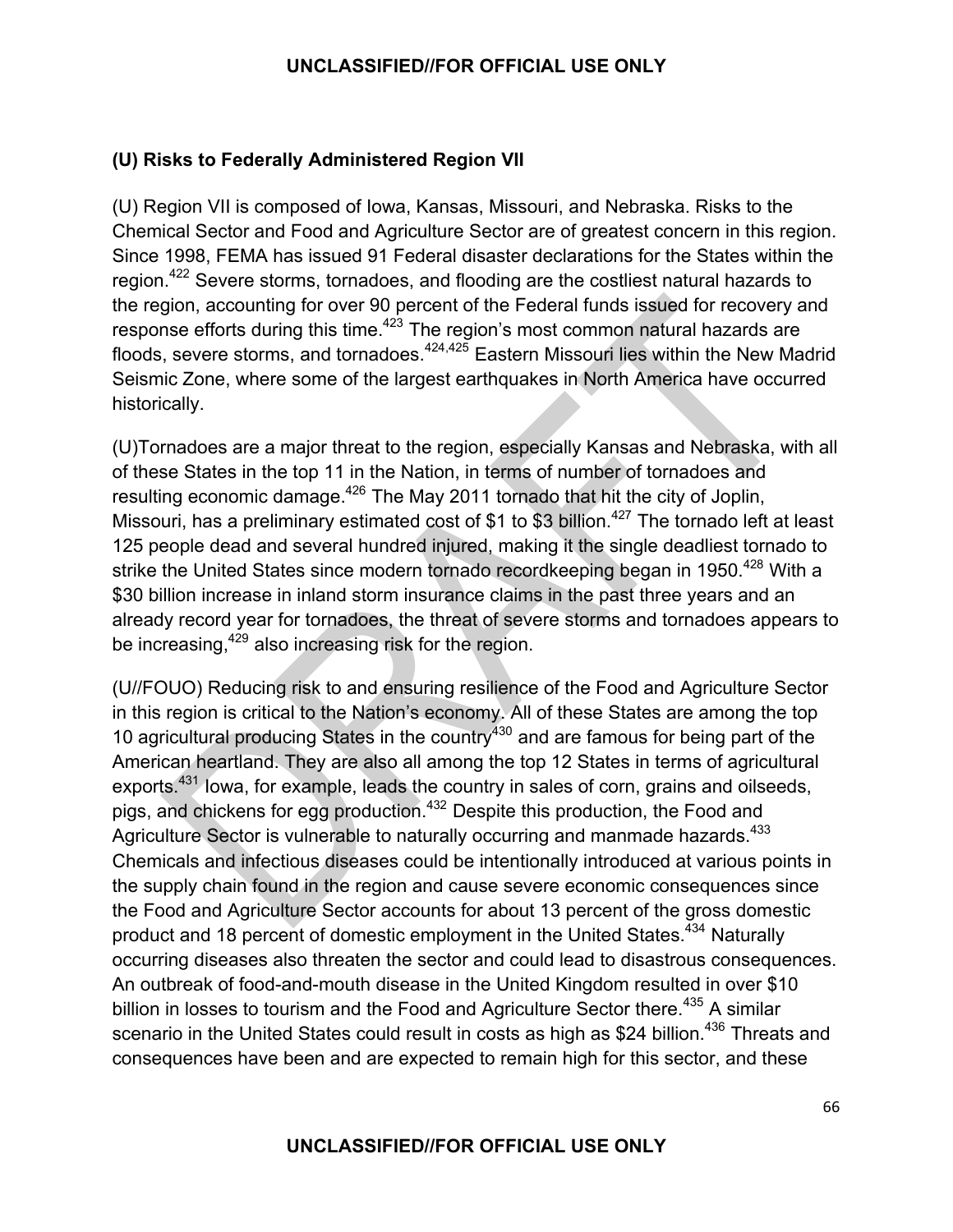along with current vulnerabilities, place this sector, the region, and the Nation at continued risk.

(U//FOUO)The Chemical Sector plays an important role in supporting the Food and Agriculture Sector in the region. For example, Dodge City, Kansas, has an important nitrogenous fertilizer plant,<sup>437</sup> and Hastings, Nebraska, has a distribution center for fertilizer.438 Chemicals are also involved in the production process for Iowa's lucrative ethanol industry.439 The Chemical Sector itself is also an integral component of the U.S. economy.440 The terrorist threat to assets with the purpose of creating harmful public health and safety, <sup>441</sup> as well as economic<sup>442</sup> consequences, is of great concern and contributes to the region's risk.

(U) From 1998 to 2009, there were 17 terrorist attacks in the region.<sup>443</sup> Twelve of these were bombing/explosion attacks, and all 17 were directed against private citizens and property.444 The threat of terrorism creates significant risk for the region. Given the importance of food, agriculture, and the chemical industry in these States and the dependence of the Food and Agriculture Sector on the Chemical Sector, the threat of a terrorist attack on either or both of these sectors creates even greater risk to the region.

(U//FOUO) Analysis of nationally significant critical infrastructure in the region indicates that the following sectors are at risk due to their significant physical presence and the potential for greater consequences if they are attacked or fail: the Chemical Sector, Commercial Facilities Sector, Defense Industrial Base Sector, and Food and Agriculture Sector.<sup>445</sup>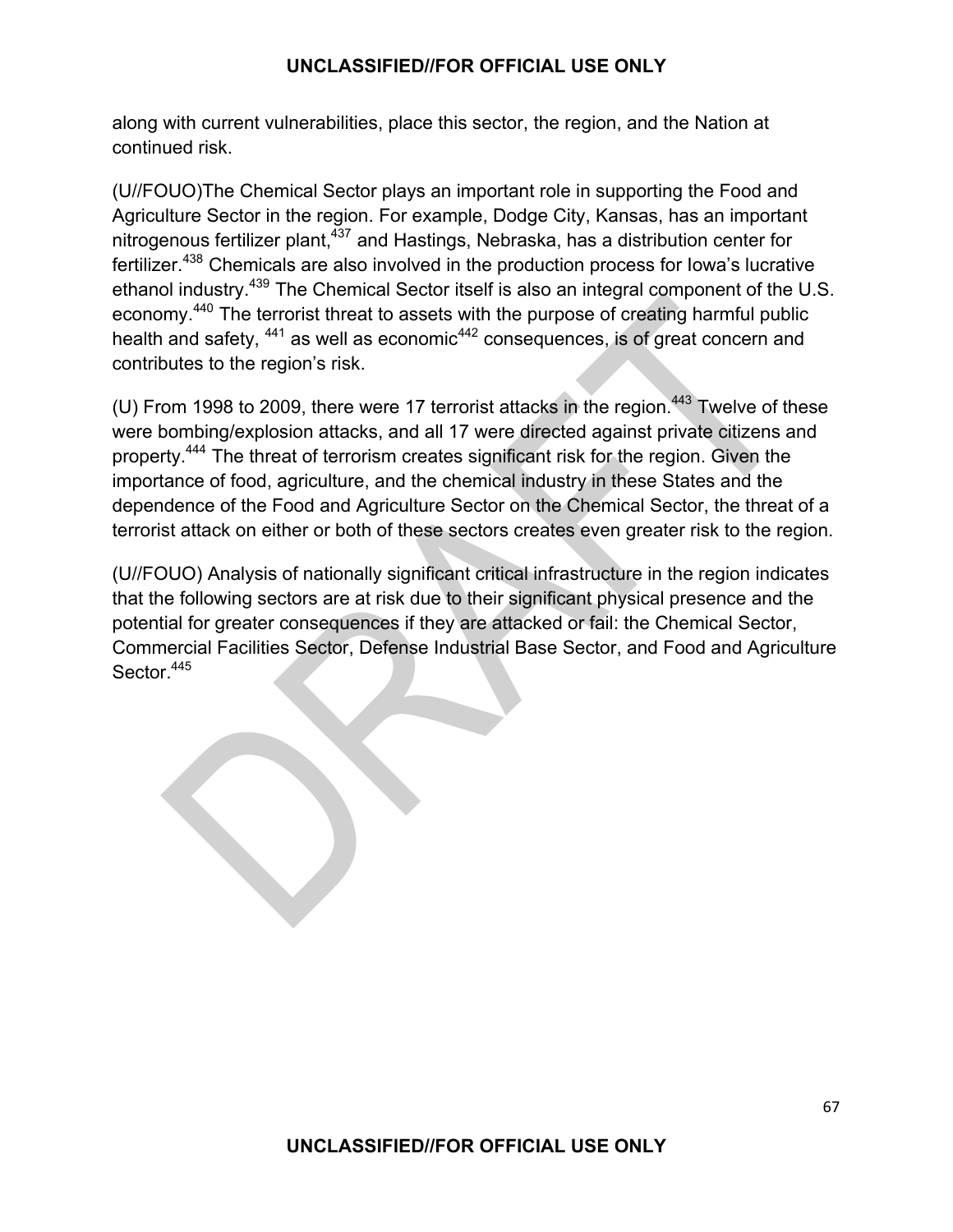# **(U) Risks to Federally Administered Region VIII**

(U) Region VIII is composed of Colorado, Montana, North Dakota, South Dakota, Utah, and Wyoming. Risks to the Dams Sector and the Water Sector are of greatest concern in this region. Since 1998, FEMA has issued 61 Federal disaster declarations for the States within the region.<sup>446</sup> The vast majority of these declarations were for disasters in North Dakota and South Dakota.<sup>447</sup> Severe storms and floods are the two costliest natural hazards to the region,<sup>448</sup> accounting for approximately 90 percent of the Federal funds issued for recovery and response efforts during this time.<sup>449</sup> The region's most common natural hazards are severe storms and events that cause flooding, flash flooding, and landslides.<sup>450</sup>

(U) The ongoing threat of severe storms and flooding contribute to regional risk. Montana and Wyoming frequently deal with the threat of floods from high snowpack levels in the Northern Rocky Mountains.<sup>451</sup> Further east, the Red River in North Dakota is very vulnerable to flooding and has exceeded flood stage in 47 of the past 108 years and every year from 1993 through 2010.<sup>452</sup> Severe winter storms in 2011 were major contributors to flooding, with the water content of the snowpack ranked among the highest in the last 60 years.<sup>453</sup> While the average annual flood damages from the Red River are estimated at more than \$193 million, a 500-year event would flood nearly the entire city of Fargo with considerably higher economic costs.<sup>454</sup> Sections of the Red River at East Grand Forks peaked at more than 6.6 meters above flood stage in 1997, slightly exceeding the 500-year statistical recurrence interval at that site.<sup>455</sup> Though it is unknown when such an event would occur in Fargo, the city will remain at risk until a new floodwall or water diversion system is constructed to reduce this vulnerability.<sup>456</sup>

(U) Colorado hosts a large system of 1900 dams that is critical to providing water to its citizens. However, many of these dams are in need of repairs. Though rare, the threat of a major dam failure is a concern throughout the region. The last major dam failure in Colorado happened in 1982 when the earthen Lawn Lake Dam led to a breach that released 220 million gallons of water, killing three people and causing \$31 million in damage around the town of Estes Park.<sup>457</sup> The failure of one or more of the Horsetooth Dams (part of the Big-Thompson water project, the largest trans-mountain water diversion project in Colorado) also could potentially inundate the Fort Collins, Colorado, area with property damage approaching \$6 billion and affecting approximately 50,000 people.<sup>458</sup> The terrorist threat to Colorado dams was brought to light with the arrest of Khalid Aldawasari, who listed reservoir dams in Colorado as potential targets.<sup>459</sup> Ongoing threats to, and vulnerabilities within, the Dams Sector, as well as associated large-scale consequences, contribute to regional risk.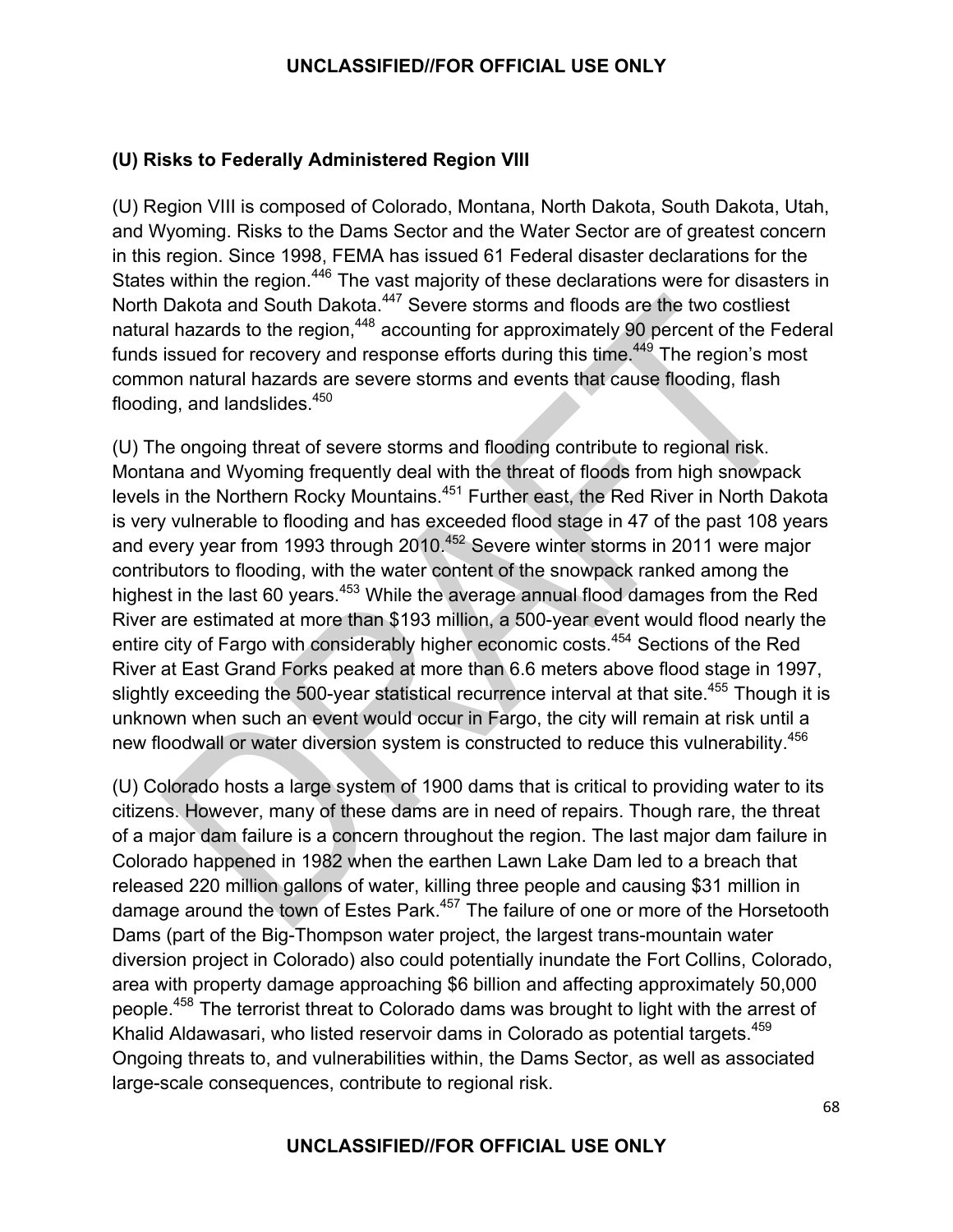(U) The Water Sector provides drinking water for the large urban areas of Denver and Salt Lake City, generates electricity, and supports agriculture throughout the region. For example, the Colorado Big Thompson Water project serves all three of these purposes. As the system's water is pumped across the Continental Divide, it is used to generate electricity at five power plants, fill reservoirs used for drinking water, and irrigate 693,000 acres of Colorado farmland.<sup>460</sup> The Central Valley Water Reclamation Facility in Utah also treats 75 million gallons of waste water each day and serves over 500,000 people in the Salt Lake County.<sup>461</sup> As the region is prone to both droughts and floods, mitigation of the risk to this sector in the region is critical.

(U) From 1998 to 2009, there were 13 terrorist attacks in the region.<sup>462</sup> Six of these were facility/infrastructure attacks.<sup>463</sup> The region contains a significant number of National monuments and icons that could provide attractive targets. The threat of terrorism creates significant risk for the region. Given the importance of dams and water to these States, and the interdependence of the Dams Sector and the Water Sector, the threat of a terrorist attack on either or both of these sectors creates even greater risk to the region.

(U//FOUO) Analysis of nationally significant critical infrastructure in the region indicates that the following sectors are at risk due to their significant physical presence and the potential for greater consequences if they are attacked or fail: the Chemical Sector, Commercial Facilities Sector, Dams Sector, Defense Industrial Base Sector, and Food and Agriculture Sector.<sup>464</sup>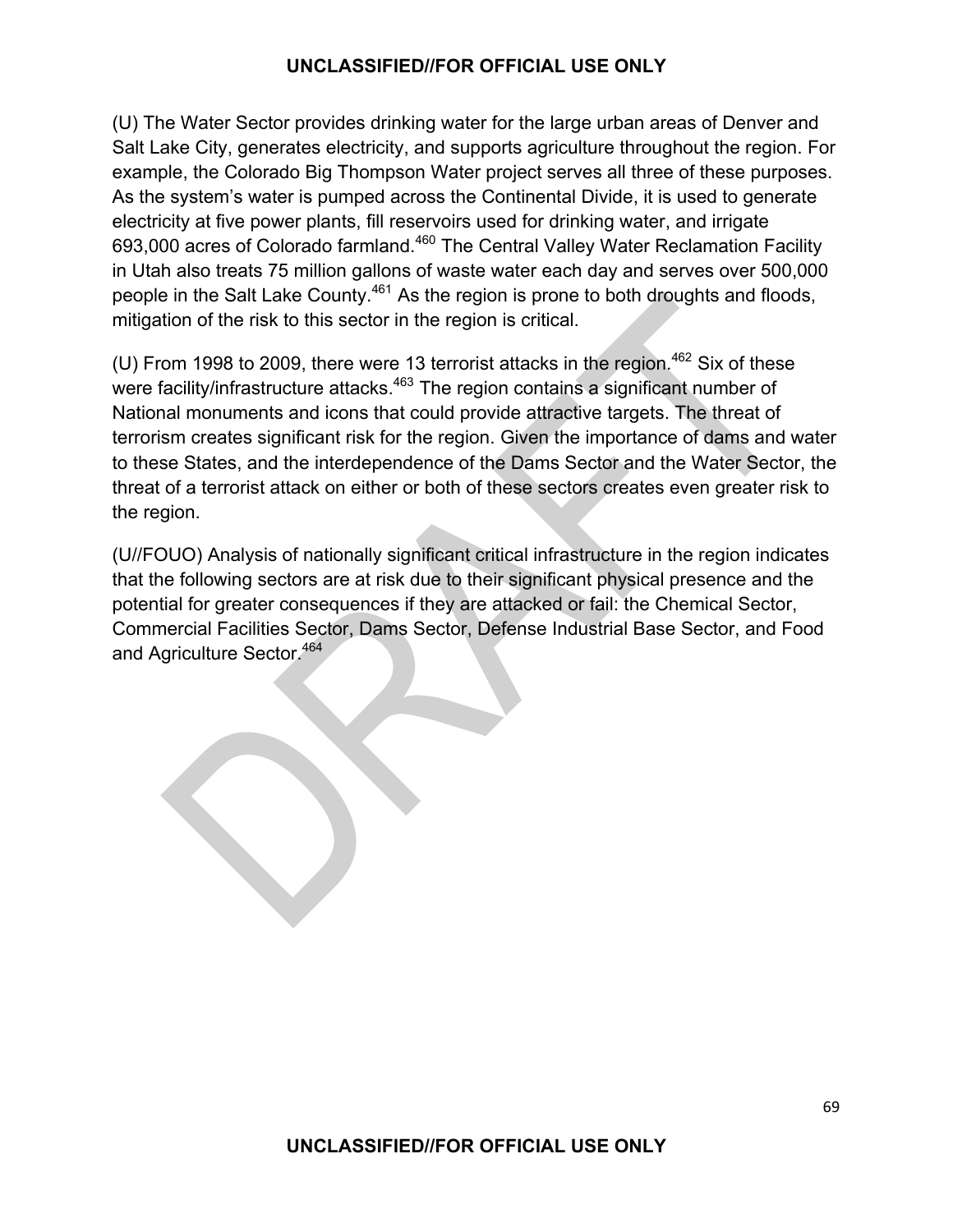# **(U) Risks to Federally Administered Region IX**

(U) Region IX is composed of Arizona, California, Hawaii, and Nevada, as well as the territories of American Samoa and Guam, the Commonwealth of the Northern Mariana Islands, the Republic of the Marshall Islands, and the Federated States of Micronesia.465 Risks to the Commercial Facilities Sector and the Transportation Systems Sector are of greatest concern in the region. Since 1998, FEMA has issued 58 Federal disaster declarations for the States and territories within the region.<sup>466</sup> Severe storms are the costliest natural hazards to the region, accounting for nearly half the Federal disaster funds issued for recovery and mitigation in the region during this time. $\frac{r}{467}$  Fires account for almost 30 percent, and typhoons and earthquakes make up another 10 percent each.<sup>468</sup> The region's most common natural hazards are earthquakes, severe storms, typhoons, and wildfires. Tsunamis are a less frequent by still hazardous threat to coastal regions.<sup>ss</sup>

(U) The geology of the region, with some of the most active fault lines in the country,  $469$ makes the region particularly vulnerable to seismic events like earthquakes. For example, an earthquake with a 6.7 magnitude or larger has more than a 99 percent chance of occurring in California in the next 30 years.<sup>470</sup> Earthquakes could cause significant damage to critical infrastructure in the region,  $471$  especially with major fault lines located near the large urban centers of Los Angeles, San Diego, and San Francisco.472 The magnitude 6.9 Loma Prieta earthquake that struck San Francisco in 1989 resulted in approximately \$6 billion in economic costs.<sup>473</sup> An earthquake impacting the ports of Los Angeles and Long Beach also could be very expensive, as closing the ports for one week could cost \$423 million to \$1.5 billion.<sup>474</sup> Earthquakes also affect other States and territories in the region, with Hawaii experiencing earthquakes frequently. This ongoing threat and related vulnerabilities, as well as the potential for large and pervasive consequences, contribute to regional risk.

(U) Assets within the Commercial Facilities Sector are important drivers for the economy<sup>475</sup> and are at greater risk. Assets in this sector are highly visible, are easily accessible, have the potential to result in mass casualties if attacked or otherwise destroyed,<sup>476</sup> are symbolically important (as at theme parks<sup>477</sup>), and are of interest to terrorists, having been attacked previously. Open access counters the deterrence provided by security barriers at these facilities, making the sector more vulnerable to

<u> 1989 - Johann Stein, fransk politik (d. 1989)</u>

 $\lceil r \cdot (U) \rceil$  Severe storms that can produce heavy snows, flooding, high winds and even tornadoes are the most common weather threats in late winter and early spring. [Federal Emergency Management Agency, "Severe Weather Awareness Week," 8 March 2001] ss (U) For example, the tsunami generated by the 8.9 magnitude Japanese earthquake on March 11, 2011 caused significant damage to Hawaii and northern California.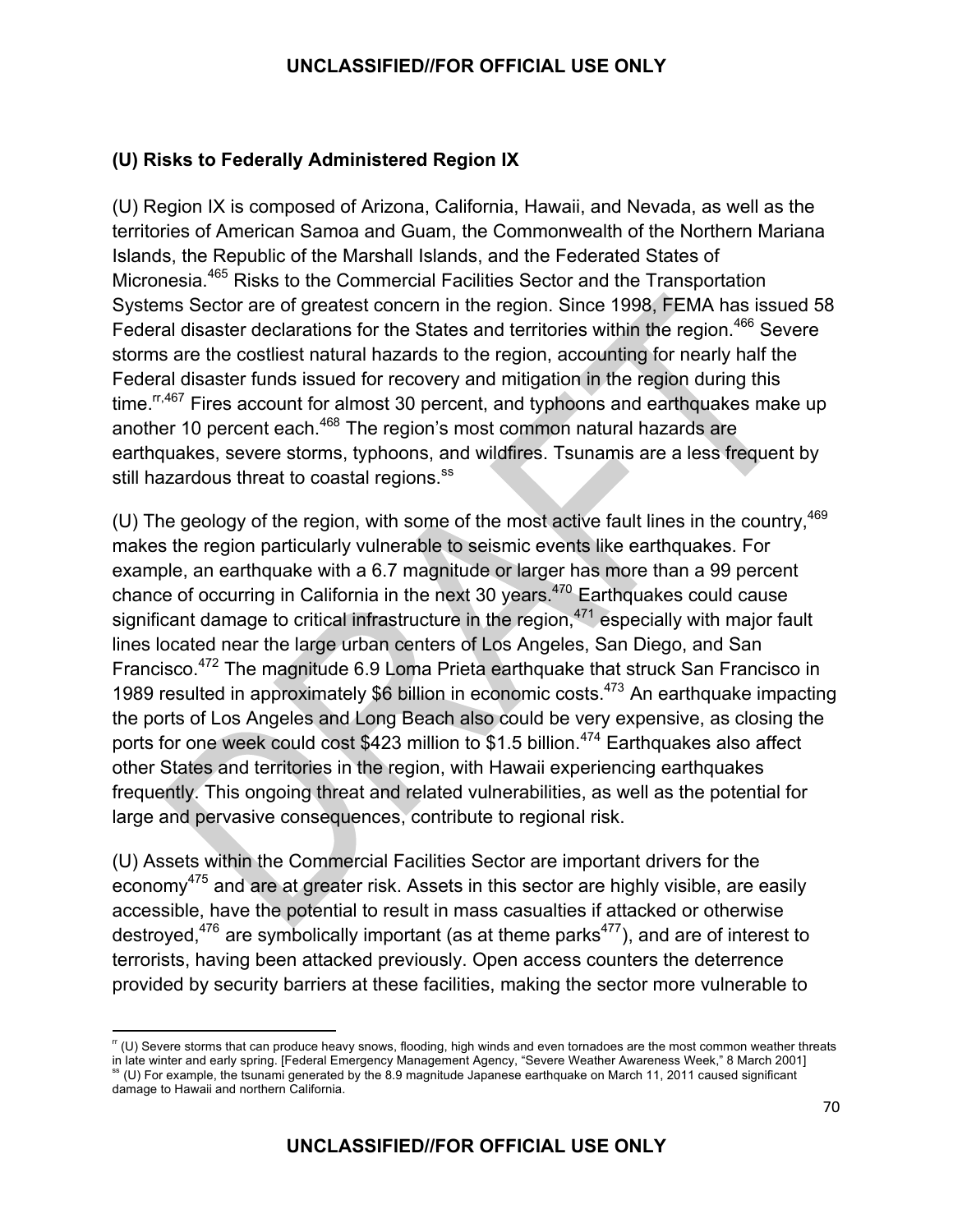attacks $478$  and increasing risk for the sector in the region. Events featuring mass gatherings that take over large areas of land and become small cities, such as NASCAR races in Arizona, California, and Nevada, possess unique vulnerabilities that create risk.<sup>479</sup> Terrorist attacks on commercial facilities in the region have been attempted in the past, including the thwarted al-Qa'ida/Jemaah Islamiyah plot to attack the U.S. Bank Tower in Los Angeles in 2003.<sup>480</sup> Resort hotels in Hawaii, gaming facilities in Nevada, major spring training facilities in Arizona, and entertainment production facilities in California are only a few examples of high-value commercial facilities in the region.<sup>tt</sup> Due to the visibility and economic value of some of these assets, the threat to commercial facilities in the region remains high, contributing greatly to regional risk.<sup>481</sup>

(U//FOUO) The Transportation Systems Sector is critical to the region due in large part to the geographic isolation of Hawaii and the island territories (American Samoa, Guam, the Commonwealth of the Northern Mariana Islands, the Republic of the Marshall Islands, and the Federated States of Micronesia). Risks to this sector also affect the other sectors that depend upon it or with which it is interdependent.<sup>482</sup> For example, after the 1992 landfall of Hurricane Iniki in Hawaii (which caused \$5 billion in damage),<sup>483</sup> recovery and restoration efforts in a number of other critical infrastructure sectors were hampered because airports and docks were damaged on the island of Kauai.484 The region's transportation networks also have been targeted by terrorist groups in the past, such as with the 2000 Millennium Bomb Plot against Los Angeles International Airport.<sup>485</sup> Aviation assets remain top terrorist targets.<sup>486</sup> The region's urban areas, with 5 major metropolitan statistical areas ranked in the top 16 in the United States in terms of population size, $487$  ensure that reliance on other critical infrastructure sectors, such as the Energy Sector, Food and Agriculture Sector, and Water Sector, will continue to grow in the coming years.

(U) From 1998 to 2009, there were 38 terrorist attacks in the region.<sup>488</sup> Thirteen were facility/infrastructure attacks, and 35 took place in California.<sup>489</sup> The terrorist threat to dams was also brought to light with the arrest of Khalid Aldawasari, who listed reservoir dams in California as potential targets.<sup>490</sup>As of February 2010, al-Qa'ida had identified Los Angeles among a number of important cities where attacks should occur. The symbolic value of Las Vegas and Reno as major cities with economies driven by the thriving gaming industry makes them high-value targets and creates greater risk for the Commercial Facilities Sector within the region. Icons such as the Hoover Dam also make high-value targets. The threat of terrorism creates significant risk for the region. Given the importance of commercial facilities and transportation in these States, and the

<u> 1989 - Johann Stein, fransk politik (d. 1989)</u>

 $t$  (U) In 2010, Las Vegas/Clark County attracted 37 million visitors, 18,000 conventions and trade shows, and gaming revenue of \$8.9 billion. [*Las Vegas Convention and Visitors Authority*, Frequently Asked Questions, www.lvcva.com/press/statistics-facts/visitorstats.jsp, accessed 9 May 2011]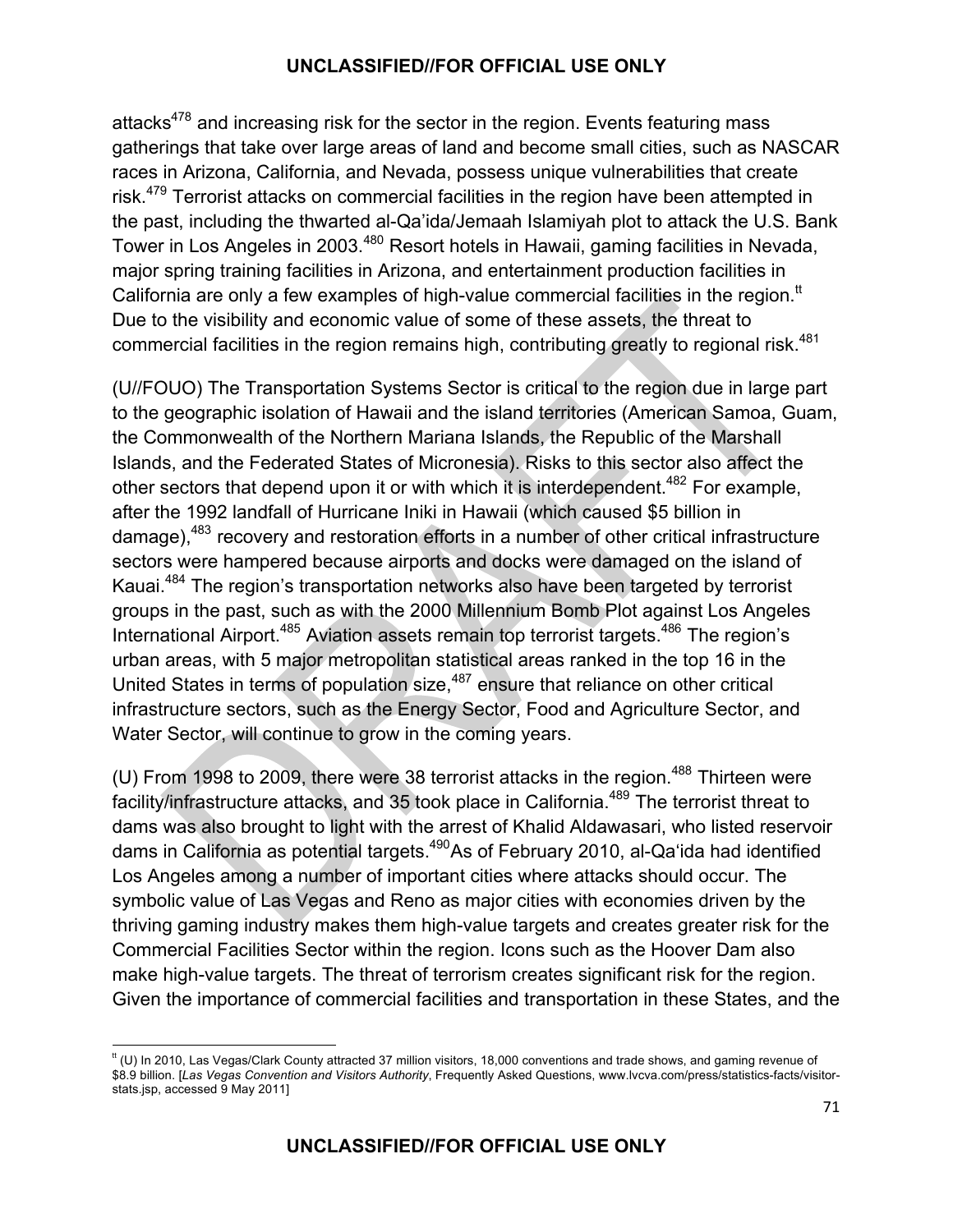interdependence of the Commercial Facilities Sector and the Transportation Systems Sector, the threat of a terrorist attack on either or both of these sectors creates even greater risk to the region.

(U//FOUO) Analysis of nationally significant critical infrastructure in the region indicates that the following sectors are at risk due to their significant physical presence and the potential for greater consequences if they are attacked or fail: the Commercial Facilities Sector, Dams Sector, Defense Industrial Base Sector, Food and Agriculture Sector, Transportation Systems Sector, and Water Sector.<sup>491</sup>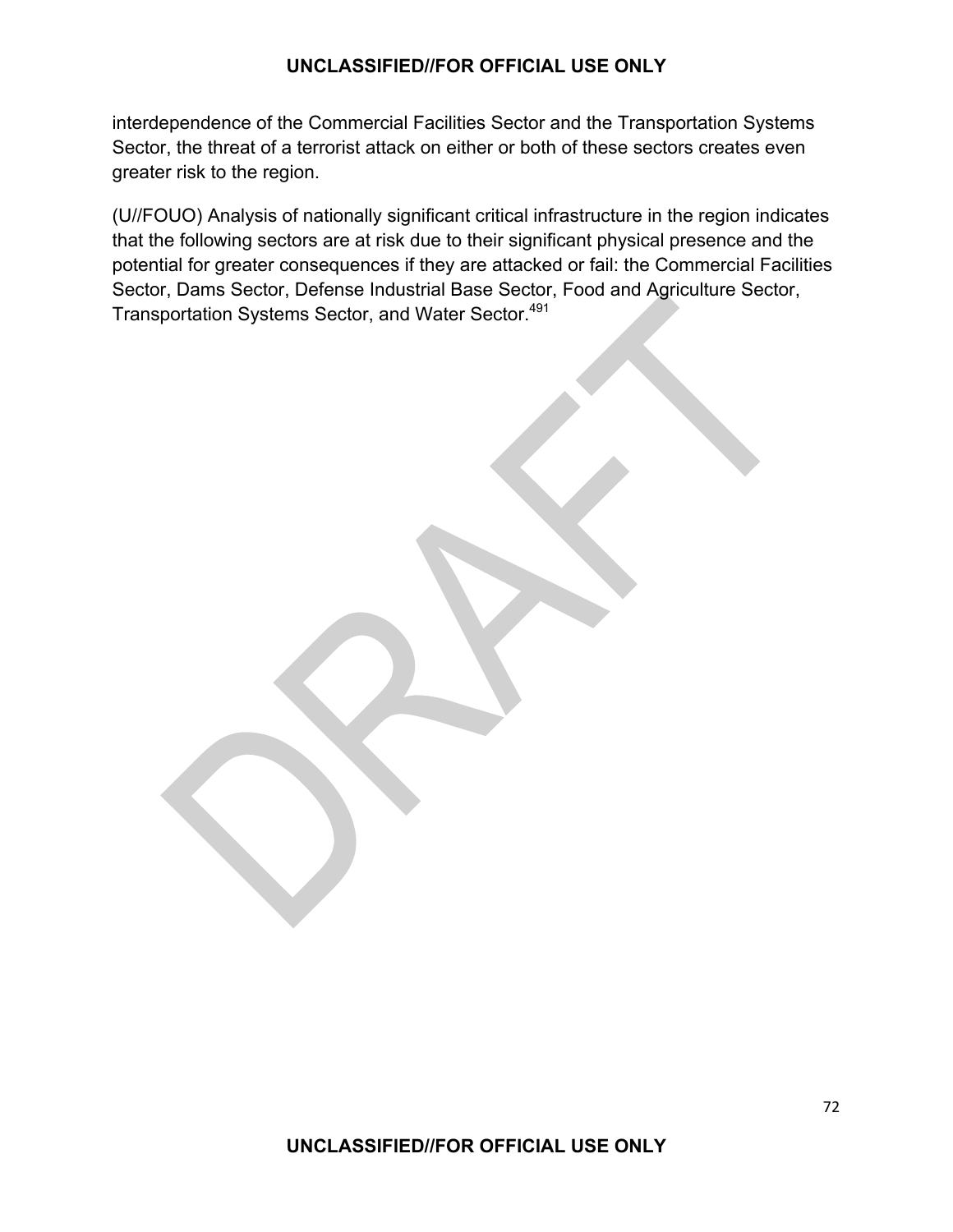## **(U) Risks to Federally Administered Region X**

(U) Region X is composed of Alaska, Idaho, Oregon, and Washington. Risks to the Energy Sector and Transportation Systems Sector are of greatest concern in this region. Since 1998, FEMA has issued 43 disaster declarations for the States within the region, with 29 of these directly linked to damage caused by severe storms.<sup>492</sup> Severe storms and earthquakes are the two costliest natural hazards to the region, <sup>493</sup> with severe storms accounting for approximately 65 percent of Federal funds issued for recovery and response efforts in the region during this time.<sup>494</sup> The region's most common natural hazards are earthquakes, landslides, severe storms and flooding, tornadoes, volcanic eruptions, and wildfires.<sup>495</sup> Tsunamis are a less frequent by still hazardous threat to coastal regions.<sup>uu</sup>

(U) Earthquakes are common in the region, with more earthquakes occurring in Alaska than in all other States combined.496 The 1964 Alaska 9.2 magnitude earthquake, the largest recorded in U.S. history,<sup>497</sup> caused 128 deaths and about \$311 million in property loss.<sup>498</sup> The coastal areas of Oregon and Washington also lie at a convergent continental margin where the Cascadia subduction zone and the Juan de Fuca plates meet, increasing the potential for seismic activity.<sup>499</sup> The region's most populous city, Seattle, remains vulnerable to earthquakes because it sits atop a sedimentary basin that strongly affects the patterns of earthquake ground shaking and, therefore, potential damage. $500$ 

(U//FOUO) The Transportation Systems Sector is critical to the region. Alaska's geographical separation from the rest of the region and the continental United States highlights the importance of the region's transportation infrastructure for both daily activities and emergency response.<sup>501</sup> Alaska relies on ports in Washington State, which possesses the largest locally controlled public port system in the world, handling approximately seven percent of all U.S. exports and six percent of all U.S. imports. Together, the Ports of Seattle and Tacoma, Washington, make up the second-largest container complex in the United States,<sup>502</sup> while the Washington State Ferry System is the largest ferry transit system in the country, incorporating both ports of entry and border crossings with Canada.<sup>503</sup> International terrorist groups have attacked maritime assets around the world, and threats to these assets create additional regional risk.<sup>504</sup>

(U) Interdependencies of the Energy Sector with other sectors in the region are very important. Alaska ranks second in the Nation for crude oil production, with the Prudhoe

<sup>&</sup>lt;u> 1989 - Johann Stein, fransk politik (d. 1989)</u>  $^{\text{uu}}$  (U) Although the tsunami generated by the 8.9 magnitude Japanese earthquake on March 11, 2011 did not cause massage damage regionally, the Port of Brookings Harbor, Oregon, sustained heavy damage.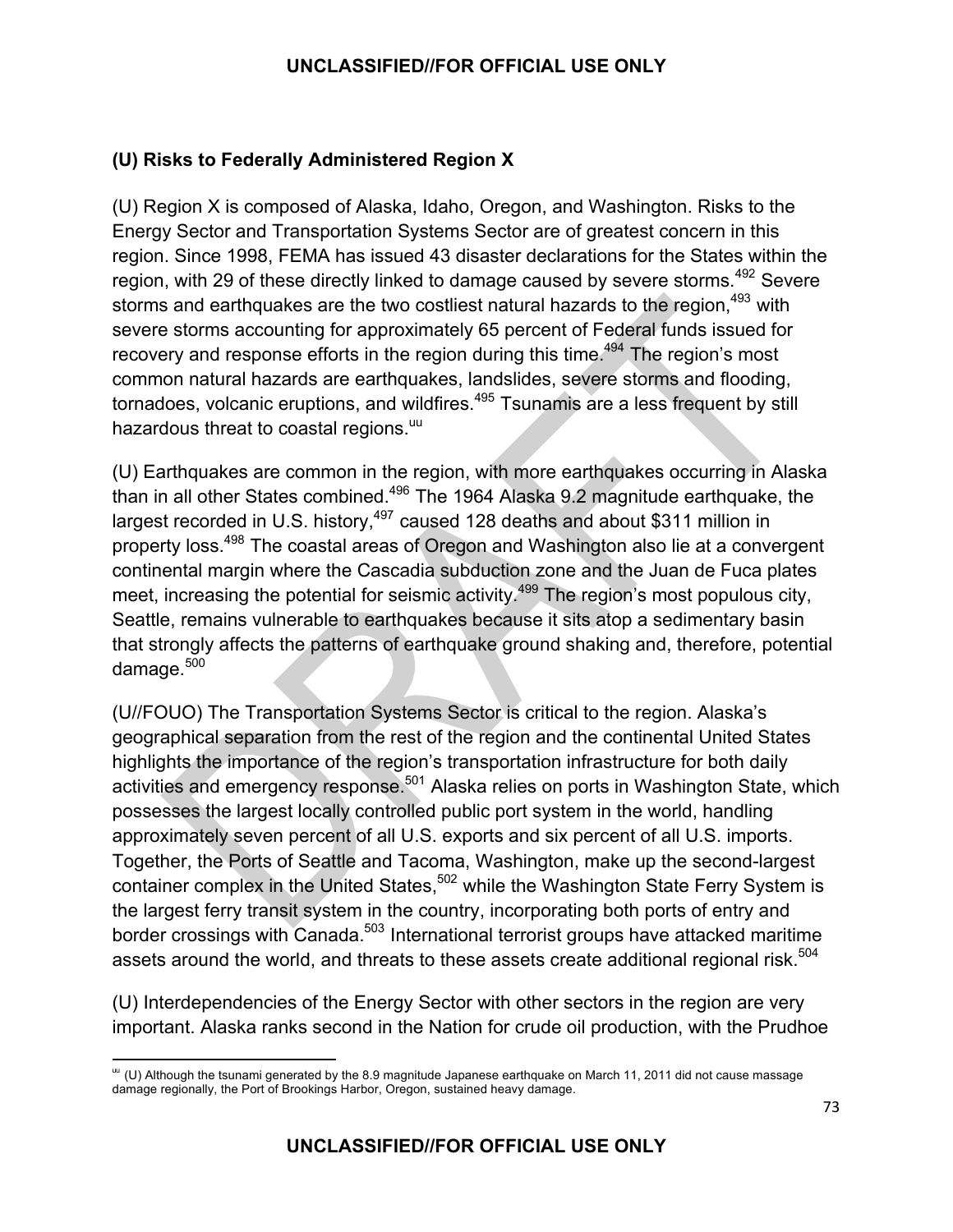Bay on Alaska's North Slope producing approximately 264,000 barrels per day as the highest yielding oil field in the United States.<sup>505</sup> The Trans-Alaska Pipeline, another critically important piece of the Nation's transportation infrastructure (one that is challenging to protect for many reasons, such as its length and remote location<sup>506</sup>), transports crude oil from the North Slope to the Port of Valdez in southern Alaska, where it is shipped to refineries in Washington before heading to Portland, Oregon, and the rest of the region via the Olympic pipeline.<sup>507</sup> Once refined, approximately 26,000 barrels of oil<sup>508</sup> travel on barges via the Columbia River to support the Food and Agriculture Sector and Transportation Systems Sector in Idaho, Oregon, and Washington.<sup>509</sup> The United States also shipped 10.4 million tons of wheat through the Pacific Northwest (about 40 percent of total exports) last year. Any disturbance in these interdependent sectors, such as fuel shortages or prolonged closure of locks and dams on the Columbia River, could have significant economic impact<sup>510</sup> and place the Energy Sector, as well as the region, at greater risk.

(U) Terrorist attacks have also occurred in the region. From 1998 to 2009, there were 23 terrorist attacks in the region.<sup>511</sup> Fifteen were facility/infrastructure attacks, half of which were directed at businesses.<sup>512</sup> Seattle, Washington is also a potential target for international terrorists. Khalid Sheikh Mohammad, the mastermind of the September 11, 2001 attacks put the Northwest's tallest building on his top 10 target list. Later, U.S. forces found photographs of the Space Needle in an al-Qa'ida hideout in Afghanistan. The threat of terrorism creates significant risk in the region. Given the importance of energy and transportation in these States, and the dependence of the Transportation Systems Sector on the Energy Sector, the threat of a terrorist attack on either or both of these sectors creates even greater risk to the region.

(U//FOUO) Analysis of nationally significant critical infrastructure in the region indicates that the following sectors are at risk owing to their significant physical presence and the potential for greater consequences if they are attacked or fail: the Chemical Sector, Commercial Facilities Sector, Dams Sector, Energy Sector, and Transportation Systems Sector.<sup>513</sup>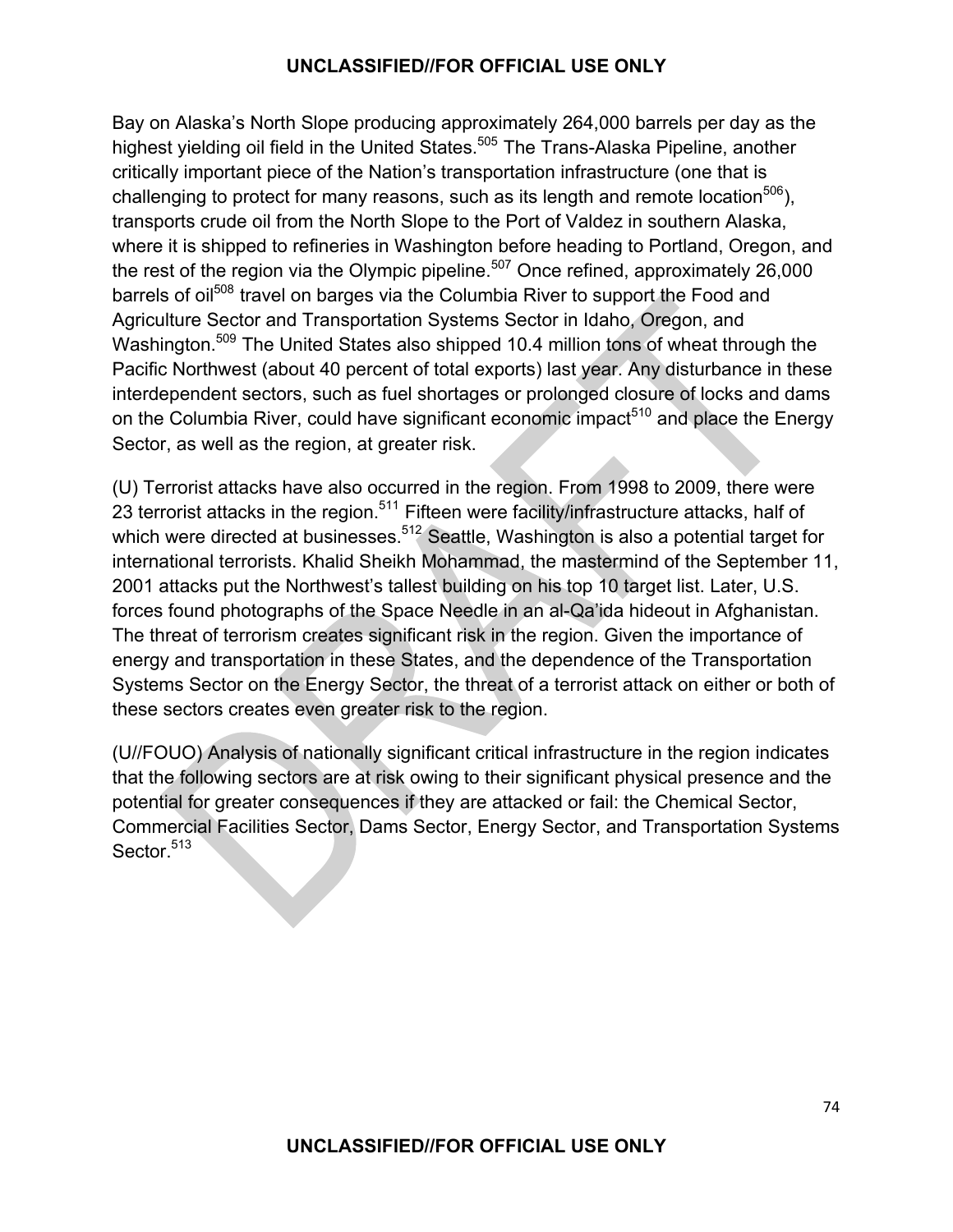## **(U) Conclusion: Path Forward to the Next National Risk Profile**

(U) The 2011 National Risk Profile provides a baseline for ongoing and potential future risks to the critical infrastructure. Subsequent Profiles will use the 2011 National Risk Profile as their baseline and will address those aspects of critical infrastructure risk that have changed or for which our understanding has changed. When the National Risk Landscape changes drastically in the future, the baseline for the National Risk Profile will be reestablished.

(U) The next National Risk Profile will incorporate additional input from critical infrastructure stakeholders and partners as early as possible in the development process. First, the national cross-cutting, regional, and sectoral risks will be revisited with an eye towards identifying those areas where the risks have changed and/or understanding by members of the critical infrastructure community of those risks has changed.

(U) Thereafter and throughout the period of development for the National Risk Profile, a variety of inputs will be solicited. These include but are not limited to: verbal and written comments from critical infrastructure members and experts, as well as data generated by critical infrastructure sectors, studies conducted by the National Laboratories, and perspectives from homeland security leaders throughout the public and private sector.

(U) Information will also be gathered through site visits to the ten federally administered regions. Federal and non-federal personnel that are responsible for regional risk mitigation will be asked to provide their input and guide those responsible for developing the National Risk Profile to observe the impact of those national cross-cutting, regional, and sectoral risks that they feel affect their own regions.

(U) The Homeland Infrastructure Threat and Risk Analysis Center (HITRAC) provides our partners throughout the critical infrastructure and resilience communities with the information they need to manage the risks they face. The National Risk Profile is one way in which that information is provided. The National Risk Profile also helps these leaders to plan and allocate resources using risk-informed metrics—a top priority of the Department of Homeland Security Office of Infrastructure Protection Critical Infrastructure Risk Management Enhancement Initiative.

(U) The National Risk Profile helps risk managers understand the critical infrastructure risks they face now and may face in the future, as well as the context in which those risks play out. With the National Risk Profile, we hope our critical infrastructure and resilience leaders can better address the risks of tomorrow with the leadership and resources of today.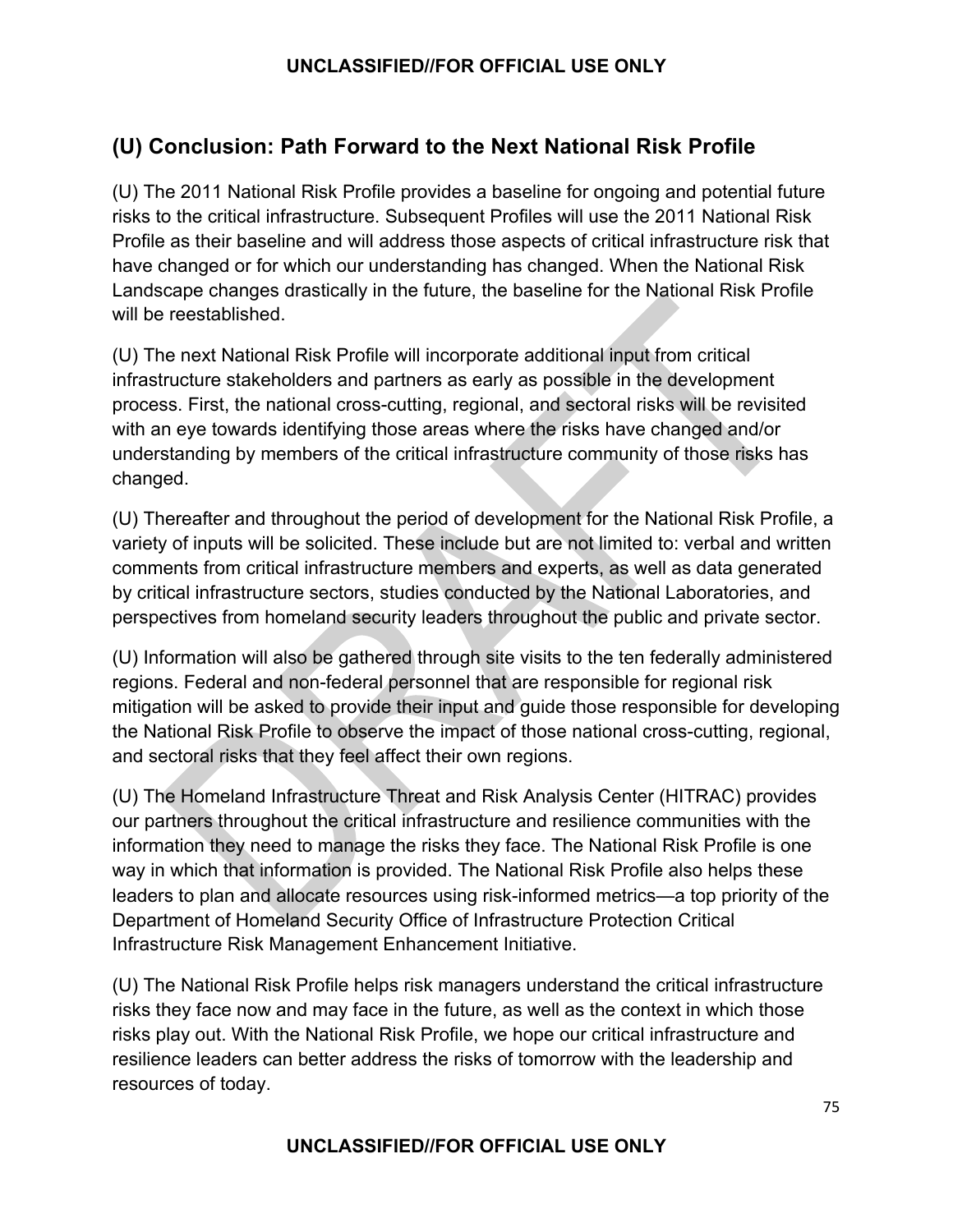# **(U) Definitionsvv**

| (U) Consequence     | The effect of an event, incident or occurrence. Consequence<br>is commonly measured in four ways (human, economic,<br>mission, and psychological) but may also include other<br>factors, such as impact on the environment.                                                                                                                                                       |
|---------------------|-----------------------------------------------------------------------------------------------------------------------------------------------------------------------------------------------------------------------------------------------------------------------------------------------------------------------------------------------------------------------------------|
| (U) Dependency      | The one-directional reliance of an asset, system, network, or<br>collection thereof, within or across sectors, on input,<br>interaction or other requirement from other sources in order<br>to function properly.                                                                                                                                                                 |
| (U) Interdependency | The mutually reliant relationship between entities (objects,<br>individuals, or groups). The degree of interdependency does<br>not need to be equal in both directions.                                                                                                                                                                                                           |
| (U) Risk            | The potential for an unwanted outcome resulting from an<br>incident, event or occurrence, as determined by its likelihood<br>and the associated consequences. The potential for an<br>adverse outcome assessed as a function of threats,<br>vulnerabilities, and consequences associated with an<br>incident, event, or occurrence.                                               |
| (U) Threat          | A natural or manmade occurrence, individual, entity or action<br>that has harmed or has indicated the potential to harm life,<br>information, operations, the environment, and/or property.<br>For the purpose of calculating risk, the threat of an<br>intentionally-introduced hazard is generally estimated as the<br>likelihood of an attack being attempted by an adversary. |
| (U) Vulnerability   | The probability of an attack, once launched, that will succeed<br>in destroying, disabling, or otherwise significantly harming<br>the target or system.                                                                                                                                                                                                                           |

<sup>&</sup>lt;u> 1989 - Johann Stein, fransk politik (d. 1989)</u>  $W$  (U) For additional definitions, see the DHS Risk Lexicon.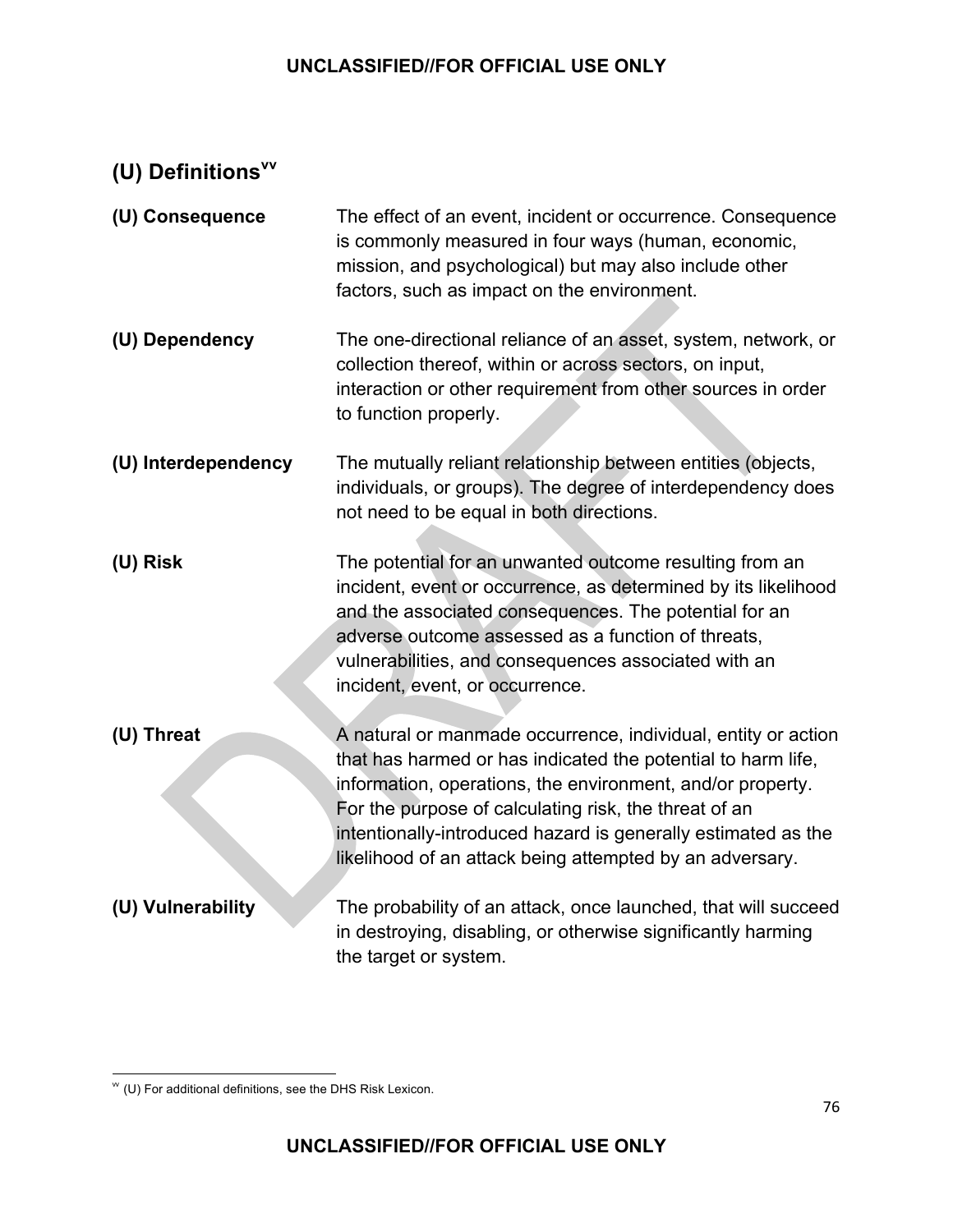## **(U) Endnotes**

 (U) Committee on the Societal and Economic Impacts of Severe Space Weather Events, Space Studies Board, Division on Engineering and Physical Sciences, National Research Council of the National Academies, *Severe Space Weather Events – Understanding Societal and Economic Impacts: a workshop report*, Washington, DC: National Academies Press, 2008: p. 22, www. nap.edu/catalog/12507.html, accessed 31 March 2011.

 (U) Committee on the Societal and Economic Impacts of Severe Space Weather Events, Space Studies Board, Division on Engineering and Physical Sciences, National Research Council of the National Academies, *Severe Space Weather Events – Understanding Societal and Economic Impacts: a workshop report*, Washington, DC: National Academies Press, 2008: p. 16, www.nap.edu/catalog/12507.html, accessed March 31, 2011.

8 (U) Moran, A, "NASA Views Extraordinary Coronal Mass Ejection, Solar Flares," *Helium News* (June 8, 2010), accessed at http://news.helium.com/news/13534-nasa-views-extraordinary-coronal-mass-ejection-solar-flares, on June 18, 2011.

9 (U) Riccardi, N., "Chevron Told to Close Pipeline After Second Oil Spill in Salt Lake City," Los Angeles Times (December 10,

2010), articles.latimes.com/2010/dec/10/nation/la-na-utah-oil-spill-20101211, accessed March 31, 2011. 10 (U) Federal Emergency Management Agency, *Backgrounder: Extreme Heat*, www.fema.gov/hazard/heat/background.shtm, accessed March 31, 2011.

11 (U) UN-Habitat, *Urbanization: Facts and Figures*, accessed at www.unhabitat.org/mediacentre/documents/backgrounder5.doc on June 19, 2011.

12 (U) Federal Emergency Management Agency, *Declared Disasters and Emergencies,* www.fema.gov/news/disasters.fema, accessed June 25, 2011.

13 (U) Federal Emergency Management Agency, *Declared Disasters by Year or State*,

www.fema.gov/news/disaster\_totals\_annual.fema, accessed June 25, 2011. 14 (U) Munich Re Group, *Topics Geo Natural Catastrophes 2008: analyses, assessments, positions*, Munchen, Germany: Munchener Ruckversicherungs-Gesellschaft, 2009,

www.preventionweb.net/files/13201\_topics2008.pdf?bcsi\_scan\_1CFAD6D3D20A37D6=0&bcsi\_scan\_filename=13201\_topics2008. pdf, accessed March 30, 2011.

15 (U) McWhirter, C., "Extreme Drought Grips Parts of South, Midwest," *The Wall Street Journal* (October 20, 2010),

online.wsj.com/article/SB10001424052702304011604575564520488798994.html, accessed March 31, 2011. 16 (U) World Health Organization, *Pandemic Preparedness: consequences of an influenza pandemic*, accessed at http://www.who.int/csr/disease/influenza/pandemic/en/ on May 10, 2011.

<sup>17</sup> (U) American Public Health Association, *Get the Facts: Pandemic Flu*, p. 1, accessed at<br>http://www.apha.org/NR/rdonlyres/A12756DD-5FB1-4CDD-8746-C9F3B1099686/0/PandemicFlu.pdf on May 10, 2011.

<sup>18</sup> (U) World Health Organization, *Pandemic Preparedness: consequences of an influenza pandemic, accessed at*<br>http://www.who.int/csr/disease/influenza/pandemic/en/ on May 10, 2011.

<sup>19</sup> (U) American Public Health Association, *Get the Facts: Pandemic Flu*, p. 1, accessed at<br>http://www.apha.org/NR/rdonlyres/A12756DD-5FB1-4CDD-8746-C9F3B1099686/0/PandemicFlu.pdf on May 10, 2011. <sup>20</sup> (U) Majority Staff, Committee on Homeland Security, Getting Beyond Getting Ready for Pandemic Influenza, Washington, DC: US House of Representatives, June 2009, p. 20, accessed at http://chsdemocrats.house.gov/SiteDocuments/20090114124322- 85263.pdfon May 10, 2011.

<sup>21</sup> (U) National Infrastructure Simulation and Analysis Center, *National Population, Economic, and Infrastructure Impacts of*<br>Pandemic Influenza with Strategic Recommendations, Washington, DC: Department of Homeland Secu

<sup>22</sup> (U) Ibid, p. 52-53.<br><sup>23</sup> (U) Ibid, p. 41-46.<br><sup>25</sup> (U) Ibid, p. 39-41.<br><sup>26</sup> (U) Ibid, p. 47-50.<br><sup>26</sup> (U) Ibid, p. 41-46.<br><sup>27</sup> (U) Ibid, p. 39-41.<br><sup>29</sup> (U) Ibid, p. 39-41.<br><sup>29</sup> (U) Ittp://hpsweb.honeywell.com/Cultures/  $\frac{2008}{31}$ .

(U) America 2050, "An Infrastructure Vision for 21 Century America", p.4.

<sup>1</sup> (U) U.S. Geological Survey, *Natural Hazards – A National Threat*, Washington, DC: U.S. Department of the Interior, 2007, pubs.usgs.gov/fs/2007/3009, accessed April 7, 2011. 2

 <sup>(</sup>U) Kappenman JG, Zanetti, LJ, and Radasky, WA, *Geomagnetic Storms Can Threaten Electric Power Grid*, EV World, accessed at http://evworld.com/article.cfm?storyid=246 on April 22, 2011. 3

 <sup>(</sup>U) National Aeronautics and Space Administration, *Deep Solar Minimum*, science.nasa.gov/science-news/science-at-

nasa/2009/01apr\_deepsolarminimum/, accessed April 25, 2011.<br><sup>5</sup> (U) National Aeronautics and Space Administration, *Solar Activity Heats Up,* science.nasa.gov/science-news/science-atnasa/2011/14apr\_thewatchedpot/*,* accessed April 25, 2011. 6

<sup>&</sup>lt;sup>6</sup> (U) Committee on the Societal and Economic Impacts of Severe Space Weather Events, Space Studies Board, Division on Engineering and Physical Sciences, National Research Council of the National Academies, *Severe Space Weather Events – Understanding Societal and Economic Impacts: a workshop report*, Washington, DC: National Academies Press, 2008: p. 22, www. nap.edu/catalog/12507.html, accessed 31 March 2011.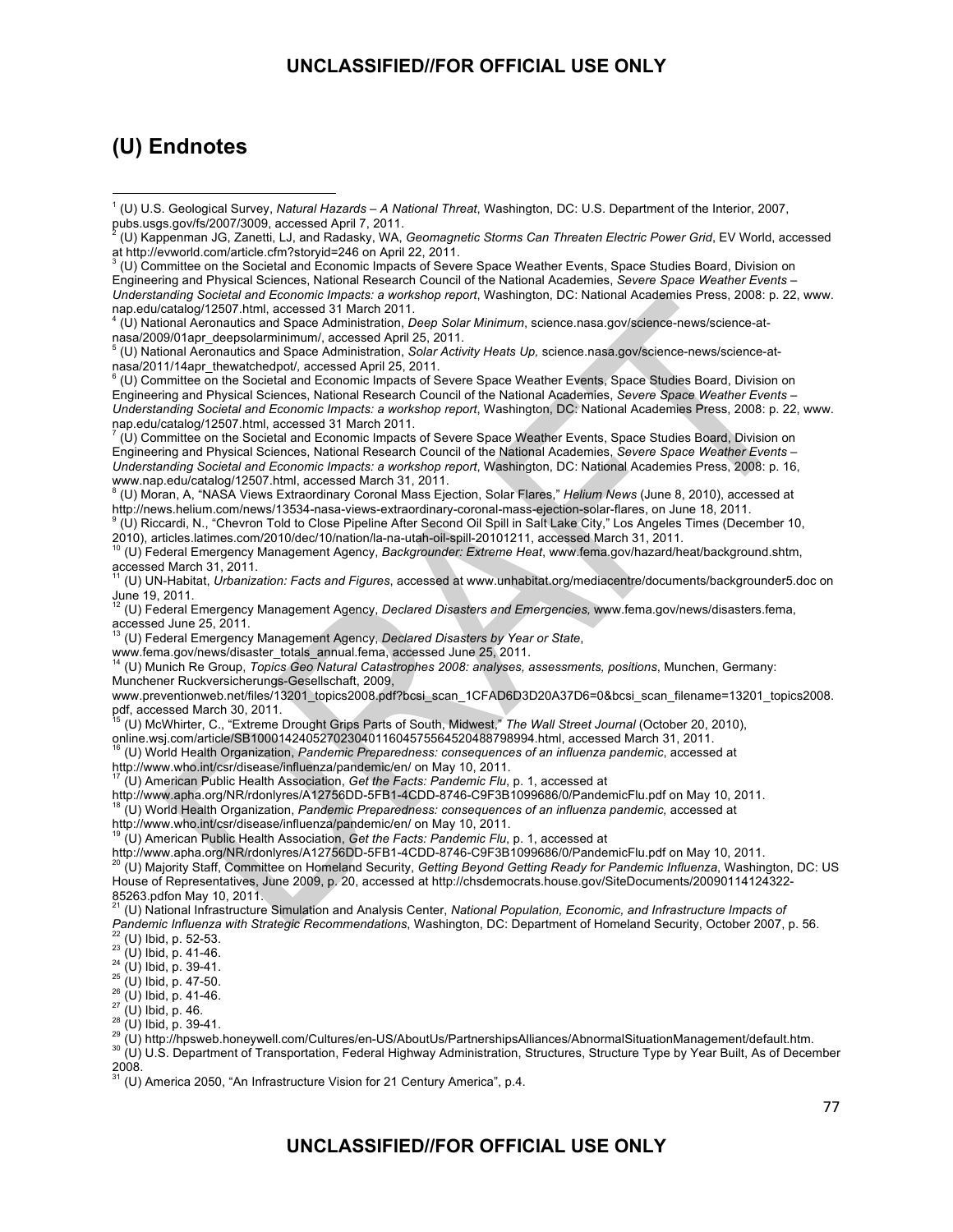<u> 1989 - Andrea Santa Andrea Andrea Andrea Andrea Andrea Andrea Andrea Andrea Andrea Andrea Andrea Andrea Andr</u>

 PLANYC Website, http://www.nyc.gov/html/planyc2030/html/challenge/maintainyc.shtml (accessed on September 14, 2009). <sup>32</sup> (U) National Council on Public Works Improvement, "Fragile Foundations: A Report on America's Public Works", Final Report to the President and Congress, February 1988. See also: American Society of Civil Engineers, Report Card for America's Infrastructure, http://www.infrastructurereportcard.org/index.

33 (U) Lewis, Richard O., Report of Findings, Forensic Investigation of 66-Inch PCCP Water Transmission Main Failure on December 23, 2008, 8500 River Road, Bethesda, Montgomery County, MD, Conducted for Washington Suburban Sanitary<br>Commission; Lewis Engineering and Consulting. Inc., Gainesville, FL; pp. 20-21.

(U) National IPR Coordination Center, Fact Sheet: Operation Guardian, Washington, DC: US Immigration and Customs Enforcement, ice.gov/news/library/factsheets/guardian.htm, accessed April 26, 2011. See also: Progressive Policy Institute, *Worldwide Market for Counterfeit Goods: \$650 billion*,

http://www.ppionline.org/ppi\_ci.cfm?knlgareaid=108&subsecid=900003&contentid=253907, accessed April 26, 2011.

35 (U) American Society of Civil Engineers (ASCE), *2009 Report Card for America's Infrastructure*, Reston, VA: American Society of

Civil Engineers, 2009, accessed at www.infrastructurereportcard.org/report-cards, accessed April 26, 2011.<br><sup>36</sup> (U) National Transportation Safety Board, Pipeline Accident Report, "Natural Gas Pipeline Rupture and Fire Nea Mexico, August 19, 2000, NTSB/PAR-03/01, at p. 49.

37 (U) http://www.businesswire.com/news/home/20101202005750/en/Research-Markets-Utilities-Technology---2011-Trends. Radice SA, *The Dual Threat: Aging Infrastructure and Aging Workforce Call for Integrated Asset Management and Workforce*<br>Management, Ventyx, 2008, www1.ventyx.com/pdf/wp08-the-dual-threat.pdf, accessed April 26, 2011.

(U) For example, the National Infrastructure Simulation and Analysis Center (NISAC) has identified a variety of sectors that could face significant age-related challenges in the future due to a large proportion of sector assets requiring replacement at the same

time.<br><sup>39</sup> (U) http://www.cutter.com/content/trends/fulltext/advisor/2011/btt110317.html

<sup>40</sup> (U) http://www.unfrastructurist.com/2011/03/02/top-world-bank-economist-us-should-invest-in-infrastructure/<br><sup>41</sup> (U) http://www.unfrastructurist.com/2011/03/02/top-world-bank-economist-us-should-invest-in-infrastruct etfs/, accessed on May 25, 2011.

(U//FOUO) DHS Office of Intelligence and Analysis, Update: Homeland Security Threat Assessment:

Evaluating Threats 2009-2014, 5 May 2011.<br><sup>45</sup> (U//FOUO) DHS Office of Intelligence and Analysis, Evolution of the Terrorist Threat to the United States, 21 May 2010.

<sup>46</sup> (U) National Intelligence Estimate: The Terrorist Threat to the US Homeland, July 2007.<br><sup>47</sup> (U) Homeland Infrastructure Threat and Risk Assessment Center, (U) Infrastructure Protection Note: Preparing for an Evolving *Terrorist Threat*, Office of Infrastructure Protection, Department of Homeland Security, May 26, 2010, p.2. 48 (U//FOUO) DHS Office of Intelligence and Analysis, February 2010 Al-Qa'ida Homeland Plotting

Priorities Included Symbolic Dates and Major U.S. Cities, 20 May 2011.

<sup>49</sup> (U) Homeland Infrastructure Threat and Risk Assessment Center, *(U) Infrastructure Protection Note: Preparing for an Evolving*<br>Terrorist Threat, Office of Infrastructure Protection, Department of Homeland Security, Ma

(U) Napolitano J., Testimony of Secretary of Homeland Security Janet Napolitano before the Senate Committee on the Judiciary, Hearing on "Department of Homeland Security Oversight," 112<sup>th</sup> Congress, 1<sup>st</sup> session, March 9, 2011,

www.dhs.gov/ynews-testimony/testimony\_1299683039975.shtm, accessed March 31, 2011.

51 (U) Johnson, K, "Officials Warn of Domestic Terrorism Threat," *Wall Street Journal,* February 10, 2011, accessed at

http://online.wsj.com/article/SB10001424052748703716904576134373186541808.html on June 19, 2011.

<sup>52</sup> (U) Ibid.<br><sup>53</sup> (U) Homeland Infrastructure Threat and Risk Assessment Center, *(U) Infrastructure Protection Note: Preparing for an Evolving*<br>*Terrorist Threat*, Office of Infrastructure Protection, Department of Home

<sup>54</sup> Ibid.<br><sup>55</sup> (U//FOUO) DHS Office of Intelligence and Analysis, AQAP Releases Special Issue of *Inspire* Highlighting Recently Disrupted Parcel Bomb Plot, 21 November 2011.

56 (U) Lake, Jennifer E., *Border Security: the complexity of the challenge,* Congressional Research Service: Washington, DC, January 24, 2007, p.2.

57 (U) Immigration and Customs Enforcement, *"Worksite Enforcement – Critical Infrastructure Protection*, accessed at: http://www.ice.gov/worksite/ on May 23, 2011.

58 (U) Immigration and Customs Enforcement, *"DMV examiners and customers charged with document fraud: 18 individuals charged in scheme, including four Department of Motor Vehicles employees,"* accessed at http://www.ice.gov/news/releases/1105/110502miami.htm on May 23, 2011.

59 (U) Mortensen, Ronald W., *Illegal But Not Undocumented: Identify Theft, Document Fraud, and Illegal Employment*, Center for Immigration Studies, accessed at: http://www.cis.org/identitytheft on May 23, 2011.<br><sup>60</sup> (U) Ibid.

60 (U) Ibid. 61 (U) Ibid. 62 (U) Immigration and Customs Enforcement, *Fact Sheet: Operation Guardian*, accessed at

http://www.ice.gov/news/library/factsheets/guardian.htm on May 23, 2011.

<sup>63</sup> (U) Customs and Border Protection, *CBP, ICE Release Report on 2010 Counterfeit Seizures*, accessed at:<br>http://www.cbp.gov/xp/cgov/newsroom/news releases/national/03162011.xml on May 23, 2011.

(U) Customs and Border Protection and Immigration and Customs Enforcement, Intellectual Property Rights: Fiscal Year 2010 *Seizure Statistics – Final Report,* p. 7, accessed at

http://www.cbp.gov/linkhandler/cgov/trade/priority\_trade/ipr/pubs/seizure/seizure\_stats\_fy2010.ctt/seizure\_stats\_fy2010.pdf on May 23, 2011.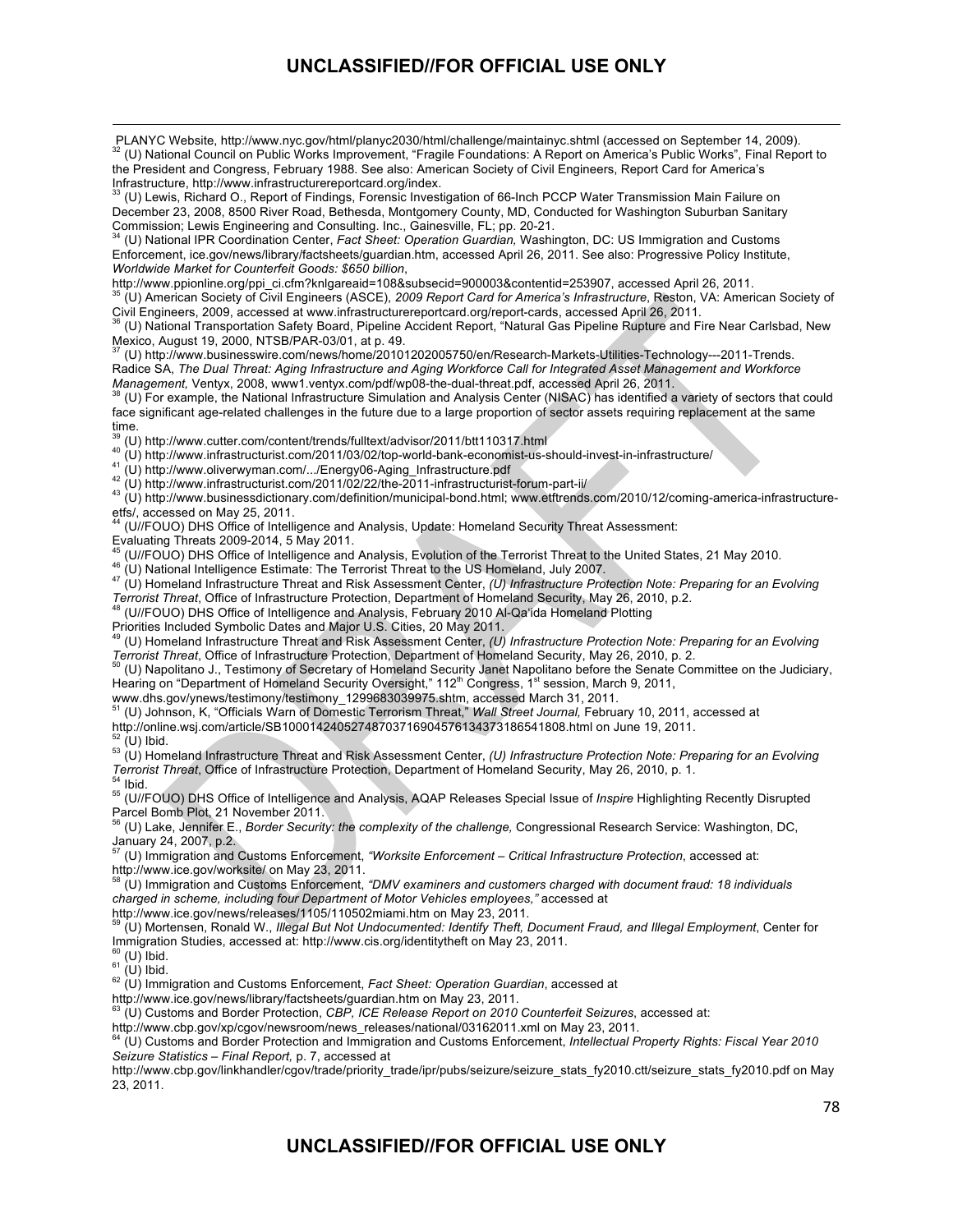<u> 1989 - Andrea Santa Andrea Andrea Andrea Andrea Andrea Andrea Andrea Andrea Andrea Andrea Andrea Andrea Andr</u> 65 (U) Immigration and Customs Enforcement, *Fact Sheet: Operation Guardian*, accessed at http://www.ice.gov/news/library/factsheets/guardian.htm on May 23, 2011. 66 (U) Customs and Border Protection and Immigration and Customs Enforcement, *Intellectual Property Rights: Fiscal Year 2010 Seizure Statistics – Final Report,* p. 14, accessed at http://www.cbp.gov/linkhandler/cgov/trade/priority\_trade/ipr/pubs/seizure/seizure\_stats\_fy2010.ctt/seizure\_stats\_fy2010.pdf on May  $23, 2011.$ 67 (U) Immigration and Customs Enforcement, *Fact Sheet: Operation Guardian*, accessed at http://www.ice.gov/news/library/factsheets/guardian.htm on May 23, 2011. 68 (U) Immigration and Customs Enforcement, *Fact Sheet: Operation Firewall*, accessed at http://www.ice.gov/news/library/factsheets/firewall.htm on May 23, 2011. 69 (U) Homeland Security Newswire, March 27, 2006, Analysis: Even if chemical plants are more secure, transportation of chemicals will not be, accessed at http://homelandsecuritynewswire.com/analysis-even-if-chemical-plants-are-more-secure-transportationchemicals-will-not-be on May 23, 2011.<br><sup>70</sup> (U) Brandon, J, *GPS Jammers Illegal, Dangerous, and Very Easy to* Buy, FOXNews, March 17, 2010, http://www.foxnews.com/scitech/2010/03/17/gps-jammers-easily-accessible-potentially-dangerous-risk/, accessed May 11, 2011. 71 (U) Immigration and Customs Enforcement, *Fact Sheet: Operation Guardian*, accessed at http://www.ice.gov/news/library/factsheets/guardian.htm on May 23, 2011.<br><sup>72</sup> (U) US-Canada Power System Outage Task Force, accessed at https://reports.energy.gov/ on May 23, 2011. 73 (U) Harding, Anne, US Borders at Risk of Bio-invaders, The Scientist, May 16, 2007, accessed at http://www.thescientist.com/news/display/53195/ on May 23, 2011. 74 (U) Wolf, Aaron T. and Newton, Joshua T., *Case Study of Transboundary Dispute Resolution: U.S./Mexico shared aquifers,*  accessed at http://www.transboundarywaters.orst.edu/research/case\_studies/US\_Mexico\_Aquifer\_New.htm on May 23, 2011. 75 (U) M86 Security Labs, *Security Labs Report, January - June 2010*, http://www.m86security.com/documents/pdfs/security\_labs/m86\_security\_labs\_report\_1H2010.pdf, accessed 10 May 10, 2011. 76 (U) SANS (SysAdmin, Audit, Network, Security) Institute, "Top Cyber Security Risks," September 2009, www.sans.org/top-cyber-security-risks/summary.php, accessed March 31, 2011. 77 (U) Lynn, William J. III, Remarks on Cyber at the RSA Conference, San Francisco, California, Tuesday, February 15, 2011, http://www.defense.gov/speeches/speech.aspx?speechid=1535, accessed May 15, 2011. 78 (U) Analysis from the Department of Homeland Security, National Cyber Security Division, Critical Infrastructure Protection Cyber Security (CIP CS) Program, April 2011. 79 (U) SANS Institute, *The Top Cyber Security Risks*, September 2009, http://www.sans.org/top-cyber-security-risks/summary.php,  $\frac{1}{2}$ ,  $\frac{1}{2}$ ,  $\frac{1}{2}$ ,  $\frac{1}{2}$ ,  $\frac{1}{2}$ ,  $\frac{1}{2}$ ,  $\frac{1}{2}$ ,  $\frac{1}{2}$ ,  $\frac{1}{2}$ ,  $\frac{1}{2}$ ,  $\frac{1}{2}$ ,  $\frac{1}{2}$ ,  $\frac{1}{2}$ ,  $\frac{1}{2}$ ,  $\frac{1}{2}$ ,  $\frac{1}{2}$ ,  $\frac{1}{2}$ ,  $\frac{1}{2}$ ,  $\frac{1}{2}$ ,  $\frac{1}{2}$ , 80 (U) National Cyber Security Alliance/ Symantec/ Zogby, *2009 National Cyber Security Alliance/ Symantec Home User Study*, October 2009, pp. 5-7, http://www.staysafeonline.org/sites/default/files/resource\_documents/Home%20User%20Study%20FINAL.pdf, accessed May 11,<br>2011. <sup>81</sup> (U) White House, *Cyberspace Policy Review*, May 2009, p. 33. 82 (U) National Besting a Trusted and Resilient **Accord Accord Accord Accord Accord Accord** Becurity Council and the Homeland Security Council, *Cyberspace Information and Communications Infrastructure*, Washington, DC, The White House, 2009: p. 2, http://www.whitehouse.gov/assets/documents/Cyberspace\_Policy\_Review\_final.pdf, accessed March 31, 2011. 83 (U) National Intelligence Council, *Global Trends 2025: a Transformed World*, Washington, DC: Director of National Intelligence, 2008: p. 97, www.dni.gov/nic\_2025\_project.html, accessed March 31, 2011.<br><sup>84</sup> (U) http://www.911dispatch.com/info/cad/index.html, accessed May 11, 2011. 85 (U) http://www.911dispatch.com/info/cad/index.html, accessive May 2010, and Very Easy to Buy, FOXNews, March 17, 2010, http://www.foxnews.com/scitech/2010/03/17/gps-jammers-easily-accessible-potentially-dangerous-risk/, accessed May 11, 2011. 86 (U) Higgins, KJ, *Encrypted GSM Voice Calls and SMS Messages Hacked in Minutes*, Dark Reading, http://www.darkreading.com/security/encryption/211201467/index.html, accessed May 11, 2011.<br><sup>87</sup> (II) Department of Using Com/security/encryption/211201467/index.html, accessed May 11, 2011. (U) Department of Homeland Security and Department of the Treasury, "Banking and Finance: Critical Infrastructure and Key Resources Sector-Specific Plan as input to the National Infrastructure Protection Plan, May 2007, http://www.dhs.gov/xlibrary/assets/nipp-ssp-banking.pdf, accessed May 9, 2011.<br><sup>88</sup> (U) Ibid.<br><sup>89</sup> (U) Department of Homeland Security, "Banking and Finance Sector Snapshot," 2010.<br><sup>90</sup> (U) Government Accountability Office Grow, Committee on Financial Services, House of Representatives: Critical Infrastructure Protection: Efforts of the Financial Services Sector to Address Cyber Threats," January 2003, http://www.gao.gov/new.items/d03173.pdf , accessed May 10, 2011. <sup>91</sup> (U) Ibid.<br><sup>92</sup> (U) 2010 Data Breach Investigations Report (A Study Conducted by the Verizon RISK Team in cooperation with the United States Secret Service, July 2010, http://www.verizonbusiness.com/resources/reports/rp\_2010-data-breach-report\_en\_xg.pdf, accessed May 13, 2011. <sup>93</sup> (U) Government Accountability Office, "Report to the Subcommittee on Domestic Monetary Policy, Technology, and Economic<br>Grow. Committee on Financial Services. House of Representatives: Critical Infrastructure Protecti Grow, Committee on Financial Services, House of Representatives: Critical Infrastructure Protection: Efforts of the Financial Services Sector to Address Cyber Threats," January 2003, http://www.gao.gov/new.items/d03173.pdf , accessed May 10, 2011. <sup>94</sup> (U) Ibid.<br><sup>95</sup> (U) Ibid.<br><sup>96</sup> (U) 20*10 Data Breach Investigations Report* (A Study Conducted by the Verizon RISK Team in cooperation with the United States Secret Service), July 2010, http://www.verizonbusiness.com/resources/reports/rp\_2010-data-breach-report\_en\_xg.pdf, accessed May 13, 2011.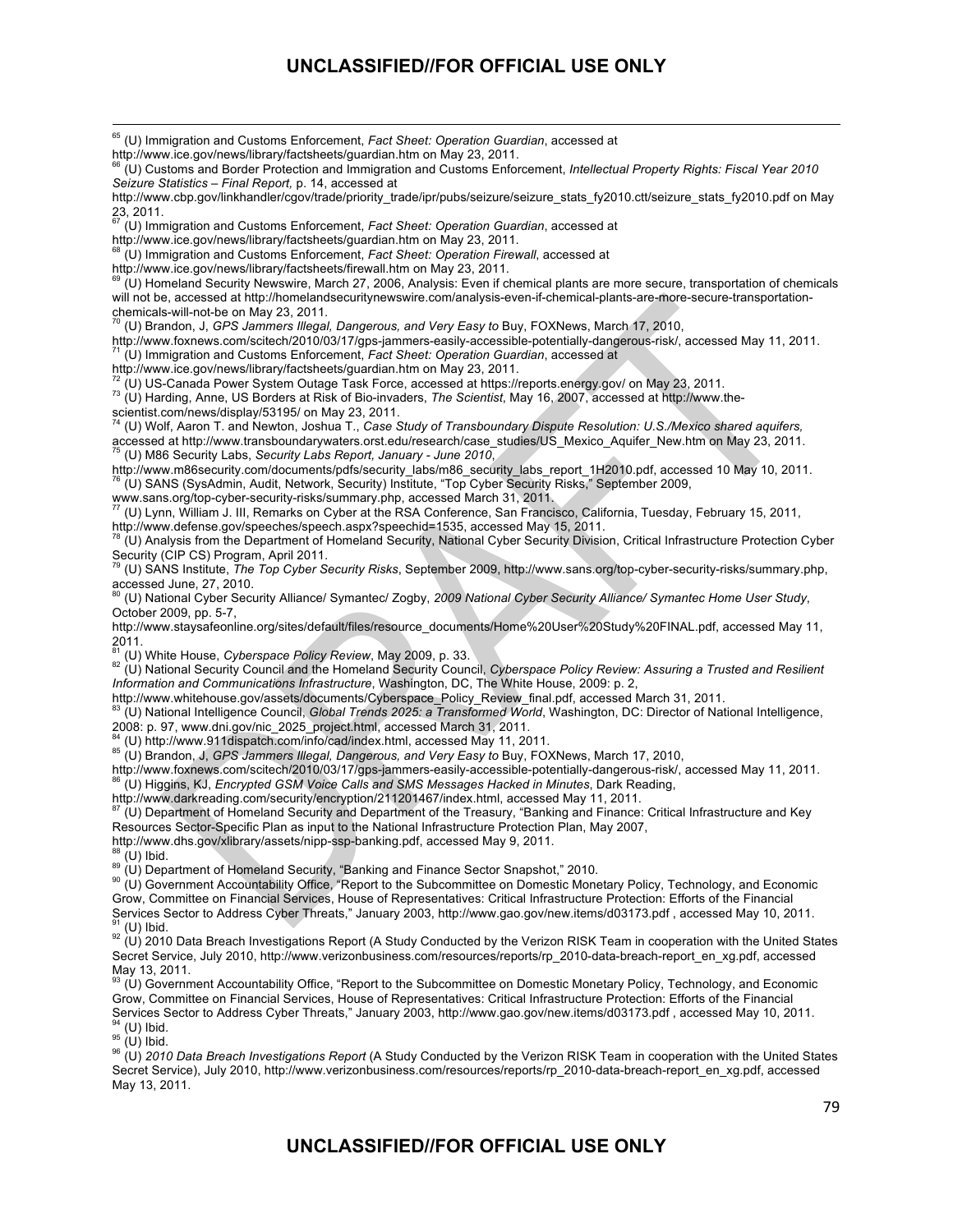<u> 1989 - Andrea Santa Andrea Andrea Andrea Andrea Andrea Andrea Andrea Andrea Andrea Andrea Andrea Andrea Andr</u> <sup>97</sup> (U) Congressional Research Service, *Banking and Financial Infrastructure Continuity: Pandemic Flu, Terrorism, and Other Challenges," May 4, 2009, http://www.fas.org/sgp/crs/misc/RL31873.pdf, accessed May 13, 2011.* <sup>98</sup> (U) Ibid.<br><sup>99</sup> (U) Ibid.<br><sup>109</sup> (U) Ibid.<br><sup>101</sup> (U) Ibid.<br><sup>102</sup> (U) Ibid.<br><sup>102</sup> (U) Ibid.<br><sup>103</sup> (U) Ibid.<br><sup>103</sup> (U) Ibid.<br><sup>103</sup> (U) Ibid.<br><sup>104</sup> (U) Ibid.<br><sup>104</sup> (U) Ibid.<br><sup>104</sup> (U) Ibid.<br><sup>104</sup> (U) Ibid.<br><sup>106</sup> (U) Ibid.

http://training.fema.gov/EMIWeb/IS/IS860a/CIKR/comFac1.htm, accessed June 20, 2011.

<sup>107</sup> (U) Ibid.<br><sup>108</sup> (U) Department of Homeland Security, *Chemical Sector: Critical Infrastructure and Key Resources*,

http://www.dhs.gov/files/programs/gc\_1188567509125.shtm, accessed on May 6 2011.

109 (U) *BBC*, "1984: Hundreds die in Bhopal chemical accident,"

http://news.bbc.co.uk/onthisday/hi/dates/stories/december/3/newsid\_2698000/2698709.stm, accessed on May 31, 2011. The Bhopal incident was not the result of an intentional act, but it illustrates the potential consequences of industrial systems failures within the Chemical Sector.

110 (U) Broad, William J., Markoff, John, and Sanger, David E., "Israeli Test on Worm Called Crucial in Iran Nuclear Delay," *The New*  York Times, http://www.nytimes.com/2011/01/16/world/middleeast/16stuxnet.html?\_r=2, accessed on May 31, 2011.<br><sup>111</sup> (U) Federal Register, "National Protection and Programs Directorate; Chemical Facility Anti-Terrorism Stan

Surety Program," http://www.federalregister.gov/articles/2010/04/13/2010-8312/national-protection-and-programs-directoratechemical-facility-anti-terrorism-standards-personnel#h-10, accessed on May 31, 2011.<br><sup>112</sup> (U) Noonan, Thomas, and Archuleta, Edmund, "The National Infrastructure Advisory Council's Final Report and

Recommendations on the Insider Threat to Critical Infrastructures,"

http://www.dhs.gov/xlibrary/assets/niac/niac\_insider\_threat\_to\_critical\_infrastructures\_study.pdf, accessed on May 31, 2011. 113 (U) *BBC*, "Anger at Toulouse blast location," http://news.bbc.co.uk/2/hi/europe/1557644.stm, accessed on Jun 16, 2011. See also Fire and Blast Information Group (FABIG), http://www.fabig.com/NR/rdonlyres/BAE3F92B-9AE9-4697-BBC2- F6E1B0C4431D/2691/Toulouse.pdf, accessed on June 16, 2011.<br><sup>114</sup> (UNITE: Department of the first state of the first state of the first state of the first state of the first state of the first state of the first state of th

114 (U) U.S. Department of Labor, "Phillips 66 Company Houston Chemical Complex Explosion and Fire," April 1990, http://ncsp.tamu.edu/reports/phillips/first%20part.pdf, accessed June 20, 2011.

115 (U) Department of Homeland Security, *Chemical Sector-Specific Plan*, 2010, http://www.dhs.gov/xlibrary/assets/nipp-sspchemical-2010.pdf, accessed June 9, 2011.

116 (U) Department of Homeland Security, *Commercial Facilities Sector: Critical Infrastructure and Key Resources*, www.dhs.gov/files/programs/gc\_1189101907729.shtm, accessed on May 13, 2011.

117 (U) House Committee on Homeland Security, Majority Staff Report Examining: "Public Health, Safety, and Security for Mass Gatherings," May 2008, https://hsdl.org/?view&doc=95328&coll=limited, accessed on June 14, 2011.

118 (U) Mueller, Robert S., Federal Bureau of Investigation, "Statement Before the Senate Committee on Appropriations," April 15, 2010, www2.fbi.gov/congress/congress10/mueller041510.htm, accessed May 13, 2011.

119 (U) Federal Bureau of Investigation, "First Strike: Global Terror in America," February 26, 2008,

www.fbi.gov/news/stories/2008/february/tradebom\_022608, accessed on June 14, 2011.

120 (U) Federal Bureau of Investigation, Counterterrorism Threat Assessment and Warning Unit, 1996, "Terrorism in the United

States: 1996," www.fbi.gov/stats-services/publications/terror\_96.pdf, accessed on June 14, 2011.<br><sup>121</sup> (U) Federal Bureau of Investigation, "The Times Square Case," May 4, 2010,

www.fbi.gov/news/stories/2010/may/timessquare\_050410/times-square-case, accessed on June 14, 2011.<br><sup>122</sup> (U) Mueller, Robert S., Federal Bureau of Investigation, "Statement Before the Senate Committee on Appropriations," A

2010, www2.fbi.gov/congress/congress10/mueller041510.htm, accessed May 13, 2011. 123 (U) Department of Homeland Security, *Commercial Facilities Sector: Critical Infrastructure and Key Resources*, accessed at www.dhs.gov/files/programs/gc\_1189101907729.shtm on May 13, 2011.

 $24$  (U) The Guardian, "Eight dead as bombers target Western-owned Jakarta hotels," July 17, 2009,

www.guardian.co.uk/world/2009/jul/17/bombs-explode-hotels-indonesia, accessed June 14, 2011.

125 (U) CNN, "Deadly blast targets Marriott Hotel in Islamabad," September 20, 2008, http://articles.cnn.com/2008-09-

20/world/pakistan.islamabad.marriott.blast\_1\_vehicle-bomb-explosion-bodies?\_s=PM:WORLD, accessed on June 14, 2011.

<sup>126</sup> (U) RAND, "The Lessons of Mumbai," 2009, assessed at www.rand.org/pubs/occasional\_papers/2009/RAND\_OP249.pdf on June 14,  $2011$ .

127 (U) Bloomberg, "Jakarta Bombs Show Hotels Still Favored Terror Target," July 18, 2009,

http://www.bloomberg.com/apps/news?pid=newsarchive&sid=aQAhI4rtQcpQ, accessed June 16, 2011.

.<br>(U) Global Terrorism Database, National Consortium for the Study of Terrorism and Responses to Terrorism,

www.start.umd.edu/gtd/search/Results.aspx?start\_yearonly=&end\_yearonly=&start\_year=&start\_month=&start\_day=&end\_year=&e nd\_month=&end\_day=&asmSelect0=&asmSelect1=&weapon=5&attack=2&target=1&target=14&target=15&target=18&dtp2=all&suc cess=yes&casualties\_type=b&casualties\_max=, accessed May 13, 2011. 129 (U) Simon, Steven and Jonathan Stevenson, "Al-Qaeda's new strategy: Less apocalypse, more street fighting," *The Washington* 

*Post,* October 10, 2010, www.washingtonpost.com/wp-dyn/content/article/2010/10/08/AR2010100802664.html, accessed May 13, 2011.

 $130$  (U) Ibid.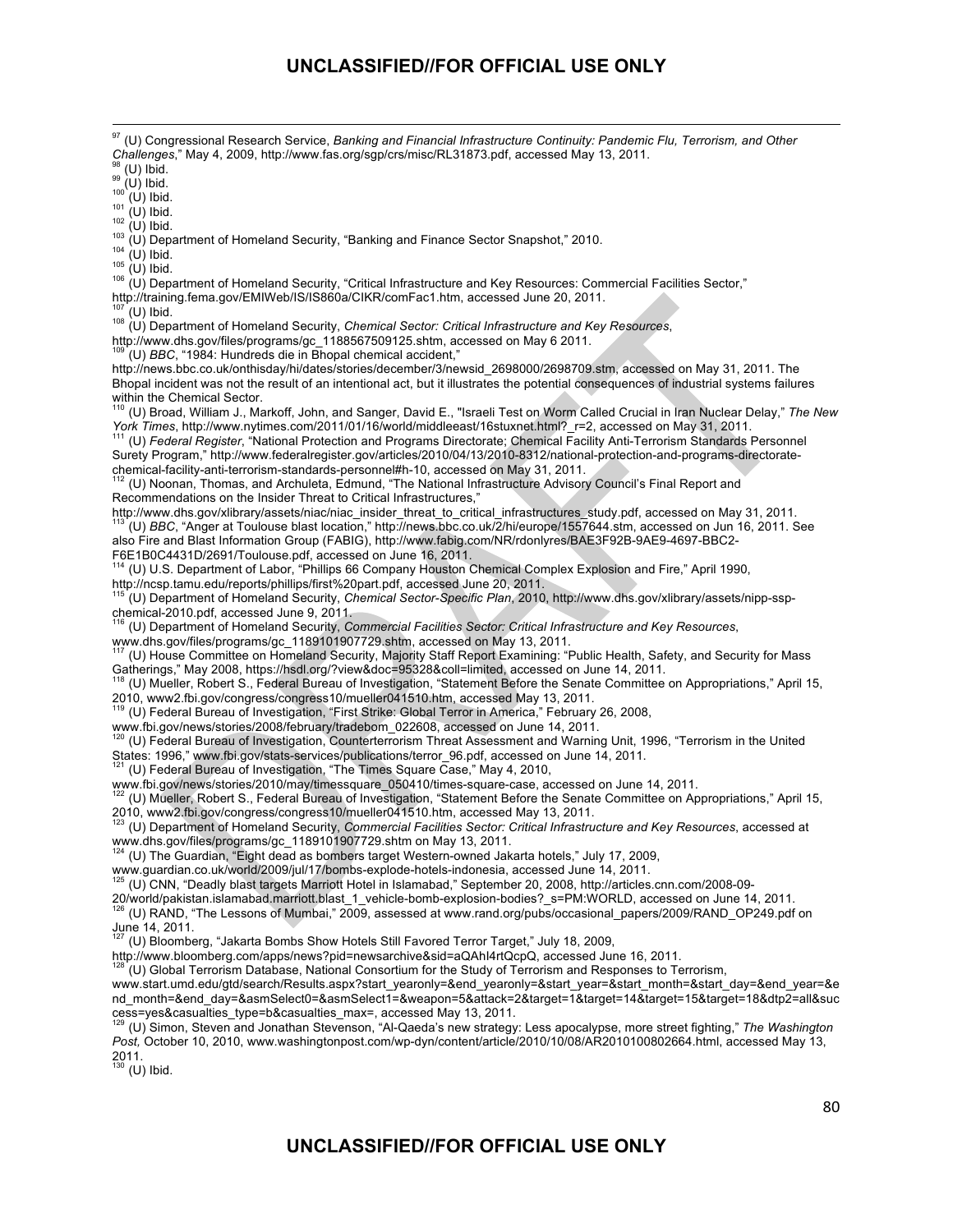<u> 1989 - Andrea Santa Andrea Andrea Andrea Andrea Andrea Andrea Andrea Andrea Andrea Andrea Andrea Andrea Andr</u>

<sup>131</sup> (U) National Retail Federation, "NRF-ICSC Emergency Response Protocols to Active Shooters," 2008,

www.lpinformation.com/Portals/0/NRF\_ActiveShooter\_Guidelines.pdf, accessed May 13, 2011.

132 (U) Clapper, James R., Director of National Intelligence, "Statement for the Record on the Worldwide Threat Assessment of the U.S. Intelligence Community for the House Permanent Select Committee on Intelligence," February 10, 2011, assessed at www.dni.gov/testimonies/20110210\_testimony\_clapper.pdf on June 14, 2011.<br>www.dni.gov/testimonies/20110210\_testimony\_clapper.pdf on June 14, 2011.<br><sup>133</sup> (U) Karam, P.A., "Radiological Terrorism," Human and Ecological Risk A

134 (U) National Research Council, Radiation Source Use and Replacement, Washington, Committee on Radiation Source Use and Replacement, National Academies Press, Washington, DC, 2008, www.nap.edu/catalog.php?record\_id=11976, accessed May 2, 2011.<br><sup>135</sup> (U) Central Intelligence Agency, "Terrorist CBRN: Materials and Effects," May 2003, www.cia.gov/library/reports/general-reports-

1/terrorist\_cbrn/terrorist\_CBRN.htm, accessed May 13, 2011.

136 (U) Department of Homeland Security, *Commercial Facilities Sector-Specific Plan*, 2010, www.dhs.gov/xlibrary/assets/nipp-sspcommercial-facilities-2010.pdf, accessed May 13, 2011.<br><sup>137</sup> (U) Department of Homeland Security, "Communications Sector Snapshot,"

www.dhs.gov/xlibrary/assets/nipp\_snapshot\_communications.pdf, accessed May 11, 2011. 138 (U) Department of Homeland Security, *Communications Sector-Specific Plan*, 2010, www.dhs.gov/xlibrary/assets/nipp-ssp-

communications-2010.pdf, accessed June 21, 2011.<br><sup>139</sup> (U) Kowalski, E. and D. Cappelli, U.S. Secret Service and Carnegie Mellon, "Insider Threat Study: Illicit Cyber Activity in the Information Technology and Telecommunications Sector," January 2008, www.cert.org/archive/pdf/insiderthreat\_it2008.pdf, accessed May 11, 2011.<br><sup>140</sup> (U) CENTRA Technology, on behalf of Department of Homeland Security, Office of Risk Management and Analysis, "OECD

Futures Project on Future Global Shocks: Geomagnetic Storms," January 14, 2011,

www.oecd.org/dataoecd/57/25/46891645.pdf?bcsi\_scan\_1CFAD6D3D20A37D6=bCHlqgmJmCJjVtZNG26itk7BN9QNAAAALuRmT

w==&bcsi\_scan\_filename=46891645.pdf, accessed May 11, 2011.<br><sup>141</sup> (U) National Security Telecommunications Advisory Committee (NSTAC), "NSTAC Report to the President on Commercial Communications Reliance on the Global Positioning System," February 28, 2008.

(U) Department of Homeland Security, "Communications Sector Snapshot,"

www.dhs.gov/xlibrary/assets/nipp\_snapshot\_communications.pdf, accessed May 11, 2011.<br><sup>143</sup> (U) Federal Communications Commission, "Communications Interdependencies," http://transition.fcc.gov/pshs/techtopics19.html, accessed June 10, 2011.

144 (U) Department of Homeland Security, "Critical Manufacturing Sector Snapshot,"

www.dhs.gov/xlibrary/assets/nipp\_snapshot\_criticalmanufacturing.pdf, accessed June 20, 2011.

145 (U) Ibid.<br><sup>146</sup> (U) Stecke, Kathryn E. and Kumar, Sanjay, "Sources of Supply Chain Disruptions, Factors that Breed Vulnerability, and Mitigating Strategies," University of Texas at Dallas School of Management, April 2010.

147 (U) Peck, H., Abley, J., Christopher, M., Haywood, M., Saw, R., Rutherford, C., and Strathern, M., "Creating Resilient Supply Chains: A Practical Guide," Centre for Logistics and Supply Chain Management, Cranfield School of Management, Cranfield, UK  $(2003)$ .<br><sup>148</sup> (U) Ibid.

148 (U) Ibid. 149 (U) Haveman, Jon D. and Howard J. Shatz, eds., *Protecting the Nation's Seaports: Balancing Security and Cost*, San Francisco: Public Policy Institute of California, 2006.

<sup>150</sup> (U) Kawamoto, Dawn, "Port Closures Hamper Tech Shipments," CNET News Online, http://news.cnet.com/Port-closures-<br>hamper-tech-shipments/2100-1005\_3-960224.html, accessed May 3, 2011.

(U) Stecke, Kathryn E. and Kumar, Sanjay, "Sources of Supply Chain Disruptions, Factors that Breed Vulnerability, and Mitigating Strategies," University of Texas at Dallas School of Management, April 2010.

152 (U) Baker, Stewart, with Natalia Filipiak and Katrina Timlin, "In the Dark: Crucial Industries Confront Cyberattacks," McAfee second annual critical infrastructure report (written with the Center for Strategic and International Studies), 2011.<br><sup>153</sup> (U) Ibid.

153 (U) Ibid. 154 (U) Homeland Security Newswire, "Stuxnet heralds age of cyber weapons, virtual arms race,"

http://homelandsecuritynewswire.com/stuxnet-heralds-age-cyber-weapons-virtual-arms-race, accessed May 3, 2011.<br><sup>155</sup> (U) Keeney, M., Kowalski, E., Capelli, D., Moore, A., Shimeall, T., and Rogers, S., "Insider Threat Study Sabotage in Critical Infrastructure Sectors," United States Secret Service and Carnegie Mellon CERT Software Engineering Institute, May 2005.

156 (U) Ibid.<br><sup>157</sup> (U) Stecke, Kathryn E. and Kumar, Sanjay, "Sources of Supply Chain Disruptions, Factors that Breed Vulnerability, and Mitigating Strategies," University of Texas at Dallas School of Management, April 2010.<br><sup>158</sup> (U) Department of Homeland Security, Dams Sector-Specific Plan, 2010.

158 (U) Department of Homeland Security, *Dams Sector-Specific Plan*, 2010. 159 (U) Department of Homeland Security, "Dams Sector Snapshot*,"* 2010, www.dhs.gov/xlibrary/assets/nipp\_snapshot\_dams.pdf, accessed June 1, 2011.<br><sup>160</sup> (U) National Dam Safety Review Board, Independent Panel of Engineers, "Report on Breach of Delhi Dam," December 1, 2010,

www.iowadnr.gov/water/floodplain/files/delhi\_report.pdf, accessed June 1, 2011. See, among others, the failure of Iowa's Delhi Dam in 2010 following heavy rainfall and overtopping.<br><sup>161</sup> (L) Notional Carrollis

161 (U) National Committee on Levee Safety, "Draft Recommendations for a National Levee Safety Program: A Report to Congress from the National Committee on Levee Safety," January 15, 2009, www.nfrmp.us/ncls/docs/NCLS-Recommendation-Report\_012009\_DRAFT.pdf, accessed on April, 26, 2011.

162 (U) Geotechnical Extreme Events Reconnaissance, "Preliminary Observations of the Fujinuma Dam Failure Following the March 11, 2011 Tohoku Offshore Earthquake, Japan," June 6, 2011,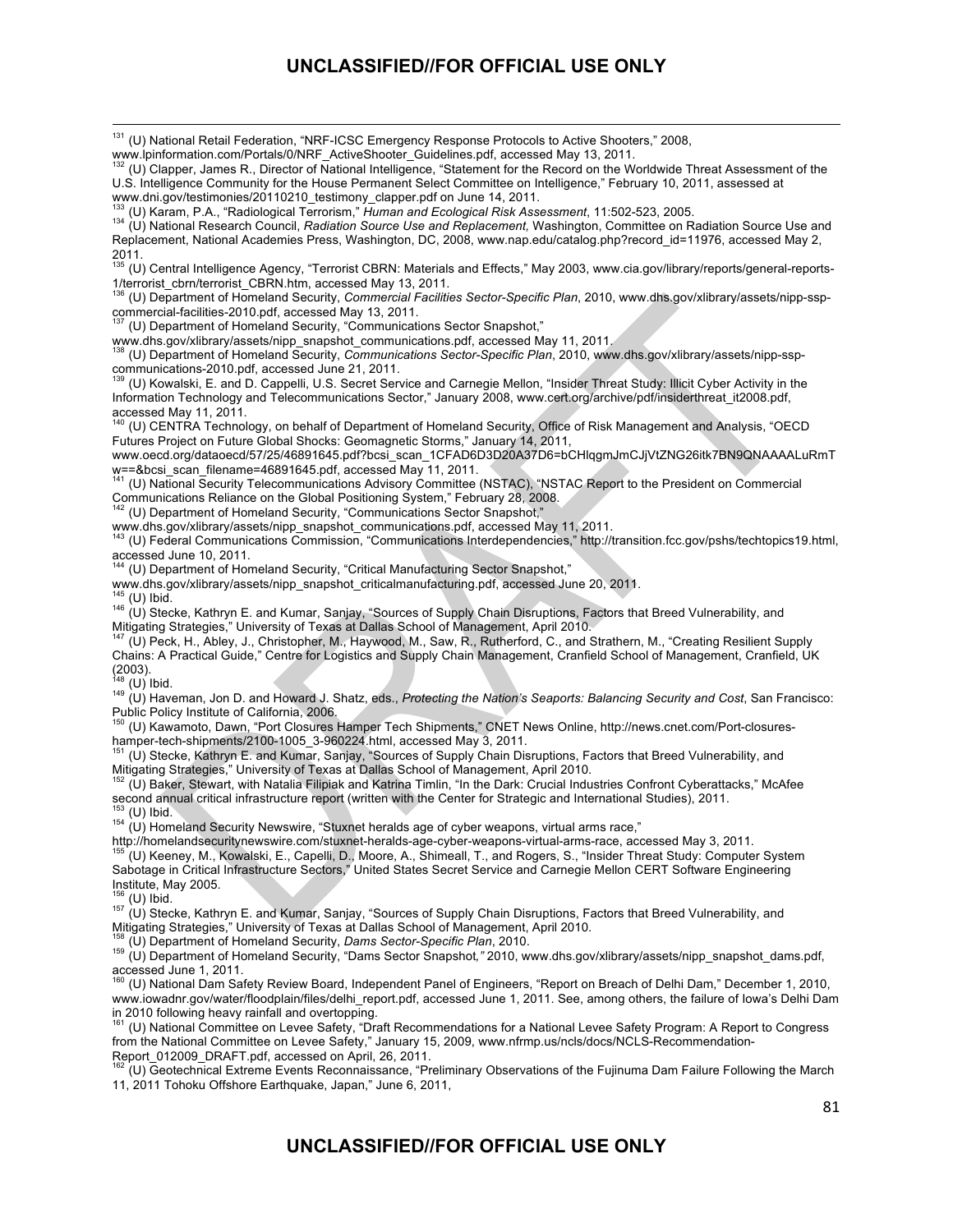<u> 1989 - Andrea Santa Andrea Andrea Andrea Andrea Andrea Andrea Andrea Andrea Andrea Andrea Andrea Andrea Andr</u> www.geerassociation.org/GEER\_Post%20EQ%20Reports/Tohoku\_Japan\_2011/QR5\_Preliminary%20Observations%20of%20Fujin uma%20Dam%20Failure\_(06-06-11).pdf, accessed on June 14, 2011.<br><sup>163</sup> (U//FOUO) Department of Homeland Security, *2010 Sector CIKR Protection Annual Report for the Dams Sector, "Sector Risk* 

Considerations," June 2010.

164 (U//FOUO) Department of Homeland Security, Office of Intelligence and Analysis, "Terrorist Tactic: Water-Borne Improvised Explosive Devices," March 4, 2011.

165 (U//FOUO) Department of Homeland Security, *2010 Sector CIKR Protection Annual Report for the Dams Sector,* "Sector Risk Considerations," June 2010.

166 (U) Hydroworld, "Attack on hydropower station in Russia leaves two dead, damages plant," July 21, 2010,

www.hydroworld.com/index/display/article-display/9764384543/articles/hrhrw/News-2/2010/07/attack-on\_hydropower.html, accessed on June 14, 2011.

167 (U) Based on searches of the START Global Terrorism database, www.start.umd.edu/gtd/, accessed on April 26, 2011, and the NCTC Worldwide Incident Tracking System, https://wits.nctc.gov/FederalDiscoverWITS/, accessed on April 26, 2011.

168 (U) American Society of Civil Engineers (ASCE), *2009 Report Card for America's Infrastructure*, Reston, VA: American Society of Civil Engineers, 2009, accessed at www.infrastructurereportcard.org/report-cards, accessed April 26, 2011.

1<sup>69</sup> (U) Ibid.<br><sup>170</sup> (U) Ibid.<br><sup>171</sup> (U) Department of Homeland Security, *Dams Sector-Specific Plan*, 2010.<br><sup>172</sup> (U) Department of Homeland Security, "Defense Industrial Base Snapshot,"

www.dhs.gov/xlibrary/assets/nipp\_snapshot\_defenseindustrialbase.pdf, accessed May 10, 2011.<br><sup>173</sup> (U) Department of Homeland Security and Department of Defense, *Defense Industrial Base: Critical Infrastructure and Key Resources Sector-Specific Plan as input to the National Infrastructure Protection Plan,* 2007, www.dhs.gov/xlibrary/assets/nipp-sspdefense-industrial-base.pdf, accessed June 1, 2011.

174 (U) Department of Defense, Defense Security Service, "Targeting U.S. Technologies: A Trend Analysis of Reporting from Defense Industry," 2010, http://dssa.dss.mil/counterintel/2010/DSS\_Unclassified.pdf, accessed May 10, 2011.

175 (U//FOUO) Department of Homeland Security and Department of Defense, 2010 Sector CIKR Protection Annual Report for the<br>Defense Industrial Base, "Sector Risk Considerations," June 2010.

176 (U) Ibid.<br>177 (U) Ibid.<br><sup>178</sup> (U) Mcafee and Center for Strategic & International Studies, "In the Dark: Crucial Industries Confront Cyberattacks," April 2011,

www.mcafee.com/us/resources/reports/rp-critical-infrastructure-protection.pdf, accessed May 10, 2011.<br><sup>179</sup> (U) Department of Defense, Defense Security Service, "Targeting U.S. Technologies: A Trend Analysis of Reporting f Defense Industry," 2010, http://dssa.dss.mil/counterintel/2010/DSS\_Unclassified.pdf, accessed May 10, 2011.

<sup>180</sup> (U//FOUO) Department of Homeland Security and Department of Defense, 2010 Sector CIKR Protection Annual Report for the<br>Defense Industrial Base, "Sector Risk Considerations," June 2010.

*Defense Industrial Base,* "Sector Risk Considerations," June 2010. 181 (U) U.S. Department of Commerce, Bureau of Industry and Security, Office of Technology Evaluation, *Defense Industrial Base Assessment: Counterfeit Electronics,* January 2010,

www.bis.doc.gov/defenseindustrialbaseprograms/osies/defmarketresearchrpts/final\_counterfeit\_electronics\_report.pdf, accessed May 10, 2011.

182 (U) Grow, B., T. Chi-chu, C. Edwards, and B. Burnsed, Bloomberg Business Week, "Dangerous Fakes," October 2, 2008, www.businessweek.com/magazine/content/08\_41/b4103034193886.htm, accessed May 10, 2011.

183 (U) Department of Homeland Security and Department of Defense, *Defense Industrial Base: Critical Infrastructure and Key Resources Sector-Specific Plan as input to the National Infrastructure Protection Plan,* 2007, www.dhs.gov/xlibrary/assets/nipp-sspdefense-industrial-base.pdf, accessed May 10, 2011.

184 (U) Department of Homeland Security, "Emergency Services Sector: Critical Infrastructure and Key Resources,"

www.dhs.gov/files/programs/gc\_1189094187811.shtm, accessed June 20, 2011.<br><sup>185</sup> (U) Department of Homeland Security Emergency Services Sector-Specific Plan, www.dhs.gov/xlibrary/assets/nipp-sspemergency-services.pdf, accessed on June 21, 2011.

<sup>186</sup> (U) International Telecommunications Union News, "Satellite communications to bolster emergency response,"

www.itu.int/net/itunews/issues/2011/02/34.aspx , accessed on June 21, 2011.<br><sup>187</sup> (U) Government Accountability Office, "First Responders: Much Work Remains to Improve Communications Interoperability," April 2007, www.gao.gov/new.items/d07301.pdf, accessed on June 21, 2011.<br><sup>188</sup> (U) National Academy of Engineering,www.nae.edu/Publications/TheBridge/Archives/19804/20091.aspx,2010

189 (U) Reuters, "Anthrax scare briefly closes ABC News Office," www.reuters.com/article/2007/06/16/us-anthrax-

idUSN1528187420070616, accessed June 21, 2011.<br><sup>190</sup> (U) Maniscalco, Paul M. and Christen, Hank T., *Homeland Security: Principles and Practice of Terrorism Response*, Sudbury, MA: Jones & Bartlett Learning, 2010.

191 (U) Reuters, "Factbox: Congresswoman Gabrielle Giffords shot," www.reuters.com/article/2011/01/08/us-usa-shooting-

congresswoman-factbox-idUSTRE70723F20110108, accessed on June 21, 2011. 192 (U) Rivera, Ray and Sahak, Sharifullah, "Five Arrests in Attack on Hospital in Kabul," *The New York Times*,

www.nytimes.com/2011/05/24/world/asia/24afghanistan.html, accessed on June 21, 2011.<br><sup>193</sup> (U) U.S. Department of Homeland Security and Department of Energy*, Energy Sector-Specific Plan: An Annex to the National Infrastructure Protection Plan 2010.*

194 (U//FOUO) Department of Homeland Security and Department of Energy, 2010 Energy Sector CIKR Protection Annual Report, draft, May 3, 2010.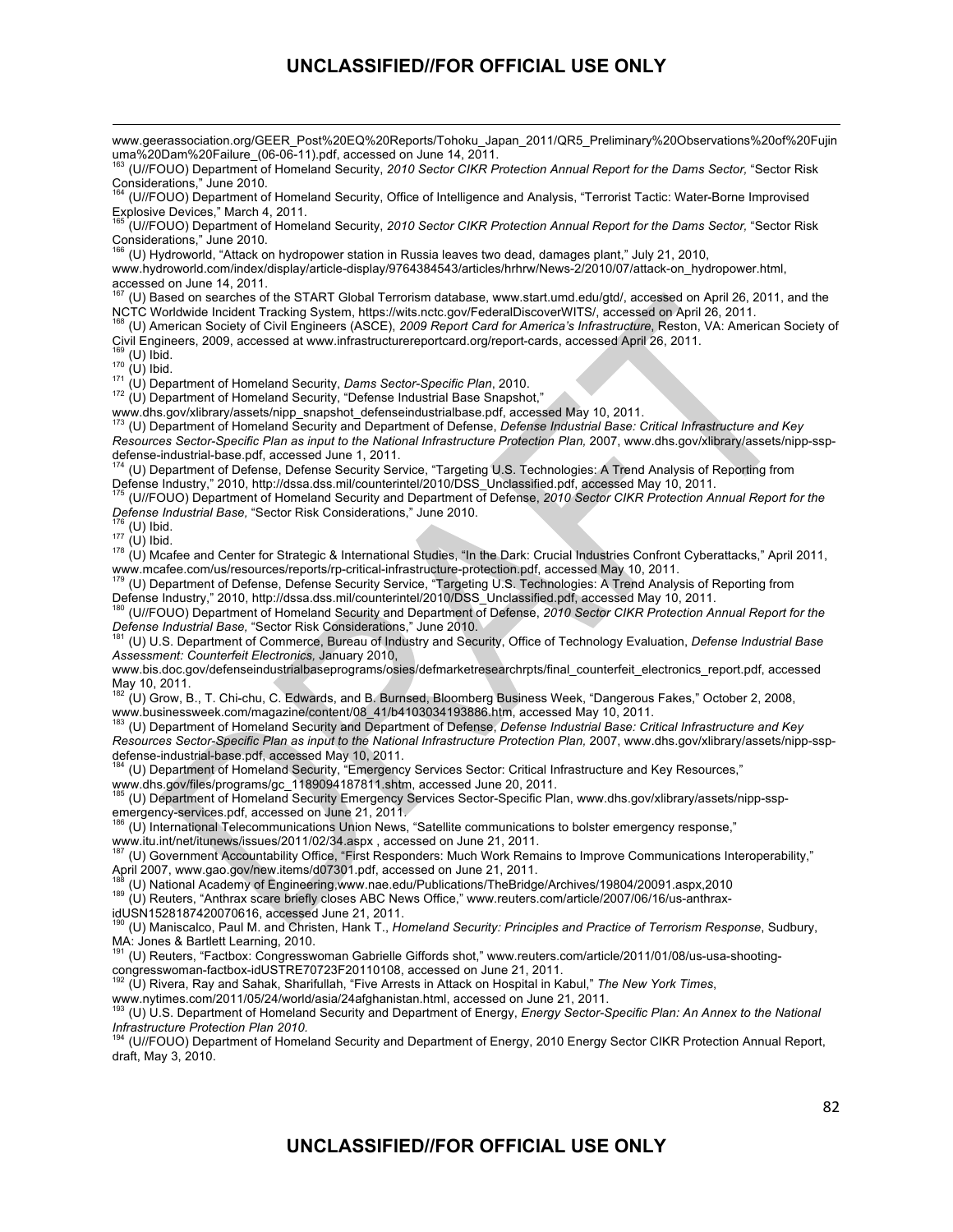(U) NCTC Worldwide Incident Tracking System,

https://wits.nctc.gov/FederalDiscoverWITS/index.do?Rd=FacilitiesType%7C4294967143%7CEnergy+Infrastructure&t=Records&Nrc =id+8074+dynrank+disabled&N=0, accessed June 21, 2011.

197 (U//FOUO) Department of Homeland Security and Department of Energy, 2010 Energy Sector CIKR Protection Annual Report,

draft, May 3, 2010.<br><sup>198</sup> (U) U.S. Energy Information Administration, "2010 Outlook for Hurricane-Related Production Outages in the Gulf of Mexico," June 2010, www.eia.gov/steo/special/pdf/2010\_sp\_03.pdf, accessed June 21, 2011.

199 (U) U.S. Department of Homeland Security and Department of Energy, *Energy Sector-Specific Plan: An Annex to the National Infrastructure Protection Plan 2010.*

200 (U) U.S Department of Agriculture, Louisiana Field Office, *Louisiana Farm Reporter,* Baton Rouge, LA: USDA, 11(6)(2011) www.nass.usda.gov/Statistics\_by\_State/Louisiana/Publications/Farm\_Reporter/Ff031711.pdf, accessed April 13, 2011.

201 (U) U.S. Food and Drug Administration, *Food Facilities Registration Statistics,* December 1, 2010,

www.fda.gov/Food/GuidanceComplianceRegulatoryInformation/RegistrationofFoodFacilities/ucm236512.htm, accessed April 14,

2011. 202 (U) U.S. Department of Agriculture, Food and Drug Administration, and DHS Office of Infrastructure Protection, *Sector Specific*  Plan: Agriculture and Food, Washington, D.C.: U.S. Department of Homeland Security, May 2007.<br><sup>203</sup> (U) Centers for Disease Control, Estimates of Foodborne Illness in the United States, Atlanta, Georgia: U.S. Department of

Health and Human Services, December 15, 2010, www.cdc.gov/foodborneburden/index.html, accessed May 8, 2011.

204 (U) Scallan, E., Hoekstra, R.M., Angulo, F.J., Tauxe, R.V., Widdowson, M-A., Roy, S.L., et al., "Foodborne Illness Acquired in the United States: Major Pathogens," U.S. Centers for Disease Control Emerging Infectious Diseases 17(1)(2011): 7-15

www.cdc.gov/EID/content/17/1/7.htm, accessed May 9, 2011.<br><sup>205</sup> (U) Scallan, E., Griffin, P.M., Angulo, F.J., Tauxe, R.V., and R.M. Hoekstra, "Foodborne Illness Acquired in the United States: Unspecified Agents," U.S. Centers for Disease Control Emerging Infectious Diseases 17(1)(2011): 16-22,

www.cdc.gov/eid/content/17/1/16.htm, accessed May 9, 2011. 206 (U) Batz, M.B. , Hoffmann, S., and J.G. Morris, Jr., *Ranking the Risks: The 10 Pathogen-Food Combinations With The Greatest Burden on Public Health,* Gainesville, Florida: University of Florida, Emerging Pathogens Institute, April 2011, www.epi.ufl.edu/?q=RankingTheRisks, accessed May 9, 2011.

207 (U) U.S. Food and Drug Administration, "Introduction to Food Security Awareness," *Training Continuation Courses*, 2007, www.fda.gov/Training/ForStateLocalTribalRegulators/ucm120951.htm, accessed May 9, 2011.

208 (U) Department of Homeland Security Office of Infrastructure Protection, *National Risk Estimate: Global Supply Chain Risk*, Washington, D.C.: U.S. Department of Homeland Security, 2011, draft.

209 (U) CIA Directorate of Intelligence, *Terrorist CBRN: Materials and Effects,* Washington, D.C: Central Intelligence Agency, May

2003, www.cia.gov/library/reports/general-reports-1/CBRN\_threat.pdf, accessed May 9, 2011.<br><sup>210</sup> (U) Tucker, J.B., *Historical Trends Related to Bioterrorism: An Empirical Analysis*, U.S. Centers for Disease Control Emergi Infectious Diseases 5(4)(1999): 498-504, www.cdc.gov/ncidod/eid/vol5no4/tucker.htm, accessed May 9, 2011.

211 (U) USDA Economic Research Service, "Economic Impacts on Foreign Animal Disease," *Economic Research Report* (57), Washington, D.C.: U.S. Department of Agriculture, May 2008.

212 (U) Tabuchi, H., "Disease Threatens Japan's Beef Trade," *The New York Times*, June 11, 2010,

www.nytimes.com/2010/06/12/business/global/12beef.html, accessed May 9, 2011.<br><sup>213</sup> (U) Carpenter, T.E., O'Brien, J.M., Hagerman, A.D., and B.A. McCarl, "Epidemic and Economic Impacts of Delayed Detection of Foot-and-Mouth Disease: A Case Study of a Simulated Outbreak in California, " Journal of Veterinary Diagnostic Investigation (23)(2011): 26–33, http://fazd.tamu.edu/2011/01/files/2011/01/Epidemic-and-economic-impacts-of-delayed-detection-of-foot-and-

mouth-disease.pdf, accessed May 9, 2011.<br><sup>214</sup> (U) U.S. Environmental Protection Agency, "Agriculture and Food Supply," *Climate Change – Health and Environmental Effects*, www.epa.gov/climatechange/effects/agriculture.html, accessed May 9, 2011.

<sup>216</sup> (U) U.S. Department of Agriculture, Climate Change, www.usda.gov/oce/climate\_change/index.htm, accessed May 9, 2011.<br><sup>216</sup> (U) U.S. Climate Change Science Program, Synthesis and Assessment Product 4.3: The Effects of *Agriculture, Land Resources, Water Resources and Biodiversity in the United States*, Washington, D.C.: U.S. Department of Agriculture, May 2008, www.usda.gov/oce/climate\_change/sap\_2007\_FinalReport.htm, accessed May 9, 2011.

217 (U) U.S. Department of Agriculture, Food and Drug Administration, and DHS Office of Infrastructure Protection, *Sector Specific*  Plan: Agriculture and Food, Washington, D.C.: U.S. Department of Homeland Security, May 2007.<br><sup>218</sup> (U) Department of Homeland Security Office of Infrastructure Protection, National Risk Estimate: Global Supply Chain Risk,

Washington, D.C.: U.S. Department of Homeland Security, 2011, draft.

219 (U) Government Accountability Office, "Homeland Security: Actions Need to Better Protect National Icons and Federal Office Buildings from Terrorism," http://www.gao.gov/new.items/d05790.pdf, accessed May 10, 2011.

<sup>0</sup> (U) Doherty, Ruth, "Critical Research/Innovation Focus Area Document: Vehicle-Borne Improvised Explosive Devices (VBIED) Detection," DHS, Science and Technology Directorate, http://www.dhs.gov/xlibrary/assets/st\_detect\_and\_defeat\_vbied.pdf,

accessed May 10, 2011.<br><sup>221</sup>(U) Las Vegas Sun, "Courthouse gunhman had history of brushes with law," January 5, 2010,

www.lasvegassun.com/news/2010/jan/05/news-conference-scheduled-federal-courthouse/, accessed June 20, 2011.<br><sup>222</sup> (U) Baker, Stewart, with Natalia Filipiak and Katrina Timlin, "In the Dark: Crucial Industries Confront Cybe second annual critical infrastructure report (written with the Center for Strategic and International Studies), 2011.

<sup>&</sup>lt;sup>195</sup> (U) Bloomberg, "Energy Infrastructure Lacks Advanced Defense From Cyber Attacks", April 6, 2011,

www.bloomberg.com/news/print/2011-04-06/energy-infrastructure-lacks-advanced-defense-from-cyber-attacks.html, accessed June 21, 2011.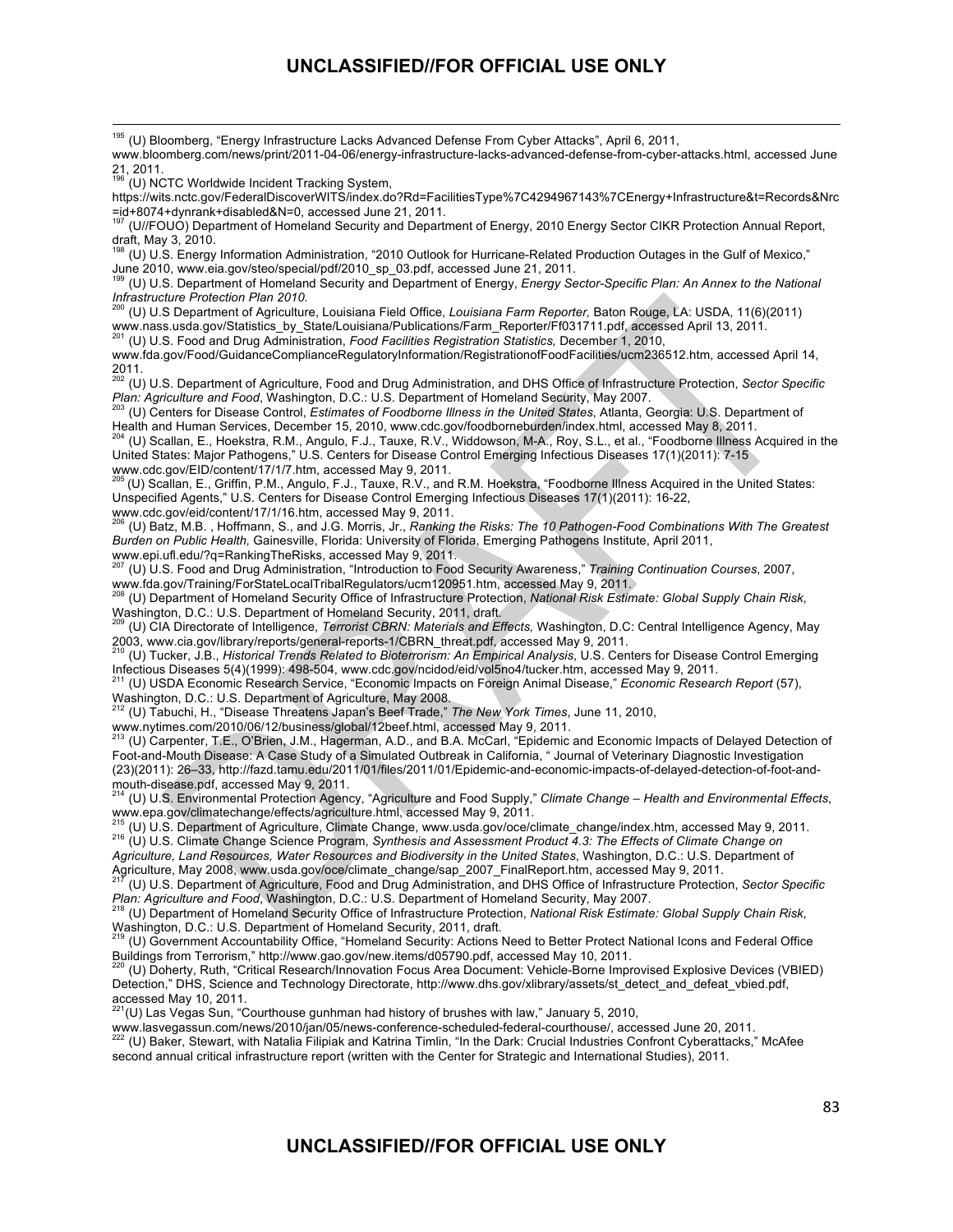223 (U) Keeney, M., Kowalski, E., Capelli, D., Moore, A., Shimeall, T., and Rogers, S., "Insider Threat Study: Computer System Sabotage in Critical Infrastructure Sectors," United States Secret Service and Carnegie Mellon CERT Software Engineering Institute, May 2005.

<sup>224</sup> (U) U.S. Department of Health and Human Services and DHS Office of Infrastructure Protection, *Sector Specific Plan: Healthcare* and Public Health, Washington, D.C.: U.S. Department of Homeland Security, 2010, draft.

<sup>226</sup> (U) Ibid.<br><sup>226</sup> (U) Ibid.<br><sup>227</sup> (U) Department of Homeland Security Office of Infrastructure Protection, National Risk Estimate: Global Supply Chain Risk, Washington, D.C.: U.S. Department of Homeland Security, 2011, draft.

<sup>228</sup> (U) U.S. Department of Health and Human Services and DHS Office of Infrastructure Protection, *Sector Annual Report:* <br>*Healthcare and Public Health*, Washington, D.C.: U.S. Department of Homeland Security, 2010, dra

(U) American Society of Radiologic Technologists, ASRT Supports Senate Bill for U.S. Isotope Production, February 2011, www.asrt.org/Content/News/PressRoom/PR2011/IsotopesBill110224.aspx, accessed May 8, 2011. 230 (U) Business Insurance, *Supply Chain Risks Expanding,* February 2011,

www.businessinsurance.com/article/20110227/ISSUE0401/302279974, accessed May 8, 2011.<br><sup>231</sup> (U) U.S. Food and Drug Administration Website, "Standards Development for Prescription Drug Supply Chain Security,"

*Counterfeit Drugs*, www.fda.gov/Drugs/DrugSafety/ucm169828.htm, accessed May 9, 2011.<br><sup>232</sup> (U) U.S. Department of Health and Human Services and DHS Office of Infrastructure Protection, *Sector Annual Report:*<br> *Healthcar* 

<sup>233</sup> (U) Ibid.<br><sup>234</sup> (U) USA Today, *Hopkins Shooting Makes Caregivers Aware of Stresses, Vulnerabilities*, September 2010,

www.usatoday.com/news/health/2010-09-20-Hopkinsshooting19\_ST\_N.htm#, accessed May 9, 2011. 235 (U) FOXNews, *FBI Probes Hacker's \$10 Million Ransom Demand for Stolen Virginia Medical Records,* May 2009,

www.foxnews.com/story/0,2933,519187,00.html, accessed May 8, 2011. 236 (U) Forbes, *How Safe are Your Medical Records?,* June 2009, www.forbes.com/2009/06/03/health-identity-theft-lifestyle-healthmedical-records.html, accessed May 8, 2011.

237 (U) Healthcare IT News, *Balancing Hospital Security 'Tricky'*, 3 February 2010, accessed 9 May 2011 at

www.healthcareitnews.com/news/balancing-hospital-security-%E2%80%98tricky%E2%80%99. 238 (U) U.S. Department of Health and Human Services and DHS Office of Infrastructure Protection, *Sector Specific Plan: Healthcare*  and Public Health, Washington, D.C.: U.S. Department of Homeland Security, 2010, draft.<br><sup>239</sup> (U) U.S. Department of Health and Human Services, *HHS Pandemic Influenza Plan*, Washington, D.C.: U.S. Department of

Health and Human Services, November 2005.<br><sup>240</sup> (U) Pandemic and All-Hazards Preparedness Act, Public Law 417, 109th Congress, December 19, 2006,

www.gpo.gov/fdsys/pkg/PLAW-109publ417/html/PLAW-109publ417.htm, accessed May 8, 2011.

241 (U) U.S. Centers for Disease Control and Prevention, *The 2009 H1N1 Pandemic: Summary Highlights, April 2009-April 2010*, Atlanta, G.A.: U.S. Department of Health and Human Services, June 16, 2010, www.cdc.gov/h1n1flu/cdcresponse.htm, accessed June 20,  $2011$ .

242 (U) U.S. Department of Health and Human Services and DHS Office of Infrastructure Protection, *Sector Annual Report:*  Healthcare and Public Health, Washington, D.C.: U.S. Department of Homeland Security, 2010, draft.<br><sup>243</sup> (U) Ibid.<br><sup>243</sup> (U) Information Technology Sector Coordinating Council and the Information Technology Government Coor

*Information Technology Sector Risk Baseline Assessment*, US Department of Homeland Security, Washington, DC, 2009, accessed

at http://www.dhs.gov/xlibrary/assets/nipp\_it\_baseline\_risk\_assessment.pdf on April 22, 2011.<br><sup>245</sup> (U) Information Technology Sector-Specific Plan: An Annex to the National Infrastructure Protection Plan, US Department of Homeland Security, Washington, DC, 2010, accessed at www.dhs.gov/xlibrary/assets/nipp-ssp-information-tech-2010.pdf on June  $10, 2011.$ 

246 (U) Symantec, "Symantec Internet Security Threat Report," April 2011, www.symantec.com/business/threatreport/index.jsp, accessed May 10,  $2011$ .

247 (U) Information Technology Sector Coordinating Council and the Information Technology Government Coordinating Council, *Information Technology Sector Risk Baseline Assessment*, US Department of Homeland Security, Washington, DC, 2009, accessed at www.dhs.gov/xlibrary/assets/nipp\_it\_baseline\_risk\_assessment.pdf on April 22, 2011.

248 (U) Government Accountability Office, "Homeland Security: Actions Need to Better Protect National Icons and Federal Office Buildings from Terrorism," http://www.gao.gov/new.items/d05790.pdf, accessed May 10, 2011.

249 (U) Doherty, Ruth, "Critical Research/Innovation Focus Area Document: Vehicle-Borne Improvised Explosive Devices (VBIED) Detection," DHS, Science and Technology Directorate, http://www.dhs.gov/xlibrary/assets/st\_detect\_and\_defeat\_vbied.pdf, accessed May 10, 2011.

<sup>250</sup> (U) Ibid, pp. 4-5.<br><sup>251</sup> (U) Department of Homeland Security National Monuments and Icons Sector-Specific Plan, www.dhs.gov/xlibrary/assets/nipp-<br>sp-national-monuments-icons.jpdf, accessed June 21, 2011.

<sup>252'</sup>(U) Government Accountability Office, Homeland Security: Actions Needed to Improve Security Practices at National Icons and<br>Parks, www.gao.gov/new.items/d09983.pdf, accessed on Jun 24, 2011.

*Parks*, www.gao.gov.new.items/doen-parks.<br>254 Ibid.<br>256 (U) Department of Homeland Security, National Monuments and Icons Sector-Specific Plan, www.dhs.gov/xlibrary/assets/nipp-<br>255 (U) Department of Homeland Security, "N

(U) Department of Homeland Security, "Nuclear Reactors, Materials, and Waste Sector Snapshot,"

www.dhs.gov/xlibrary/assets/nipp\_snapshot\_nuclear.pdf, accessed May 2, 2011.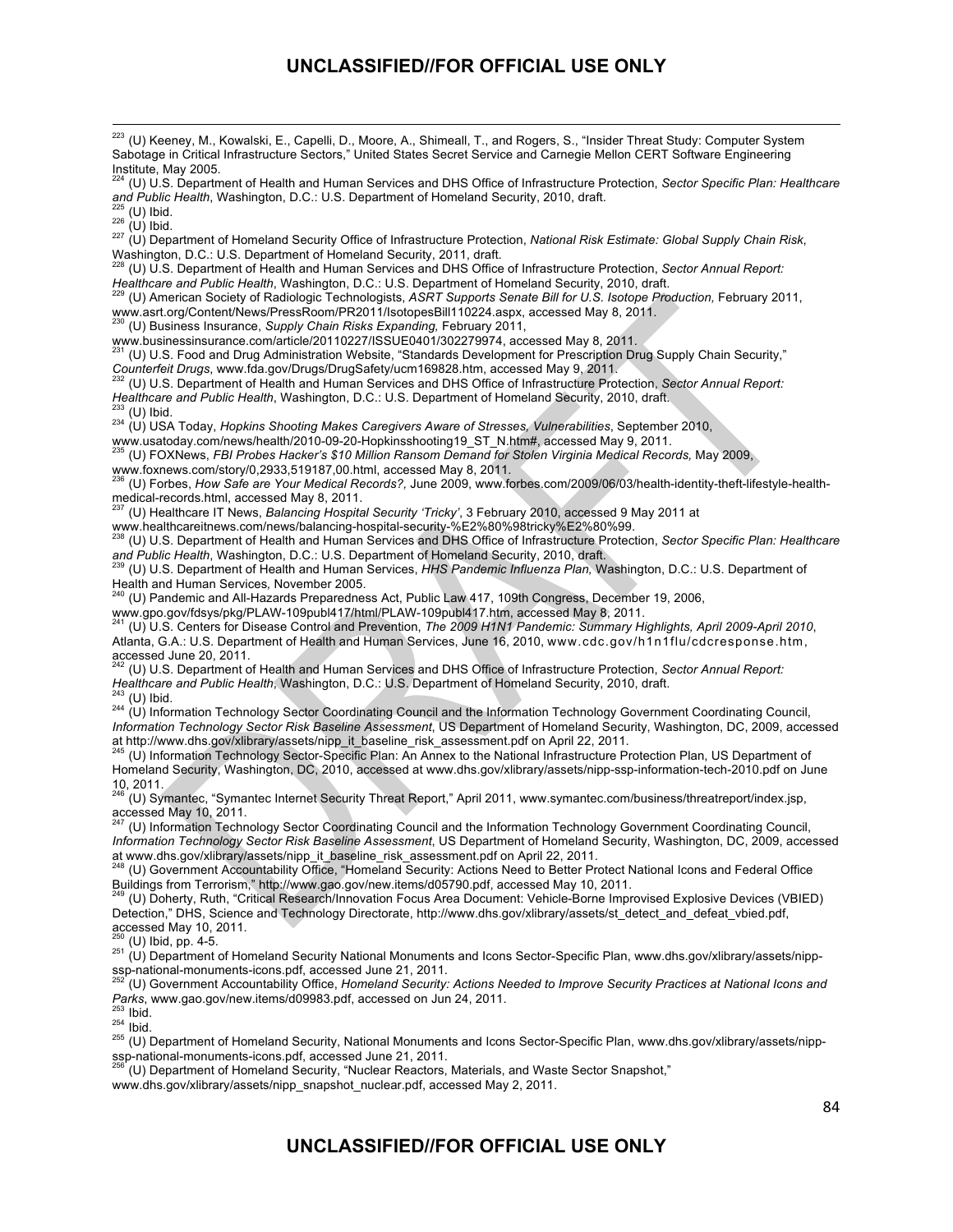263 (U) Department of Homeland Security, "Nuclear Sector Overview," www.dhs.gov/files/programs/gc\_1188475350325.shtm, accessed May 2, 2011.

264 (U) U.S. Department of Homeland Security, *Postal and Shipping Sector Snapshot*, Washington, D.C.: Department of Homeland Security, www.dhs.gov/xlibrary/assets/nipp\_snapshot\_postal.pdf, accessed April 29, 2011.

<sup>266</sup> (U) Ibid, accessed May 27, 2011.<br><sup>266</sup> (U) Ibid, accessed May 27, 2011.<br><sup>267</sup> (U) Ibid, accessed April 29, 2011.<br><sup>268</sup> (U) Ibid, accessed June 21, 2011.<br><sup>268</sup> (U) Hope, Karin and Stanley Pinal, "Greece halts mail ser www.ft.com/cms/s/0/c41969ac-e752-11df-880d-00144feab49a.html#axzz1NYqxy0mq, accessed May 27, 2011.<br><sup>270</sup> (U) CBS News, "Italian anarchists claim Greek, Swiss mail bombs," April 1, 2011,

www.cbsnews.com/stories/2011/04/01/ap/europe/main20049621.shtml, accessed May 27, 2011.<br><sup>271</sup> (U) CNN, "Yemen-based al Qaeda group claims responsibility for parcel bomb plot," November 6, 2010,

http://edition.cnn.com/2010/WORLD/meast/11/05/yemen.security.concern/?hpt=T2, accessed June 21, 2011.

272 (U) BBC, "Air freight from Yemen and Somalia banned, November 1, 2010, http://www.bbc.co.uk/news/uk-11669636, accessed June 21, 2011.<br><sup>273</sup> (U//FOUO) Department of Homeland Security, *Postal and Shipping: Critical Infrastructure and Key Resources Sector Specific* 

*Plan,* 2007. 274 (U) United States Postal Service, *USPS Tallies Terror Costs for Congress*, Washington, D.C.: United States Postal Service,

**www.usps.com/news/2001/press/pr01\_1108aid.htm, accessed April 29, 2011.**<br><sup>275</sup> (11) 11 S. Donortment of their time is a street of the street of the street of the street of the street of the street of the street of the str

275 (U) U.S. Department of Homeland Security, *Postal and Shipping Sector Snapshot*, Washington, D.C.: Department of Homeland Security, www.dhs.gov/xlibrary/assets/nipp\_snapshot\_postal.pdf, accessed April 29, 2011.

276 (U) U.S. Department of Homeland Security, *Transportation Systems Sector-Specific Plan,* Washington, D.C.: Department of Homeland Security, May 2007.

277 (U) Testimony of Secretary Janet Napolitano, House Committee on Homeland Security, Understanding the Homeland Threat Landscape – Considerations for the 112<sup>th</sup> Congress, 112<sup>th</sup> Congress, 1<sup>st</sup> sess., 2011,

www.dhs.gov/ynews/testimony/testimony\_1297263844607.shtm.<br><sup>278</sup> (U) Levin, Peter, "Fear and heroism aboard Northwest Airlines Flight 253 after attempted bombing," Washington Post, December 27, 2009, www.washingtonpost.com/wp-dyn/content/article/2009/12/26/AR2009122601150.html, accessed May 27, 2011.

279 (U) Testimony of TSA Administrator John S. Pistol, House Committee on Homeland Security, Terrorism and Transportation Security (TSA Oversight), 112<sup>th</sup> Congress, 1<sup>st</sup> sess., 2011,

homeland.house.gov/sites/homeland.house.gov/files/Testimony%20Pistole.pdf.<br><sup>280</sup> (U) BBC, "Belarus: Blast rocks Minsk metro near Lukashenka office," April 11, 2011, http://www.bbc.co.uk/news/world-europe-

13042316, accessed May 31, 2011.<br><sup>281</sup> (U) BBC, "Moscow Metro hit by deadly suicide bombings," March 29, 2010, http://news.bbc.co.uk/2/hi/8592190.stm, accessed May 31, 2011.

282 (U) BBC, "Mumbai bombings suspects charged," November 30, 2006, http://news.bbc.co.uk/2/hi/south\_asia/6159373.stm, accessed June 14, 2011.

283 (U) Frankel, Glenn, "Bombers Strike London at Rush Hour," Washington Post, July 8, 2005, www.washingtonpost.com/wpdyn/content/article/2005/07/07/AR2005070702390.html, accessed May 31, 2011.

284 (U) BBC, "Moscow on edge after bomb horror," February 6, 2004, http://news.bbc.co.uk/2/hi/europe/3467645.stm, accessed

June 14, 2011.<br><sup>285</sup> (U) Richburg, Keith B., "Madrid Train Blasts Kill at Least 190," Washington Post, March 12, 2005, www.washingtonpost.com/wpdyn/content/article/2007/08/09/AR2007080901428.html, accessed May 31, 2011.

286 (U) Department of Homeland Security and U.S. Environmental Protection Agency, *Sector Annual Report: Water*, Washington, D.C.: U.S. Department of Homeland Security, 2011, draft.<br><sup>287</sup> (U) Ibid.

288 (U) Safe Drinking Water Act, Pub's. 93-523; 88 Stat. 1660; 42 U.S.C. § 300f et seq. 1974-12-16.<br><sup>288</sup> (U) Safe Drinking Water Act, Pub's. 93-523; 88 Stat. 1660; 42 U.S.C. § 300f et seq. 1974-12-16.<br><sup>289</sup> (U) U.S. Envir

Part 141. 290 (U) George W. Bush, *The President's State of the Union Address*, The United States Capitol, Washington, D.C., January 29, 2002, georgewbush-whitehouse.archives.gov/news/releases/2002/01/20020129-11.html, accessed May 13, 2011.<br><sup>291</sup> (U) Federal Bureau of Investigation, Terrorism: Are Our Water Resources and Environment at Risk? Hearing before

Subcommittee on Water Resources and Environment of the Committee on Transportation and Infrastructure, House of

<sup>257 (</sup>U//FOUO) Department of Homeland Security and Department of Defense, *2010 Sector CIKR Protection Annual Report for the Nuclear Sector,* "Sector Risk Considerations," June 2010. 258 (U) Alvarez, Robert, *Spent Nuclear Fuel Pools in the U.S.: Reducing the Deadly Risks of Storage*, Institute for Policy Studies, May 2011. 259 (U) Nuclear Energy Institute, "Nuclear Power Plant Security, August 2010, www.nei.org/resourcesandstats/documentlibrary/safetyandsecurity/factsheet/powerplantsecurity/?print=true, accessed May 9, 2011.<br><sup>260</sup> (U) Department of Homeland Security, National Cyber Security Division, "Threat: Stuxnet, 261 (U) National Research Council, Radiation Source Use and Replacement, Washington, Committee on Radiation Source Use and Replacement, National Academies Press, Washington, DC, 2008, www.nap.edu/catalog.php?record\_id=11976, accessed May 2, 2011. 262 (U) Senate Committee on Energy and Natural Resources, "**T**estimony on the American Medical Isotopes Production Act of 2011," February 1, 2011, http://nnsa.energy.gov/mediaroom/congressionaltestimony/staplestestimony2111, accessed April 27, 2011.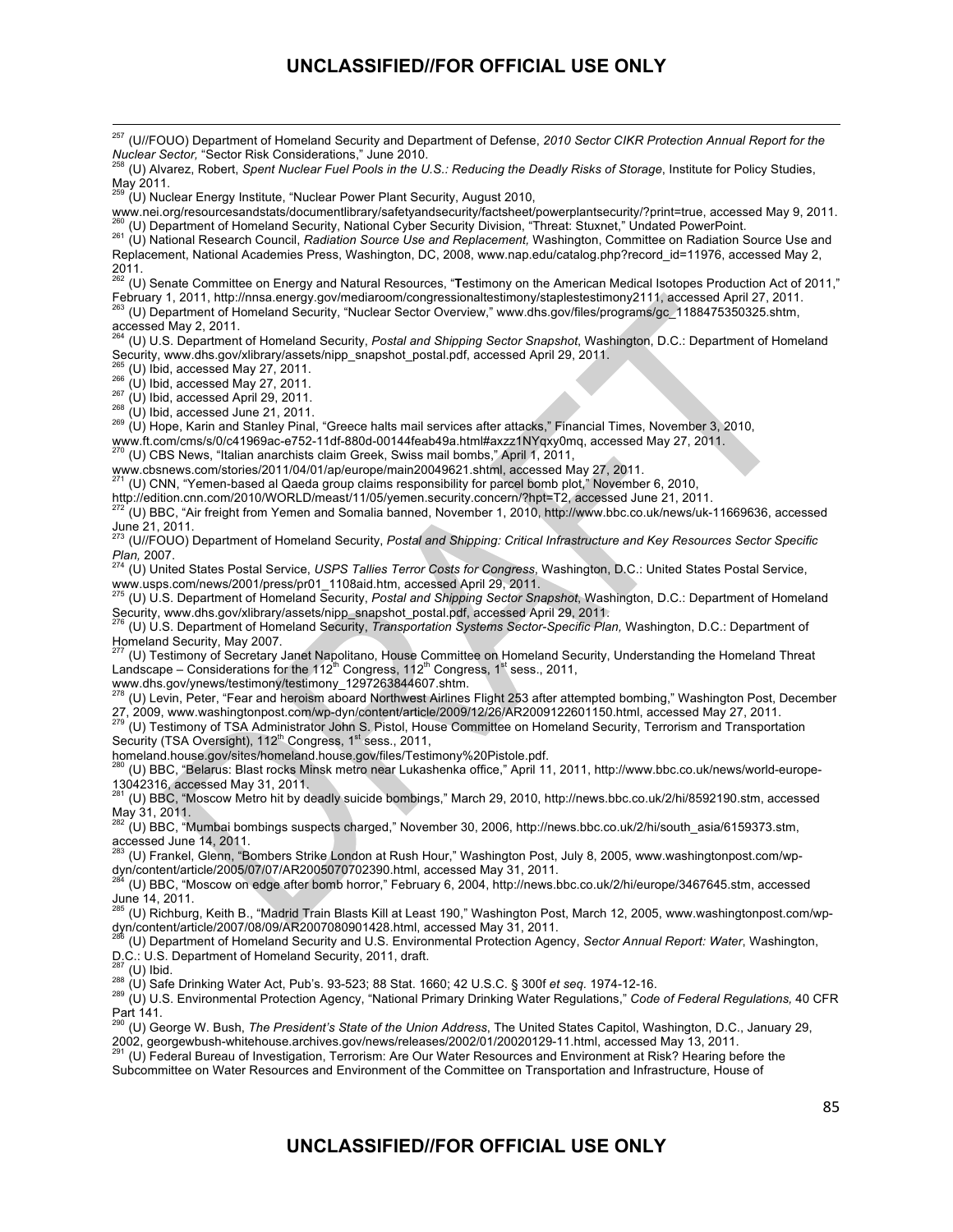<u> 1989 - Andrea Santa Andrea Andrea Andrea Andrea Andrea Andrea Andrea Andrea Andrea Andrea Andrea Andrea Andr</u>

Representatives, 107th Congress, 1st session (107-51) October 10, 2001, www.fbi.gov/news/testimony/terrorism-are-americas-<br>water-resources-and-environment-at-risk, accessed May 13, 2011.

(U) U.S. Centers for Disease Control and Prevention, Water-related Diseases, Contaminants, and Injuries, updated January 25, 2010, www.cdc.gov/healthywater/disease/, accessed May 13, 2011.

293 (U) Coors, P.S., Kramer, M.H., Blair, K.A., Addis, D.G., Davis, J.P., and A.C. Addax, "Cost of illness in the 1993 Waterborne *Cryptosporidium* outbreak, Milwaukee, Wisconsin," *Emerge Infect Dies 9(4),* Atlanta, GA: U.S. Department of Health and Human<br>Services, 2003, www.cdc.gov/ncidod/EID/vol9no4/02-0417.htm, accessed June 20, 2011<br><sup>294</sup> (U) De

(U) Department of Homeland Security and Environmental Protection Agency, Sector Annual Report: Water, Washington, D.C.: U.S. Department of Homeland Security, 2011, draft.<br><sup>295</sup> (U) Ibid.

295 (U) Ibid. 296 (U) Mississippi Rural Water Association, *Mara Responds After Tornados,* Duncan, O.K.: National Rural Water Association, May 13, 2011, www.nrwa.org/NRWAUpdates/2011%2005%20May/Misstornado.htm, accessed June 20, 2011.

297 (U) Department of Homeland Security and Environmental Protection Agency, *Sector Specific Plan: Water*, Washington, D.C.: U.S. Department of Homeland Security, 20010, draft.

298 (U) Water Infrastructure Security Enhancements (WISE) Initiative, *Recovery Practices Primer for Natural Disasters,* September 2008, *www.awwa.org/files/science/WISE/6.pdf, accessed May 13, 2011.* 299 (U) Natural Resources Defense Council, "Report: More than One Out of Three U.S. Counties Face Water Shortages Due to

Climate Change," Press Release, July 20, 2010, www.nrdc.org/media/2010/100720.asp, accessed May 13, 2011.<br><sup>300</sup> (U) Environmental Protection Agency, Water Supply and Use in the United States, Washington, D.C.: U.S. Environ

Protection Agency, June 2008, www.epa.gov/WaterSense/pubs/supply.html, accessed May 13, 2011.

<sup>301</sup> (U) Department of Homeland Security and Environmental Protection Agency, *Sector Annual Report: Water*, Washington, D.C.: U.S. Department of Homeland Security, 2011, draft.

<sup>302</sup> (U) Ibid.<br><sup>303</sup> (U) Federal Bureau of Investigation, *Threats and Consequences of Cyber Attacks on U.S. Water Sector Industrial Control*<br>*Systems*, Washington, D.C.: U.S. Department of Justice, September 14, 2010.

*Systems*, Washington, D.C.: U.S. Department of Justice, September 14, 2010. 304 (U) Department of Homeland Security and Environmental Protection Agency, *Sector Specific Plan: Water*, Washington, D.C.: U.S. Department of Homeland Security, 20010, draft.

<sup>55</sup> (U) Abrams, M., and J. Weiss, *Malicious Control System Cyber Security Attack Case Study–Mariachi Water Services, Australia,* 2008, http://csrc.nist.gov/groups/SMA/fisma/ics/documents/Maroochy-Water-Services-Case-Study\_report.pdf, accessed June 20, 2011.

306 (U) Department of Homeland Security and Environmental Protection Agency, *Sector Annual Report: Water*, Washington, D.C.: U.S. Department of Homeland Security, 2011, draft.

307 (U) School, Renee, "Utilities, investors face risks from growing water scarcity," *McClatchy Newspapers*, 21 October 2010, accessed at http://www.mcclatchydc.com/2010/10/21/102355/utilities-investors-face-risks.html#ixzz13077nHwV on February 11,

2011. 308 (U) Department of Homeland Security and Environmental Protection Agency, *Sector Annual Report: Water*, Washington, D.C.: U.S. Department of Homeland Security, 2011, draft.<br>
<sup>309</sup> (U) Federal Emergency Management Agency, www.fema.gov/news/disasters.fema, accessed 18 May 2011.<br>
<sup>310</sup> (U) Federal Emergency Management Agency, National Emergency

Declarations Summary," "FEMA Hazard Mitigation, "FEMA Public Assistance Funded Projects Detail," and "FEMA Public Assistance Sub-grantee," all accessed on data.gov.

<sup>311</sup> (U) Ibid.<br><sup>312</sup> (U) Federal Emergency Management Agency, *Region I,*www.fema.gov/about/regions/regioni, accessed 18 May 2011.<br><sup>313</sup> (U) The Northeast States Emergency Consortium (NESEC), Winter Storms website, www.ne

accessed 24 May 2011.<br><sup>314</sup> (U) Strauss, Neil. "The Great Northeast Blizzard of 1978 Remembered 30 Years Later in Southern New England." National Oceanic and Atmospheric Administration, www.erh.noaa.gov/box/papers/blizzard78/mainblizzardof78.htm, accessed 24 May 2010.<br><sup>315</sup> (U) Federal Emergency Management Agency, Region I,www.fema.gov/about/regions/regioni, accesse

or (U) Federal Entergency Management Agency, Negron , www.come.gov.com/secure.gov.<br><sup>316</sup> (U) Ibid.<br><sup>317</sup> (U) The Northeast States Emergency Consortium (NESEC), Winter Storms website, www.nesec.org/hazards/winter\_storms.cf accessed 24 May 2011.

<sup>319</sup> (U) The Northeast States Emergency Consortium, *Hurricanes*, www.nesec.org/hazards/hurricanes.cfm, accessed 27 June 2011.<br><sup>320</sup> (U) The New England Council, www.newenglandcouncil.com/issues/transportation, accessed 2

Speed Intercity Rail Projects to Grow Jobs, Boost U.S. Manufacturing and Transform Travel in America," 9 May 2011, www.dot.gov/affairs/2011/dot5711.html, accessed 25 May 2011.<br><sup>323</sup> (U) Ibid.

324 (U) Statement of John S. Pistol, Administrator, Transportation Security Administration, before the Senate Committee on Commerce, Science and Transportation, "Emerging Threats to Rail Security," 14 June 2011.

325 (U//FOUO) Department of Homeland Security and Federal Bureau of Investigation, Joint Intelligence Bulletin, "Early 2010 Al-Qa'ida Interest in Targeting Trains on 11 September 2011," 5 May 2011.<br><sup>326</sup> (L) Anderson, Potick and Ileans Casks, AFC Modifies Peace: F. 3271.

326 (U) Anderson, Patrick and Ileana Gecko. AEG Working Paper: Economic Impact of 2003 Blackout, Anderson Economic Group, 19 August 2003.

<sup>327</sup> (U) ISO-New England, "ISO New England Forecasts Adequate Resources to Meet Summer Electricity Demand," 28 April 2011, www.iso-ne.com/nwsiss/pr/2011/2011\_summer\_outlook.pdf, accessed 25 May 2011.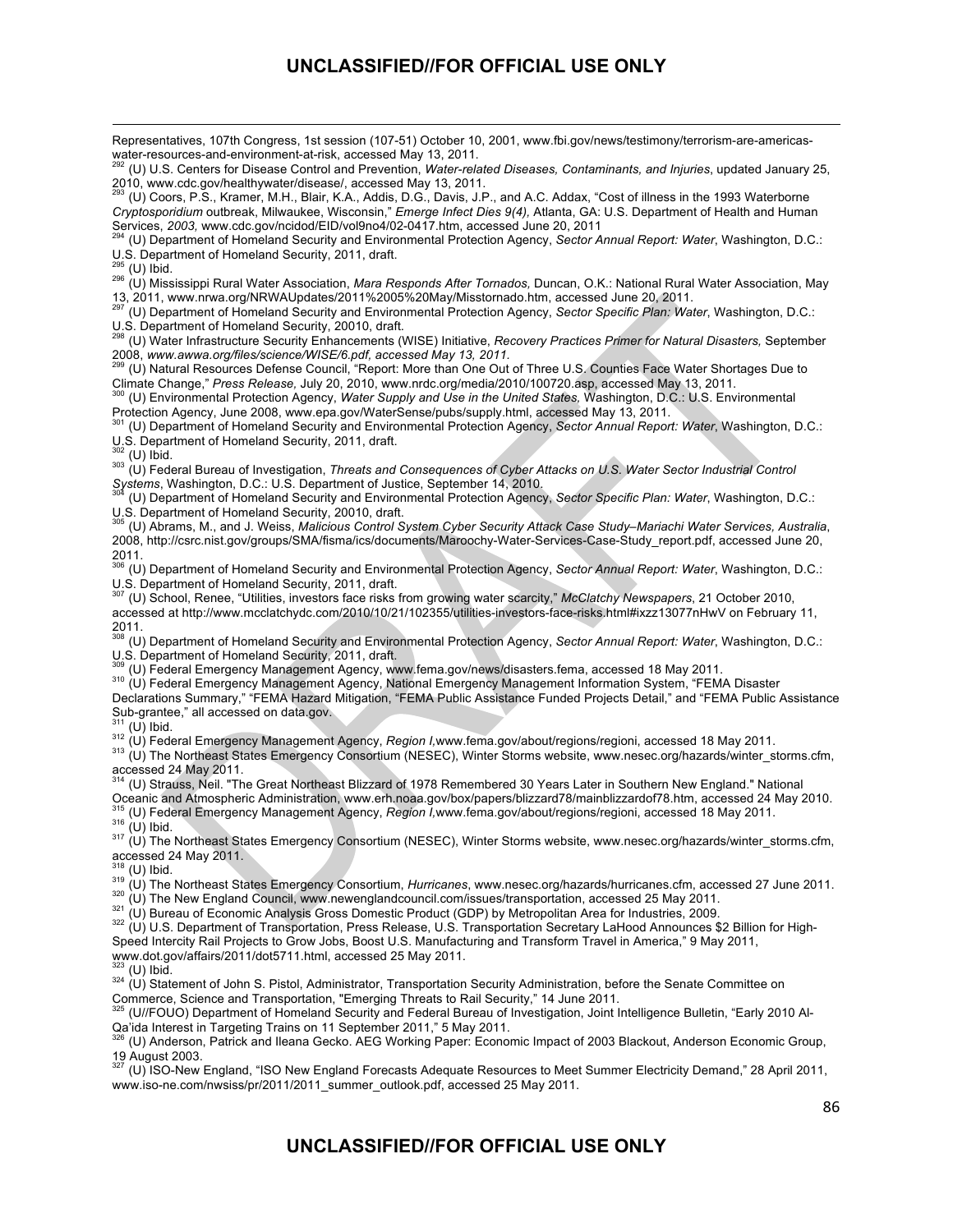www.reuters.com/article/2011/05/25/utilities-greenmountain-nextera-seabrook-idUSN2510350620110525, accessed 25 May 2011. 330 (U) Based on searches of the National Consortium for the Study of Terrorism and Responses to Terrorism (START) Global

Terrorism Database (GTD), www.start.umd.edu/gtd/, accessed on 17 May 2011.

<sup>331</sup> (U) Ibid.<br><sup>332</sup> (U/FOUO) Department of Homeland Security, Office of Infrastructure Protection, National Critical Infrastructure Prioritization Program.<br><sup>333</sup> (U) Federal Emergency Management Agency, www.fema.gov/news/disasters.fema, accessed 18 May 2011.

334 (U) Federal Emergency Management Agency, National Emergency Management Information System, "FEMA Disaster Declarations Summary," "FEMA Hazard Mitigation, "FEMA Public Assistance Funded Projects Detail," and "FEMA Public Assistance Sub-grantee," all accessed on data.gov.

335 (U) Federal Emergency Management Agency, National Emergency Management Information System, "FEMA Disaster Declarations Summary," "FEMA Hazard Mitigation, "FEMA Public Assistance Funded Projects Detail," and "FEMA Public Assistance Sub-grantee," all accessed on data.gov.

<sup>336</sup> (U) Ibid.<br><sup>337</sup> (U) New York City Natural Hazard Mitigation Plan, March 2009<br><sup>338</sup> (U) Ibid.<br><sup>339</sup> (U) City of New York, Office of the Comptroller/Office of Policy Management, "The Endless Winter: Fiscal and Economic of NYC's Record 52-Foot Snows of 1995-96," www.comptroller.nyc.gov/bureaus%2Fopm/h9b.shtm, accessed 25 May 2011. 340 (U//FOUO) Department of Homeland Security, Office of Intelligence & Analysis, New York: State Critical Infrastructure Threat

Assessment. October 2008.<br><sup>341</sup> (U) Ibid.

342 (U) Ibid.<br><sup>343</sup> (U) Ibid.<br><sup>344</sup> (U) McCarter, Mickey. "TSA Calls for Increased Vigilance Due to Threat of Rail Plot," Homeland Security Today, 9 May 2011, http://www.hstoday.us/briefings/today-s-news-analysis/single-article/tsa-calls-for-increased-vigilance-due-to-threat-of-railplot/ee3a737e6470b70bf35d05bc696c3c82.html, accessed 25 May 2011

<sup>5</sup>(U//FOUO) Department of Homeland Security, Office of Intelligence & Analysis, New York: State Critical Infrastructure Threat

Assessment. October 2008.<br><sup>346</sup> (U) Based on searches of the National Consortium for the Study of Terrorism and Responses to Terrorism (START) Global Terrorism Database (GTD), www.start.umd.edu/gtd/,,accessed on 17 May 2011.

<sup>347</sup> (U) Ibid.<br><sup>348</sup> (U//FOUO) Department of Homeland Security, Office of Infrastructure Protection, "Infrastructure Protection Note: Evolving Threats to the Homeland," 24 May 2010.

349 (U//FOUO) Department of Homeland Security, Office of Infrastructure Protection, National Critical Infrastructure Prioritization Program.

<sup>350</sup> (U) Federal Emergency Management Agency , "Region III," www.fema.gov/about/regions/regioniii/, accessed 25 May 2011.<br><sup>351</sup> (U) Federal Emergency Management Agency, "Federal Disaster Declarations," www.fema.gov/news/d

19 May 2011.

352 (U) Federal Emergency Management Agency, National Emergency Management Information System, "FEMA Disaster Declarations Summary," "FEMA Hazard Mitigation, "FEMA Public Assistance Funded Projects Detail," and "FEMA Public Assistance Sub-grantee," all accessed on data.gov.<br><sup>353</sup> (U) Ibid.

354 (U) Federal Emergency Management Agency, "Federal Disaster Declarations," www.fema.gov/news/disasters.fema, accessed

23 May 2011.<br><sup>355</sup> (U) Bloomberg Business Week, "Power outages hit DC area after storms; 2 dead,"26 July 2010,

www.businessweek.com/ap/financialnews/D9H6PMM80.htm, accessed 25 May 2010.

356 (U) Washington Post, "Historic snowstorm in D.C. leaves a mess to be reckoned with," 7 February 2010,

www.washingtonpost.com/wp-dyn/content/article/2010/02/06/AR2010020600683.html?sid=ST2010021903762, accessed 25 May  $2011.$ <sub>357</sub>

357 (U) Richmond Times-Dispatch, "Snowfall ends; citizens urged to stay home," 6 February 2010,

www2.timesdispatch.com/news/2010/feb/06/snowfall\_ends\_citizens\_urged\_to\_stay\_home-ar-11375/, accessed 25 May 2011.<br><sup>358</sup> (U) Washington Post, "Snow-related shutdowns cost less than expected, OPM chief says," 24 March 2010,

www.washingtonpost.com/wp-dyn/content/article/2010/03/23/AR2010032304036.html, accessed 25 May 2011.

359 (U) Washington Metropolitan Area Transit Authority, "215 million people rode Metrorail in fiscal year 2008,"

www.wmata.com/about\_metro/news/PressReleaseDetail.cfm?ReleaseID=2179, accessed 25 May 2011.

 $^{50}$  (U) Washington Post, "Feds arrest N.VA. man in D.C. Metro bomb plot," 28 October 2010, www.washingtonpost.com/wp-

dyn/content/article/2010/10/27/AR2010102704857.html, accessed 25 May 2011.

361 (U) Federal Bureau of Investigation, "Arlington Man Indicted for Alleged Threats via Facebook," 5 January 2011,

www.fbi.gov/washingtondc/press-releases/2011/washingtondc/pressed 25 May 2011.<br><sup>362</sup> (LI) White House, "High Speed Intersity Deseases: Of 1.html, accessed 25 May 2011.

362 (U) White House, "High-Speed Intercity Passenger Rail Program, Northeast Region," undated,

www.whitehouse.gov/sites/default/files/rail\_northeast.pdf, accessed 25 May 2011.

363 (U//FOUO) Department of Homeland Security and Federal Bureau of Investigation, Joint Intelligence Bulletin, "Early 2010 Al-Qa'ida Interest in Targeting Trains on 11 September 2011," 5 May 2011.

<sup>&</sup>lt;sup>328</sup> (U) Federal Energy Regulatory Commission, Electric Power Markets: New England (ISO-NE), www.ferc.gov/marketoversight/mkt-electric/new-england.asp, accessed 25 May 2011.

<sup>(</sup>U) Reuters, "Green Mountain to buy power from N.H. Seabrook nuke," 25 May 2011,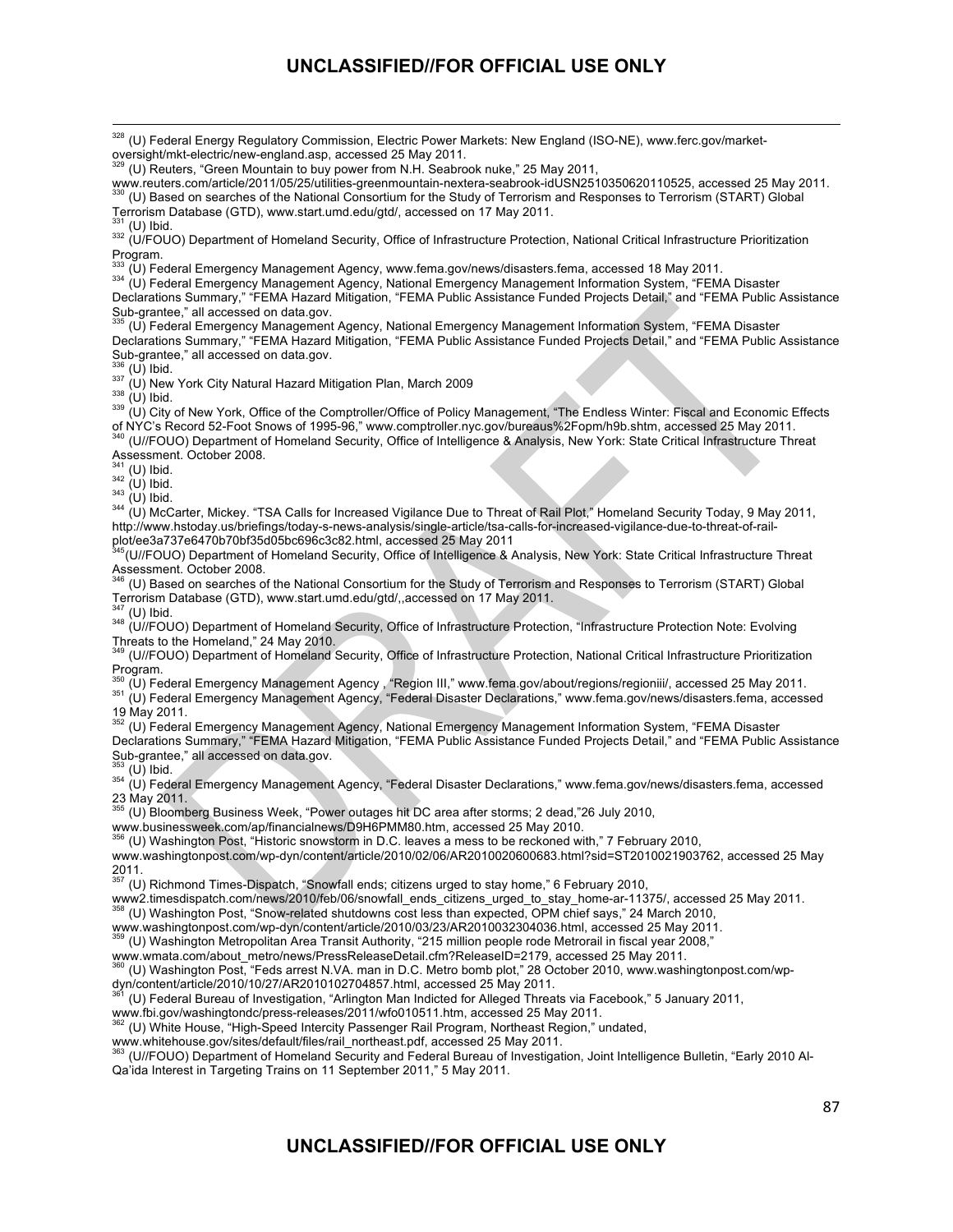<sup>364</sup> (U) Based on searches of the National Consortium for the Study of Terrorism and Responses to Terrorism (START) Global Terrorism Database (GTD), www.start.umd.edu/gtd/, accessed 25 May 2011.

365 (U) Ibid. 366 (U//FOUO) Department of Homeland Security and Federal Bureau of Investigation, Joint Intelligence Bulletin, "February 2010 Al-Qa'ida Homeland Plotting Priorities Included Symbolic Dates and Major U.S. Cities," 20 May 2011.<br>Qa'ida Homeland Plotting Priorities Included Symbolic Dates and Major U.S. Cities," 20 May 2011.

367 (U) Federal Bureau of Investigation, "Maryland Man Charged in Plot to Attack Armed Forces Recruiting Center," 8 December 2010, www.fbi.gov/baltimore/press-releases/2010/ba120810.htm, accessed 25 May 2011.

368 (U) Environmental Protection Agency, *The Delaware Estuary,*

http://water.epa.gov/lawsregs/lawsguidance/cwa/316b/phase2/upload/chb1.pdf, accessed 27 June 2011.<br><sup>369</sup> (U//FOUO) Department of Homeland Security, National Critical Infrastructure Prioritization Program.

370 (U) Federal Emergency Management Agency, "Region IV," www.fema.gov/about/regions/regioniv/index.shtm, accessed 19 May

2011. 371 (U) Federal Emergency Management Agency, "Federal Disaster Declarations," www.fema.gov/news/disasters.fema, accessed 19 May 2011.

372 (U) Federal Emergency Management Agency, National Emergency Management Information System, "FEMA Disaster Declarations Summary," "FEMA Hazard Mitigation, "FEMA Public Assistance Funded Projects Detail," and "FEMA Public Assistance Sub-grantee," all accessed on data.gov.

<sup>373</sup> (U) Ibid.<br><sup>374</sup> (U) Federal Emergency Management Agency, "Region IV," www.fema.gov/about/regions/regioniv/index.shtm, accessed 23 May

2011.<br><sup>375</sup> (U) Federal Emergency Management Agency, "Federal Disaster Declarations," www.fema.gov/news/disasters.fema, accessed 23 May 2011. 23 May 2011.<br><sup>376</sup> (U) Ibid.<br><sup>377</sup> (U) National Committee on Levee Safety, "Draft Recommendations for a National Levee Safety Program: A Report to Congress

from the National Committee on Levee Safety," January 15, 2009, www.nfrmp.us/ncls/docs/NCLS-Recommendation-Report\_012009\_DRAFT.pdf, accessed April, 26, 2011.

378 (U) Department of Homeland Security, *Commercial Facilities Sector: Critical Infrastructure and Key Resources*,

www.dhs.gov/files/programs/gc\_1189101907729.shtm, accessed 13 May 2011.<br><sup>379</sup> (U) Committee on Homeland Security, Public Health, Safety, and Security for Mass Gatherings, US House of Representatives,

May 2008, accessed at http://chsdemocrats.house.gov/SiteDocuments/20080513105623-98169.pdf on June 14, 2011.<br><sup>380</sup> (U) National Retail Federation, "NRF-ICSC Emergency Response Protocols to Active Shooters," 2008,

www.lpinformation.com/Portals/0/NRF\_ActiveShooter\_Guidelines.pdf, accessed 13 May 2011.

381 (U//FOUO) National Infrastructure Simulation and Analysis Center, "Hurricane Gustav Supplemental Analysis Summary, 13 September 2008, 0300 EDT.

382 (U//FOUO) National Infrastructure Simulation and Analysis Center, "Hurricane Gustav Chemical and Transportation Analysis Update, 2 September 2009, 0300 EDT.

<sup>383</sup> (U) Plastics Today, "Katrina Spins U.S. Petrochemicals Into Disarray," 7 September 2005,<br>www.plasticstoday.com/articles/katrina-spins-us-petrochemicals-disarray, accessed 24 May 2011.

(U) Based on searches of the National Consortium for the Study of Terrorism and Responses to Terrorism (START) Global Terrorism Database (GTD), www.start.umd.edu/gtd/, accessed 23 May 2011.

385 (U//FOUO) Department of Homeland Security, Office of Infrastructure Protection, National Critical Infrastructure Prioritization Program.

386 (U) Federal Emergency Management Agency, *Annual Major Disaster Declarations Totals*,

www.fema.gov/news/disaster\_totals\_annual.fema, accessed on May 25, 2011.<br><sup>387</sup> (U) Federal Emergency Management Agency, National Emergency Management Information System, "FEMA Disaster Declarations Summary," "FEMA Hazard Mitigation," "FEMA Public Assistance Funded Projects Detail," and "FEMA Public Assistance Sub-grantee," www.data.gov, accessed on May 27, 2011.<br>
Assistance Sub-grantee," www.data.gov, accessed on May 27, 2011.

388 (U) Federal Emergency Management Agency, *FEMA News*,

www.fema.gov/femaNews/disasterSearch.do?action=Bookmark&searchPublished=1&sortBy=dateDeclared&sortDescending=Y&se archRegionId=5&searchSpanish=0, accessed on 24 May 2011.<br>
<sup>389</sup> (U) Federal Emergency Management Agency, Annual Major Disaster Declarations Totals.

389 (U) Federal Emergency Management Agency, *Annual Major Disaster Declarations Totals*. 390 (U) National Oceanic and Atmospheric Administration, "Spring Flooding Underway, Expected to Worsen through April," 17 March  $2011.$ 

(U) Weather.com, "The Mississippi River Flood of 1993, Storm Encyclopedia,"

www.weather.com/encyclopedia/flood/miss93.html, accessed 14 June 2011.

<sup>392</sup> (U) Ibid.<br><sup>393</sup> (U) U.S. Department of Agriculture, *National Agricultural Statistics Service Data and Statistics*,

www.nass.usda.gov/Data\_and\_Statistics/Pre-Defined\_Queries/index.asp, accessed 25 May 2011.<br><sup>394</sup> (U) Ibid.

394 (U) Ibid. 395 (U) U.S. Department of Agriculture Agricultural Marketing Service, *Grain Transportation Report*,

www.ams.usda.gov/AMSv1.0/ams.fetchTemplateData.do?template=TemplateA&navID=AgriculturalTransportation&leftNav=Agricult uralTransportation&page=ATGrainTransportationReport&description=Grain%20Transportation%20Report%20(GTR), accessed on  $25$  May  $2011$ .

396 (U//FOUO) Department of Homeland Security: Office of Intelligence and Analysis "Illinois State Threat Assessment," 13 November 2008.<br> $397$  (U) Ibid.

 $398$  (U) Ibid.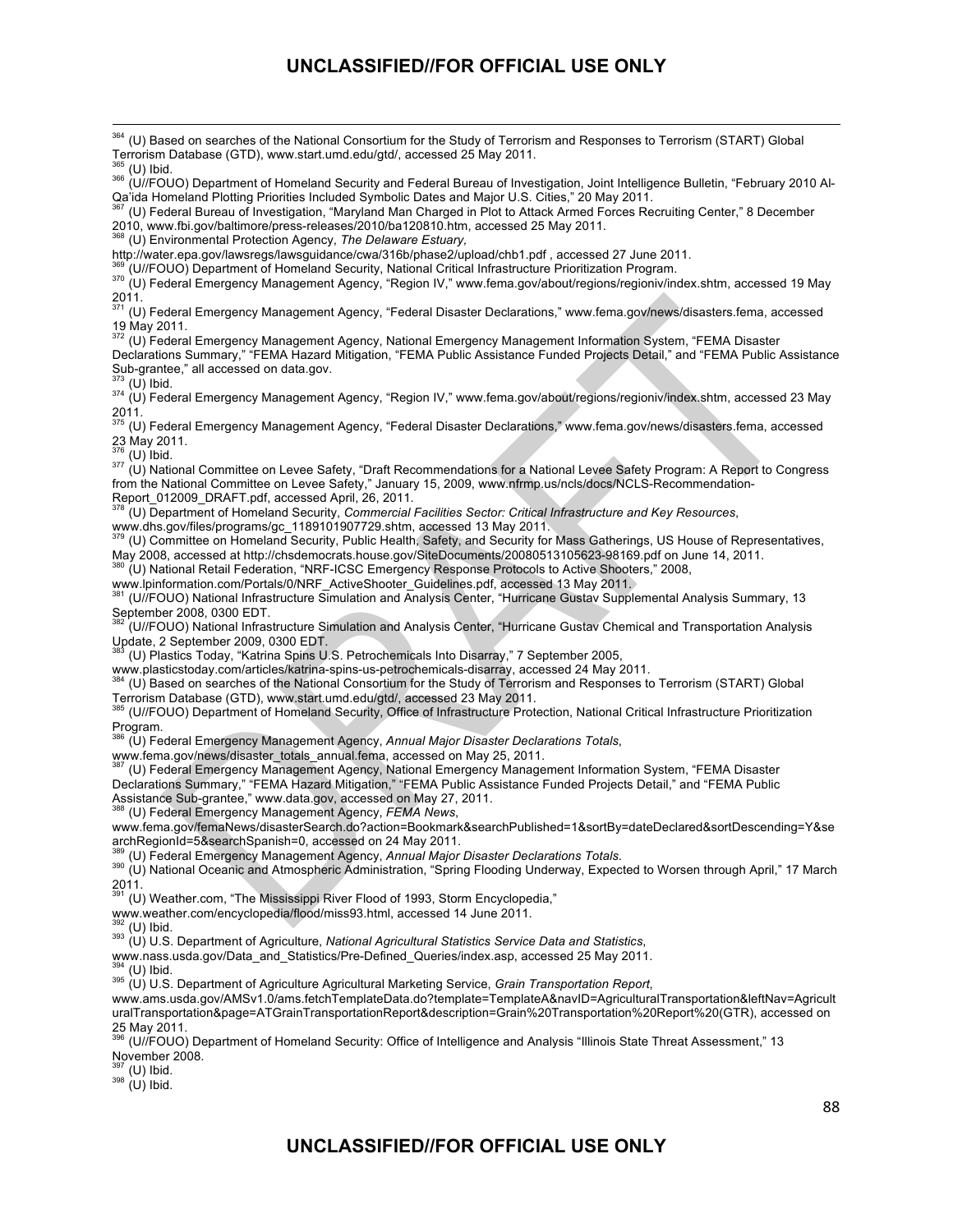<sup>&</sup>lt;u> 1989 - Andrea Santa Andrea Andrea Andrea Andrea Andrea Andrea Andrea Andrea Andrea Andrea Andrea Andrea Andr</u>  $^{399}$  (U) Ibid.<br><sup>400</sup> (U) Based on searches of the National Consortium for the Study of Terrorism and Responses to Terrorism (START) Global Terrorism Database (GTD), www.start.umd.edu/gtd/, accessed 17 May 2011. 401 (U) American Public Transportation Association, *Ridership Report*, www.apta.com/resources/statistics/Pages/ridershipreport.aspx, accessed on May 25, 2011.<br><sup>402</sup> (U) Airports Council International, www.airports.org/cda/aci\_common/display/main/aci\_content07\_c.jsp?zn=aci&cp=1-5-54-55\_666\_2\_\_, accessed on May 25, 2011. 403 (U) Government Accountability Office, "Aviation Security: DHS Has Taken Steps to Enhance International Aviation Security and Facilitate Compliance with International Standards, but Challenges Remain," www.gao.gov/new.items/d11238t.pdf, accessed on May 25, 2011.<br><sup>404</sup> (U) Reuters, "Al Qaeda plotted 9/11 anniversary rail attack –US," www.reuters.com/article/2011/05/06/uk-usa-security-trainsidUSLNE74500Q20110506, accessed on May 25, 2011.<br><sup>405</sup> (U) Federal Emergency Management Agency, www.fema.gov/news/disasters.fema, accessed 18 May 2011. <sup>406</sup> (U) Blake, Eric S., Edward N. Rappaport, Christopher W. Landsea, "The Deadliest Costliest, and most intense United States Tropical Cyclones from 1851 to 2006 (and other frequently requested hurricane facts)," 15 April 2007, *National Hurricane Center*, National Oceanic and Atmospheric Administration, www.nhc.noaa.gov/pdf/NWS-TPC-5.pdf, accessed 5 May 2011. <sup>407</sup> (U) U.S. Energy Information Administration, Ranking of U.S. Refineries, September 2010.<br><sup>408</sup> (U) U.S. Department of Commerce "Hurricane Katrina Service Assessment Report" June 2006, www.weather.gov/om/assessments/pdfs/Katrina.pdf, accessed 14 May 2011. 409 (U) Committee on Homeland Security, *Public Health, Safety, and Security for Mass Gatherings,* US House of Representatives, May 2008, accessed at http://chsdemocrats.house.gov/SiteDocuments/20080513105623-98169.pdf on June 14, 2011. 410 (U) Department of Homeland Security, *Commercial Facilities Sector: Critical Infrastructure and Key Resources*, www.dhs.gov/files/programs/gc\_1189101907729.shtm, accessed 13 May 2011.<br><sup>411</sup> (U) http://www.fbi.gov/news/stories/2010/november/terror-plot-foiled 412 (U) USA Today, "Gulf oil spill now largest offshore spill in history as BP continues plug effort," 27 May 2011. www.usatoday.com/news/nation/2010-05-27-oil-spill-news\_N.htm?csp=34news, accessed 9 June 2010.<br>413 (U) Wearden, Graeme, "BP oil spill costs to hit \$40bn," The Guardian, 2 November 2010, www.guardian.co.uk/business/2010/nov/02/bp-oil-spill-costs-40-billion-dollars, accessed 8 June 2011.<br><sup>414</sup> (U) Houston Business Journal, "Deepwater Horizon cost Houston massive jobs, investment," 15 April 2011, www.bizjournals.com/houston/print-edition/2011/04/15/deepwater-horizon-cost-houston-massive.html, accessed 28 May 2011.<br><sup>415</sup> (U) Deepwater Horizon Study Group, The Macondo Blowout: 3<sup>rd</sup> Progress Report, Center for Catast University of California Berkeley, December 2010. 416 (U) Associated Press, "US rig count rises by 1 to 1,855; New Mexico leads with 7 new sites," 10 June 2011, www.washingtonpost.com/business/industries/us-rig-count-rises-by-1-to-1855-new-mexico-leads-with-7-newsites/2011/06/10/AGk1mBPH\_story.html, accessed 14 June 2011.<br><sup>417</sup> (U) Based on searches of the National Consortium for the Study of Terrorism and Responses to Terrorism (START) Global Terrorism Database (GTD), www.start.umd.edu/gtd/, accessed on 17 May 2011. 418 (U) Ibid.<br><sup>419</sup> (U//FOUO) Department of Homeland Security: Office of Intelligence and Analysis "Oklahoma State Threat Assessment," 18 March 2009. <sup>420</sup> (U) Horswell, Cindy, "FBI issues alert on terror threat to oil refineries," Houston Chronicle, 26 March 2004, www.chron.com/disp/story.mpl/metropolitan/2468502.html, accessed 8 June 2011. 421 (U//FOUO) Department of Homeland Security, Office of Infrastructure Protection, National Critical Infrastructure Prioritization Program.<br><sup>422</sup> (U) Federal Emergency Management Agency, www.fema.gov/news/disasters.fema, accessed 18 May 2011. 423 (U) Federal Emergency Management Agency, National Emergency Management Information System, "FEMA Disaster Declarations Summary," "FEMA Hazard Mitigation, "FEMA Public Assistance Funded Projects Detail," and "FEMA Public Assistance Sub-grantee," all accessed on data.gov...<br> $^{424}$  (U) Ibid.<br> $^{425}$  (II) Eederel France <sup>425</sup> (U) Federal Emergency Management Agency, *Region VII,www.*fema.gov/about/regions/regionvii, accessed 18 May 2011.<br><sup>426</sup> (U) NOAA, Storm Prediction Center, *Tornado Numbers, Deaths, Injuries, and Adjusted Damage,* 195 www.spc.noaa.gov/archive/tornadoes/st-trank.html, accessed 24 May 2011. 427 (U) EQECAT, Inc, "Devastating 2011 Tornado Season Continues; Joplin Tornado Could Cost \$1-\$3 Billion," 24 May 2011, www.eqecat.com/catWatchREV/secureSite/report.cfm?id=321, accessed 24 May 2011.<br><sup>428</sup> (U) NOAA, 2011 tornado information, 23 May 2011, http://www.noaanews.noaa.gov/2011\_tornado\_information.html, accessed  $24$  May 2011. 429 (U) Lehmann, Evan and Lauren Morello. "Deadly Joplin, MO., Twister Raises 'Tough,' Costly Questions, Weather Experts Say," *New York Times*, 24 May 2011, www.nytimes.com/cwire/2011/05/24/24climatewire-deadly-joplin-mo-twister-raises-tough-costly-95767.html, accessed 24 May 2011. 430 (U) U.S. Department of Agriculture, 2009 Sector Financial Indicators Cash Receipts Ranking Data, (2009), www.ers.usda.gov/Data/FarmIncome/firkdmuXLS.htm, accessed 24 May 2011.<br><sup>431</sup> (U) U.S. Department of Agriculture, "Total agricultural exports by State, last 5 fiscal years," (2009), www.ers.usda.gov/data/Stateexports, accessed 24 May 2011.<br><sup>432</sup> (U//FOUO) Department of Homeland Security, Office of Intelligence and Analysis, Iowa State Critical Infrastructure Threat Assessment, February 2009.<br><sup>433</sup> (U) Dykman, Lawrence, United States Government Accountability Office: Testimony Before the Committee on Governmental Affairs, U.S. Senate, "A Threat to Agriculture and the Food Supply," 19 November 2003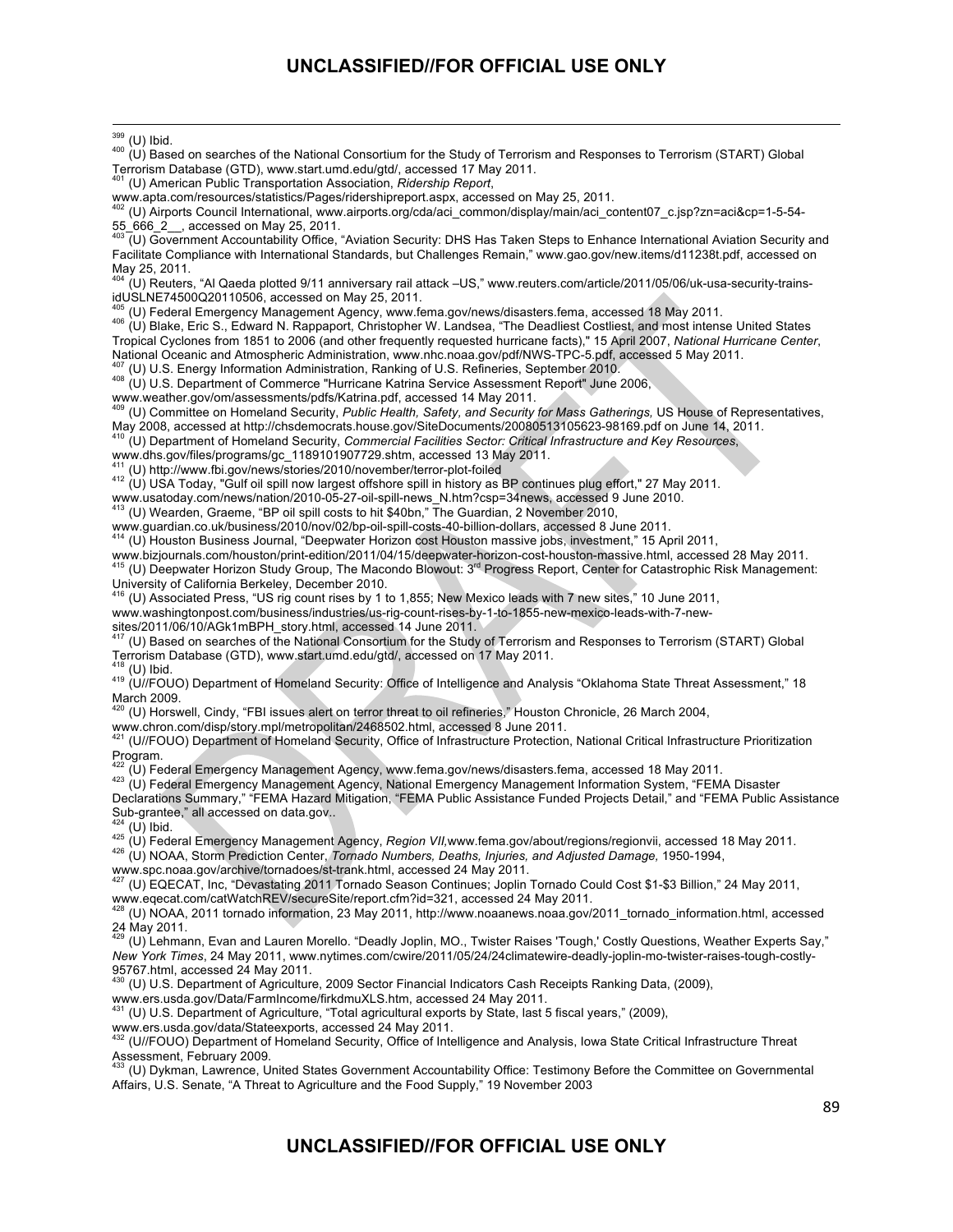<sup>434</sup> (U) Ibid.<br><sup>435</sup> (U) Ibid.<br><sup>436</sup> (U) Ibid.<br><sup>437</sup> (U//FOUO) Department of Homeland Security, Office of Intelligence and Analysis, Kansas State Critical Infrastructure Threat

Assessment, December 2008.<br><sup>438</sup> (U//FOUO) Department of Homeland Security, Office of Intelligence and Analysis, Iowa State Critical Infrastructure Threat Assessment, March 2009.<br><sup>439</sup> (U) Swenson, David. "The Economic Impact of Ethanol Production in Iowa," Iowa State University (January 2008).

440 (U) Department of Homeland Security, Chemical Sector Snapshot, Washington, D.C.: Department of Homeland Security, May  $2007$ <br><sup>441</sup> (U) Ibid.

442 (U) Ibid.<br>443 (U) Ibid.<br>443 (U) Based on searches of the National Consortium for the Study of Terrorism and Responses to Terrorism (START) Global Terrorism Database (GTD), www.start.umd.edu/gtd/, accessed on 17 May 2011.

<sup>444</sup> (U) Ibid.<br><sup>445</sup> (U) Department of Homeland Security, Office of Infrastructure Protection, National Critical Infrastructure Prioritization Program.<br><sup>446</sup> (U) Federal Emergency Management Agency, www.fema.gov/news/disa

Declarations Summary," "FEMA Hazard Mitigation, "FEMA Public Assistance Funded Projects Detail," and "FEMA Public Assistance Sub-grantee," all accessed on data.gov.<br> $^{449}$  (U) Ibid.<br> $^{450}$  (11) Eodoral Fire

<sup>450</sup> (U) Federal Emergency Management Agency, *Region VIII,*www.fema.gov/about/regions/regionviii, accessed 18 May 2011.<br><sup>451</sup> (U) Zuckerman, Laura. "One dead, two missing in Montana floods," Reuters, 24 May 2011

www.reuters.com/article/2011/05/24/us-floods-montana-idUSTRE74N0LB20110524, accessed 14 June 2011.

452 (U) U.S. Army Corps of Engineers, Flood Risk Management: Fargo-Moorhead Metro, North Dakota and Minnesota,

www.mvp.usace.army.mil/fl\_damage\_reduct/default.asp?pageid=1455, accessed 23 May 2011.<br><sup>453</sup> (U) National Oceanic and Atmospheric Administration, "Spring Flooding Underway, Expected to Worsen through April," 17 March 2011, www.noaanews.noaa.gov/stories2011/20110317\_springoutlook.html, accessed 22 March 2011.

455 (U) National Oceanic and Atmospheric Administration, Climate Prediction Center,

www.cpc.ncep.noaa.gov/products/assessments/assess\_97/rriver.html, accessed 30 May 2011.

456 (U) Davey, Monica and Kirk Johnson. "Permanent Flood Solutions Just Out of Reach for Fargo," *New York Times*, 29 March 2009, www.nytimes.com/2009/03/30/us/30grand.html, accessed 23 May 2011.

457 (U) Finley, Bruce. Colorado has more ailing dams, less money to fix them," *Denver Post*, 7 February 2011,

www.denverpost.com/news/ci\_17314534, accessed 23 May 2011.

458 (U) U.S. Department of the Interior, Bureau of Reclamation, Horsetooth Reservoir Safety of Dams Activities Final Environmental Assessment, www.usbr.gov/gp/ecao/horsetooth\_carter/horsetooth\_safety\_dams/htchapter2.htm, accessed 23 May 2011.

459 (U) Goldman, Adam. "Saudi man charged with plotting terror attack researched Colorado dams," Denver Post, 24 February 2011, www.denverpost.com/breakingnews/ci\_17472805, accessed 24 May 2011.

(U) Northern Colorado Water Conservancy District, Colorado-Big Thompson Project,

www.ncwcd.org/project\_features/cbt\_main.asp, accessed 24 May 2011.<br><sup>461</sup> (U) Central Valley Water Reclamation Facility, A Brief History, www.cvwrf.org/brochure/page3.php, accessed 24 May 2011. 462 (U) Based on searches of the National Consortium for the Study of Terrorism and Responses to Terrorism (START) Global Terrorism Database (GTD), www.start.umd.edu/gtd/, accessed on 17 May 2011.

<sup>464</sup> (U) Department of Homeland Security, Office of Infrastructure Protection, National Critical Infrastructure Prioritization Program.<br><sup>465</sup> (U) Region IX serves a population in excess of 36 million people and covers 386

8,000 miles. Federal Emergency Management Agency website, www.fema.gov/about/regions/regionix, accessed 17 May 2011.

<sup>466</sup> (U) Federal Emergency Management Agency website, www.fema.gov/news/disasters.fema, accessed 17 May 2011.<br><sup>467</sup> (U) Federal Emergency Management Agency, National Emergency Management Information System, "FEMA Disaster

Declarations Summary," "FEMA Hazard Mitigation, "FEMA Public Assistance Funded Projects Detail," and "FEMA Public Assistance Sub-grantee," all accessed on data.gov.

<sup>468</sup> (U) Ibid.<br><sup>469</sup> (U) U.S. Geological Survey, "The Uniform California Earthquake Rupture Forecast, Version 2", 2007.<br><sup>470</sup> (U) U.S. Geological Survey, "New Study Shows Odds High for Big California Quakes," 14 April 200

www.usgs.gov/newsroom/article.asp?ID=1914, accessed 12 May 2011.

<sup>471</sup> (U) In 2010, California received a Federal disaster declaration that damaged water control facilities. (FEMA-1911-DR)  $172$  (U) U.S. Geological Survey, "Map: Seismicity of California 1990-2006,"

www.earthquake.usgs.gov/earthquakes/states/california/seismicity.php, accessed 11 May 2011.

<sup>473</sup> (U) Berkeley Seismological Laboratory, Frequently Asked Questions, www.seismo.berkeley.edu/seismo/faq/1989\_0.html,

accessed 9 May 2011.<br><sup>474</sup> (U) Gordon, Peter and James E. Moore, "Economic Impact Analysis of Terrorism Events: Recent Methodological Advances and Findings. Prepared for the OECD/ITF Round Table of 11-12 December 2008 on Security, Risk Perception and Cost-Benefit

Analysis. www.internationaltransportforum.org/jtrc/discussionpapers/DP200822.pdf, accessed 17 May 2011.<br><sup>475</sup> (U) Department of Homeland Security, National Infrastructure Protection Plan: Commercial Facilities Sector Speci